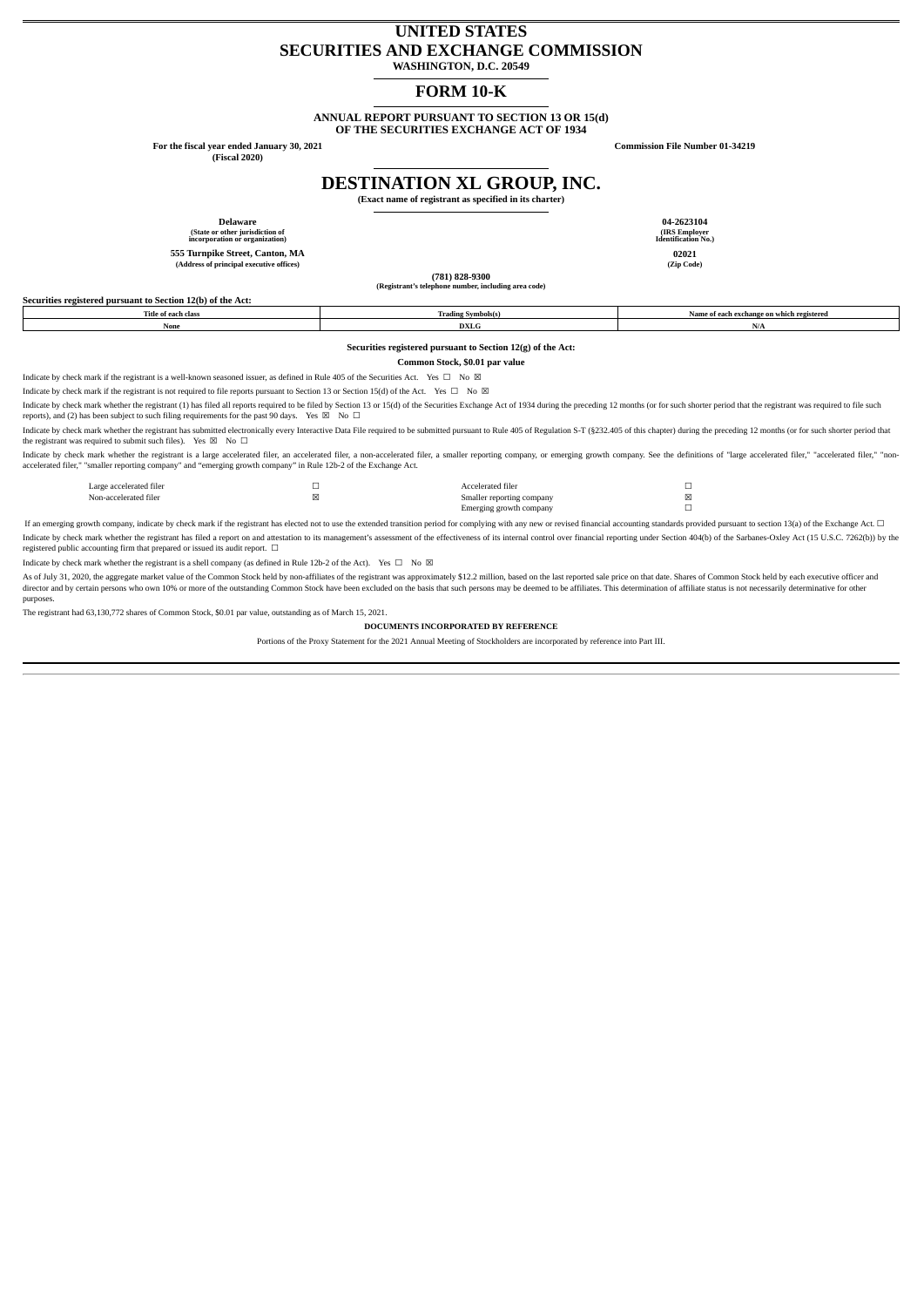# **DESTINATION XL GROUP, INC.**

# **Index to Annual Report on Form 10-K Year Ended January 30, 2021**

|          |                                                                                                              | Page |
|----------|--------------------------------------------------------------------------------------------------------------|------|
|          | <b>PART I</b>                                                                                                |      |
| Item 1.  | <b>Business</b>                                                                                              | 3    |
| Item 1A. | <b>Risk Factors</b>                                                                                          | 12   |
| Item 1B. | <b>Unresolved Staff Comments</b>                                                                             | 20   |
| Item 2.  | <b>Properties</b>                                                                                            | 20   |
| Item 3.  | <b>Legal Proceedings</b>                                                                                     | 21   |
| Item 4.  | <b>Mine Safety Disclosures</b>                                                                               | 22   |
|          | <b>PART II</b>                                                                                               |      |
| Item 5.  | Market for Registrant's Common Equity, Related Stockholder Matters and Issuer Purchases of Equity Securities | 22   |
| Item 6.  | <b>Selected Financial Data</b>                                                                               | 22   |
| Item 7.  | Management's Discussion and Analysis of Financial Condition and Results of Operations                        | 23   |
| Item 7A. | Quantitative and Qualitative Disclosures About Market Risk                                                   | 34   |
| Item 8.  | <b>Financial Statements and Supplementary Data</b>                                                           | 35   |
| Item 9.  | Changes in and Disagreements with Accountants on Accounting and Financial Disclosure                         | 64   |
| Item 9A. | <b>Controls and Procedures</b>                                                                               | 64   |
| Item 9B. | <b>Other Information</b>                                                                                     | 64   |
|          | <b>PART III</b>                                                                                              |      |
| Item 10. | Directors, Executive Officers and Corporate Governance                                                       | 65   |
| Item 11. | <b>Executive Compensation</b>                                                                                | 65   |
| Item 12. | Security Ownership of Certain Beneficial Owners and Management and Related Stockholder Matters               | 65   |
| Item 13. | Certain Relationships and Related Transactions, and Director Independence                                    | 65   |
| Item 14. | <b>Principal Accounting Fees and Services</b>                                                                | 65   |
|          | <b>PART IV</b>                                                                                               |      |
| Item 15. | <b>Exhibits and Financial Statement Schedules</b>                                                            | 66   |
| Item 16. | Form 10-K Summary                                                                                            | 66   |
|          | <b>Signatures</b>                                                                                            | 71   |
|          |                                                                                                              |      |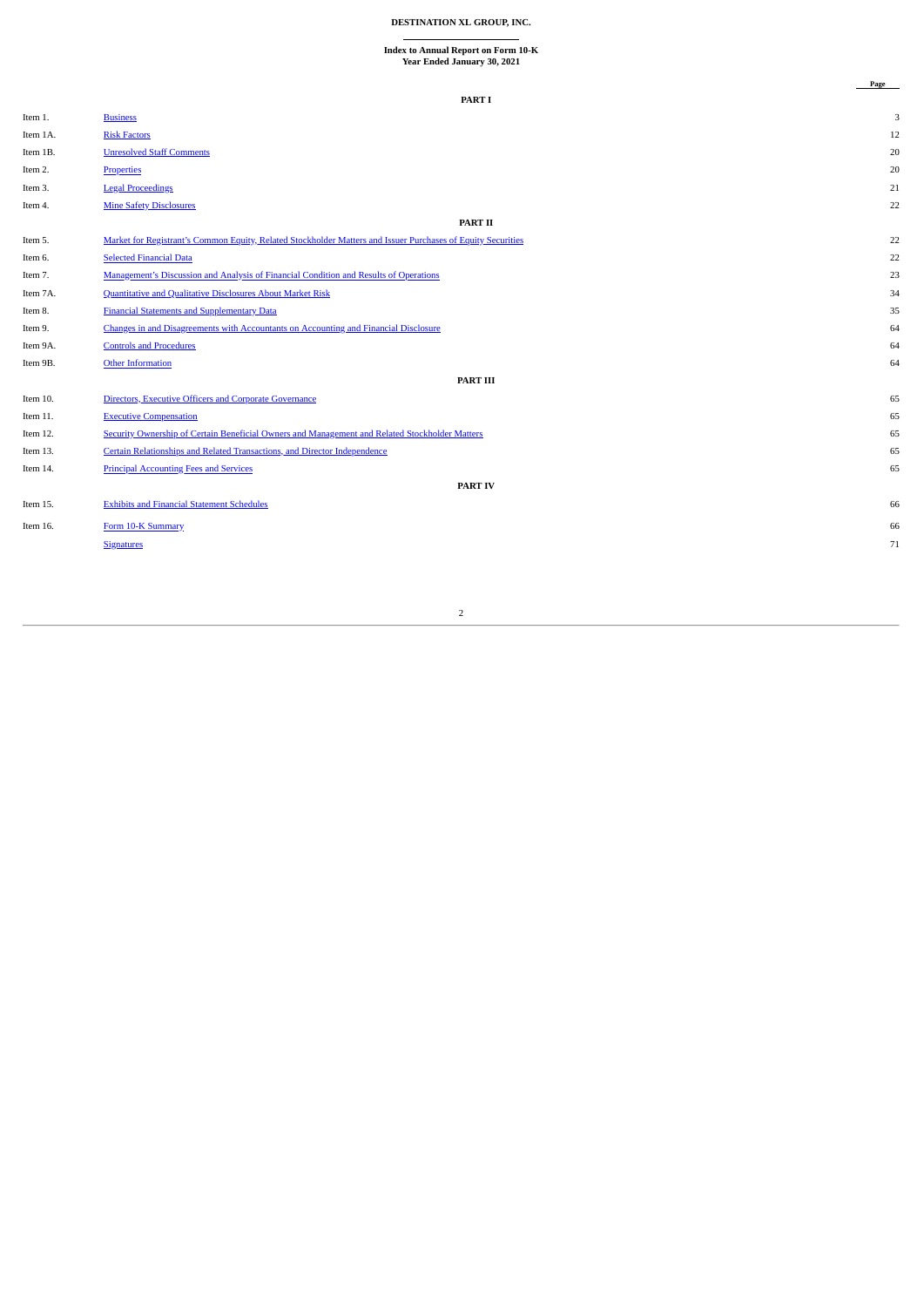#### **PART I.**

Certain statements contained in this Annual Report on Form 10-K (this "Annual Report") constitute "forward-looking statements," including forward-looking statements within the meaning of the Private Securities Litigation R Act of 1995. In some cases, forward-looking statements can be identified by the use of forward-looking terminology such as "may," "will," "estimate," "intend," "plan," "continue," "believe," "expect" or "anticipate" or the thereof, variations thereon or similar terminology. The forward-looking statements contained in this Annual Report are generally located under the headings "Business" and "Management's Discussion and Analysis of Financial<br> impact that actions taken, and to be taken, by the Company to mitigate the impact, including the reduction of operating expenses, capital expenditures and inventory, expected additional borrowing capacity under the Company cause our actual results to differ materially from such forward-looking statements, including, without limitation, risks relating to the execution of our corporate strategy and ability to grow our market share, and those r uncertainties set forth below under Item 1A, *Risk Factors*. Readers are encouraged to review these risks and uncertainties carefully.

These forward-looking statements speak only as of the date of the document in which they are made. We disclaim any obligation or undertaking to provide any updates or revisions to any forward-looking statement to reflect a change in its expectations or any change in events, conditions or circumstances in which the forward-looking statement is based.

# **Impact of the COVID-19 Pandemic**

On March 11, 2020, the World Health Organization declared COVID-19 a global pandemic. The COVID-19 pandemic has negatively affected the global economy, disrupted global supply chains, and created significant disruption of the financial and retail markets, including a disruption in consumer demand for men's clothing and accessories. The pandemic had an adverse effect on our business, financial condition, and results of operations in fiscal 2 not under them 7, Management's Discussion and Analysis of Financial Condition and Results of Operations, with regards to the impact of the COVID-19 pandemic on its financial results in fiscal 2020 and the continued risks t COVID-19 may have on our financial results for fiscal 2021.

# <span id="page-2-0"></span>**Item 1.** *Business*

Destination XL Group, Inc., together with its subsidiaries (the "Company"), is the largest specialty retailer of big & tall men's clothing and shoes with retail locations in the United States and Toronto, Canada. We operat trade names of Destination XL®, DXL®, DXL Men's Apparel, DXL outlets, Casual Male XL® and Casual Male XL outlets. At January 30, 2021, we operated 226 DXL retail stores, 17 DXL outlet stores, 46 Casual Male XL retail stores, 22 Casual Male XL outlet stores and a digital business, including an e-commerce site at dxl.com and a mobile site m.destinationXL.com. In fiscal 2018, we launched a wholesale business unit focused on product develo

### *OUR INDUSTRY*

We define the big & tall men's clothing market as starting at a waist size of 38" and greater, as well as tops sized 1XL and greater. Growth in this segment historically has been driven by rapidly changing market demograph believe that we can increase our market share by catering to the broader target market, attracting customers from various income, age and lifestyle segments and offering the widest selection of sizes and styles that fit we opportunity continues to exist for market share growth from the lower-size range of our market, that is, men with a 38" to 43" waist size, which are usually the size range for most men's apparel retailers that are not core In addition to these lower sizes, opportunity for further growth also exists with men with a 54" or greater waist size.

#### *HISTORY*

Our Company was incorporated in the State of Delaware in 1976 under the name Designs, Inc. Until fiscal 1995, we operated exclusively in Levi Strauss & Co. branded apparel mall and outlet stores. In May 2002, we acquired t Casual Male Corp. at a bankruptcy court-ordered auction. At the time of the acquisition, Casual Male was the largest specialty retailer of men's clothing in the big & tall market in the United States. As a result of the acquisition, on August 8, 2002, we changed our name

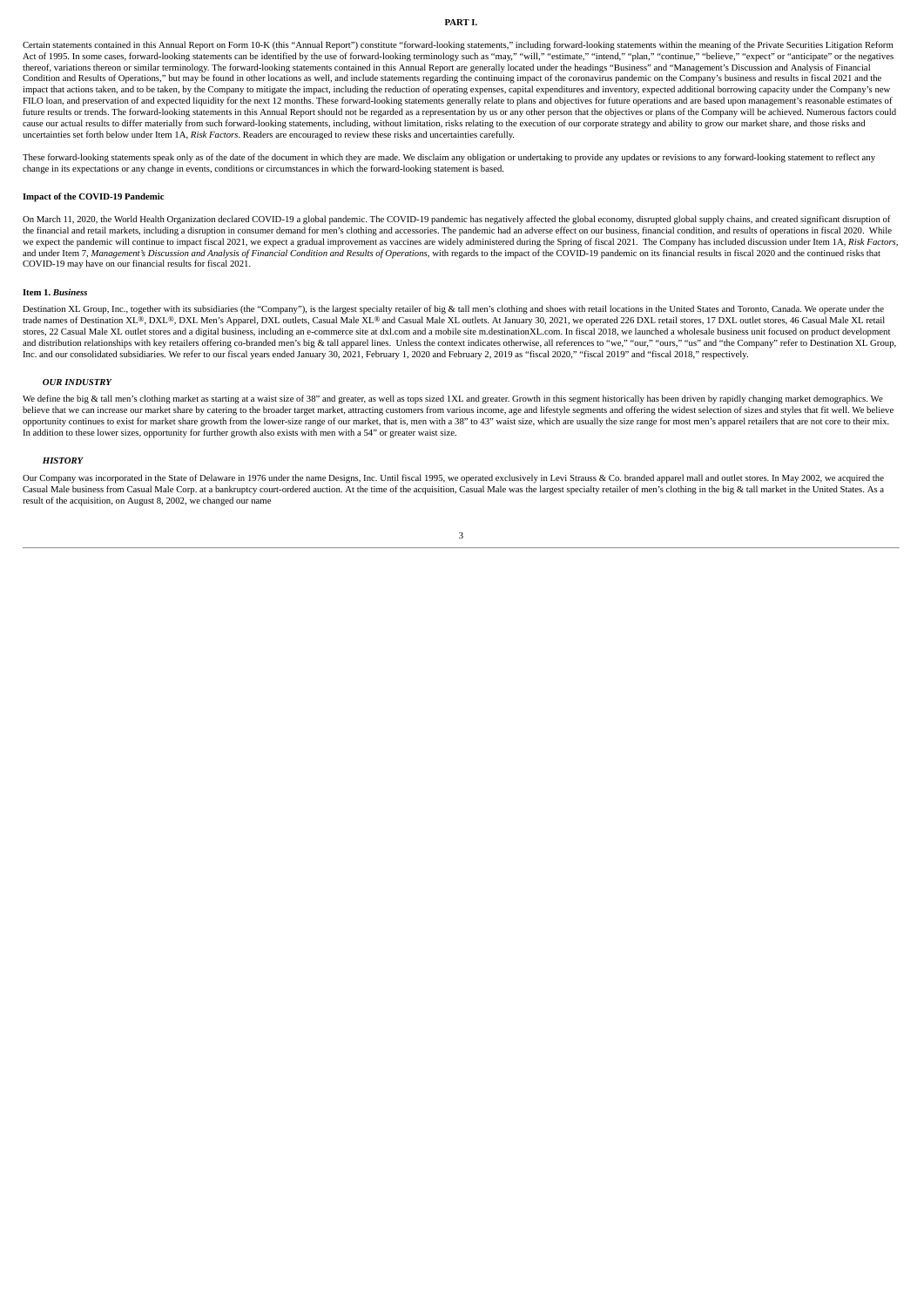to "Casual Male Retail Group, Inc." In fiscal 2004, we acquired the Rochester Clothing stores. Through fiscal 2010, we catered to customers through our three store formats, from our value-oriented customer (Casual Male XL outlets) to our luxury-oriented customer (Rochester Clothing stores)

In fiscal 2010, we launched a new store concept, Destination XL ("DXL"). The DXL store concept offers our customers an extensive assortment of products, ranging from value-oriented to luxury-oriented with an increased pres of name brands, without having to shop multiple stores. In addition to offering our customers a wide assortment, we also wanted to provide them with a unique shopping experience. We are focused on providing outstanding cus service through our DXL stores, with larger fitting rooms and professional, trained associates providing personal attention. With the initial success of this store format, we made a similar change to our e-commerce busines 2011 when we launched our DestinationXL.com website (now dxl.com). In fiscal 2019, we closed our five remaining Rochester Clothing stores.

### *OUR BUSINESS*

We operate as an omni-channel retailer of big & tall men's clothing and shoes. Through our multiple brands, which include both branded apparel and private-label, we provide a premium, personalized shopping experience, whet in-store or digitally, with a broad range of merchandise at varying price points, catering from the value-oriented customer to the luxury customer. Our objective is to appeal to all of our customers by providing a good, be of product assortments in all primary lifestyles with multiple and convenient ways to shop.

Our DXL retail stores, e-commerce site, dxl.com, and mobile app cater to all income demographics and offer our customers merchandise to fit a variety of lifestyles from casual to business, young to mature, in all price ran all large sizes from XL and up. In addition, a complete offering of shoes in sizes 10W to 18W is available at dxl.com. Our Casual Male XL retail stores primarily carry moderate-priced branded and private-label casual sport who may not be current DXL customers. In addition to our retail channels, we also launched a wholesale channel in fiscal 2018.

What is unique about our business is our ability to manage the number of sizes offered to our customers to ensure proper fit and optimizing our in-stock position throughout each season. Our best-selling pant has 43 size co and a unique specification as compared to an average retailer who may only have 15 different size combinations. We maintain a consolidated inventory across all channels that enables us to manage our in-stock position of al effectively, ultimately improving customer service. Moreover, our planning and allocation methodologies, with respect to store assortment planning, help to optimize each location's market potential without excessive invent

### *BUSINESS STRATEGY*

We expect that there will be a gradual recovery in demand for men's apparel during fiscal 2021, as vaccines are more widely administered by late Spring 2021 and the country begins to socialize again. In response to the cha presented by the COVID-19 pandemic, we took decisive steps to pivot our business model early in fiscal 2020. Our efforts during fiscal 2020 were focused on withstanding the decline in sales and preserving liquidity, positi ourselves to emerge from the pandemic with significantly more operating leverage. As a result of the steps taken in fiscal 2020, we believe we are well-positioned to recover in fiscal 2021.

# In fiscal 2021, our key initiatives include the following:

- Digital growth. In fiscal 2021, we want to build off the significant growth that we experienced in fiscal 2020. We have a number of initiatives planned to further enhance the digital experience for our customers by leveraging new technologies to create a frictionless experience across all of our digital platforms. Despite our expectation that our customer will return to stores, we expect the digital shift will endure.
- Marketing initiatives. We have executed a marketing strategy that is responsive to changes in customer shopping habits and behaviors through CRM segmentation, unique personas and personalization of digital interaction su fiscal 2021 will be to reengage with our in-store customers, especially those higher-spending customers who have not shopped with us recently. We expect to spend our marketing dollars on our digital programs, with less emphasis on TV and radio, as we continue to develop a more personalized one-on-one connection with our customers.
- Merchandising initiatives. Prior to fiscal 2020 and the pandemic, we had already started to decrease our in-store presentation of tailored merchandise, in response to the "casualization of America." With the pandemic and many men working from home, we saw a continued shift toward our more casual categories. We expect this shift to continue in fiscal 2021 and our

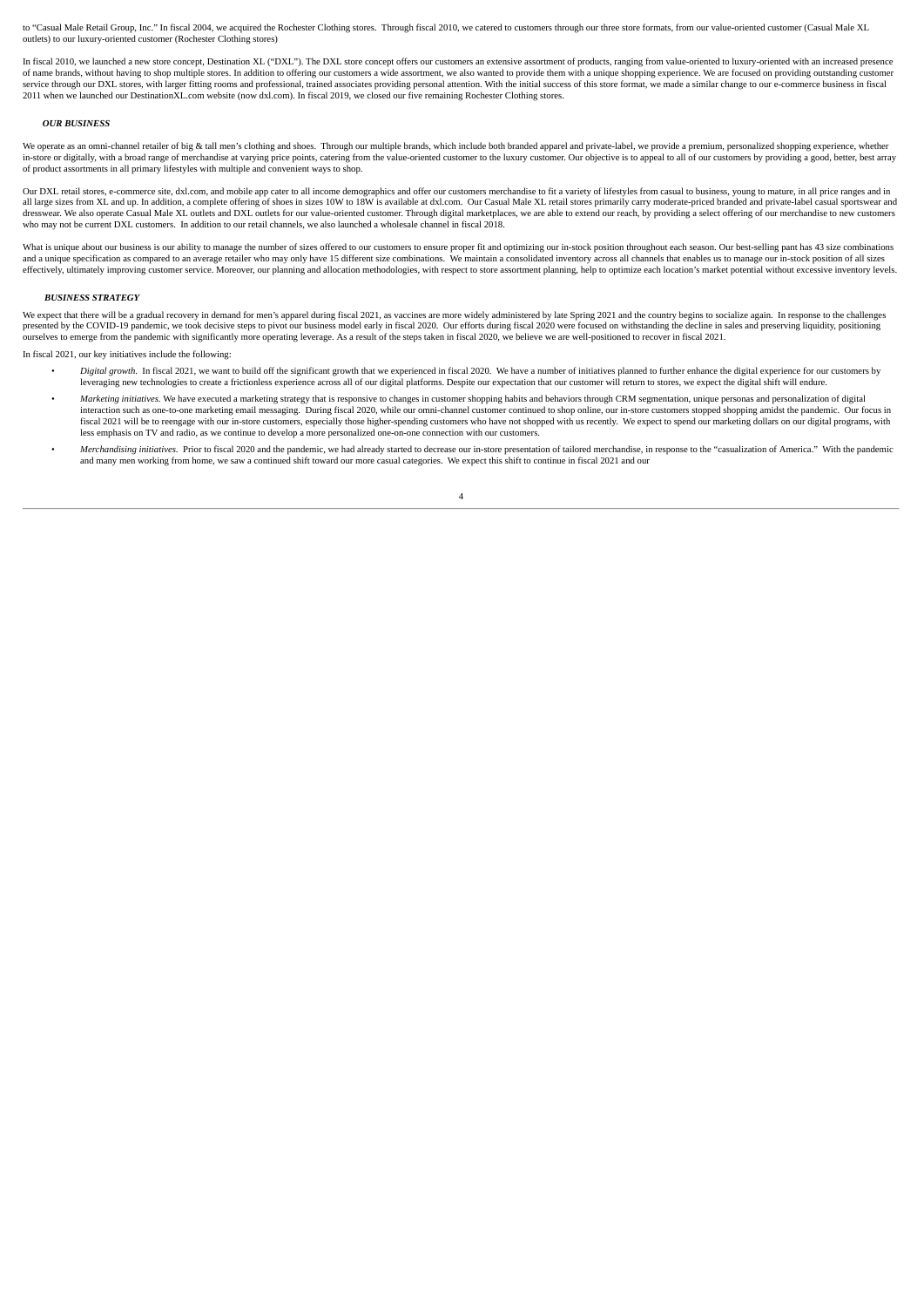strategy for Spring 2021 will be focused on aligning with the new work-from-home and casual wear lifestyle. Speed to market initiatives, such as the implementation of VMI ("vendor managed inventory") and factories holding greige fabrication in key items have given us greater ability to react and drive business as well as create flexibility in our inventory. We will continue to narrow our assortment, reducing the number of brands we carry and focusing instead on the development of the assortments.

- Rightsizing our store portfolio. We made substantial progress during fiscal 2020 in working with our landlord community to renegotiate lease agreements. Our project included two phases, with the first phase space fice list continue into fiscal 2021, is working with our landlords with a long-term perspective. Our guidance for fiscal 2021 assumes that our sales for fiscal 2021 will be 10.8% to 14.8% below fiscal 2019 levels. As a result, we are working with our landlords to realign our occupancy costs given the expected sales. Furthermore, we have approximately 131 stores that have leases with either a natural lease expiration or a kick-out option within<br>the omni-channel distribution.
- Managing liquidity and debt. We took significant steps in fiscal 2020 to preserve our liquidity during the pandemic. As we head into fiscal 2021, we are continuing to monitor and enhance our liquidity and will use free cash flow to retire debt. We have reduced our cost structure, which we intend to maintain as revenues increase. We are not planning to open any new stores or rebrand any of our existing Casual Male XL stores in fiscal 2021, and are instead limiting our capital expenditures to only those necessary to meet our current business objectives. Subsequent to the end of fiscal 2020, we raised \$5 million, before offering costs, in connection<br>with used to pay-off our existing \$15.0 million FILO. Our advance rates under the existing FILO were set to amortize down to 5.0% in May 2021. Our new FILO has an advance rate of 15.0% and will provide us with<br>additional borro

#### *MERCHANDISE*

We offer our customers a broad assortment of apparel that is appropriate to our diverse customer base. Regardless of our customers' age, socioeconomic status, or lifestyle preference, we are able to assemble a wardrobe to n and a solution of the second system in the second section of the second section of the second section of the section of the section of the section of the section of the section of the section of the section of the sectio shoes in sizes 10W to 18W. Big and tall is all we do. We do not just scale up product from a regular fit like most other retailers; our fit is built from unique specifications for every size and style.

Our stores are merchandised to showcase entire outfits by lifestyle, including traditional, active, modern and denim. This format allows us to merchandise key items and seasonal goods in prominent displays and makes coordi outfits easier for the customer while encouraging multi-item purchases. This lifestyle layout also allows us to manage store space and product assortment effectively in each market to target local demographics. The key ite

Merchandise assortments in our DXL stores are organized not only by lifestyle, but within each lifestyle, the assortments are shown in a "good," "better" and "best" visual presentation. With the "best" merchandise assortme featured most prominently in the DXL store, our customers are able to visualize current fashion trends and select their wardrobes within their desired price points in a convenient manner. Our website and select DXL stores certain "luxury" brands.

We carry over 100 well-known national brands ("branded apparel") as well as a number of our own private-label lines within our "good." "better" and "best" price points. The penetration of branded apparel in a specific DXL can range from 39% to 80%, depending on several factors, but on average, approximately half of the assortment is branded apparel.

#### *Higher-End Fashion Apparel -"Best" Merchandise*

Within this higher-end price range, we carry a broad selection of quality apparel from well-known branded manufacturers, such as, Brooks Brothers®, The North Face®, Psycho Bunny®, Polo Ralph Lauren®, Jack Victor®, Lucky,<br>M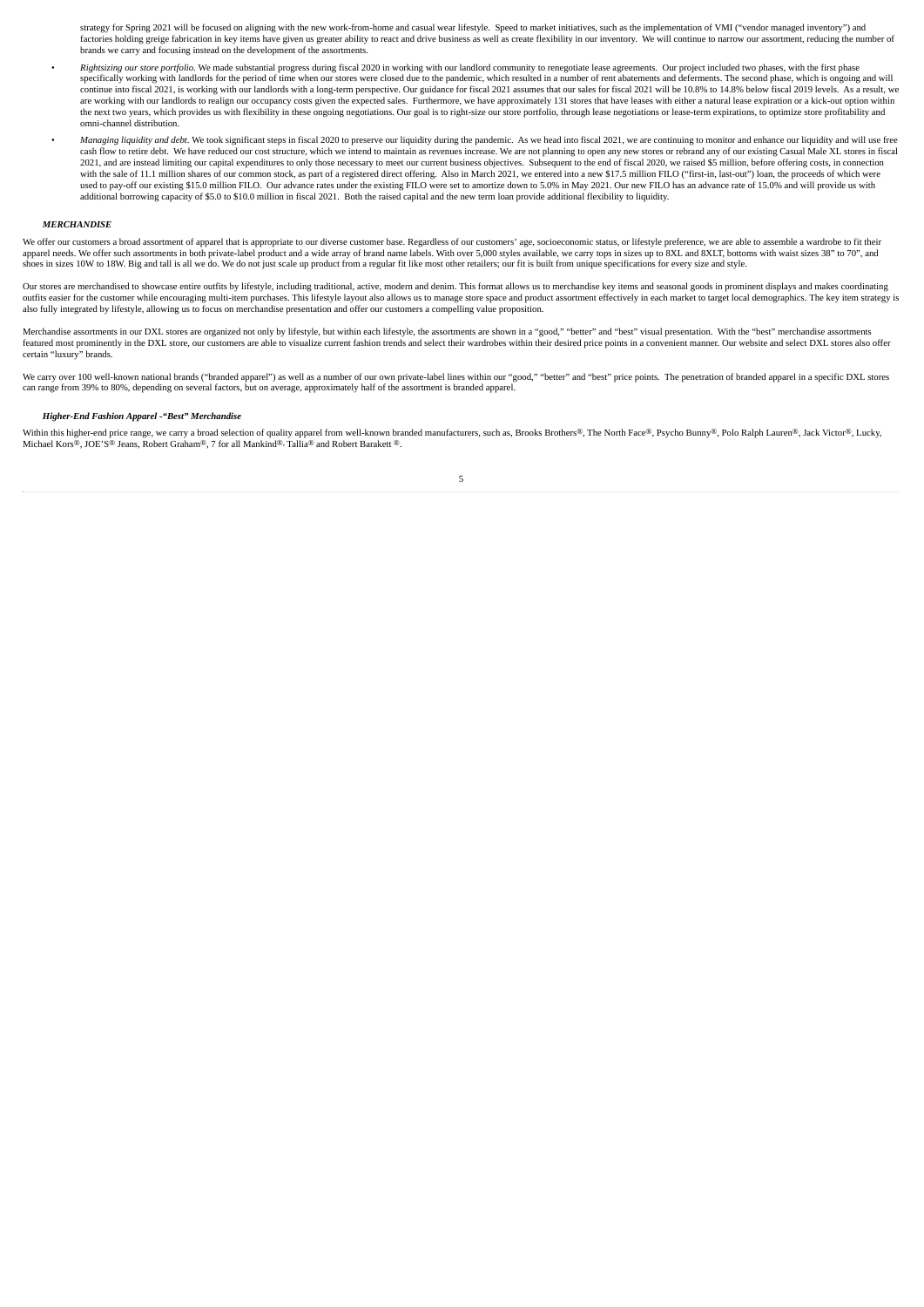### *Moderate-Priced Apparel -"Better" Merchandise*

We offer our customer an extensive selection of quality sportswear and dress clothing at moderate prices carrying well-known brands such as: O'Neill®, Cutter & Buck®, Levis®, Nautica® and Nautica Jeans®, Adidas® Golf, Columbia, Berne®, Carhartt®, Callaway®, Jockey®, Lacoste®, Majestic, Tommy Bahama® and vineyard vines®.

# *Value-Priced Apparel -"Good" Merchandise*

For our value-oriented customers, we carry Cubavera, Dockers, Lee, Wrangler and Reebok. In addition, we carry several value-priced private label lines:

- Harbor Bay<sup>®</sup> was our first proprietary brand and it is a traditional line that continues to represent a significant portion of our business, specifically in terms of our core basic merchandise.
- Gold Series™ is our core performance offering of tailored-related separates, blazers, dress slacks, dress shirts and neckwear that blends comfort features such as stretch, stain resistance and wrinkle-free fabrics with ba wardrobe essentials.
- *Synrgy™* targets the customer looking for a contemporary/modern look.
- *Oak Hill®* is a premier line catering to those customers looking for slightly more style and quality than our *Harbor Bay* line but still in a traditional lifestyle.
- *True Nation®* is a denim-inspired line consisting of vintage-screen t-shirts and wovens and is geared towards our younger customers.

### *Shoes*

Our DXL website offers a full assortment of footwear, with a broad selection from casual to formal, in varying price points. We currently have a selection of more than 600 styles of shoes, ranging in sizes from 10W to 18W, designer brands such as Cole Haan®, Allen Edmonds®, Timberland®, Calvin Klein® and Lacoste®.

# *STORE CHANNEL*

### *DXL Men's Apparel Stores*

At January 30, 2021, we operated 226 DXL retail stores. Our DXL store concept brings all of our brands together in one format. Within this format, we cater to our diverse customer base, with merchandise representing all pr points, from our higher-end brands to value-oriented brands, and all lifestyles, from business to denim. The size of our DXL stores averages 7,600 square feet, but since fiscal 2016 we have opened smaller (5,000-6,500 squa DXL stores. Because of the smaller size of these stores, they carry a smaller product offering than our other DXL stores but are representative of the "good, better, best" merchandise variety. Our DXL stores are located on

Our DXL stores offer up to three times the product offering of a Casual Male XL store. Depending on the customers in each respective market, we can adjust the appropriate mix of merchandise, with varying selections from ea our price points, to cater to each demographic market.

Over the past few years, we have rebranded select Casual Male XL retail and outlet stores to the DXL retail and outlet store concept. In many markets, rebranding a Casual Male XL store to a DXL store provides a viable alte the more costly endeavor of relocating a Casual Male XL store to new DXL real estate. In addition, the converted stores benefit from DXL advertising. While our intention is to rebrand more of the remaining Casual Male XL r

### *Casual Male XL Retail Stores*

At January 30, 2021, we operated 46 Casual Male XL full-price retail stores, located primarily in strip centers or stand-alone locations. The majority of the merchandise carried in our Casual Male XL stores is moderate-pri fashion-neutral items, such as jeans, casual slacks, t-shirts, polo shirts, dress shirts and suit separates. These stores also carry a full complement of our "better" private label collections. The average Casual Male XL r approximately 3,300 square feet.

#### *DXL Outlet /Casual Male XL Outlet Stores*

At January 30, 2021, we operated 17 DXL outlet stores and 22 Casual Male XL outlet stores designed to offer a wide range of casual clothing for the big & tall customer at prices that are generally 20-25% lower than our mod priced merchandise. Much of the

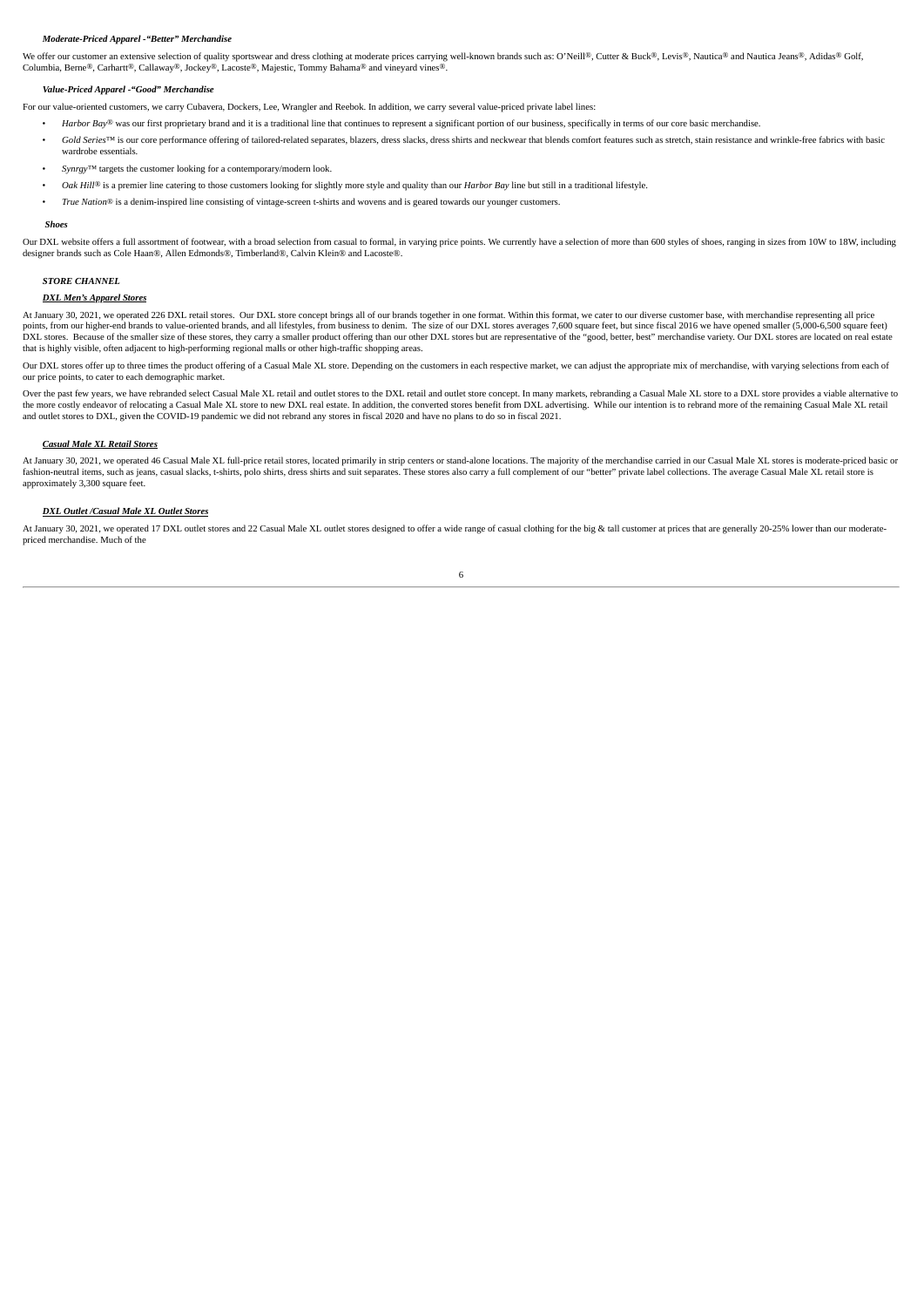merchandise in our outlet stores is offered at discounted prices to cater to the value-oriented customer. In addition to private-label and branded merchandise at our "good" price tier, our outlets also carry clearance prod from DXL and Casual Male XL stores, offering the outlet customer the ability to purchase branded and fashion product for a reduced price.

The average DXL outlet is approximately 4,800 square feet and the average Casual Male XL outlet store is approximately 3,000 square feet.

### *DIRECT CHANNEL*

Our direct business is a critical channel for growing sales and market share through new customer acquisition. Our direct business grew 14.7% in fiscal 2020 and represented approximately 40.4% of our total retail sales, as pandemic.

We define our direct business as sales that originate online, whether through our website, our app, those initiated online at the store level, our Guest Engagement Center, or through a third-party marketplace. We want to s customers wherever and how they want to shop, whether in-person at a store, over the telephone, or online via a computer, smartphone or tablet.

We have the ability to showcase all of our store inventories online, resulting in additional transactions that are initiated online, but are ultimately completed in store. In addition, our stores are able to fulfill an ord out-of-stock in our warehouse. This capability has not only resulted in incremental sales, but it has also helped us reduce clearance merchandise at the store level and manage margins.

#### *DXL Website and App*

Our DXL website and app were instrumental to our ability to service our customers during fiscal 2020. In March 2020, when we temporarily closed all of our store locations, our warehouse remained open and we were able to continue making sales through our DXL website. Even after our stores began to reopen, because of the ongoing concerns of the pandemic, consumers continued to shift to online shopping helping drive higher new customer acquisition for the website business. The growth of our website had been a key initiative for us prior to the pandemic and with the recent upgrades and enhancements that we made in fiscal 2018 and fiscal 2019, our DXL webs prepared to handle this accelerated growth in fiscal 2020. Sales from our BOPIS (buy online, pickup in store) and BOPAC (buy online, pickup is tore) and BOPAC (buy online, pickup at curb) programs substantially increased o quarter when the programs were up over 400% to last year.

### *Digital Sales at Store Level*

In support of our omni-channel approach, our store associates use our website to help fulfill our in-store customers' clothing needs. If a wider selection of a lifestyle, color or size of an item is not available in our st associates can order the item for our customer online through our direct channel and have it shipped to the store or directly to the customer. Our customers also have the ability to shop-by-store and pick-up in store on th

#### *Digital Marketplaces*

We continue to broaden our reach through digital, third-party marketplaces, which is another growth initiative for our direct business. A large portion of our assortment is available on Amazon, with Amazon Prime shipping. marketplaces provide us an opportunity to grow our customer base and introduce new customers to our brand.

#### *WHOLESALE CHANNEL*

Our wholesale business focuses on the product development, manufacturing and distribution of big and tall product. This strategic growth initiative allows us to leverage our existing infrastructure, including DXL's experti technical design and global sourcing. We believe the wholesale channel is a strong complement to our retail channel allowing us to broaden our presence in the marketplace and provides us an opportunity to access new custom do not currently shop at DXL.

# *MERCHANDISE PLANNING AND ALLOCATION*

Our merchandise planning and allocation function is critical to the effective management of our inventory, store assortments, product sizes and overall gross margin profitability. The merchandise planning and allocation te array of planning and replenishment tools available to assist in maintaining an appropriate level of inventory, in-stock positions at the stores and for the direct channel, and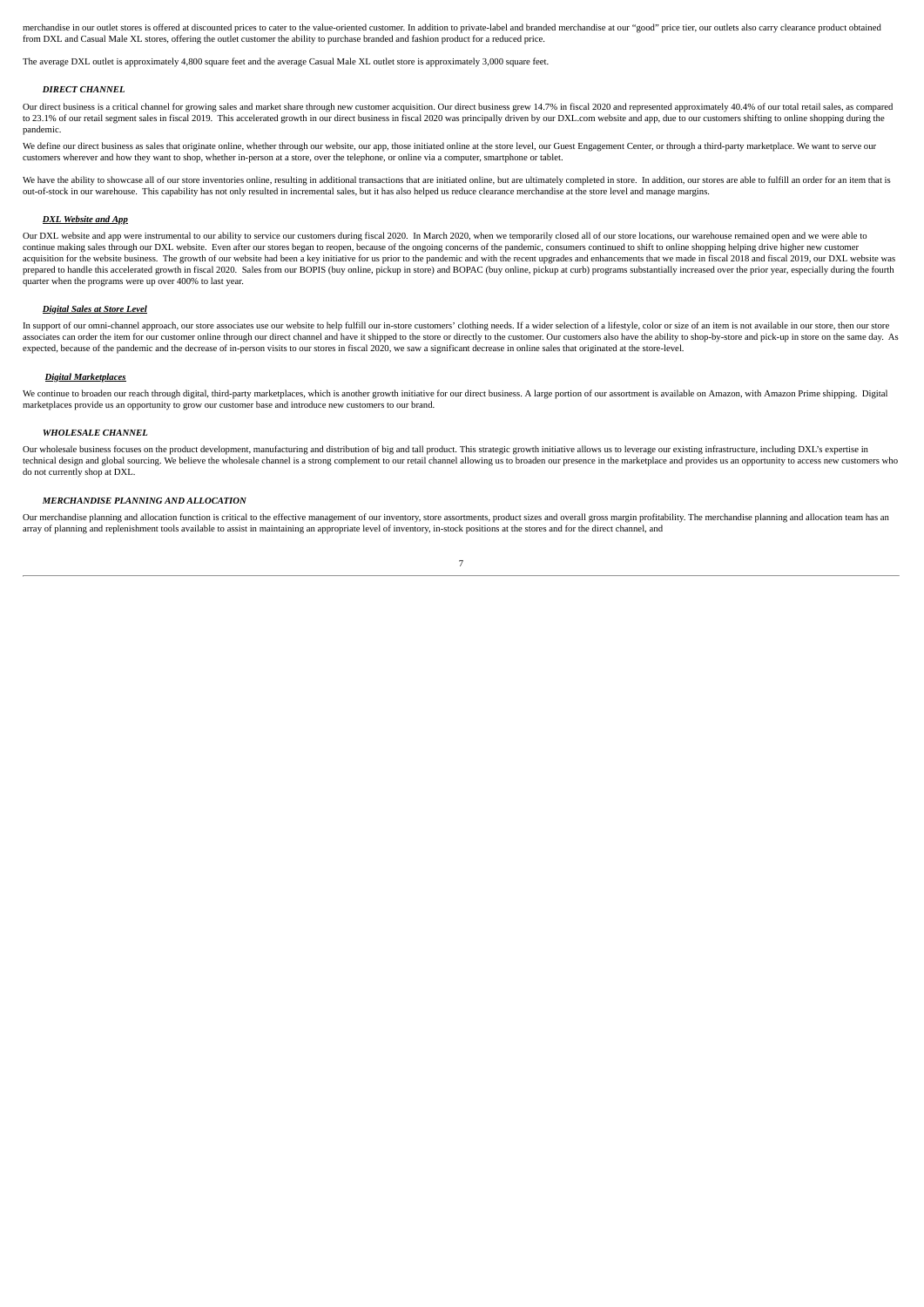pre-season planning for product assortments for each store and the direct channel. Additionally, in-season reporting identifies opportunities and challenges in inventory performance. Over the past several years, we have ma will continue to make, investments in implementing best practice tools and processes for our merchandise planning and allocation.

Our core merchandise makes up approximately 38.5% of our merchandise assortment. Our planning and allocation team estimates quantity and demand several months in advance to optimize gross margin and minimize end-of-season merchandise for all seasonal merchandise. We develop customized assortment strategies by store that accentuate lifestyle preferences for each particular store.

Our merchandising data warehouse provides the merchandising team with standardized reporting for monitoring assortment performance by product category and by store, identifying in-stock positions by size and generally monitoring overall inventory levels relative to selling. At season end, we analyze the overall performance of product categories, overall assortments and specific styles by store to focus on the opportunities and challenge season's planning cycle.

Utilizing a set of specific universal reporting tools, the merchandise planning and allocation team is able to fulfill their daily, weekly and monthly roles and responsibilities. These reporting tools provide focused and a of the business to optimize the overall assortment by category and by store. We are confident that our inventory performance will be optimized by having all members of the merchandise planning and allocation team follow a standardized set of processes with the use of standardized reporting tools.

### *STORE OPERATIONS*

We believe that our store associates are the key to creating the highest quality experience for our customers. The culture in our stores is to be guest centric in an effort to engage and build a relationship with our guest s to assist our associates in becoming less task-oriented and more attentive to the customers' apparel needs. By establishing this relationship, associates are able to expand our customers' wardrobe, not only making the cu good, but also helping them feel confident in their apparel choices. Our associates are trained to be wardrobe experts, capable of accommodating our customers' style and fit needs with ready-to-wear clothing. Our associate versed in not only the product selection carried in their specific store, but also the product selection carried online. With a point-of-sale system that can access items online for the customer who is physically in the st are able to fulfill all of their customers' needs.

Our multi-unit, field management team receives extensive training on recruiting associates who are the correct fit for our stores. Our new DXL store management team hires are trained extensively through senior peer trainer throughout the country. The culture has been created over the last ten years to promote when possible from our internal associates, starting at the Assistant Store Manager level up to, and including, members of our Regiona Management Team. Our Regional Vice Presidents give us touch-points in the field in addition to the Regional Sales Managers and the store management to ensure consistency in executing our standards and all programs and processes we deem important to our success.

Each new member of the store management team spends time in a DXL store, working with training managers and their Regional Sales manager to solidify his or her training before being released to the respective "home" store. are able to gauge the effectiveness of our training through measuring sales productivity at each level of the field organization, including individual sales associates. We believe our training system, together with monitor

Each store is staffed with a store manager, assistant manager and key holders. The store manager is responsible for achieving certain sales and operational targets. Our stores have an incentive-based commission plan for ma selling staff to encourage associates to focus on our customer's wardrobing needs and sales productivity. Our field organization strives to promote from within a culture that has been building for ten years, with approxima the field organization's multi-unit managers having managed one of our retail stores.

Our field organization is overseen by our Senior Vice President of Store Sales and Operations, Regional Vice Presidents, Regional Sales Managers, and a Store Operations Team, who provide management development and guidance to individual store managers. Each Regional Sales Manager is responsible for hiring and developing store managers at the stores assigned to that Regional Sales Manager's market, and for the overall operations and profitabi those stores.

The COVID-19 pandemic had a significant impact on our store operations during fiscal 2020. For the safety of our associates and customers, all of our stores were closed on March 17, 2020 with stores gradually reopening beg at the end of April 2020. By the end of June 2020, all stores had reopened but with significantly reduced operating hours, which continued through the end of fiscal 2020. During fiscal 2020, we implemented many safety prot

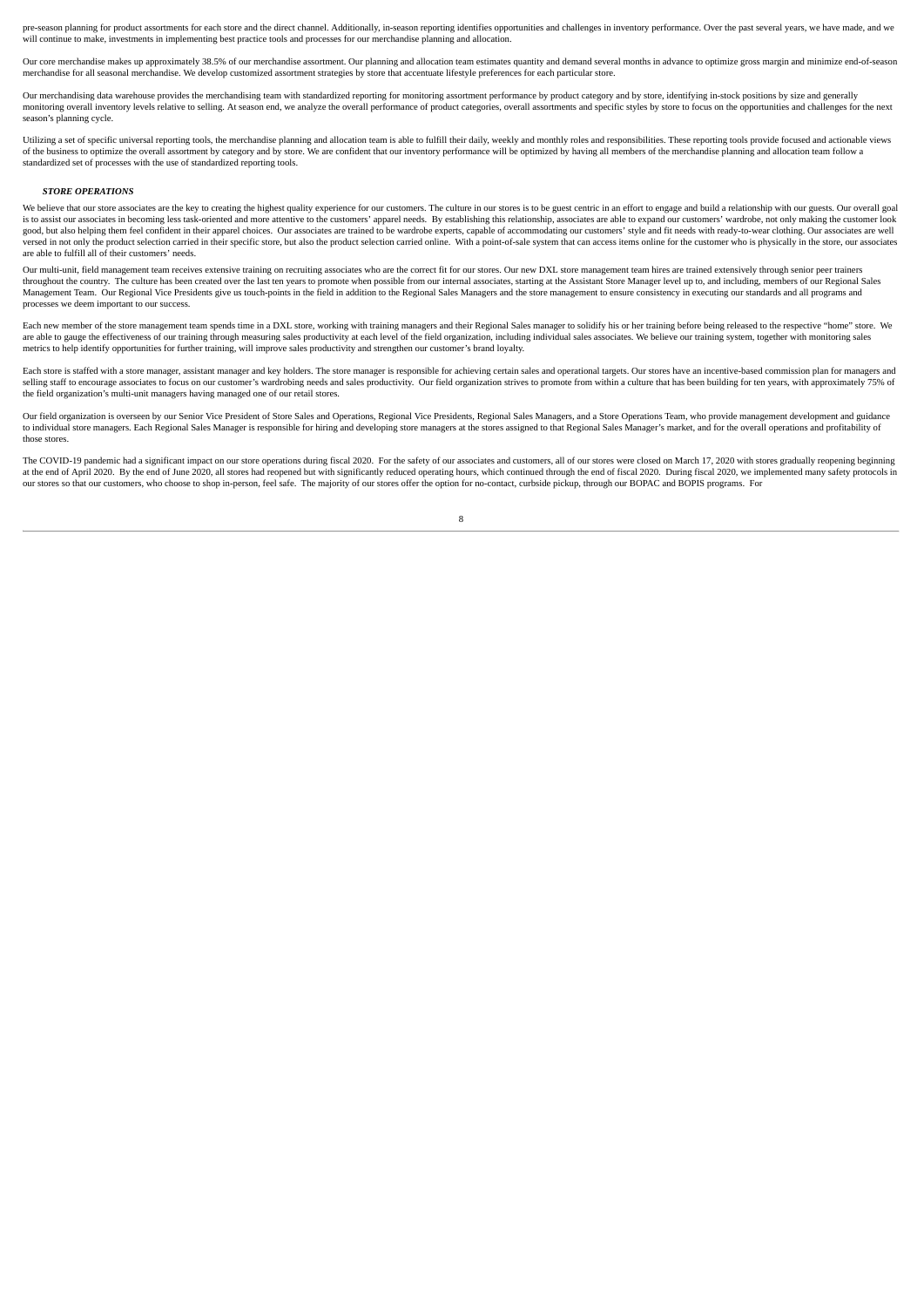the safety of our field organization, we also equipped the stores with iPads to enable our Regional Sales Managers and members of our senior leadership team the ability to engage with stores on a more frequent basis withou of travel.

# *MARKETING AND ADVERTISING*

We believe that our marketing initiatives are key to driving our sales growth by increasing traffic to our stores, website and app. We are continuing to shift our marketing strategy away from our broad-based shotgun advert more targeted, personalized, data-driven model where we can segment and ultimately engage differently with each of our customers based on their shopping behaviors across all our buying channels. While our focus remains dig fiscal 2020, a segment of our top customers tend to shop primarily in-store who, given the pandemic and health concerns, did not shop to the levels they have historically. We plan to target and personalize experiences for customers with addressable media to re-engage and bring them back.

As we head into fiscal 2021, we plan to increase our digital and CRM marketing investments, with a lesser investment in television/radio. We continue to take an increasingly stringent analytical perspective to our marketin focusing on understanding incremental outcomes in addition to the "return on ad spend" throughout all of our programs. This data-driven philosophy extends across all of our marketing initiatives as we look at new ways to e segments.

Our marketing program includes email, direct mail, loyalty program, direct marketing, digital marketing, social media, television, and radio, among others. Our marketing costs in fiscal 2021 will be heavily focused on our marketing initiatives, such as digital advertising, direct mail and loyalty incentives.

### *GLOBAL SOURCING*

We have built a strong internal team with more than 40 years of combined experience that is responsible for managing an international network of vendors and suppliers across the globe. We manufacture a significant percenta private-label merchandise primarily in Southeast Asian countries consisting of Vietnam, Bangladesh, Cambodia and India. We continue to reduce dependency on China, inclusive of our raw materials and trims. We are a member o we have developed a "5-Pillar Audit" to include traceability of both raw materials and the equipment used to produce finished goods. We are responsive to the US Customs Border Protection ("CBP") Withhold Release Order on<br>P Customs. We have diversified our global network outside of China and have moved certain programs into additional countries with duty-free opportunities such as Jordan, Guatemala and Mexico. We have strong-established relationships with many of the leading factories and mills across the globe. Our sourcing network consists of over 28 factories in eight countries who are experts in big & tall sizing and production. In fiscal 2020, approx of all our product needs were sourced directly.

Our global sourcing strategy is a balanced approach, which considers quality, cost and lead-time, depending on the requirements of the program. We believe our current sourcing structure meets our operating requirements and capacity for growth. The growth and effectiveness of our global direct sourcing program is a key component to the strength of merchandise margins.

In an effort to minimize foreign currency risk, all payments to our direct sourced vendors and buying agents are made in U.S. dollars with payment on account.

#### *DISTRIBUTION*

All of our retail distribution operations are centralized at our headquarters located in Canton, Massachusetts. We believe that having a centralized distribution facility maximizes the selling space and in-stock position o are primarily fulfilled by our distribution center. If an order cannot be fulfilled by our distribution center, the order is completed at the store level. For our wholesale business, we currently utilize two coastal thirdfacilities.

Our supply chain technology provides visibility for imports and domestic deliveries giving our buyers accurate shipping information and allowing the distribution center to plan staffing for arriving freight, resulting in r and improved receipt efficiency.

 $\overline{9}$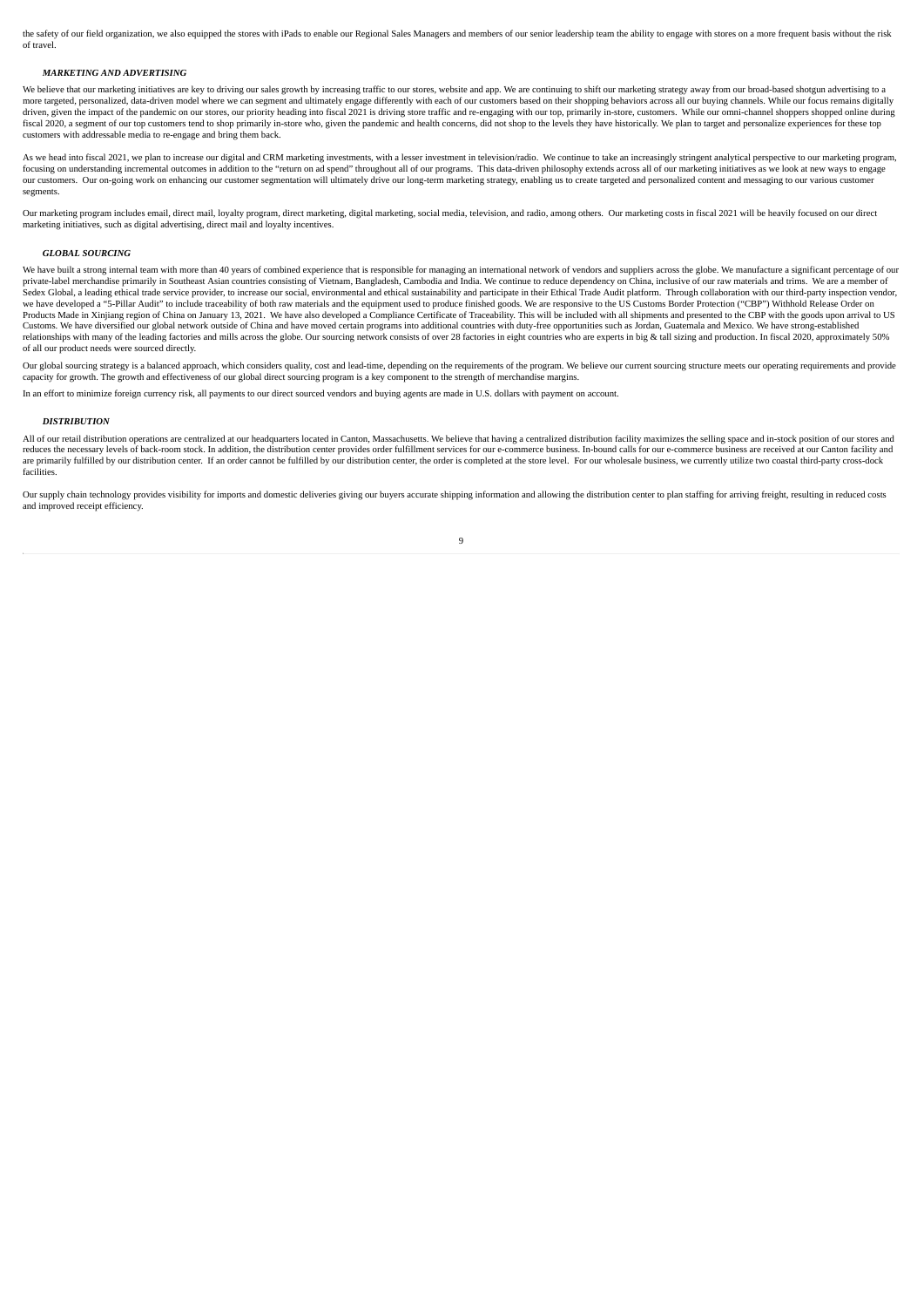In fiscal 2019, we upgraded and enhanced our warehousing application for our distribution center systems, which included a new labor management system. Our warehousing application enables us to streamline our distribution processes, enhance our in-transit times, and reduce our distribution costs. We will continually work to make improvements and upgrades to our software.

Since 2003, we have utilized United Parcel Services ("UPS") for all of our store shipments as well as our domestic customer deliveries. By utilizing UPS, we are able to track all deliveries from the warehouse to our indivi contract with UPS through October 2022.

In order to service our International customers, we have contracted with a global e-commerce company for payment and shipment services. Through this service, international customers view and pay for products in their local currency. Our vendor then ships directly to our customer, which we believe helps avoid potential fraud and currency exchange rate risks.

### *MANAGEMENT INFORMATION SYSTEMS*

The infrastructure of our management information systems is a priority to us. We believe that the investments we have made in this regard have improved our overall efficiency and improved our access to information enabling data-driven decisions.

Our management information systems consist of a full range of retail merchandising and financial systems, which include merchandise planning and reporting, distribution center processing, inventory allocation, sales report manage our business.

Using a retail business intelligence solution, we are able to integrate data from several sources and provide enterprise-wide analytics reporting. Over the past few years, we have continued to develop a custom Assortment S application that leverages business intelligence and predictive analytics to provide high impact insights into core merchandising tasks. In an effort to improve our inventory management, we have created a standardized set practices" for both our merchandise planning and allocation groups.

Our direct and retail channels maintain a shared inventory system and we operate a single-system platform for our DXL and Casual Male XL stores to deliver improved efficiencies.

During fiscal 2020, we upgraded our order management system enabling omni-channel fulfillment, customer engagement and precision tools for inventory visibility and availability across the Company. We also upgraded our CRM environment providing centralized customer data and an integrated suite of advanced tools that create and maintain personalized customer relationships.

During fiscal 2021, we plan to upgrade our Assortment Suite application to leverage business intelligence and predictive analytics to provide high impact insights into core merchandising tasks.

We continually work to improve our web environment and the security of our systems. Our mobile and tablet optimized sites capitalize on the growing use of mobile devices to look up store information, review product offerin complete purchases. In addition, our current website is fully integrated with a global e-commerce company to accommodate international customers by providing multi-currency pricing, payment processing, and international sh

#### *COMPETITION*

Our business faces competition from a variety of sources, including department stores, mass merchandisers, other specialty stores and discount and off-price retailers that sell big & tall men's clothing. While we have succ competed on the basis of merchandise selection, comfort and fit, customer service and desirable store locations, there can be no assurances that other retailers, including e-commerce retailers, will not adopt purchasing an website as well as online marketplaces, such as Amazon.

The United States big & tall men's clothing market is highly competitive with many national and regional department stores, specialty apparel retailers, single market operators and discount stores offering a broad range of products similar to ours, the similarity being that the clothes they sell are intended for big and tall men. Besides retail competitors, we consider any casual apparel manufacturer operating in outlet malls throughout the be a competitor in the casual apparel market. We believe that we are the only national operator of men's apparel stores focused exclusively on the men's big & tall market.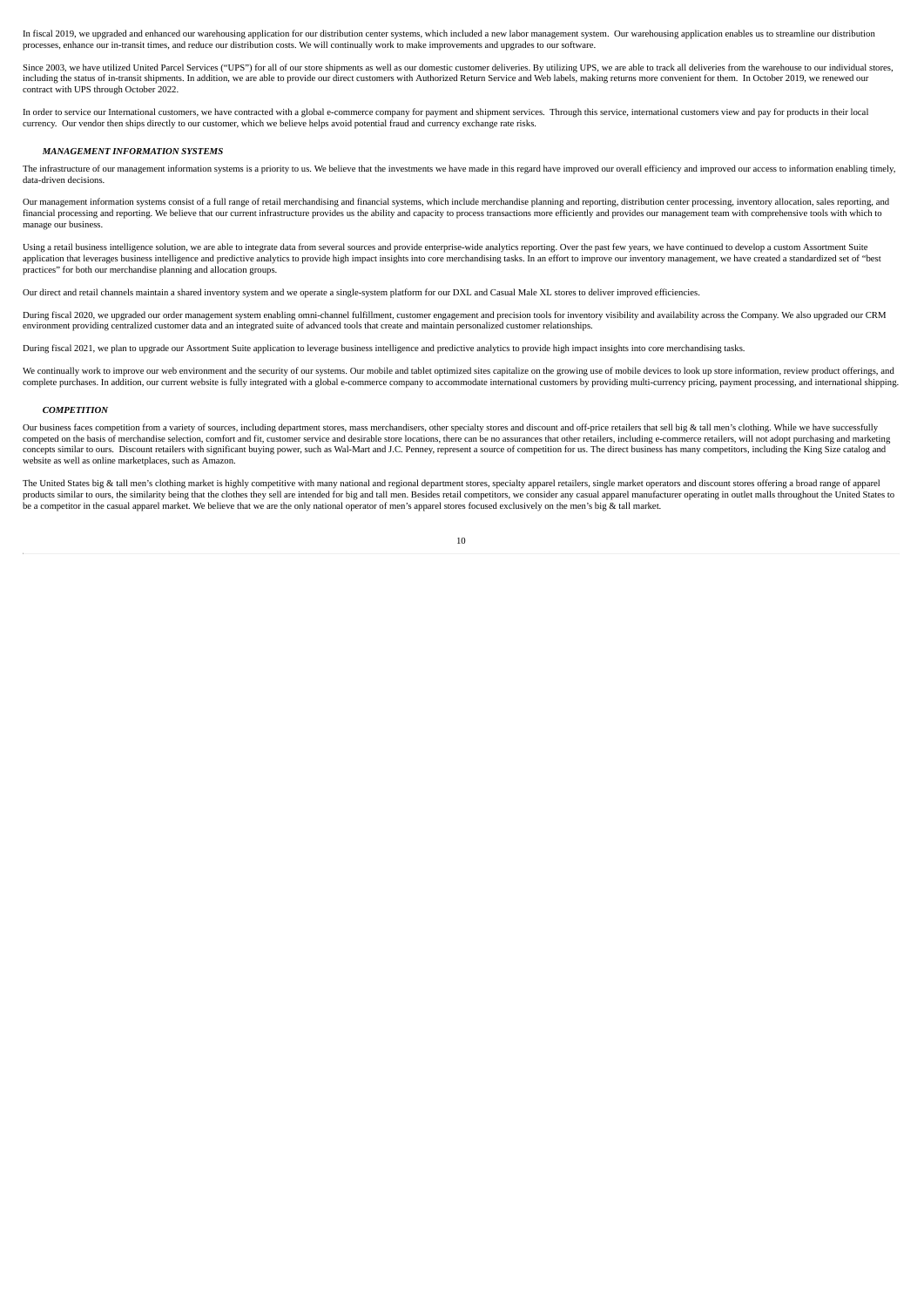#### *SEASONALITY*

Historically, and consistent with the retail industry, we have experienced seasonal fluctuations as it relates to our operating income, net income, and free cash flow. Traditionally, a significant portion of our operating income, and free cash flow is generated in the fourth quarter, because of the holiday season. Our inventory is typically at peak levels by the end of the third quarter, which represents a significant use of cash, which is

### *TRADEMARKS/TRADEMARK LICENSE AGREEMENTS*

We own several service marks and trademarks relating to our businesses, including, among others, "Destination XL®", "DXL®", "DXL Mens Apparel®", "Big on Being Better®", "Casual Male®", "Casual Male®", "Casual Male XL®", "H Bay®", "Oak Hill®", "Continuous Comfort®", "Synrgy™", "Society of One®" and "True Nation®". We also hold a U.S. patent for an extendable collar system, which is marketed as "Neck-Relaxer®" and a U.S. copyright for a noiron hang tag.

#### *HUMAN CAPITAL MANAGEMENT*

Our associates are our greatest asset and we are committed to providing them a safe and healthy work environment. We are committed to inclusivity, acceptance, and equality. Since 2017, we have had a diversity and inclusion initiative called "Normalizing the Brand." The program brings awareness to unconscious bias and focuses on ensuring the composition of our organization looks and feels like the world we live in and serve. In 2020, we launc discrimination and anti-harassment, among others, and provide our associates with access to an anonymous hot-line for reporting any concerns.

Each associate is required to sign a set of policies that include, among other policies, the code of ethics, anti-harassment and procedures for raising a complaint. Our policies also contain protection of human rights and other things, the use of child labor or forced, bonded or indentured labor.

An Advisory Council, personally headed up by the CEO, was created in 2020 to give cross-functional associates an opportunity to provide input on issues affecting the company's workforce and the employer-associate relations The purpose of the Council is to facilitate networking, exchange ideas, and suggest ways to enhance staff satisfaction and work effectiveness.

Perhaps most importantly, we promote professional and career development and mentorship programs. In 2014, our Associate Engagement & Development Committee implemented the DXLG Mentor Program, which pairs up to 20 mentees with mentors for one-year periods. In April 2016, the DXL Women's Leadership Group was formed with a mission of "Women supporting, educating and empowering each other @ DXLG". It started as a pilot program and quickly expanded to now include over 40 female leaders, both people and process managers, in the corporate office and field. In addition, for the past three years, we have presented Leadercast, a platform for leaders hap d content (held annually in May) and Leadercast Women (held annually in October) as a host site at our corporate headquarters.

Our benefits are designed to help employees and their families stay healthy and help them balance their work and personal lives. These benefits include health and wellness, paid time off, employee assistance, competitive p growth opportunities, paid volunteer time, product discounts, and a culture of recognition. The challenges created by the global pandemic brought mental health awareness to the forefront. We began a pilot program with CALM

As of January 30, 2021, we had 1,316 employees. We hire additional temporary employees during the peak Fall and Holiday seasons. None of our employees is represented by any collective bargaining agreement.

### *AVAILABLE INFORMATION*

Our corporate website is <u>www.dxl.com.</u> Our investor relations site is <u>http://investor.dxl.com.</u> We make available through our website, free of charge, our Annual Reports on Form 10-K, Quarterly Reports on Form 10-Q, Curr material with, or furnished such materials to, the Securities and Exchange Commission. The SEC maintains an internet site that contains reports, proxy and information statements, and other information for issuers that file electronically with the SEC at http://www.sec.gov.

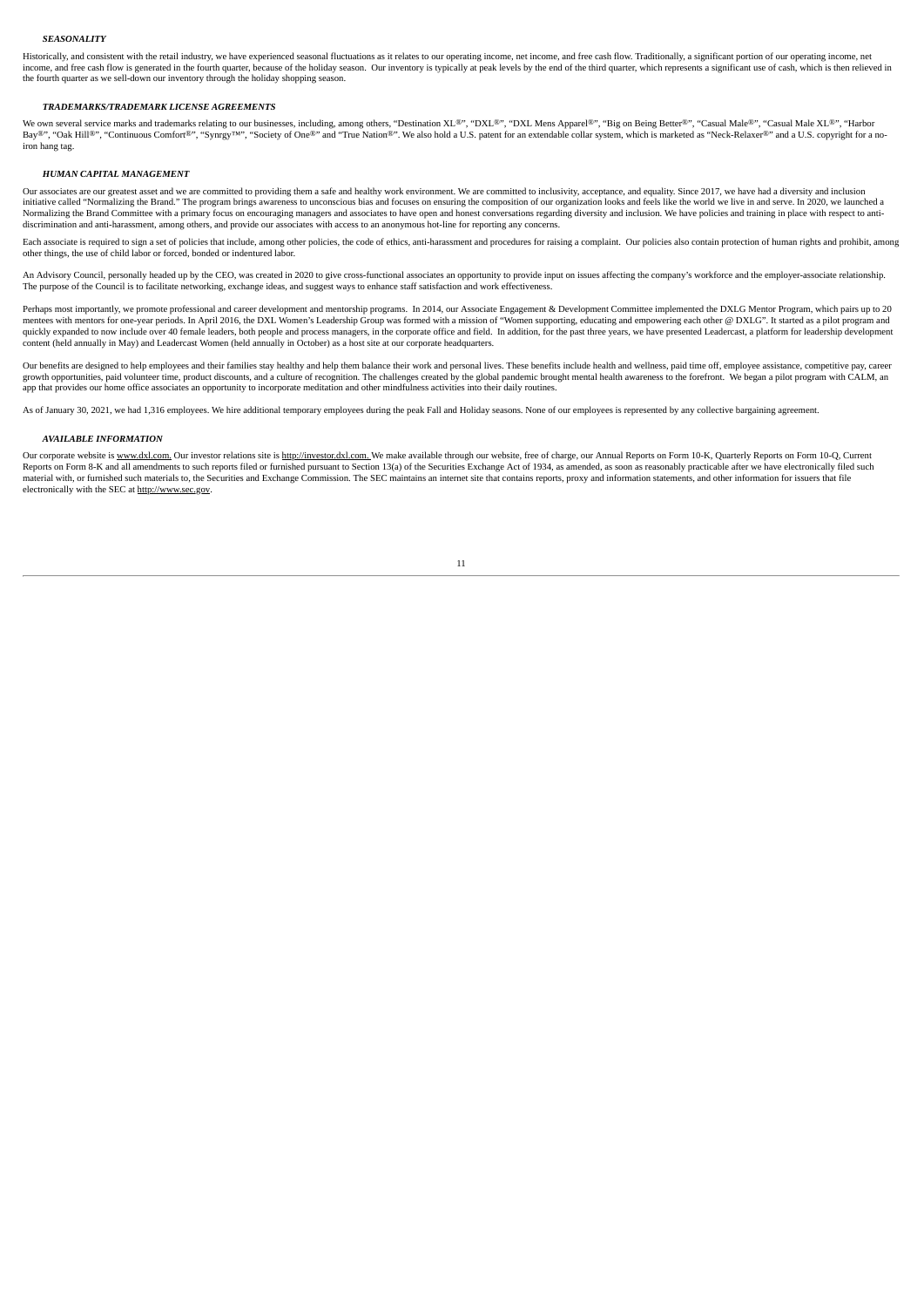### <span id="page-11-0"></span>**Item 1A.** *Risk Factors*

The following risk factors are the important factors of which we are aware that could cause actual results, performance or achievements to differ materially from those expressed in any of our forward-looking statements. We a continually changing business environment and new risk factors emerge from time to time. Other unknown or unpredictable factors also could have material adverse effects on our future results, performance or achievements. cannot assure you that our projected results or events will be achieved or will occur.

#### **Risks Related to Our Company and Our Industry**

The global impact of the COVID-19 pandemic has had and, based on the current status and uncertainty, will likely continue to have an adverse effect on our business, financial results, liquidity, supply chain and workforce *a significant portion of the U.S. population has been vaccinated.*

On March 11, 2020, the World Health Organization declared the current outbreak of a novel coronavirus disease ("COVID-19") a global pandemic. Federal, state and local agencies have mandated various restrictions including t restrictions, restrictions on public gatherings, state of emergencies, stay-at-home orders and closure of all non-essential busines

The COVID-19 pandemic has had, and will likely continue to have, an adverse effect on our business, financial results and liquidity until a significant portion of the U.S. population has been vaccinated and our customers b socialize outside the home. All of our stores were closed temporarily on March 17, 2020 and remained closed through the end of April 2020, at which point we began to open our stores on a gradual basis through June 30, soci 2020. During fiscal 2020, we focused on mitigating the effects of the COVID-19 pandemic and preserving our liquidity. These efforts included, among other things, (i) the furloughing of substantially all of our associates w stores remained closed, (ii) temporarily reducing, on a tiered basis, the salaries of all members of management through August 2, 2020, (iii) suspending merit increases, (iv) implementing a restructuring program in the thi 2020, (vi) suspending compensation for non-employee directors for the second quarter of fiscal 2020 and reducing the size of the board from nine to six directors, (vii) eliminating capital expenditures and operating expens possible, (viii) negotiating with vendors and landlords for extended and revised payment terms, (ix) cancelling approximately \$148.0 million of on-order merchandise, at retail, (x) drawing \$30.0 million under our credit fa promissory notes with merchandise vendors, and (xi) pursuing all opportunities that may be available to us under the Coronavirus Aid, Relief and Economic Security Act, ("CARES Act").

These actions may not be successful in mitigating the effects of this pandemic, which remains highly uncertain and difficult to predict, especially given the existence of new variants, and the actions that we take may nega or delay our strategic initiatives. For example, even though our stores are open, we cannot be assured that (i) consumer demand and, therefore, sales will return to levels experienced prior to the pandemic, (ii) if sales d levels prior to the pandemic, sales will be at levels sufficient to support the ongoing business, (iii) new practices or protocols could impact our business and may continue and/or increase, for example, occupancy limitati stores can remain open if there is a resurgence of the virus and therefore need to close again, or (v) our associates will be willing to staff our stores, as a result of health concerns. Furthermore;

- we may not be able to effectively manage our operating costs on a lower sales base;
- 
- we may not be able to effectively manage the availability under our Credit Facility;<br>• we may not be able to maintain or obtain favorable credit terms with our third-party vendors, making it harder to manage liquidity an
- we may not be able to successfully renegotiate certain lease agreements commensurate with expected sales levels; • we cannot be assured that inventory costs will not increase or that inventory will be readily accessible from our vendors;
- and
- we cannot be assured that we will not have further impairments of our long-lived assets.

In addition to the specific risks to our business noted above, we will also be subject to the long-term effects the COVID-19 pandemic may have on the U.S. economy as a whole. The U.S. experienced unprecedented unemployment length of time that the pandemic continues, and while government authorities' measures relating to the pandemic may be relaxed as the pandemic abates, these measures may be reinstated as the pandemic continues to evolve.

Even after the COVID-19 pandemic subsides, we may continue to experience material adverse impacts to our business as a result of an economic recession that has occurred or may occur in the future due to a continued erosion consumer sentiment or the effect of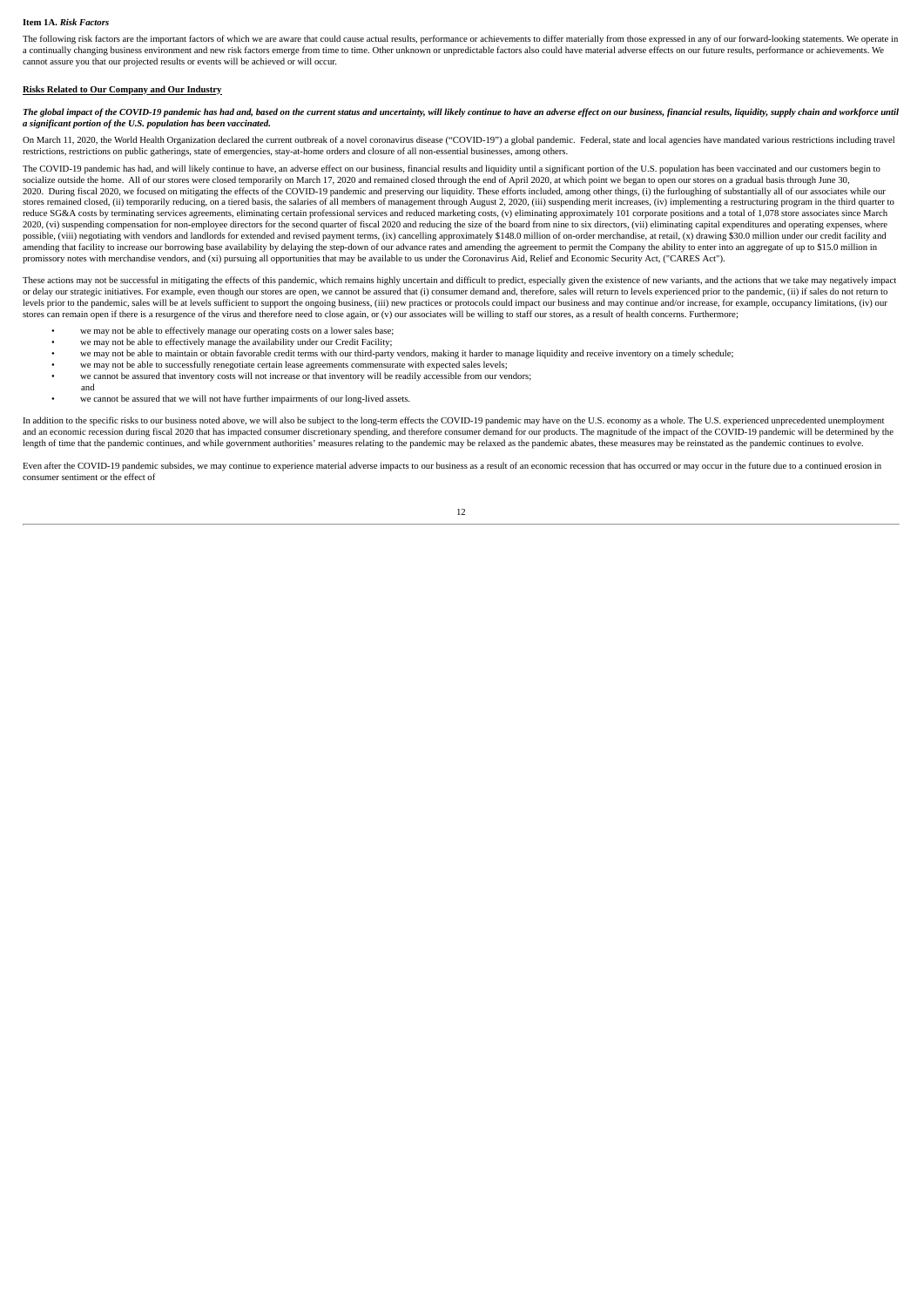unemployment on our customer base. Furthermore, our customers may have or will continue to have a decrease in in discretionary consumer spending which would have an adverse impact on our store traffic and sales.

### Our ability to operate and expand our business and to respond to changing business and economic conditions will depend on the availability of adequate capital.

The operation of our business, the rate of our expansion and our ability to respond to changing business and economic conditions, depend on the availability of adequate capital, which in turn depends on cash flow generated

The amount that we are able to borrow and have outstanding under our credit facility at any given time is determined using an availability formula based on eligible assets. As a result, our ability to borrow is subject to availability, especially during peak selling periods.

We cannot assure you that our cash flow from operations or cash available under our credit facility will be sufficient to meet our needs. If we are unable to generate sufficient cash flows from operations in the future, we obtain additional financing. If we incur additional indebtedness, that indebtedness may contain significant financial and other covenants that may significantly restrict our operations. We cannot ensure that we could obtai

### *We may not be successful in executing our strategy and growing our market share.*

For us to be successful in the future and maintain growth, we must be able to continue increasing our share of the big & tall men's apparel market. Our growth is dependent on our ability to continue to build upon our DXL b maintain our existing customers and continue to attract new customers. Our failure to execute our strategy successfully could prevent us from growing our market share, which could have a material adverse effect on our resu operations, cash flows and financial position, including if we were unable to:

- grow our DXL e-commerce business;
- develop an effective modern marketing program to build store and digital awareness as well as increase store and online traffic, attract customers across all channels, and grow sales;
- predict and respond to fashion trends, while offering our customers a broad selection of merchandise in an extended selection of sizes;
- grow our existing customer base;
- attract and retain new customers across all channels;
- hire qualified store management and store associates;
- continue to grow and then sustain the number of transactions, units-per-transaction and share of wallet; and
- operate at appropriate operating margins.

# Our marketing programs and efforts to drive traffic and convert that traffic into an increased loyal customer base are critical to achieving market share growth within the big & tall men's apparel market and may not be *successful.*

Our ability to increase our share of the big & tall men's apparel market is largely dependent on effectively marketing our merchandise to all of our target customers in several diverse market segments so that they will bec advertising, advertising events, loyalty programs, catalogs, and digital marketing, including social media, e-commerce and customer prospecting. Our business is directly impacted by the success of these efforts and those o vendors. Future marketing efforts by us, our vendors or our other licensors, may be costly and, if not successful, may negatively affect our ability to meet our sales goals and gain market share.

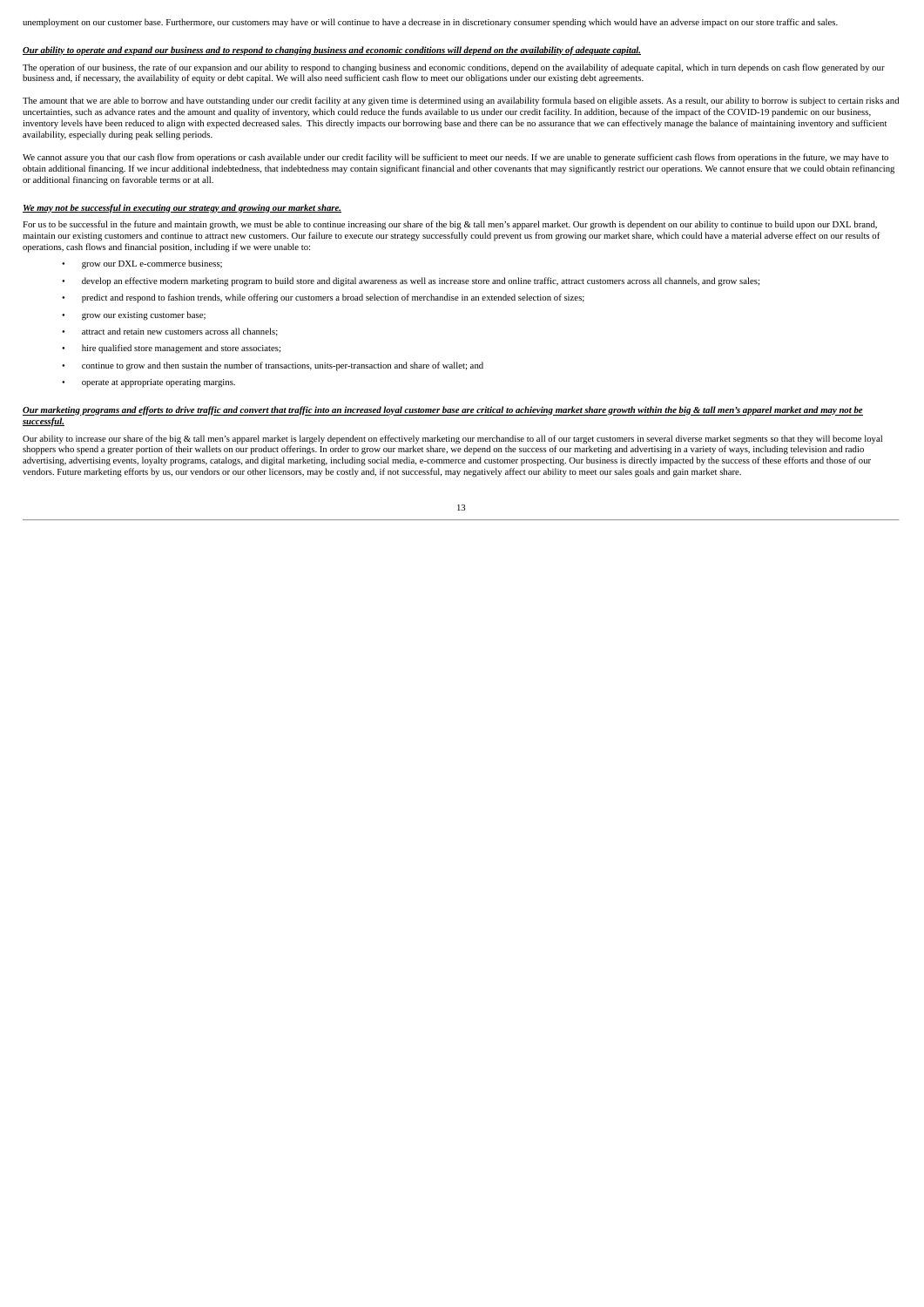### Our direct business is a significant component of our growth strategy, and the failure to develop our e-commerce and internet infrastructure could disrupt our business and negatively impact our sales

We continue to have increasing levels of sales made through online shopping and via mobile devices. We have made significant investments in capital spending and labor to develop these channels and invested in digital media attract new customers. Growth of our overall sales is dependent on customers' continuing to expand their online purchases in addition to in-store purchases. During fiscal 2020, because of the COVID-19 pandemic, we saw sign

Our success in growing our direct business will depend in part upon our development of an increasingly sophisticated e-commerce experience and infrastructure. Increasing customer sophistication requires that we provide add website features and functionality in order to be competitive in the marketplace and maintain market share. We continually update our website features, but we cannot predict future trends and required functionality or our government regulation of internet activities. Our failure to respond to these risks and uncertainties successfully could reduce our direct sales, increase our costs and diminish our growth prospects, which could negatively operating results.

#### If we are unable to develop and implement our omni-channel initiatives successfully, our market share and financial results could be adversely affected.

Our customer's shopping behavior continues to evolve across multiple channels and we are working to meet his needs. This includes the expansion of our BOPIS (buy online pick up in stores) and BOPAC (buy online pick up curbside) during fiscal 2020 to help our customers continue to shop during the pandemic. While we consider ourselves an omni-channel retailer, we continue to make ongoing investments in our information technology systems to support evolving omni-channel capabilities.

Omni-channel retailing is rapidly evolving and our success depends on our ability to anticipate and implement innovations in sales and marketing technology and logistics in order to appeal to existing and potential custome increasingly rely on multiple channels to meet their shopping needs. In addition, our competitors are also investing in omni-channel initiatives, some of which may be more successful than our initiatives.

If the investment in our omni-channel initiatives is not successful, our systems are unable to support such initiatives, or if our competitors are more successful, our financial results and our market penetration may be ad affected.

### *The growth of our wholesale segment may not be successful.*

As part of our strategic growth plan, we launched a wholesale segment in fiscal 2018 focused on product development and distribution relationships with key retailers. We are working on developing and distributing co-brande and men's apparel lines. The success of this strategic initiative depends on a number of factors, including our ability to grow our wholesale customer base, develop a cost-effective infrastructure, and sustain adequate liq the longer lead times associated with the wholesale business. In addition, because our wholesale customers order merchandise on a "purchase order" basis, as our wholesale business grows, any decision by any customer to dec their order volume or cease purchasing from us could adversely affect our wholesale revenues and profitability.

# loss of, or disruption in, our centralized distribution center could negatively impact our business and operations.

The majority of our merchandise for our stores and e-commerce operations is received into our centralized distribution center in Canton, Massachusetts, where it is then processed, sorted and shipped to our stores or direct believe that our receiving and distribution process is efficient and well-positioned to support our strategic plans, events beyond our control, such as disruptions in operations due to fire or other catastrophic events, em shipping problems, or disruptions in our distribution center, including potential closure if an employee is diagnosed with COVID-19 or there is a governmentally-imposed quarantine, could result in delays in the delivery of

With all of our management information systems centralized in our corporate headquarters, any disruption or destruction of our system infrastructure could materially affect our business. This type of disaster is mitigated storage and disaster recovery plans, but we would still incur business interruption that may impact our business a significant period of time.

<sup>14</sup>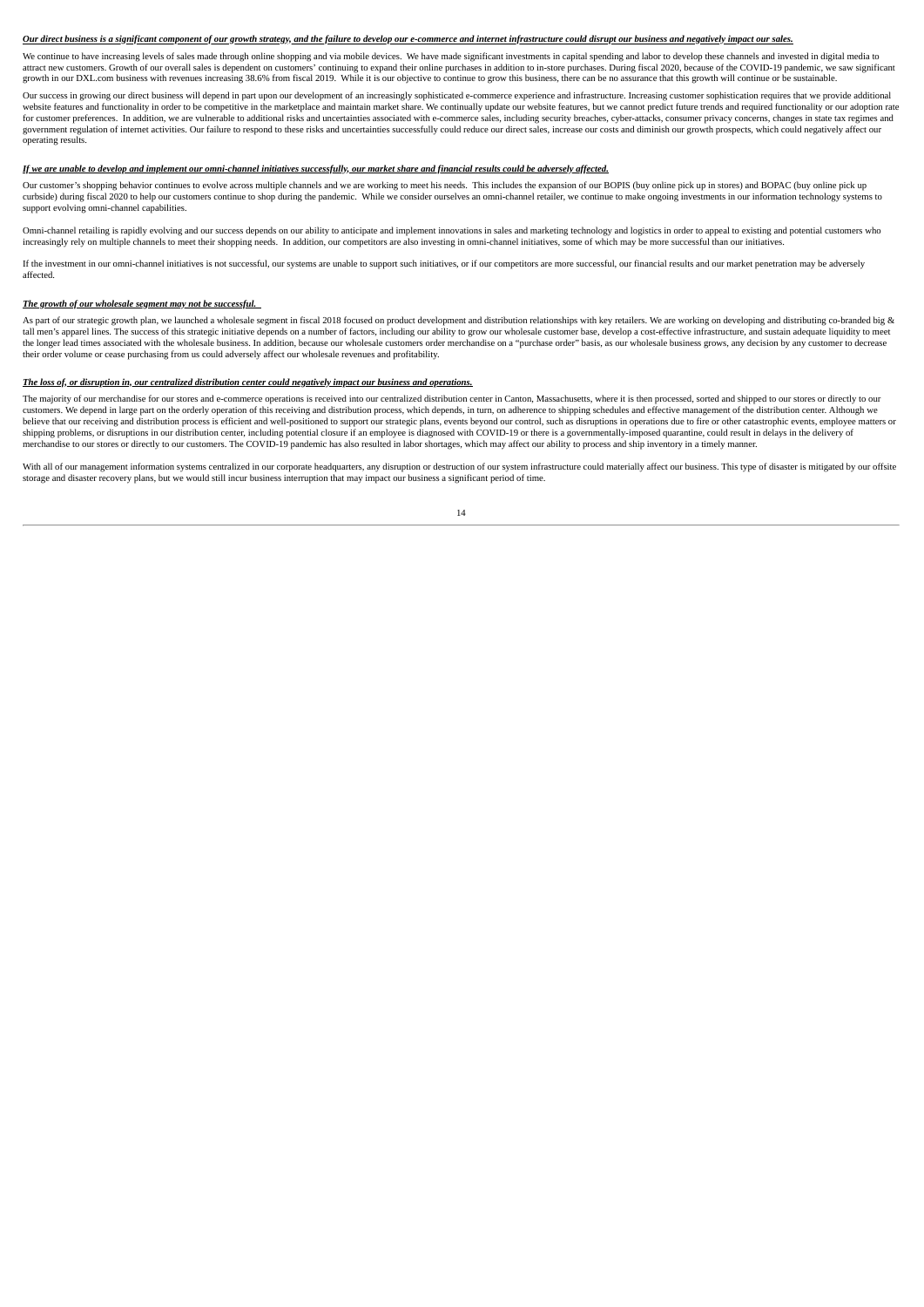Although we maintain business interruption and property insurance, we cannot be sure that our insurance will be sufficient, or that insurance proceeds will be timely paid to us, in the event our distribution center is shut

### *Our business may be adversely affected due to disruptions in the global supply chain.*

Disruptions in the global supply chain due to COVID-19 outbreaks in foreign ports and shortages of vessels and shipping containers may impact our ability to import inventory in a timely manner. The impact of COVID-19 on domestic ports has also created a similar disruption in the supply chain and may cause delays in the receipt and shipment of inventory. Furthermore, in the event that commercial transportation is curtailed or substantially may not be able to maintain adequate inventory levels of important merchandise on a consistent basis, which would negatively impact our sales and potentially erode the confidence of our customer base, leading to further lo

### *Our business may be adversely affected if we are unable to successfully manage our store portfolio.*

We lease all of our store locations. Renewing and renegotiating these leases at acceptable lease terms is critical to the profitability of our stores. In the second quarter of fiscal 2020, we were able to negotiate short-t on store sales as well as our customers' shift to online shopping, we are continuing to engage with our landlords to restructure certain lease arrangements. If store sales do not return to levels prior to the pandemic and renegotiate lease agreements, certain stores may not be profitable and we may not be able to renew existing agreements. At January 30, 2021, we have 131 stores that have either a natural lease expiration or a kick-out opti channel distribution.

### *Our business is highly competitive, and competitive factors may reduce our revenues and profit margins.*

The United States big & tall men's apparel market is highly competitive with many national and regional department stores, mass merchandisers, specialty apparel retailers, discount stores and online retailers offering a br apparel products similar to the products that we sell. Besides retail competitors, we consider any manufacturer of big & tall men's merchandise operating in outlet malls throughout the United States to be a competitor. It availability. Many of our competitors and potential competitors may have substantially greater financial, manufacturing and marketing resources than we do.

The presence in the marketplace of various fashion trends and the limited availability of shelf space also can affect competition. We may not be able to compete successfully with our competitors in the future and could los significant loss of market share would adversely affect our revenues and results of operations.

In addition, we maintain exclusivity arrangements with several of the brands that we carry. If we were to lose any of these exclusivity arrangements or brands altogether, our revenues may be adversely affected.

### *Our business is seasonal and is affected by general economic conditions.*

Our business is seasonal. Historically, a significant portion of our operating income has been generated during our fourth quarter (November-January). If, for any reason, we miscalculate the demand for our products during quarter, our sales in that quarter could decline, resulting in higher labor costs as a percentage of sales, lower margins and excess inventory, which could cause our annual operating results to suffer. In addition, our ope expansively affected by local, regional or national economic conditions, such as levels of disposable consumer income, consumer debt, interest rates and consumer confidence. Due to our seasonality, the possible adverse imp such risks is potentially greater if any such risks occur during our fourth quarter.

# *We are dependent on third parties for the manufacture of the merchandise we sell.*

We do not own or operate any manufacturing facilities and are therefore entirely dependent on third parties to manufacture the merchandise we sell. Without adequate supplies of merchandise to sell to our customers in the merchandise styles and fashions demanded by our particular customer base, sales would decrease materially and our business would suffer. We are dependent on these third parties' ability to fulfill our merchandise orders an delivery terms. In the event that manufacturers are unable or unwilling to ship products to us in a timely manner or continue to manufacture products for us, we would have to rely on other current manufacturing sources or qualify new manufacturers. We might not be able to identify or qualify such manufacturers for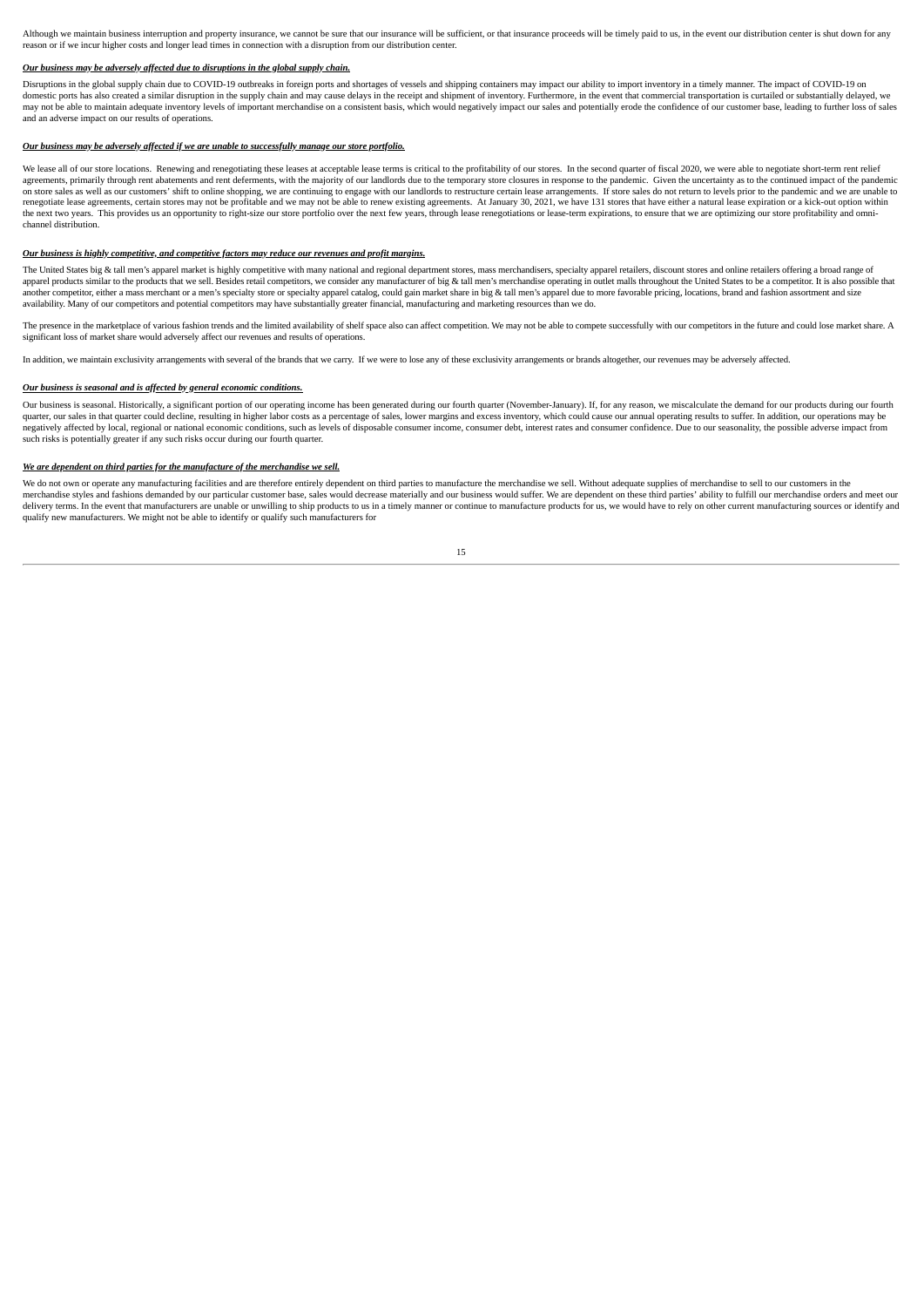existing or new products in a timely manner and such manufacturers might not allocate sufficient capacity to us in order to meet our requirements. Our inability to secure adequate and timely supplies of private label merch would negatively impact proper inventory levels, sales and gross margin rates, and ultimately our results of operations.

In addition, even if our current manufacturers continue to manufacture our products, they may not maintain adequate controls with respect to product specifications and quality and may not continue to product spheck that ar consistent with our standards. If we were forced to rely on manufacturers who produce products of inferior quality, then our brand and customer satisfaction would likely suffer which would negatively impact our business. T Company is working with its third-party audit vendor to ensure a responsible and ethical supply chain. We are and will continue to pursue our corporate responsibilities and create a positive effect on human rights as well environment. If, despite third-party audits, the manufacturing facilities engage in workplace or human rights violations and we are unable to identify or correct it, it may negatively affect our business and harm our brand.

# Our business may be negatively impacted and we may be liable if third parties misappropriate proprietary information of our customers and breach our security systems

We may be harmed by security risks we face in connection with our electronic processing and transmission of confidential customer information. The majority of our retail sales are settled through credit and debit card tran While our Board of Directors has a Cybersecurity and Data Privacy Committee to oversee the monitoring and management of cyber risk and data privacy for our Company, and we have not had any security breaches to date, any breach could expose us to risks of loss, litigation and liability and could adversely affect our operations as well as cause our shoppers to stop shopping with us as a result of their lack of confidence in the security of and online credit card transactions, which eliminates the storage of credit card numbers. Like many retailers, we have seen an increase in cyberattack attempts, predominantly through phishing and social engineering scams, particular, ransomware. While none of these attempts has been successful, there can be no assurance that our continued security measures will be effective or sufficient in the future. If third parties are able to penetrate could include claims for unauthorized purchases with credit card information, impersonation or other similar fraud claims, or claims for other misuses of personal information, including unauthorized marketing purposes, and ultimately result in litigation. Liability for misappropriation of this information could be significant.

Further, if a third party were to use this proprietary customer information in order to compete with us, it could have a material adverse impact on our business and could result in litigation.

### *We may be unable to predict fashion trends and customer preferences successfully.*

Customer tastes and fashion trends are volatile and tend to change rapidly. Our success depends in large part upon our ability to predict effectively and respond to changing fashion tastes and consumer demands and to trans tends to appropriate saleable product offerings. If we are unable to predict or respond to changing styles or trends successfully and misjudge the market for products or any new product lines, our sales will be impacted an faced with a substantial amount of unsold inventory or missed opportunities. In response, we may be forced to rely on additional markdowns or promotional sales to dispose of excess, slow-moving inventory, which would decre our revenues and margins. In addition, the failure to satisfy consumer demand, specifically in our DXL stores and from our website, could have serious longer-term consequences, such as an adverse impact on our brand value loss of market share to our competitors.

#### *The loss of any of our key trademarks or licenses could adversely affect demand for our products.*

We own and use a number of trademarks and onerate under several trademark license agreements. We believe that certain of these trademarks have significant value and are instrumental in our ability to create and sustain dem and to market our products. We cannot be certain that these trademarks and licensing agreements will remain in effect and enforceable or that any license agreements, upon expiration, can be renewed on acceptable terms or a addition, any future disputes concerning these trademarks and licenses may cause us to incur significant litigation costs or force us to suspend use of the disputed trademarks.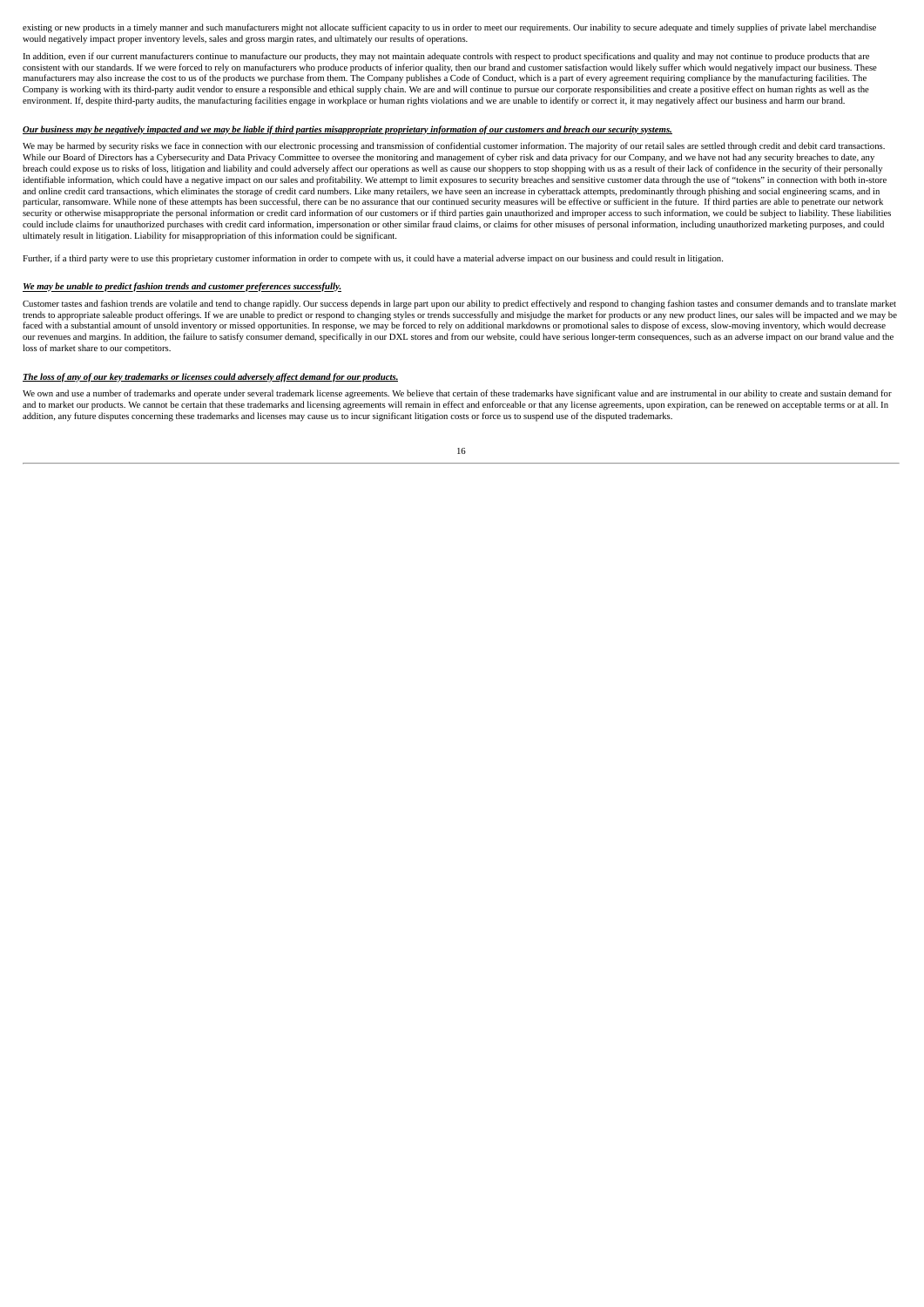# **General Risks That May Affect Our Business**

### *If our long-lived assets become impaired, we may need to record significant non-cash impairment charges.*

Periodically, we review our long-lived assets for impairment whenever economic events or changes in circumstances indicate that the carrying value of an asset may not be recoverable. Specifically, if an individual store lo unable to generate sufficient future cash flows, we may be required to record a partial or full impairment of that store's right-of-use assets and its property and equipment. In addition, significant negative industry or g trends, disruptions to our business and unexpected significant changes or planned changes in our use of the assets (such as store relocations or closures) may also result in impairment charges. As a result of the impact of our store locations, we may need to take additional impairment charges. Any such impairment charges, if significant, could adversely affect our financial position and results of operations.

### *Changes to LIBOR may negatively impact us.*

The London interbank offered rate ("LIBOR") is the basic rate of interest used in lending between banks on the London interbank market and is widely used as a reference for setting the interest rate on loans globally. Our

Regulators in the United Kingdom that oversee LIBOR have stated that they cannot guarantee LIBOR's availability beyond the end of 2021 and expects that reliance on LIBOR will be phased out through 2023. In the absence of a to renegotiate our credit facility, we do not know whether it could result in increased interest costs. In the absence of a favorable LIBOR or successor rate, our borrowings bear interest based on the Federal Funds rate. A business, financial position, or operating results.

# Our success depends significantly on our key personnel and our ability to attract and retain additional personnel.

Our future success is dependent on the personal efforts, performance and abilities of our key management, which includes our executive officers as well as members of our senior management. The loss of any of our senior management may result in a loss of organizational focus, poor operating execution, an inability to identify and execute strategic initiatives, an impairment in our ability to identify new store locations, and an inability to achieve our objectives.

### *Labor shortages or increases in labor costs due to new regulations could harm our business.*

Due to the COVID-19 pandemic, during fiscal 2020 we experienced labor shortages in our distribution facility and in our stores. If such labor shortages continue, especially during peak-selling periods, it may negatively im ability to process inventory in a timely manner and effectively staff our stores. Furthermore, if the federal minimum wage is increased to \$15 per hour, we may need to increase not only the rate of our minimum wage employe also the wages paid to employees at wage rates that are above minimum wage. If we are unable to pass on these higher costs through price increases or reduced workforce hours, our margins and profitability may be adversely impacted which could have a material adverse effect on our business, results of operations or financial condition.

#### *Fluctuations in the price, availability and quality of raw materials and finished goods could increase costs.*

Due to the COVID-19 pandemic and the ban of Xinjiang cotton, we are starting to see cost increases in labor and across raw materials. We have secured raw materials in key item programs to reduce the impact on our gross mar Fluctuations in the price, availability and quality of fabrics or other raw materials used in the manufacturing of our merchandise could have a material adverse effect on our gross margin or on our ability to meet our cust demands. The prices for fabrics depend on demand and market prices for the raw materials used to produce them. To the extent that we cannot offset these cost increases with other cost reductions or efficiencies, such highe

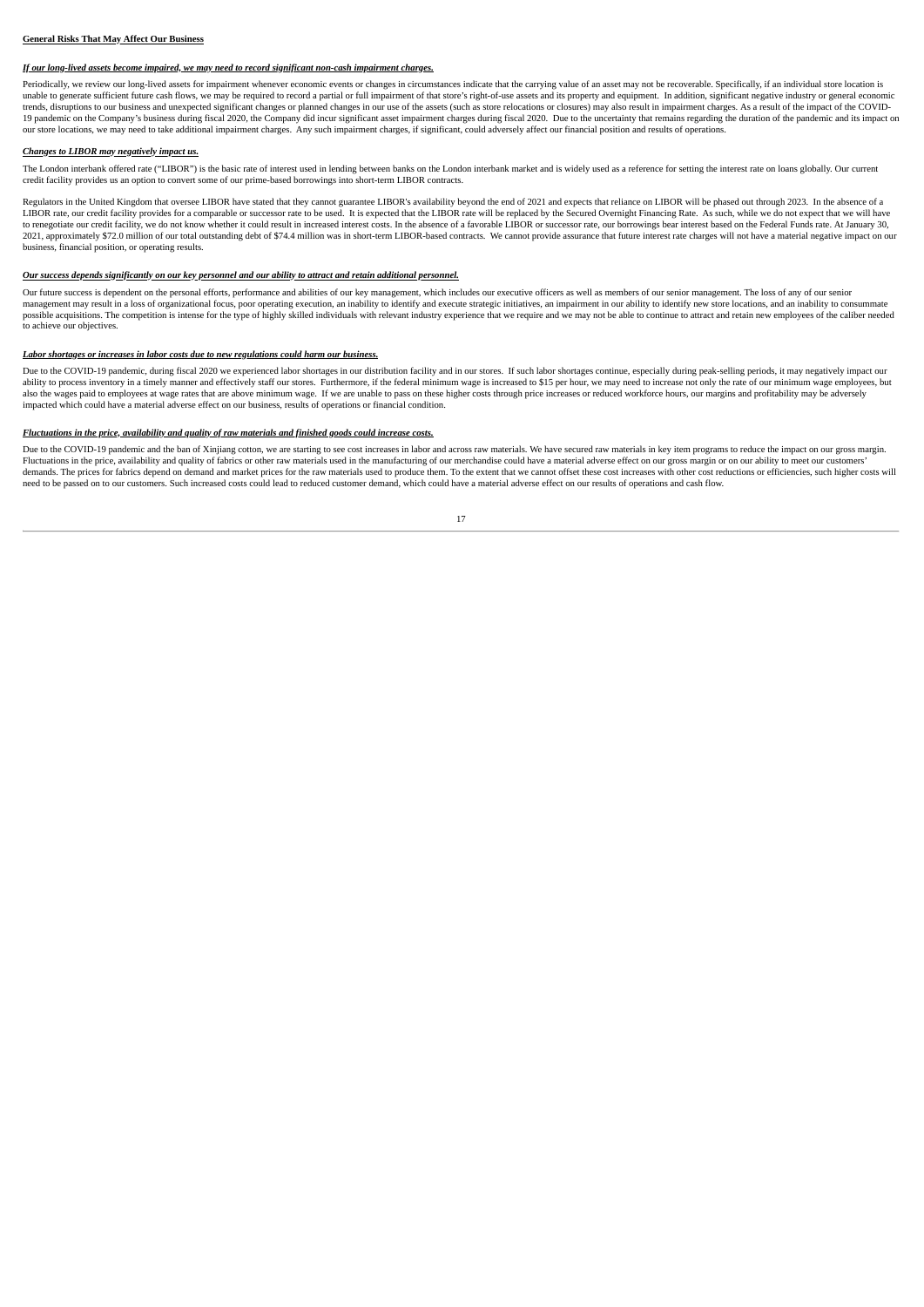### Failure to comply with laws, rules and requlations could negatively affect our business operations and financial performance.

Our business is subject to federal, state, local and international laws, rules and regulations, such as state and local wage and hour laws, the U.S. Foreign Corrupt Practices Act, the Employee Retirement Income Security Ac ("ERISA"), securities laws, import and export laws (including customs regulations), privacy and information security regulations, unclaimed property laws, the Affordable Care Act and many others. The effect of some of thes increasing due to legal and regulatory requirements and increased enforcement. In addition, as a result of operating in Canada, we must comply with their laws and regulations which may differ substantially from, and may co with, corresponding U.S. laws and regulations. We may also be subject to investigations or audits by governmental authorities and regulatory agencies, which can occur in the ordinary course of business or which can result enforcement action, class action litigation or other litigation, damage to our reputation, civil and criminal liability, damages, fines and penalties, and increased cost of regulatory compliance, any of which could adverse results of operations and financial performance.

### **Risks Related to Our Corporate Structure and Stock**

#### Tradina of our common stock on the OTCOX market may be volatile and sporadic, which could depress the market price of our common stock and make it difficult for our stockholders to sell their shares.

In December 2020 we voluntarily delisted our common stock from The Nasdaq Stock Market to the OTCOX tier of the OTC Markets. Our common stock is currently quoted under the symbol "DXLG." Trading in stock quoted on the OTCQX may be thin and characterized by wide fluctuations in trading prices, due to many factors that may have little to do with our operations or business prospects. This volatility could depress the market price of our co continued qualifications, including having at least two brokers who choose to make a market for our common stock, however, there can be no assurances regarding any such trading.

# *Our stock price has been and will likely continue to be volatile and fluctuate substantially.*

The market price of our common stock has been and will likely continue to fluctuate substantially as a result of many factors, some of which are beyond our control. For example, since January 4, 2021, the last reported sal our common stock on the OTCQX has ranged from a low of \$0.26 to a high of \$0.80 on January 29, 2021. Factors that could cause fluctuations in the market price of our common stock include the following:

- overall changes in the economy and general market volatility;
- news announcements regarding our quarterly or annual results of operations;
- quarterly comparable sales;
- acquisitions;
- competitive developments;
- governmental regulation (such as increased wage and paid benefits laws);
- litigation affecting us; or
- market views as to the prospects of the retail clothing industry generally.

### Our certificate of incorporation, as amended, limits transfers of our common stock and may, along with state law, inhibit potential acquisition bids that could be beneficial to our stockholders.

Our certificate of incorporation, as amended, contains provisions that restrict any person or entity from attempting to purchase our stock, without prior permission from the Board of Directors, to the extent that such tran (i) create or result in an individual or entity becoming a five-percent stockholder of our stock, or (ii) increase the stock ownership percentage of any existing five-percent stockholder. These provisions provide that any violates such provisions shall be null and void and would require the purported transferee, upon demand by us, to transfer the shares that exceed the five percent limit to an agent designated by us for the purpose of condu such excess shares. These provisions would make the acquisition of our Company more expensive to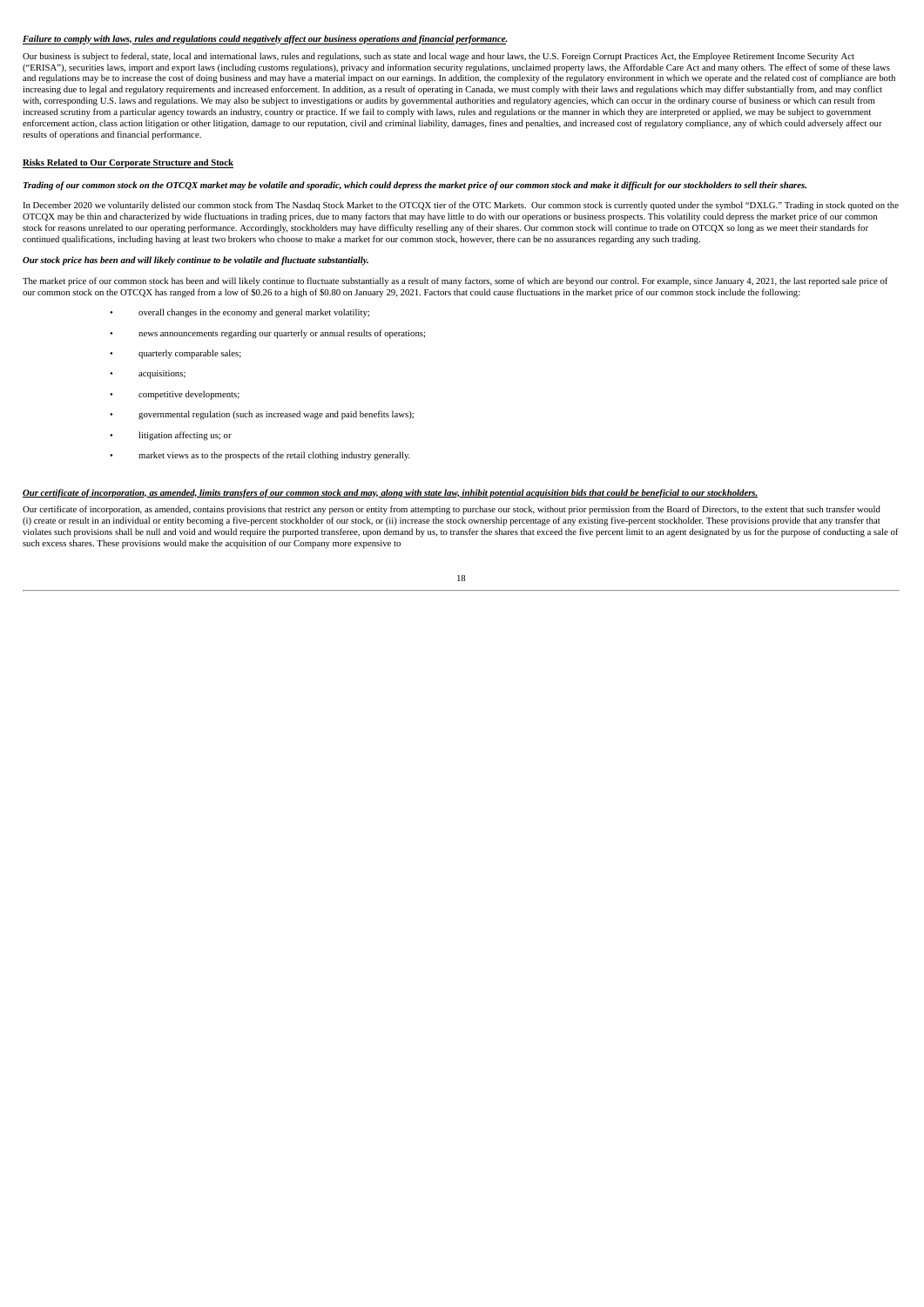the acquirer and could significantly delay, discourage, or prevent third parties from acquiring our Company without the approval of our Board of Directors.

In addition, we are subject to certain provisions of Delaware law, which could also delay or make more difficult a merger, tender offer or proxy contest involving us. In particular, Section 203 of the Delaware Ceneral Corp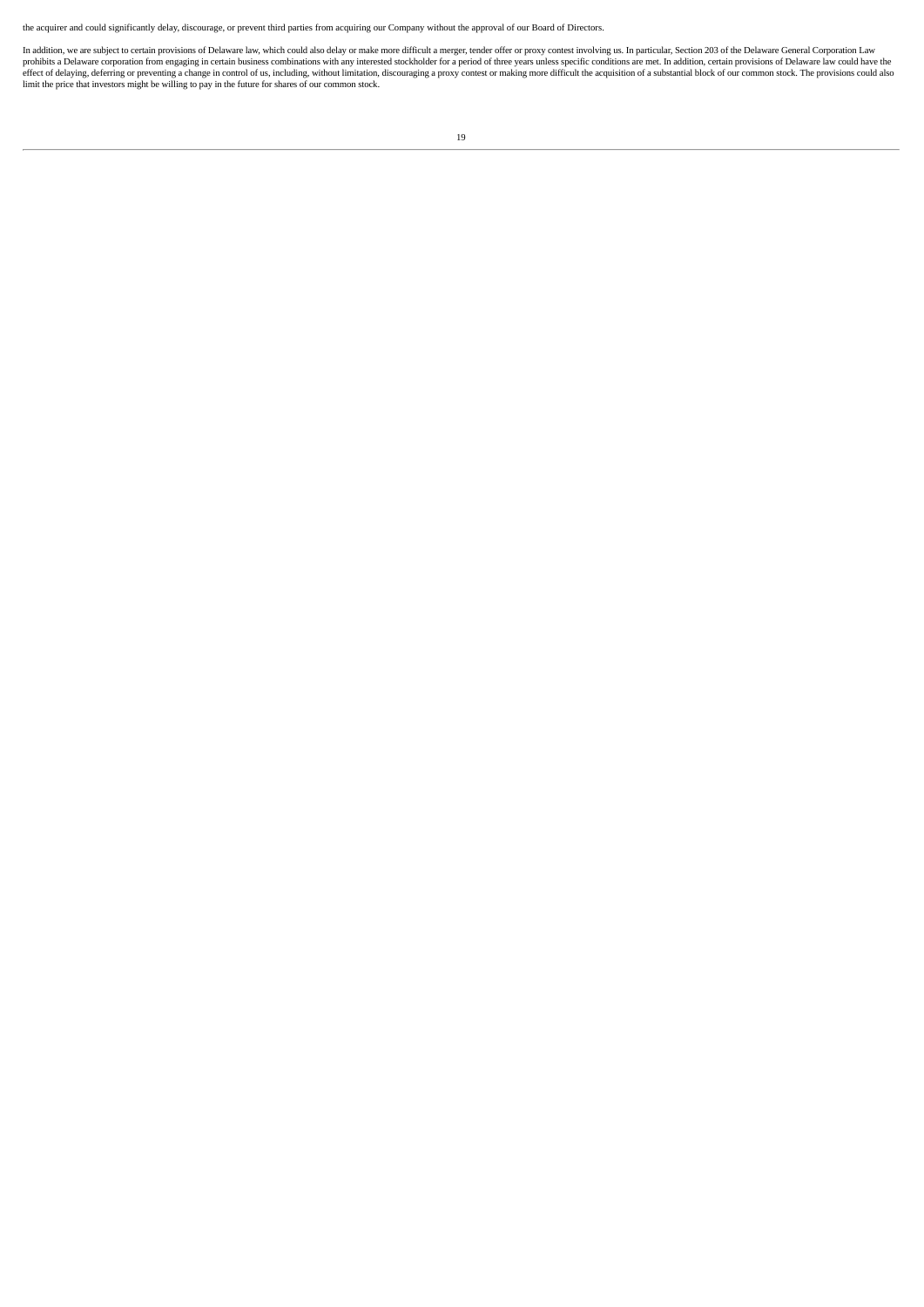# <span id="page-19-0"></span>**Item 1B.** *Unresolved Staff Comments*

None.

#### <span id="page-19-1"></span>**Item 2.** *Properties*

Our corporate offices and retail distribution center are located at 555 Turnpike Street in Canton, Massachusetts. The property consists of a 755,992 gross square foot building located on approximately 27.3 acres. We owned anniversary of the lease.

As of January 30, 2021, we operated 226 Destination XL retail stores, 17 Destination XL outlet stores, 46 Casual Male XL retail stores and 22 Casual Male XL outlet stores. We lease all of these stores directly from owners terms by between 5 and 10 years. Following this discussion is a listing by state of all store locations open at January 30, 2021.

Sites for new stores are selected based on several factors, including the demographic profile of the area in which the site is located, the types of stores and other retailers in the area, the location of the store within attractiveness of the store layout. We also utilize financial models to project the profitability of each location using assumptions such as the center's sales per square foot averages, estimated occupancy costs and return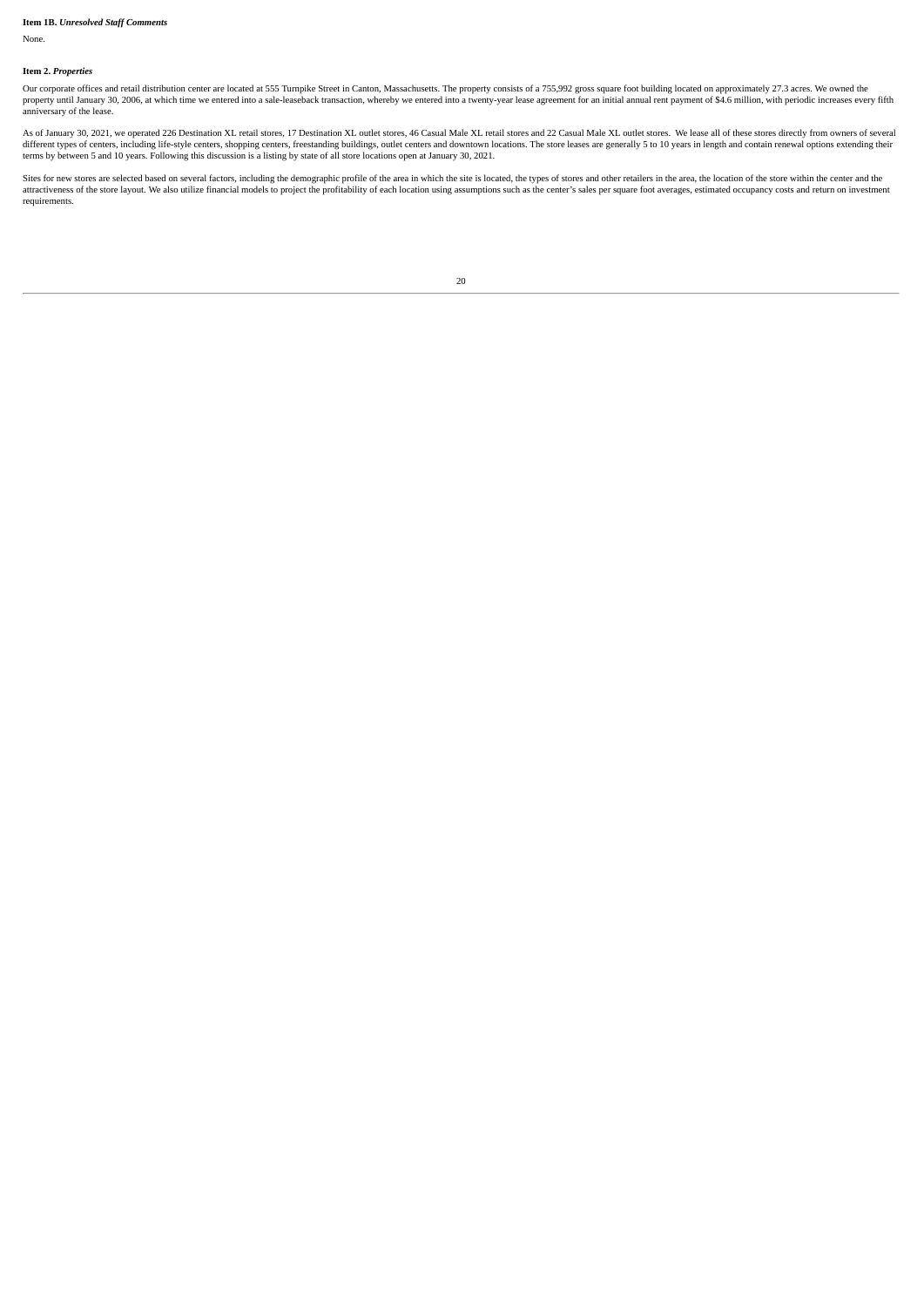# **Store count by state at January 30, 2021**

|                      | DXL retail and           | Casual Male XL           |  |  |
|----------------------|--------------------------|--------------------------|--|--|
| <b>United States</b> | outlet stores            | retail and outlet stores |  |  |
| Alabama              | $\overline{2}$           | $\,1\,$                  |  |  |
| Arizona              | $6\phantom{1}6$          | $\overline{\phantom{0}}$ |  |  |
| Arkansas             | ٢                        | $\mathbf{1}$             |  |  |
| California           | 26                       | $\overline{7}$           |  |  |
| Colorado             | $\overline{\mathbf{3}}$  | $\,1\,$                  |  |  |
| Connecticut          | 3                        | $\,1\,$                  |  |  |
| Delaware             | $\overline{2}$           | $\equiv$                 |  |  |
| Florida              | 12                       | 8                        |  |  |
| Georgia              | $\overline{4}$           | $\overline{2}$           |  |  |
| Idaho                | $\mathbf{1}$             | $\overline{\phantom{a}}$ |  |  |
| Illinois             | 11                       | $\sqrt{4}$               |  |  |
| Indiana              | $6\phantom{1}6$          | 3                        |  |  |
| Iowa                 | 3                        | $\,1\,$                  |  |  |
| Kansas               | $\overline{2}$           | $\overline{\phantom{0}}$ |  |  |
| Kentucky             | 3                        | $\overline{\phantom{0}}$ |  |  |
| Louisiana            | 3                        | $\mathbf{1}$             |  |  |
| Maine                | $\overline{2}$           | -                        |  |  |
| Maryland             | $6\phantom{1}6$          | $\,$ 3                   |  |  |
| Massachusetts        | 5                        | $\overline{2}$           |  |  |
| Michigan             | 13                       | $\,1\,$                  |  |  |
| Minnesota            | $\overline{2}$           | $\overline{2}$           |  |  |
| Mississippi          | $\overline{\phantom{0}}$ | $\overline{c}$           |  |  |
| Missouri             | $\overline{5}$           | $\sqrt{2}$               |  |  |
| Montana              | $\,1\,$                  | $\overline{\phantom{a}}$ |  |  |
| Nebraska             | $\overline{2}$           | $=$                      |  |  |
| Nevada               | 3                        | $\overline{\phantom{0}}$ |  |  |
| New Hampshire        | $\overline{3}$           | $\equiv$                 |  |  |
| New Jersey           | 8                        | 5                        |  |  |
| New Mexico           | $\,1\,$                  | $\qquad \qquad -$        |  |  |
| New York             | 17                       | $1\,$                    |  |  |
| North Carolina       | $\overline{4}$           | $\sqrt{4}$               |  |  |
| North Dakota         | $\overline{\phantom{0}}$ | $1\,$                    |  |  |
| Ohio                 | 10                       | $\,1\,$                  |  |  |
| Oklahoma             | $\overline{2}$           | $\overline{\phantom{0}}$ |  |  |
| Oregon               | $\overline{2}$           | $\,1\,$                  |  |  |
| Pennsylvania         | $11\,$                   | $\,6\,$                  |  |  |
| Rhode Island         | $\,1\,$                  | -                        |  |  |
| South Carolina       | $\overline{4}$           | $\overline{\phantom{0}}$ |  |  |
| South Dakota         | $\,1\,$                  | ÷,                       |  |  |
| Tennessee            | $\overline{7}$           | $\mathbf{1}$             |  |  |
| Texas                | 25                       | $\mathsf 3$              |  |  |
| Utah                 | $\overline{2}$           | $\overline{\phantom{a}}$ |  |  |
| Vermont              | $\,1\,$                  | -                        |  |  |
| Virginia             | $6\phantom{1}6$          | $\overline{2}$           |  |  |
| Washington           | 5                        | $\equiv$                 |  |  |
| West Virginia        | $\sim$                   | $\mathbf{1}$             |  |  |
| Wisconsin            | 5                        | $\equiv$                 |  |  |
|                      |                          |                          |  |  |
| <b>International</b> |                          |                          |  |  |
| Toronto, Canada      | $\overline{c}$           |                          |  |  |
|                      |                          |                          |  |  |

# <span id="page-20-0"></span>**Item 3.** *Legal Proceedings*

From time to time, we are subject to various legal proceedings and claims that arise in the ordinary course of business. Management believes that the resolution of these matters will not have a material adverse impact on o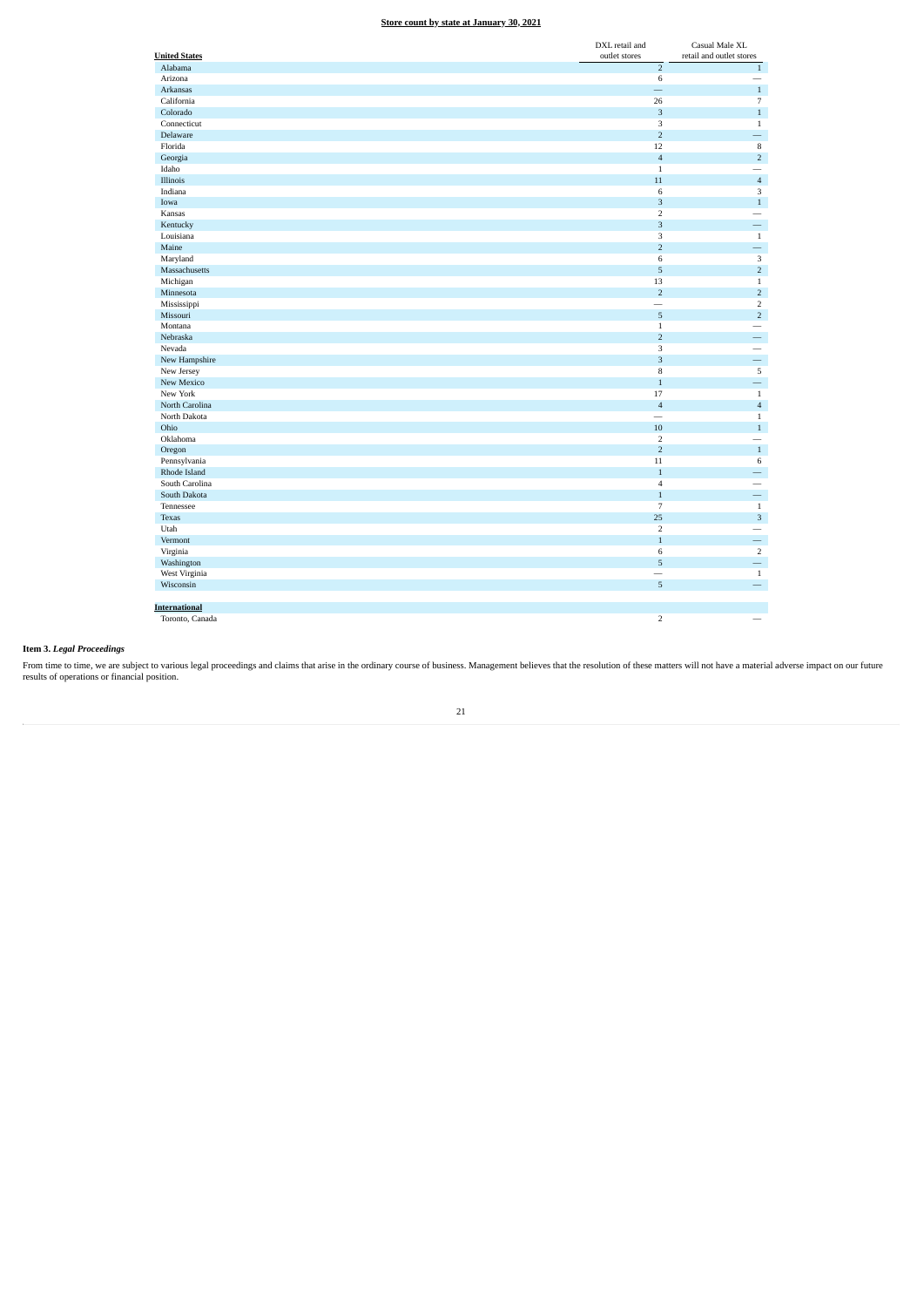<span id="page-21-0"></span>Not applicable.

**PART II.**

# <span id="page-21-1"></span>Item 5. Market for Registrant's Common Equity, Related Stockholder Matters and Issuer Purchases of Equity Securities

# *Market Information*

Our common stock previously traded on the Nasdaq Global Select Market ("Nasdaq") under the symbol "DXLG". Effective December 22, 2020, we voluntarily delisted our common stock from Nasdaq and began trading our common<br>stock

# *Holders*

As of March 15, 2021, based upon data provided by the transfer agent for our common stock, there were approximately 83 holders of record of our common stock. The number of holders does not include individuals or entities w

# *Issuer Purchases of Equity Securities*

There were no stock repurchases during fiscal 2020.

# <span id="page-21-2"></span>**Item 6.** *Selected Financial Data*

Note Applicable.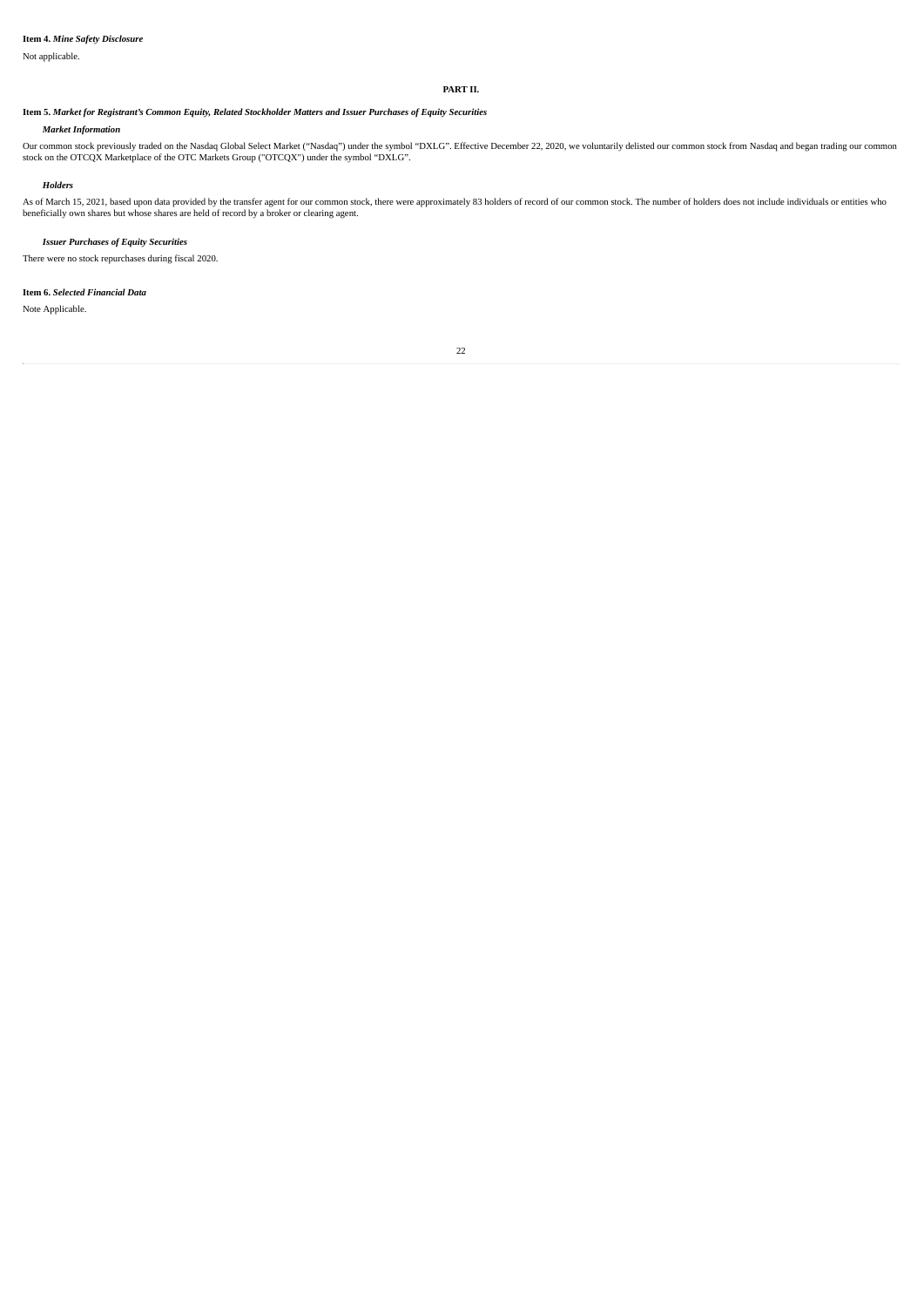### <span id="page-22-0"></span>**Item 7.** *Management's Discussion and Analysis of Financial Condition and Results of Operations*

#### *FORWARD LOOKING STATEMENTS*

As noted above in Part 1, this Annual Report, including, without limitation, this Item 7, contains "forward-looking statements," including forward-looking statements within the meaning of the Private Securities Litigation you are encouraged to read. These forward-looking statements generally relate to plans and objectives for future operations and are based upon management's reasonable estimates of future results or trends. Such statements our financial outlook for fiscal 2021 with respect to sales, comparable sales, adjusted EBITDA and free cash flows, statements regarding our ability to withstand the impact of the COVID-19 pandemic on our business, our eff restructure and reduce costs and right size our lease structure, expected annualized savings from restructuring actions taken in fiscal 2020, expected additional borrowing capacity under our new FILO loan, and our expected for the next 12 months. The following discussion and analysis of our financial condition and results of operations should be read in light of those risks and uncertainties and in conjunction with our accompanying Consolida Financial Statements and Notes thereto.

All subsequent written and oral forward-looking statements attributable to us or to persons acting on our behalf are expressly qualified in their entirety by the foregoing. These forward-looking statements speak only as of the document in which they are made. We disclaim any obligation or undertaking to provide any updates or revisions to any forward-looking statement to reflect any change in our expectations or any change in events, conditi

Certain figures discussed below may not foot due to rounding.

#### *Segment Reporting*

We have three principal operating segments: our stores, direct business and our wholesale business. We consider our stores and direct business segments to be similar in terms of economic characteristics, production process operations, and have therefore aggregated them into one reportable segment, retail segment, consistent with our omni-channel business approach. Due to the immateriality of the wholesale segment's revenues, profits and asse operating results have been aggregated with the retail segment for all periods.

## *Impact of COVID-19 Pandemic on Our Business*

The COVID-19 pandemic has negatively affected the global economy, disrupted global supply chains, and created significant disruption of the financial and retail markets, including a disruption in consumer demand for men's clothing and accessories. While the pandemic has had, and will likely continue to have, a significant adverse effect on our business, financial condition, and results of operations, we moved early and decisively throughout to preserve our financial flexibility and position ourselves to withstand the short-term impact of the pandemic.

We closed all of our retail stores on March 17, 2020 and, beginning at the end of April 2020 and continuing into the second quarter of fiscal 2020, we started to gradually reopen stores. As of the end of June, all stores h reopend but have been operating at reduced hours. Since the reopening, some stores have had to close for periods of time. Our direct business continues to play a vital role as we are seeing our customer's shopping preferen online. Given the increased demand in our direct business, we have been very fortunate that our distribution center was able to operate without any business disruption during fiscal 2020.

The unrelenting impact of COVID-19 on the apparel industry continues to be a challenge. At DXL, we experienced a shift among our customers sway from event-driven shopping and into need-based shopping. Our customers spent less time this year at large social gathering events such as parties, graduations, and sporting events which negatively impacted demand for apparel. We saw improvements in many of our core and basic categories which have b distributed and our customer is in a need to replenish his wardrobe over time.

# *Comparable Sales and E-Commerce (Direct) Sales Definition*

Our customer's shopping experience continues to evolve across multiple channels and we are continually adapting to meet the guest's needs. The majority of our stores have the capability of fulfilling online orders if merch order the item through our website. A customer also has the ability to order online and pick-up in a store and, more recently due to the COVID-19 pandemic, pick-up at curbside. We define store sales as sales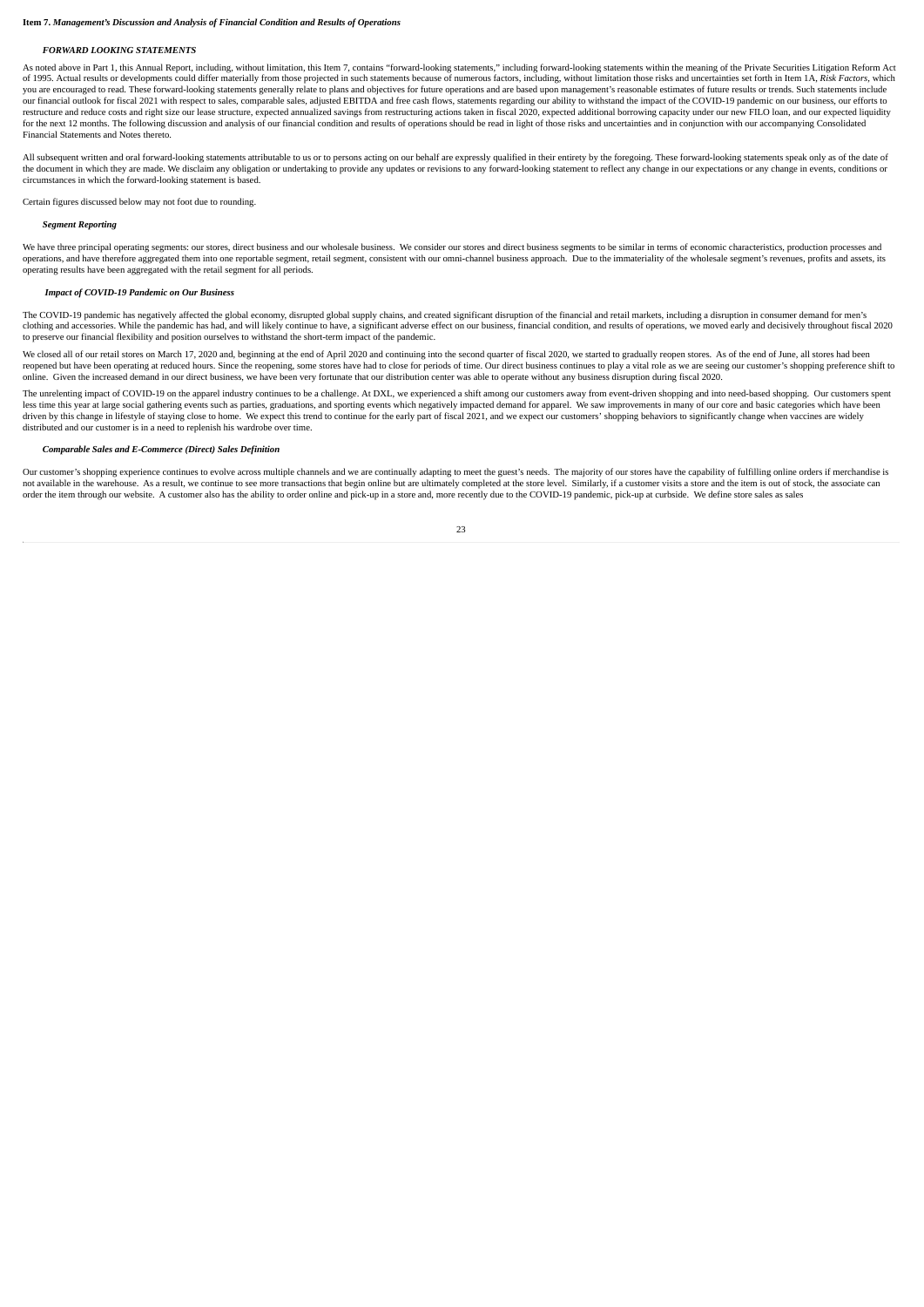that originate and are fulfilled directly at the store level. E-commerce sales, which we also refer to as direct sales, are defined as sales that originate online, whether through our website, at the store level or through marketplace.

Stores that have been open for 13 months are included in comparable sales. The Company has not carved-out prior year sales for periods where the stores were temporarily closed in fiscal 2020 due to the pandemic. Stores tha becomes a clearance center, it is also removed from the calculation of comparable sales. The method of calculating comparable sales varies across the retail industry and, as a result, our calculation of comparable sales is necessarily comparable to similarly titled measures reported by other retailers.

# *Non-GAAP Measures*

We monitor certain non-GAAP financial measures on a regular basis in order to track the progress of our business. These measures include adjusted net loss, adjusted net loss per diluted share, free cash flow, EBITDA and ad EBITDA. We believe these measures provide helpful information with respect to the Company's operating performance and that the inclusion of these non-GAAP measures is important to assist investors in comparing our performance in fiscal 2020 to fiscal 2019 and fiscal 2018. We also provide certain forward-looking information with respect to certain of these non-GAAP financial measures. However, these measures may not be comparable to<br> Reconciliations" below for additional information on these non-GAAP financial measures and reconciliations to comparable GAAP measures.

# *EXECUTIVE OVERVIEW*

|                                              |    | Fiscal 2020                              | Fiscal 2019 |        |              | Fiscal 2018 |
|----------------------------------------------|----|------------------------------------------|-------------|--------|--------------|-------------|
|                                              |    | (in millions, except for per share data) |             |        |              |             |
| Net loss                                     | \$ | $(64.5)$ \$                              |             | (7.8)  | $\mathbf{s}$ | (13.5)      |
| Adjusted net loss (1)                        |    | (36.7)                                   |             | (3.2)  |              | (3.5)       |
|                                              |    |                                          |             |        |              |             |
| <b>EBITDA</b>                                |    | (39.0)                                   |             | 20.2   |              | 18.5        |
| Adjusted EBITDA (1)                          |    | (24.2)                                   |             | 23.5   |              | 27.4        |
|                                              |    |                                          |             |        |              |             |
| Impairment charges                           |    | 14.8                                     |             | 0.9    |              | 4.6         |
| Exit costs associated with London operations |    | $\overline{\phantom{a}}$                 |             | 1.7    |              | _           |
| <b>CEO</b> transition costs                  |    | $\overline{\phantom{a}}$                 |             | 0.7    |              | 2.4         |
| Corporate restructuring                      |    | -                                        |             | -      |              | 1.9         |
|                                              |    |                                          |             |        |              |             |
| Diluted loss per share:                      |    |                                          |             |        |              |             |
| Net loss                                     | \$ | (1.26)                                   | \$          | (0.16) | $\mathbf{s}$ | (0.28)      |
| Adjusted net loss                            | S  | (0.72)                                   | S           | (0.06) | -S           | (0.07)      |
|                                              |    |                                          |             |        |              |             |
| Cash flow from operating activities          | S  | (1.2)                                    | S           | 15.8   | \$.          | 15.7        |
| Free cash flow                               | S  | (5.5)                                    | \$          | 2.4    | S            | 2.8         |

(1) Adjusted net loss and adjusted EBITDA exclude asset impairment charges, exit costs associated with London operations, corporate restructuring and CEO transition costs. Adjusted net loss, for all periods, assumes a norm

The COVID-19 pandemic had an adverse impact on our revenues and, in turn our earnings in fiscal 2020. In response, we took decisive steps early in fiscal 2020 to pivot our business model and position ourselves for recovery emerge with significantly more operating leverage as we head into fiscal 2021. While fiscal 2020 was a challenging year for us, we navigated those challenges and maintained our solvency through one of the most difficult ye history of our Company.

Managing our liquidity to help us weather the impact of the pandemic was our primary objective, which we believe we successfully accomplished. In those initial few weeks in March 2020, we took several immediate and proactive steps, including: drawing down \$30.0 million from our credit facility, furloughing the majority of our organization, cancelling inventory orders, eliminating capital spending except where necessary, instituting a temporary negotiating extended payment terms with our suppliers and vendors, and amending our credit facility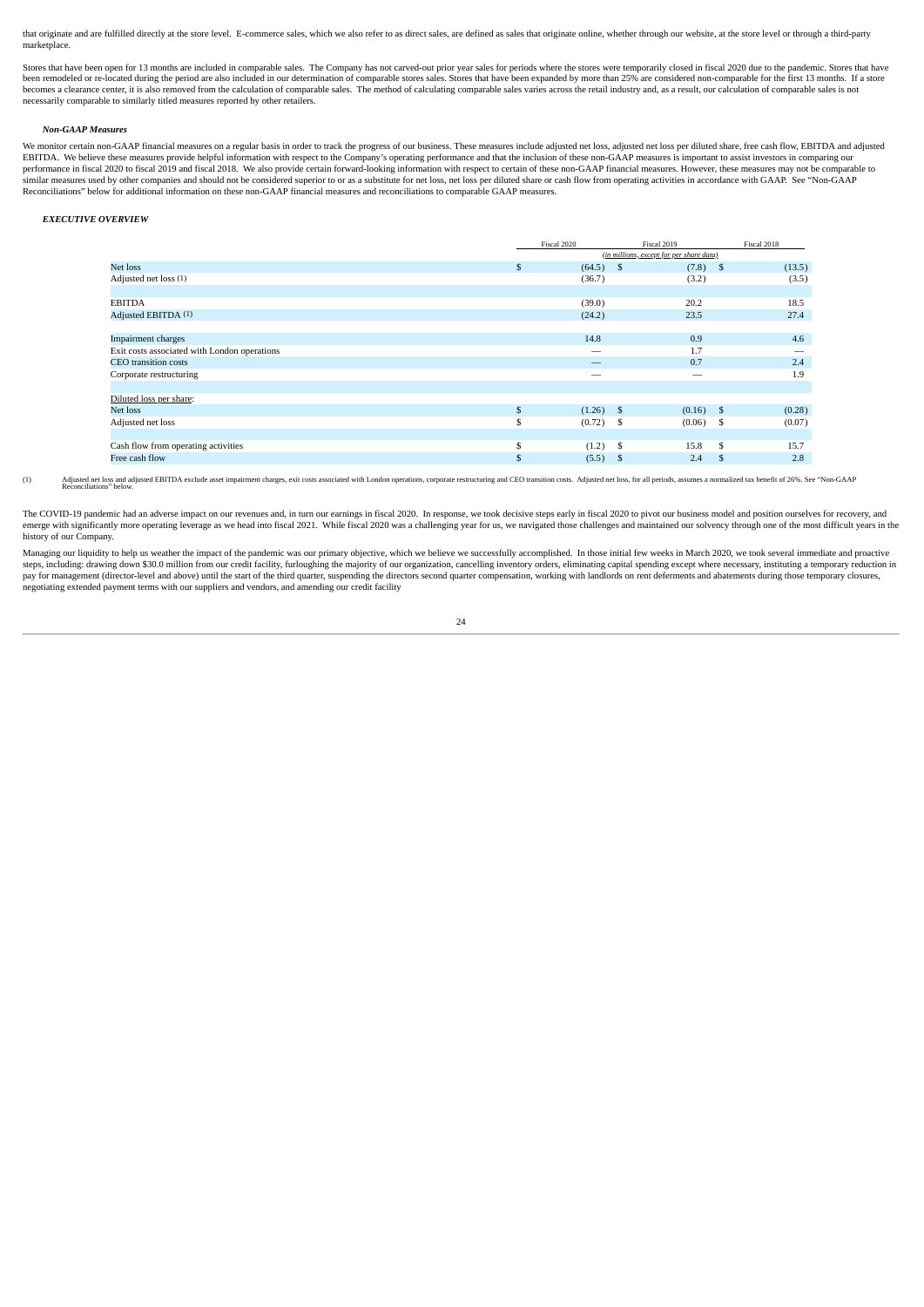to provide additional borrowing capacity. As our stores began to open, we continued to focus on liquidity. We took several cost-reduction measures to realign our cost structure with our current sales trends. These steps ha difficult and included reducing our field organization by approximately 54% and our corporate workforce by 29%. In November 2020, we also terminated certain service agreements and eliminated certain professional services, of the benefit of which will not be realized until fiscal 2021. As a result of these efforts, we not only preserved liquidity, but we also have substantially reduced our operating cost structure.

From a liquidity perspective, at January 30, 2021, our total debt, net of cash, increased only \$5.6 million to the prior year despite the significant loss in revenues. We decreased inventory levels by \$17.4 million, or 17% and investory proposed to the access of the method of the season in the season of the season of the season of the season in the season of the season of the season in the season of the season in the season of the season of benefited our cash flows in fiscal 2020 by approximately \$10.0 million and will benefit fiscal 2021 as well. We also restructured 91 individual store leases in fiscal 2020 which we expect to deliver over \$13.5 million in s the life of the leases, including approximately \$5.2 million in fiscal 2021. As discussed below, subsequent to the end of fiscal 2020, we also raised \$5 million, before offering costs, from the sale of 11.1 million shares stock through a registered direct offering and also entered into a new first-in, last out term loan "FILO" loan which replaced our existing FILO loan, both of which added further flexibility to our liquidity as we head int

While our stores were adversely affected by the pandemic, with comparable store sales down 47.1% to last year, our digital prowth was a bright spot for us this year. We had started transforming our digital presence in fisc enabling us to continue to serve our customers. As our customers increasingly migrated to online shopping, our DXL.com site and distribution center were able to successfully meet the increased demand. Sales from our DXL.co increased 38.6% over the prior year. This is an exciting opportunity for us and we are hoping we are able to build on this growth into fiscal 2021.

The loss of revenues in fiscal 2020, resulted in a net loss for fiscal 2020 of \$(1.26) per diluted share as compared to a net loss of \$(0.16) per diluted share in fiscal 2019. On a non-GAAP basis, adjusted net loss was \$(0 share in fiscal 2020 as compared to \$(0.06) per diluted share in fiscal 2019.

The loss in store sales from the temporary store closures and reduced demand for in-person shopping resulted in our having to take significant impairment charges against our long-lived assets, especially in the first quart 2020 Our results for fiscal 2020 include a total impairment charge of \$14.8 million, or \$0.29 per diluted share, primarily related to the write-down of our operating lease right-of-use assets and, to a lesser extent, store compares to a total impairment charge of \$0.9 million, or \$0.02 per diluted share, in fiscal 2019.

### *Subsequent Events*

# Registered Direct Offering of Common Stock

On February 5, 2021, we sold, pursuant to a definitive stock purchase agreement in a registered direct offering, an aggregate of 11.11.1.111 shares of our common stock, for a gross purchase price of \$5.0 million, before pa offering costs. We intend to use the net proceeds from the offering for working capital and other general corporate purpose.

# New FILO Loan

On March 16, 2021, we refinanced our existing \$15.0 million first-in, last-out term loan under our credit agreement with Bank of America and entered into a new, \$17.5 million senior secured first-in, last-out term loan fac "new FILO Loan"). Pursuant to the Fourth Amendment to its Seventh Amended and Restated Credit Facility with Bank of America, N.A. (as amended, the "Credit Facility"), PathLight Capital Fund II LP was added as the FILO lender to the Credit Facility. Proceeds from the new FILO Loan were used to repay in full the Company's existing FILO loan with the balance of the proceeds to be used for working capital.

The borrowing base for the new FILO Loan is determined based on a percentage of eligible inventory, receivables and intellectual property. We expect the new FILO Loan to provide us additional borrowing capacity of approxim \$5.0 to \$10.0 million. Interest rates under the new FILO Loan will be higher than the existing FILO loan by approximately 250 to 300 basis points. See "Liquidity and Capital Resources" for a more detailed description of th FILO Loan.

#### *Financial Outlook*

Our plans for fiscal 2021 include expected sales of approximately \$385.0 million to \$402.0 million, adjusted EBITDA of approximately \$11.0 to \$18.0 million and positive free cash flow, which we expect to use to pay-down<br>de customers begin to return to pre-COVID-19 activities. We expect a 10.8% to 14.8% decline in comparable sales from fiscal 2019 levels, with comparable store sales down 23.8% to 27.8% and our direct

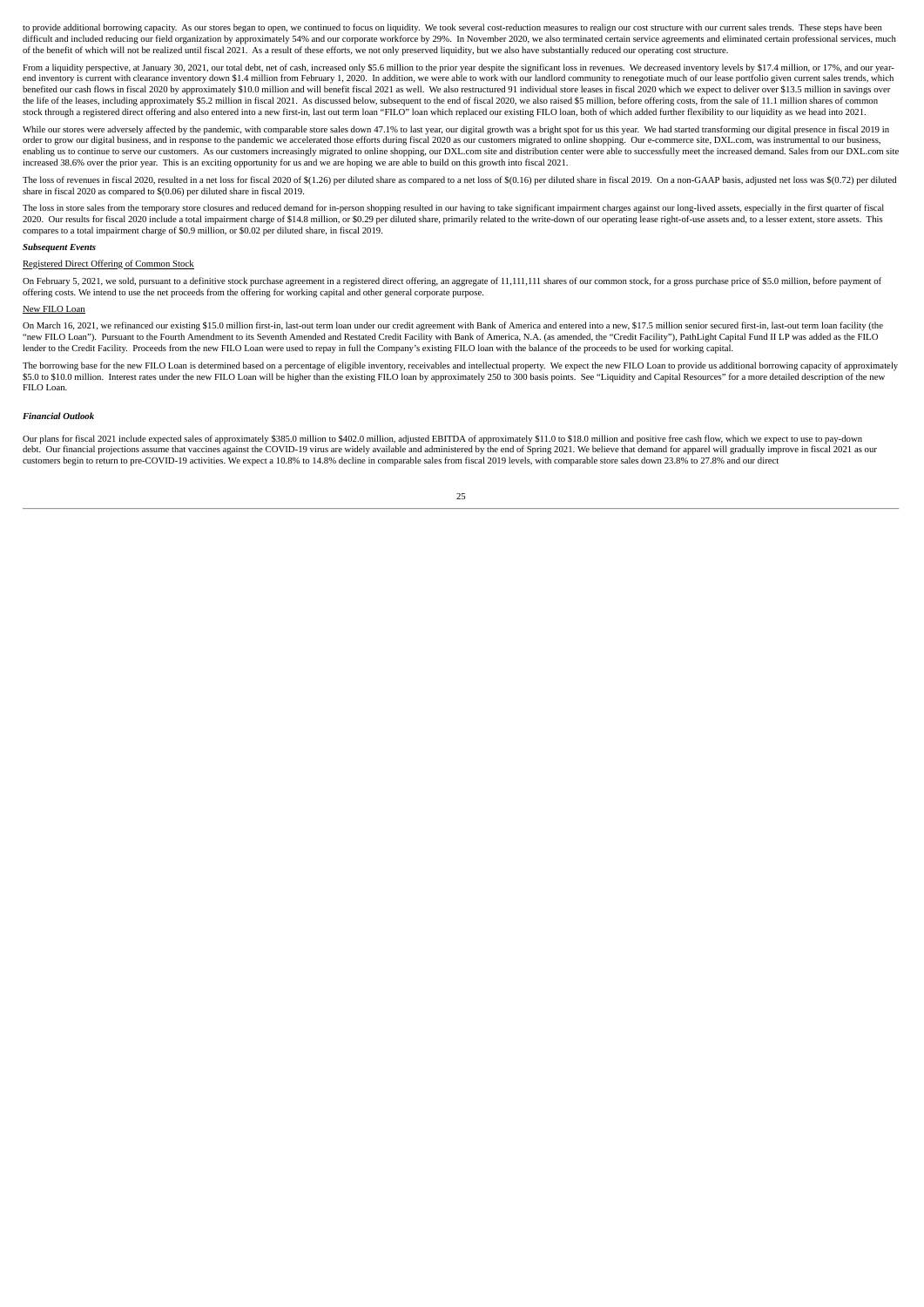business up 26.9% to 30.7% to fiscal 2019. We expect to achieve these results through continued penetration of our direct business and a modest recovery in store traffic during the course of the year.

# *RESULTS OF OPERATIONS*

*SALES*

Our fiscal year is a 52- or 53-week period ending on the Saturday closest to January 31. Fiscal 2020, fiscal 2019 and fiscal 2018 were all 52-week periods.

Below is a discussion of our results of operations for fiscal 2020 as compared to fiscal 2019.

Our Annual Report on Form 10-K for the year ended February 1, 2020 (fiscal 2019) includes a discussion and analysis of our financial condition and results of operations comparing fiscal 2019 to fiscal 2019 to fiscal 2019 i "Management's Discussion and Analysis of Financial Condition and Results of Operations."

| (in millions)                                     | Fiscal year<br>2020 |
|---------------------------------------------------|---------------------|
| Fiscal 2019 sales                                 | 474.0               |
| Less prior year sales for stores that have closed | (12.5)              |
|                                                   | 461.5               |
|                                                   |                     |
| Decrease in comparable sales                      | (145.5)             |
| Increase in wholesale revenues                    | 4.1                 |
| Other, net                                        | (1.2)               |
| Fiscal 2020 sales                                 | 318.9               |

For fiscal 2020, total sales decreased 32.7% to \$318.9 million from \$474.0 million in fiscal 2019. Comparable sales for the full year decreased 32.6%, primarily due to a comparable sales decrease in stores of 47.1%, partia an increase in our direct business of 14.9%. All of our stores were temporarily closed on March 17, 2020 and, at the end of April 2020, we started to gradually reopen them. By the end of June 2020, all stores had reopened, are widely administered and customers gain some comfort that enables them to begin socializing, we expect to continue to see similar sales trends for at least the early part of fiscal 2021.

The increase in our direct business was driven by our DXL.com e-commerce site, which had a sales increase of 38.6% and was partially offset by a 50.4% decrease in universe sales, which are online sales that are initiated a implemented and the customers' shift in shopping preferences in response to COVID-19.

Wholesale revenues for fiscal 2020 increased \$4.1 million to \$16.6 million. The increase is primarily due to the sale of masks during the second quarter of fiscal 2020.

# *GROSS MARGIN*

Gross margin rate for fiscal 2020 was 32.9% compared to 43.1% in fiscal 2019. The decrease of 10.2% was due to a decrease in merchandise margin of 5.6% and a decrease of 4.6% due to the deleveraging of occupancy costs. On a dollar basis, occupancy costs decreased \$8.3 million, or 11.8% largely due to our efforts to restructure our lease agreements due to the impact of the pandemic on our retail stores, as well as due to closed stores.

The decrease in merchandise margin reflects the increased promotional posture we took in response to COVID-19, especially during the second quarter, where we were highly promotional in our effort to drive sales and reduce inventories. For the second half of fiscal 2020, we focused on more targeted promotions with a greater gross margin impact, which improved our merchandise margins in the third and fourth quarter. Because of the growth in our direct channel and free shipping promotions during fiscal 2020, our shipping costs increased over the prior year.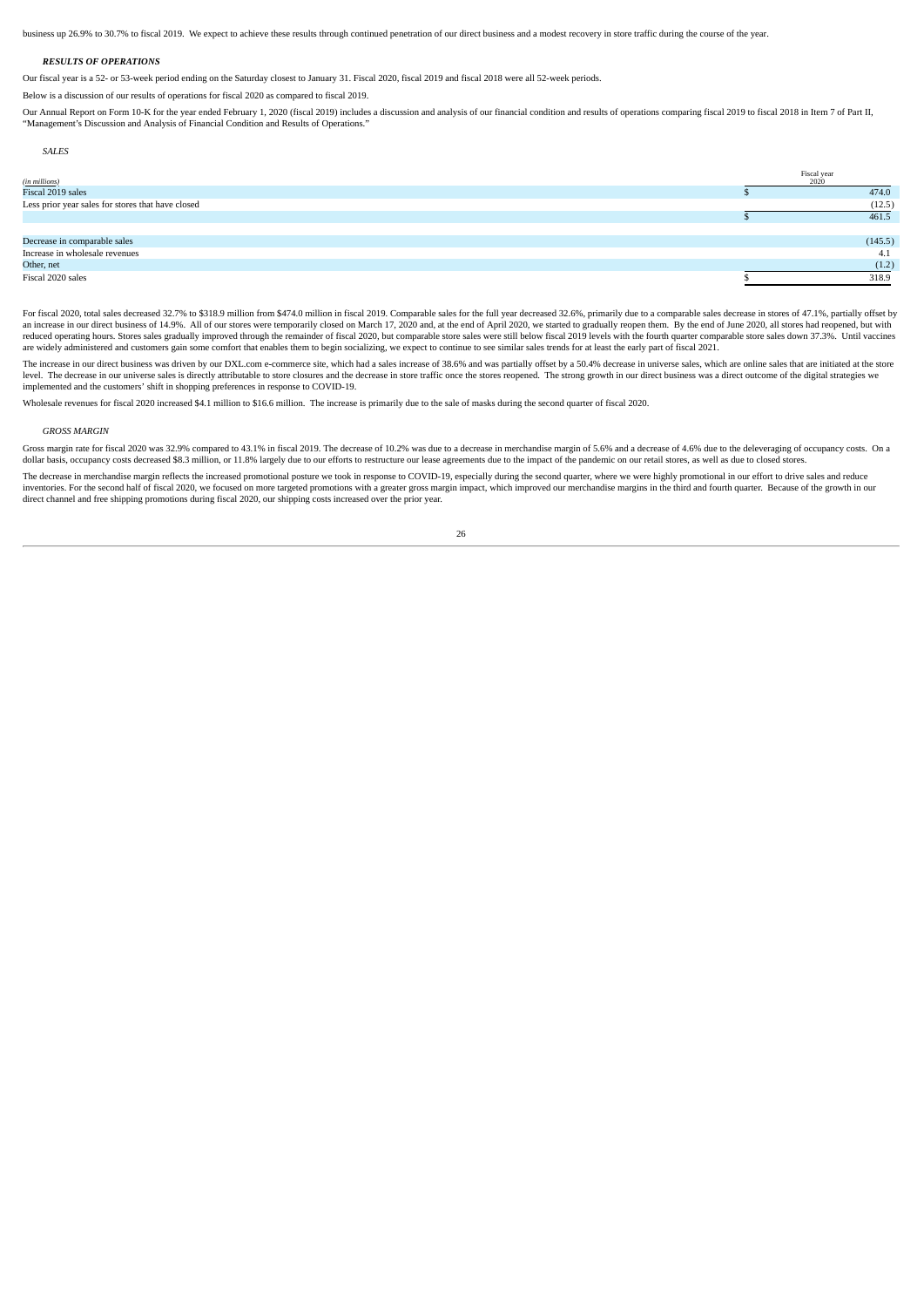While our gross margin was negatively impacted by the deleveraging of occupancy costs against the lower sales base, we worked throughout fiscal 2020 with our landlord community to restructure our existing lease agreements. the first half of fiscal 2020, we negotiated \$10.0 million of favorable rent abatements and deferments with our landlords for the months that our stores were temporarily closed. In addition, to date, we have also restructu individual store leases which will deliver over \$13.5 million in savings over the life of the leases, including \$5.2 million of savings projected in fiscal 2021.

By its nature, gross margin rates for wholesale are lower than gross margin rates for the Company's retail segment. During fiscal 2020, margins in our wholesale business improved, primarily driven by our sales of masks in

### *SELLING, GENERAL AND ADMINISTRATIVE EXPENSES*

SG&A expenses for fiscal 2020 decreased \$51.6 million, or 28.6%, to \$129.1 million as compared to \$180.7 million in fiscal 2019. SG&A expenses as a percentage of sales for fiscal 2020 were 40.5% as compared to 38.1% for fi 2019.

The decrease in SG&A expenses for the year was due to the decrease in variable-based costs such as store payroll, supplies, travel and other supporting expenses, a decrease in advertising costs, corporate payroll, professi and director compensation. Performance-based incentives and insurance costs increased over the prior year. Included in SG&A costs for fiscal 2020 is an earned tax credit of approximately \$1.3 million that the Company reali

We took several steps throughout fiscal 2020 to reduce our operating costs, including the furlough of both our store associates and certain corporate associates while our stores were closed, a reduction in marketing costs, salary reduction of 10-20% for management levels director and above, and the suspension of non-employee director compensation for the second quarter. We also implemented several cost savings initiatives to realign our op construction and the previous of the construction of the construction of the construction of the construction in our field organization by approximately 54% and in our corporate workforce by 29%. With the costs with expect reduced sales levels and store traffic, our stores are operating at minimal staffing levels and reduced operating hours.

The expected annualized savings from the action taken in November 2020 are expected to result in annualized savings of \$9.7 million, the majority of which will be realized in fiscal 2021. These savings will be in addition previous cost-saving measures we took during the first three quarters of fiscal 2020.

SG&A expenses are managed through two primary cost centers: Customer Facing Costs and Corporate Support Costs. Customer Facing Costs, which include store payroll, marketing, and other store operating costs, represented 20.2% of sales in fiscal 2020 compared to 22.6% of sales in fiscal 2019. Corporate Support Costs, which include the distribution center and corporate overhead costs, represented 20.3% of sales in fiscal 2020 compared to 15.5% of fiscal 2019 and reflects the impact of the deleveraging of sales.

### *IMPAIRMENT OF ASSETS*

We regularly review assets for impairment indicators at the individual store level, as this represents the lowest level of identifiable cash flows. Store assets include property and equipment as well as operating lease rig assets. When indicators of impairment are present, a recoverability analysis is performed.

As a result of the impact of the COVID-19 pandemic on store operations, we have taken significant impairment charges in fiscal 2020, primarily related to our right-of-use assets. Our determination of impairment was based o multiple probability-weighted scenarios as to the recoverability of each individual store ass

In addition, the asset impairment charges for fiscal 2020 were partially offset by non-cash gains related to the Company's decision to close certain retail stores, which resulted in a revaluation of the existing lease liab occupancy costs. For fiscal 2020, the Company recognized a non-cash gain of \$3.1 million, of which \$2.6 million was included as an offset to the asset impairment charges.

For fiscal 2020, the asset impairment charge was \$14.8 million, which included \$13.3 for the write-down of operating lease right-of-use assets and \$4.1 million for the write-down of store assets, partially offset by a non-

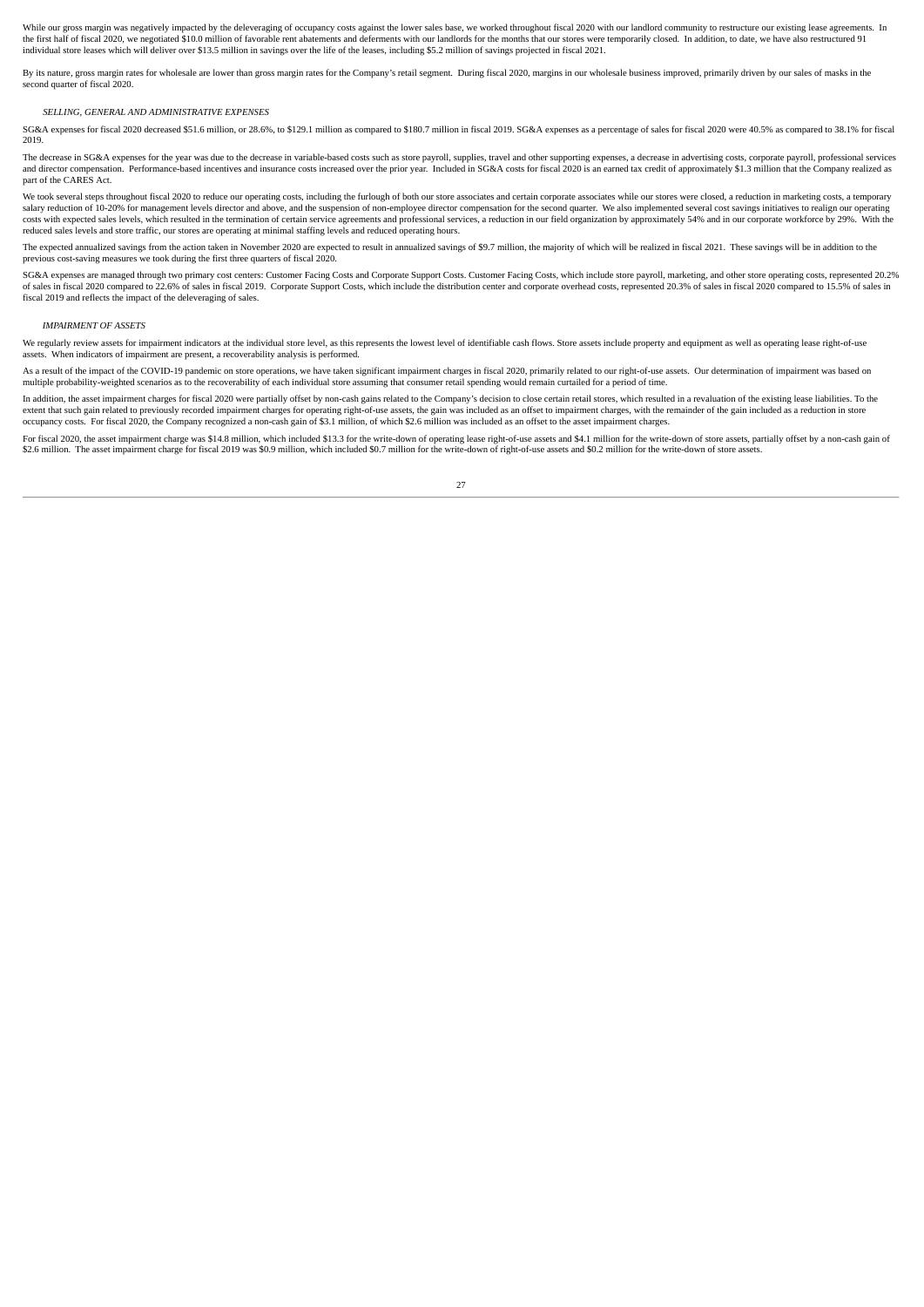### *DEPRECIATION AND AMORTIZATION*

Depreciation and amortization expense was \$21.5 million in fiscal 2020 compared to \$24.6 million for fiscal 2019. With the majority of our new store growth complete, our depreciation expense has been decreasing over the pa years.

### *INTEREST EXPENSE, NET*

Net interest expense for fiscal 2020 was \$3.9 million as compared to \$3.3 million for fiscal 2019. The increase in interest expense is due to an increase in average borrowings and an increase in the effective borrowing rat result of our amendment to our credit facility in April 2020, interest rates under our Credit Facility, which includes our FILO loan, increased by approximately 150 basis points. In addition, as discussed above, on March 2 pandemic.

See "Liquidity and Capital Resources" below for more discussion regarding our credit facility and term loan as well as our future liquidity needs.

# *INCOME TAXES*

Realization of our deferred tax assets, which relate principally to federal net operating loss carryforwards, of which approximately \$158.2 million will expire from fiscal 2022 through fiscal 2037, is dependent on generati taxable income in the near term. In addition, there are \$43.1 million of federal net operating loss carryforwards that do not expire.

At the end of fiscal 2013, we entered a three-year cumulative loss and based on all positive and negative evidence at February 1, 2014, we established a full valuation allowance against our net deferred tax assets. While w return to profitability, generate taxable income and ultimately emerge from a three-year cumulative loss, based on our results for fiscal 2020 and our forecast for fiscal 2021, we believe that a full valuation allowance re appropriate at this time.

Due to current period losses, our current tax provision for fiscal 2020 and fiscal 2019 was primarily due to current state margin tax, based on gross receipts less certain deductions. See Note F of the Notes to the Consoli Financial Statements.

# *NET LOSS*

Net loss for fiscal 2020 was \$(64.5) million, or \$(1.26) per diluted share, as compared to \$(7.8) million, or \$(0.16) per diluted share, in fiscal 2019.

Included in our results for fiscal 2020 were asset impairment charges of \$14.8 million, or \$0.29 per diluted share. Included in our results for fiscal 2019 were charges of \$1.7 million, or \$0.03 per diluted share, for the associated with our London operations, \$0.7 million, or \$0.01 per diluted share, in CEO transition costs and \$0.9 million, or \$0.02 per diluted share in impairment charges.

On a non-GAAP basis, before asset impairments, exit costs associated with our London operations, CEO transition costs and assuming a normalized tax rate of 26% for both years, adjusted net loss per share for fiscal 2020 wa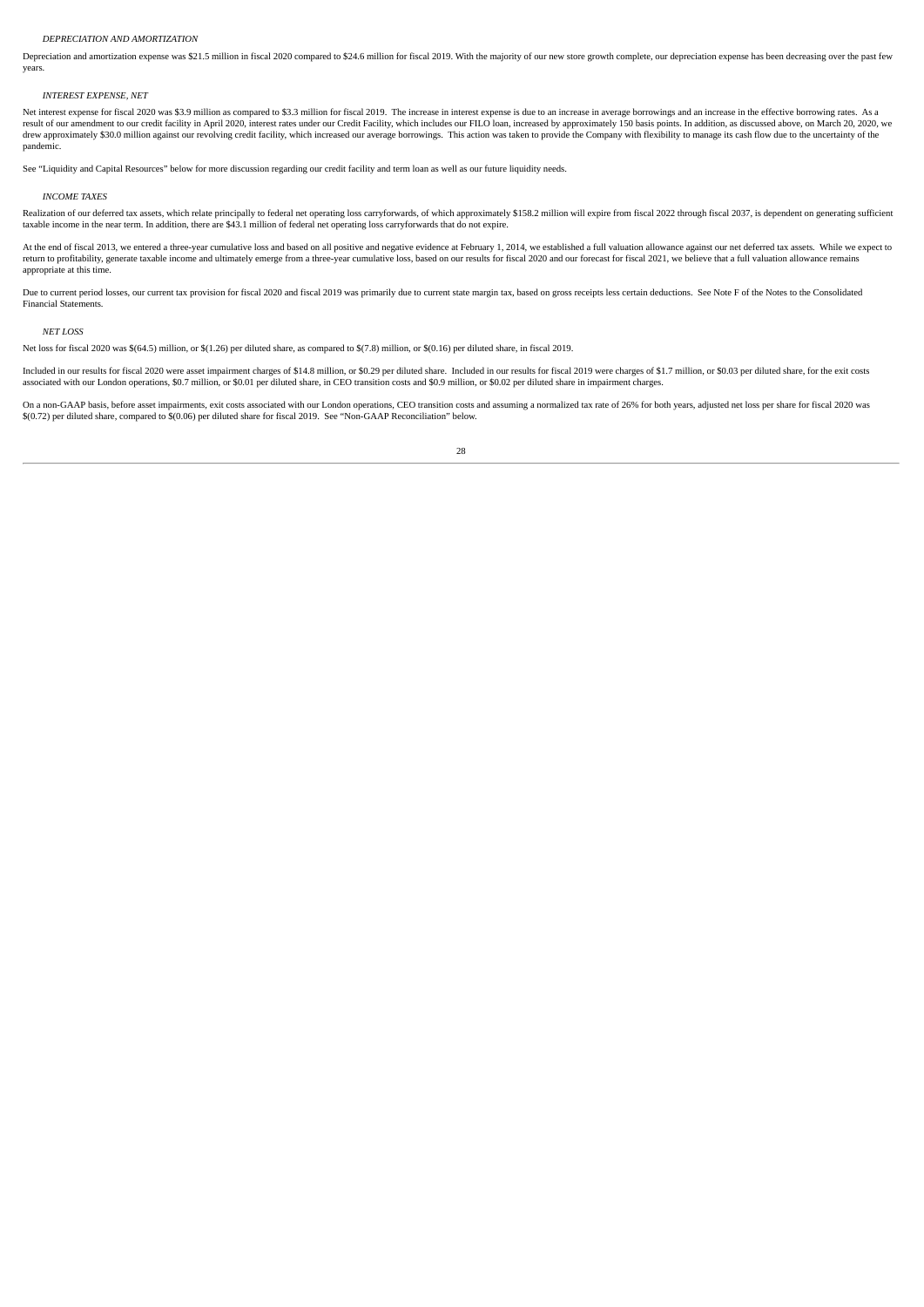### *SEASONALITY*

A comparison of sales in each quarter of the past three fiscal years is presented below. The sales results for fiscal 2020 reflect the impact that the COVID-19 pandemic had on the Company's business, especially in the firs quarters when we temporarily closed all of our stores in response to the pandemic. The amounts shown are also not necessarily indicative of actual trends, because such amounts also reflect the addition of new stores and th impact of the holiday selling season. A comparison of quarterly sales, gross profit, and net loss per share for the past two fiscal years is presented in Note O of the Notes to the Consolidated Financial Statements.

| (in millions, except percentages) | Fiscal 2020     |        |       | Fiscal 2019 |       | Fiscal 2018 |
|-----------------------------------|-----------------|--------|-------|-------------|-------|-------------|
| First quarter                     | $- - -$<br>57.2 | 17.9%  | 113.0 | 23.8%       | 113.3 | 23.9%       |
| Second quarter                    | 76.4            | 24.0%  | 123.2 | 26.0%       | 122.2 | 25.8%       |
| Third quarter                     | 85.2            | 26.7%  | 106.6 | 22.5%       | 107.1 | 22.6%       |
| Fourth quarter                    | 100.1           | 31.4%  | 131.2 | 27.7%       | 131.2 | 27.7%       |
|                                   | 318.9           | 100.0% | 474.0 | 100.0%      | 473.8 | 100.0%      |

# *EFFECTS OF INFLATION*

Although our operations are influenced by general economic trends, we do not believe that inflation has had a material effect on the results of our operations in the last three fiscal years.

#### *LIQUIDITY AND CAPITAL RESOURCES*

Our primary sources of liquidity are cash generated from operations and availability under our credit facility with Bank of America, N.A., which was most recently amended in April 2020 ("Credit Facility"). Although our cas from operations has been significantly impacted by the lost revenue as of result of the COVID-19 pandemic, we believe that we have taken sufficient steps to manage our available cash flow for the foreseeable future. During 2020, we amended our Credit Facility to increase our borrowing base, negotiated extended payment terms with vendors, restructured lease agreements, cancelled inventory purchase orders, reduced operating costs and reduced c 2021. Also in March 2021, the Company entered into a new \$17.5 million FILO loan to replace the Company's existing \$15.0 million FILO loan. Based on our current projections, we believe our cash on hand, including the proce 12 months. However, the extent to which the COVID-19 pandemic will continue to impact our business in fiscal 2021 will depend on the swiftness and effectiveness of the vaccine roll-out and our customers returning to pre-CO activities, which are uncertain and cannot be predicted at this time.

Managing our business, while preserving our liquidity was our primarily objective in fiscal 2020. Our total debt, net of cash, at the end of fiscal 2020 was \$55.4 million, as compared to \$49.8 million in fiscal 2019. Our a

The following table sets forth financial data regarding our liquidity position at the end of the past two fiscal years:

| (in millions)                                      | Fiscal 2020 |       |  | Fiscal 2019 |
|----------------------------------------------------|-------------|-------|--|-------------|
| Cash flow from operating activities                |             | (1.2) |  | 15.8        |
| Capital expenditures                               |             | (4.2) |  | (13.4)      |
| Free Cash Flow                                     |             | (5.5) |  | 2.4         |
|                                                    |             |       |  |             |
| Cash on hand, at year end                          |             | 19.0  |  | 4.3         |
| Total debt, net of unamortized debt issuance costs |             | 74.4  |  | 54.1        |
| Unused excess availability under Credit Facility   |             | 11.5  |  | 48.5        |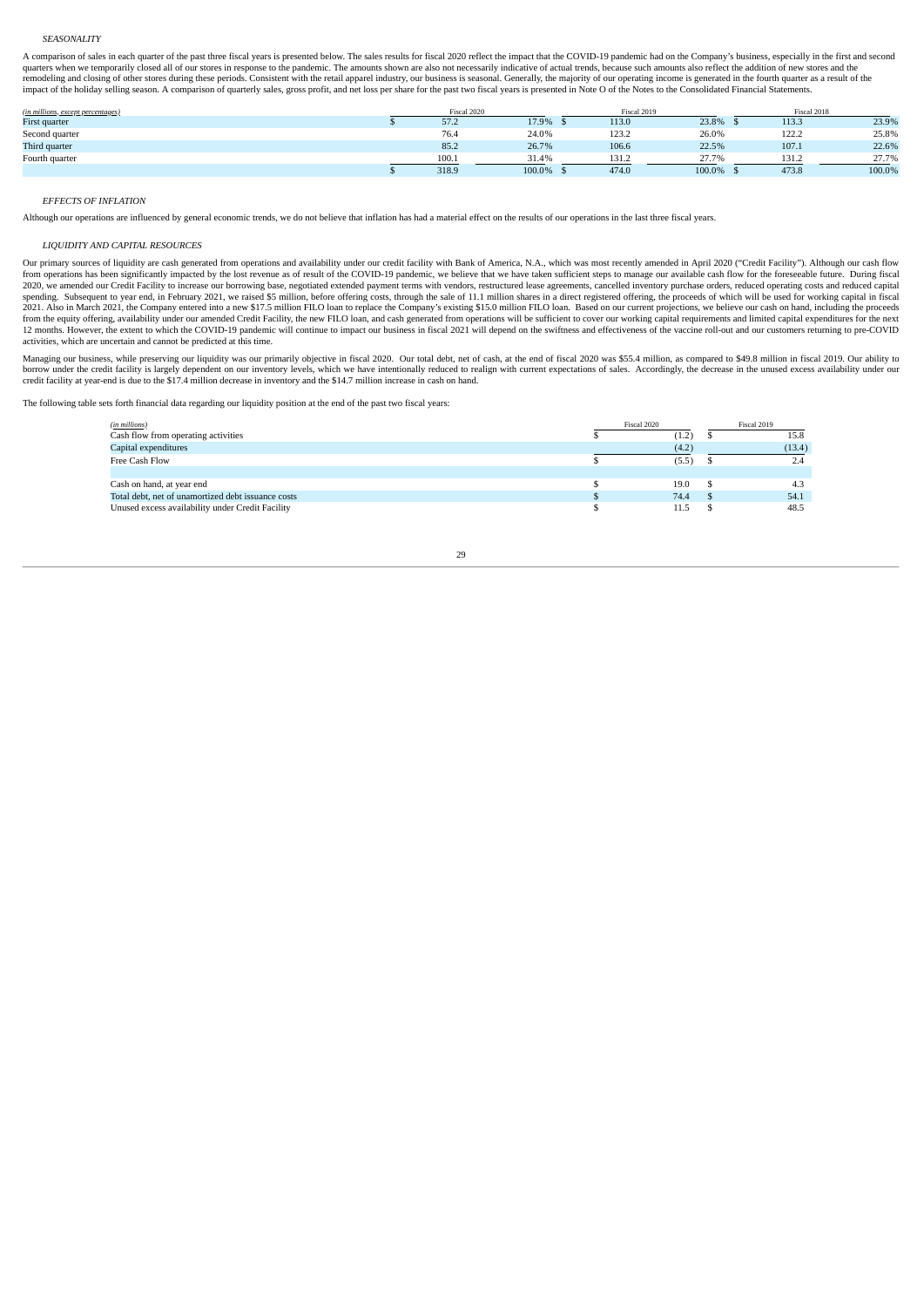The following is a summary of our total debt outstanding at January 30, 2021, with the associated unamortized debt issuance costs:

| (in thousands)    | Less Debt Issuance<br><b>Gross Debt</b><br>Outstanding<br>Costs |        |  | Net Debt<br>Outstanding |  |        |
|-------------------|-----------------------------------------------------------------|--------|--|-------------------------|--|--------|
| Credit facility   |                                                                 | 59,733 |  | (212)                   |  | 59,521 |
| FILO loan         |                                                                 | 15.000 |  | (131)                   |  | 14.869 |
| <b>Total debt</b> |                                                                 | 74,733 |  | (343)                   |  | 74,390 |

# *Credit Facility*

Our Credit Facility provides for a maximum committed borrowing of \$125.0 million, which, pursuant to an accordion feature, may be increased to \$175.0 million upon our request and the agreement of the lender(s) participatin increase (the "Revolving Facility"). The Credit Facility includes a sublimit of \$20.0 million for commercial and standby letters of credit and a sublimit of up to \$15.0 million for swingline loans. Borrowings made pursuant Revolving Facility under the Credit Facility bear interest, calculated under either the Federal Funds rate or the LIBOR rate, at a rate equal to the following: (a) the Federal Funds rate plus a varying percentage based on excess availability, of either 1.75% or 2.00%, or (b) the LIBOR rate (the Company being able to select interest periods of 1 week, 1 month, 2 months, 3 months or 6 months) plus a varying percentage based on the Company's e availability, of either 2.75% or 3.00%. The current maturity date is May 24, 2023. The Credit Facility was amended in March 2021, subsequent to fiscal 2020, to accommodate the new FILO loan agreement and the repayment of t

Our Credit Facility is described in more detail in Note D to the Notes to the Consolidated Financial Statements.

We had outstanding borrowings of \$59.7 million under the Revolving Facility at January 30, 2021. Outstanding standby letters of credit were \$2.8 million and outstanding documentary letters of credit were \$0.1 million. The monthly borrowing outstanding under the Revolving Facility during fiscal 2020 was approximately \$67.6 million, resulting in an average unused excess availability of approximately \$17.9 million. Unused excess availability a January 30, 2021 was \$11.5 million. Our obligations under the Credit Facility are secured by a lien on substantially all of our assets.

# *FILO Loan*

The Credit Facility also includes a FILO loan for \$15.0 million. The total borrowing capacity under the FILO loan is based on a borrowing base, generally defined as a specified percentage of the value of eligible assets, i certain trade names, that amortizes over time, plus a specified percentage of the value of eligible inventory that amortizes over time. During the first quarter of fiscal 2020, we entered into an amendment that extended th

As a result of extending the advance rates under the FILO loan, the applicable margin rates for borrowings were increased by approximately 150 basis points. Accordingly, current borrowings made under the FILO loan bear int LIBOR rate (the Company being able to select interest periods of 1 week, 1 month, 2 months, 3 months or 6 months) plus a varying percentage based on the Company's excess availability, of either 4.75% or 5.00%. At January 30, 2021, the outstanding balance of \$15.0 million was in a 1-week LIBOR-based contract with an interest rate of 6.00%. As discussed above, under "Subsequent Events", on March 16, 2021 the FILO was repaid in full in connection with the Company's new FILO loan.

### *INVENTORY*

At January 30, 2021, total inventories decreased to \$85.0 million from \$102.4 million at February 1, 2020. The \$17.4 million decrease in inventory is the result of our managing inventory very conservatively, slowing replen and reducing receipts to align with the reduced sales volumes as a result of the pandemic. We have narrowed our assortment of merchandise in our efforts to maintain a healthy inventory and manage clearance levels. At Janua

### *OFF-BALANCE SHEET ARRANGEMENTS*

We have no off-balance sheet arrangements as defined by 303(a)(4) of Regulation S-K.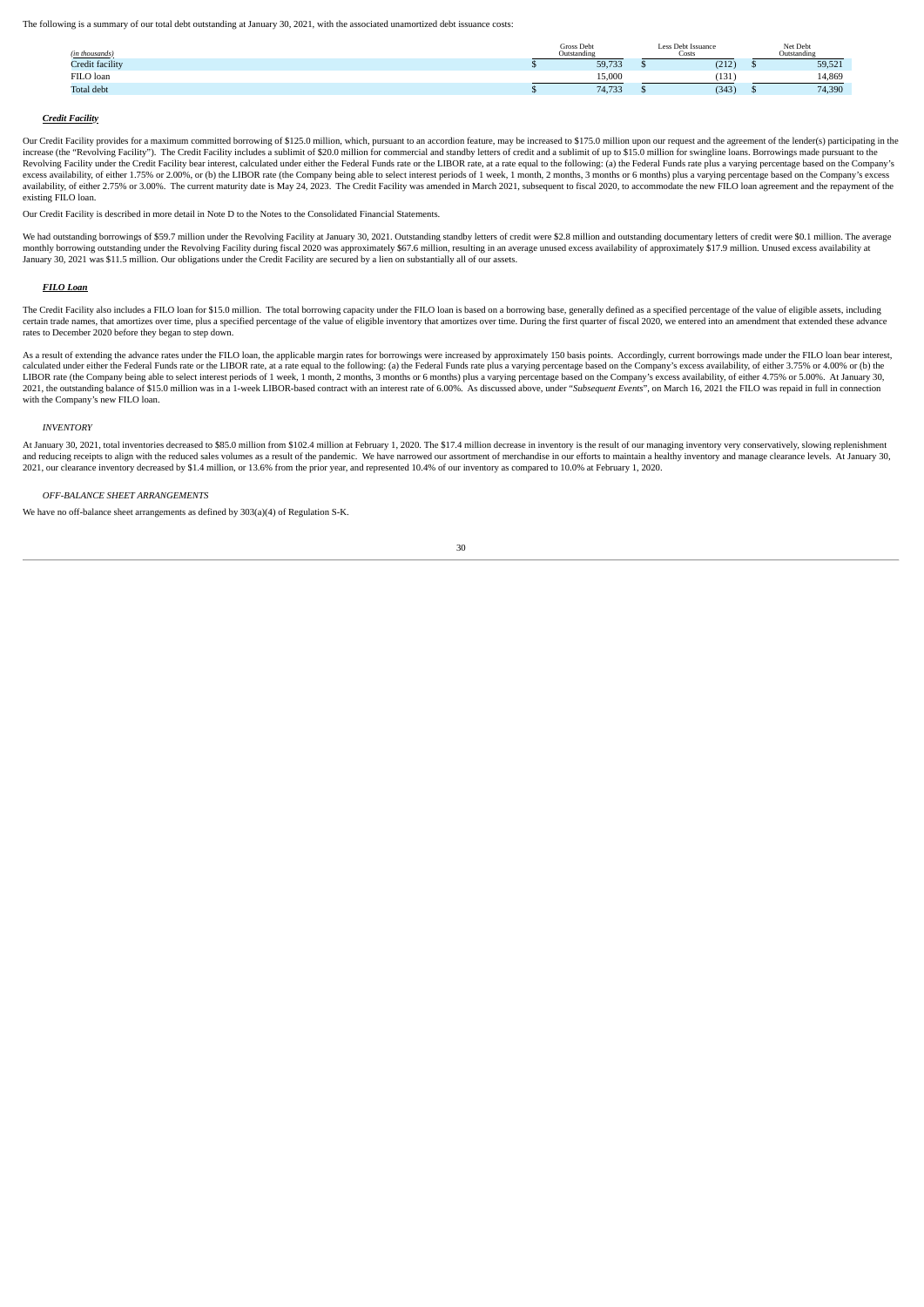# *CONTRACTUAL OBLIGATIONS*

The following table summarizes our contractual obligations at January 30, 2021, and the effect such obligations are expected to have on our liquidity and cash flows in future periods:

|                                            | Payments due by period |       |  |                          |  |               |  |                          |  |                          |
|--------------------------------------------|------------------------|-------|--|--------------------------|--|---------------|--|--------------------------|--|--------------------------|
| <b>Contractual Obligations</b>             | Total                  |       |  | Less than 1 year         |  | 1 to 3 years  |  | 3 to 5 years             |  | More than 5 years        |
|                                            |                        |       |  |                          |  | (in millions) |  |                          |  |                          |
| Operating leases $(1)$                     |                        | 207.6 |  | 53.6                     |  | 87.7          |  | 51.2                     |  | 15.1                     |
| Long-term debt obligations (2)             |                        | 15.0  |  | $\overline{\phantom{a}}$ |  | 15.0          |  | $\overline{\phantom{a}}$ |  | $\overline{\phantom{a}}$ |
| Interest on long-term debt obligations (3) |                        | 3.0   |  | 0.9                      |  | 2.1           |  | $\overline{\phantom{a}}$ |  | $\overline{\phantom{a}}$ |
| Merchandise purchase obligations (4)       |                        | 30.0  |  | 10.0                     |  | 20.0          |  | $\overline{\phantom{a}}$ |  | $\overline{\phantom{a}}$ |
| Total Commitments (5)                      |                        | 255.6 |  | 64.5                     |  | 124.8         |  | ے۔ د                     |  | 15.1                     |

(1) Includes amounts due on our lease agreement for our corporate headquarters and distribution center, operating leases for all of our current store locations, certain equipment leases and auto leases.<br>(2) Represents the

The structure of the FILO loan. The FILO loan, assuming no principal payment until maturity of the FILO loan.<br>(4) Interest on long-term obligations is estimated using LIBOR rate at January 30, 2021 for the FILO loan, assum

Merchandise Purchase Obligations include amounts for which we are contractually committed to meet certain minimum purchases. These commitments are contingent on the supplier meeting its obligations under the contract. Excl

orders. We estimate that approximately 95% of these purchase orders may be considered non-cancelable.<br>(5) At January 30, 2021, we had an unfunded Pension Obligation of \$4.5 million and obligations under our Supplemental Em over whether or when further contributions will be required.

# *CAPITAL EXPENDITURES*

The following table sets forth the open stores and related square footage at January 30, 2021 and February 1, 2020 respectively:

|                               |                     | At January 30, 2021 | At February 1, 2020        |                   |  |  |
|-------------------------------|---------------------|---------------------|----------------------------|-------------------|--|--|
| <b>Store Concept</b>          | Number of<br>Stores | Square<br>Footage   | Number of<br><b>Stores</b> | Square<br>Footage |  |  |
| (square footage in thousands) |                     |                     |                            |                   |  |  |
| <b>DXL Retail</b>             | 226                 | 1,718               | 228                        | 1,729             |  |  |
| DXL Outlet                    |                     | 82                  |                            | 82                |  |  |
| Casual Male XL Retail         | 46                  | 152                 | 50                         | 164               |  |  |
| Casual Male XL Outlet         | 22                  | 66                  | 28                         | 85                |  |  |
| <b>Total Stores</b>           | 311                 | 2,018               | 323                        | 2,060             |  |  |

In response to the pandemic, we did not rebrand any of our Casual Male XL stores or open any new DXL locations during fiscal 2020. In total, we closed 12 stores during the year. Below is a summary of those store closings f February 1, 2020 to January 30, 2021:

| Number of Stores:    | <b>DXL</b> Retail | <b>DXL</b> Outlet        | Casual Male<br>XL Retail | Casual Male<br>XL Outlet | <b>Total Stores</b> |
|----------------------|-------------------|--------------------------|--------------------------|--------------------------|---------------------|
| At February 1, 2020  | 228               |                          | <u>JU</u>                | 20                       | 323                 |
| Closed retail stores |                   | $\overline{\phantom{a}}$ |                          |                          | (12)                |
| At January 30, 2020  | 226               |                          | 46                       | --                       | 311                 |

Our capital expenditures for fiscal 2020 were \$4.2 million, as compared to \$13.4 million in fiscal 2019. Early in fiscal 2020, we eliminated all non-essential capital projects for fiscal 2020 in our efforts to preserve liq capital expenditures for fiscal 2020 primarily related to management information projects to support our distribution center and marketing, including our CRM platform.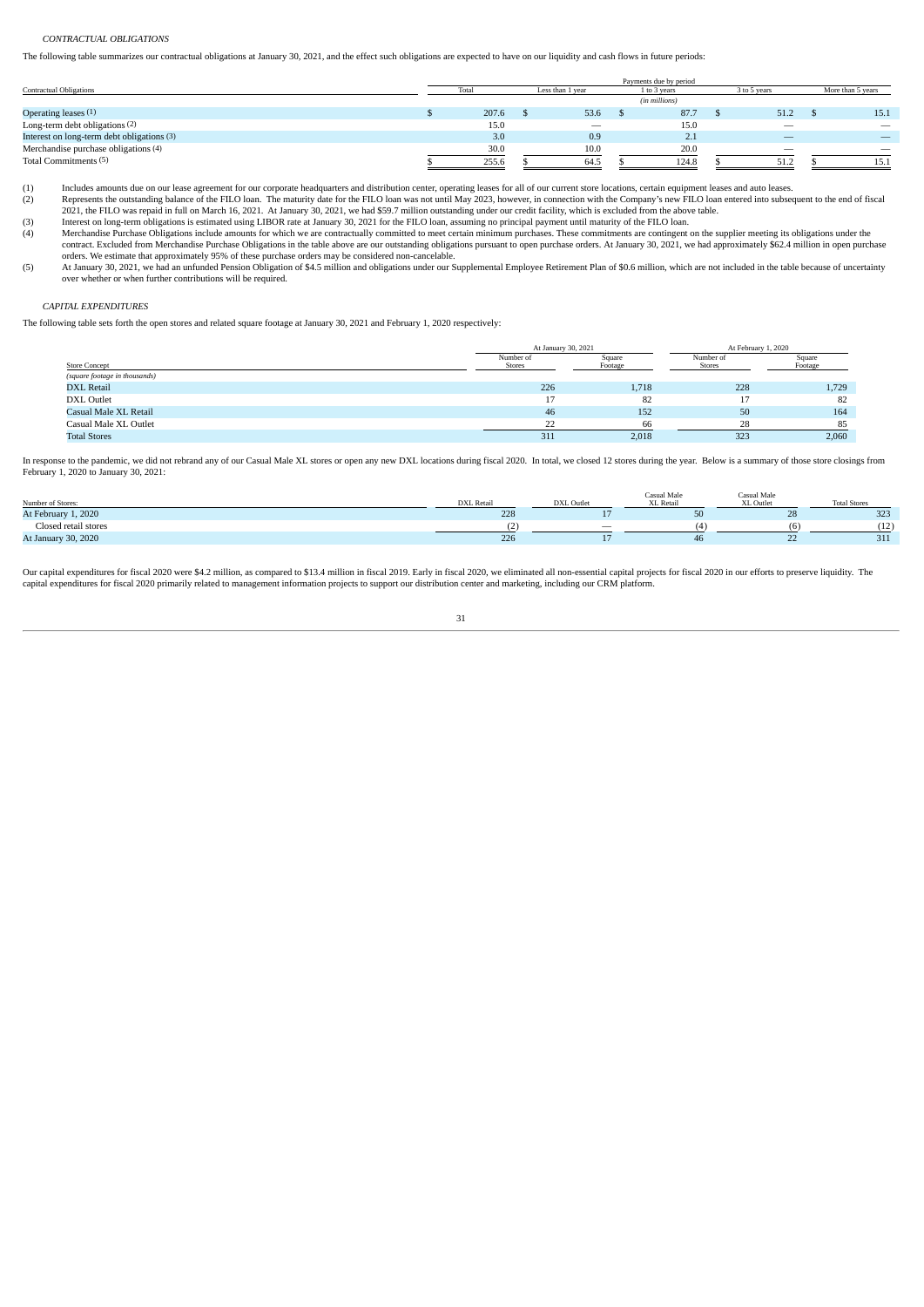In fiscal 2019, in addition to our management information projects, we also rebranded 14 Casual Male XL stores to DXL stores and opened two DXL retail stores. During fiscal 2021, we do not plan to open any new stores or re store sales. We have 131 stores that have leases with either a natural lease expiration or a kick-out option within the next two years. This provides us an opportunity to right-size our store portfolio, through ongoing lea renegotiations or lease-term expirations, to ensure that we are optimizing our store profitability and omni-channel distribution.

# *Non-GAAP Reconciliations*

We monitor certain non-GAAP financial measures on a regular basis in order to track the progress of our business, including the measures below. We believe these measures provide helpful information with respect to the Comp comparable basis. However, these measures may not be comparable to similar measures used by other companies and should not be considered superior to or as a substitute for operating net loss, net loss per diluted share or flows from operating activities in accordance with GAAP.

# *Adjusted Net Loss and Adjusted Net Loss Per Diluted Share*

Adjusted net loss reflects an adjustment assuming a normal tax rate of 26% and the add-back of asset impairment charges, exit costs associated with London operations, CEO transition costs and corporate restructuring. We ha reserved against our deferred tax assets and, therefore, net loss is not reflective of earnings assuming a "normal" tax position. Adjusted net loss provides investors with a useful indication of the financial performance o

The following table is a reconciliation of net loss and net loss per diluted share (on a GAAP basis) to adjusted net loss and adjusted net loss per diluted share (on a non-GAAP basis) (certain amounts may not foot due to r

| Fiscal 2020 |                     |        | Fiscal 2019                            |          |                |        |                                        | Fiscal 2018 |                   |                          |  |
|-------------|---------------------|--------|----------------------------------------|----------|----------------|--------|----------------------------------------|-------------|-------------------|--------------------------|--|
|             |                     |        |                                        |          |                |        | Per diluted                            |             |                   |                          |  |
|             |                     |        |                                        |          |                |        |                                        |             |                   | share                    |  |
|             |                     |        |                                        |          |                |        |                                        |             |                   | (0.28)                   |  |
| 106         |                     | 0.00   |                                        | 105      |                | 0.00   |                                        | (50)        |                   | (0.00)                   |  |
| (64, 538)   |                     | (1.26) |                                        | (7,796)  |                | (0.16) |                                        | (13,531)    |                   | (0.28)                   |  |
|             |                     |        |                                        |          |                |        |                                        |             |                   |                          |  |
|             |                     |        |                                        |          |                |        |                                        |             |                   |                          |  |
|             | Э'n                 |        |                                        |          |                |        |                                        |             |                   | 0.09                     |  |
|             |                     |        |                                        | 1,737    |                | 0.03   |                                        | _           |                   | $\overline{\phantom{a}}$ |  |
| _           |                     | _      |                                        | 743      |                | 0.01   |                                        | 2,404       |                   | 0.05                     |  |
| _           |                     |        |                                        |          |                | $-$    |                                        | 1,904       |                   | 0.04                     |  |
| 106         |                     | 0.00   |                                        | 105      |                | 0.00   |                                        | (50)        |                   | (0.00)                   |  |
| (49, 591)   |                     | (0.97) |                                        | (4, 322) | <b>D</b>       | (0.09) |                                        | (4,694)     |                   | (0.10)                   |  |
| (12, 894)   |                     | (0.25) |                                        | (1, 124) |                | (0.02) |                                        | (1,220)     |                   | (0.02)                   |  |
| (36, 697)   |                     | (0.72) |                                        | (3, 198) |                | (0.06) |                                        | (3, 474)    |                   | (0.07)                   |  |
|             | (64, 432)<br>14,841 |        | Per diluted<br>share<br>(1.26)<br>0.29 |          | (7,691)<br>889 |        | Per diluted<br>share<br>(0.15)<br>0.02 |             | (13,581)<br>4,579 |                          |  |

#### *Free Cash Flow*

We calculate free cash flow as cash flow provided by operating activities less capital expenditures. Free cash flow excludes the mandatory and discretionary repayment of debt. The following table provides a reconciliation cash flow (certain amounts may not foot due to rounding):

| (in millions)                              | Fiscal 2020 |       | Fiscal 2019 | Fiscal 2018 | Projected<br>Fiscal 2021 |      |
|--------------------------------------------|-------------|-------|-------------|-------------|--------------------------|------|
| Cash flow from operating activities (GAAP) |             | (1.2) | 15.8        | 15.         |                          | >4.3 |
| Capital expenditures                       |             | (4.2) | (13.4)      | (13.0)      |                          |      |
| Free cash flow (non-GAAP)                  |             | (5.5) | 2.4         |             |                          | >0.0 |
|                                            |             |       |             |             |                          |      |

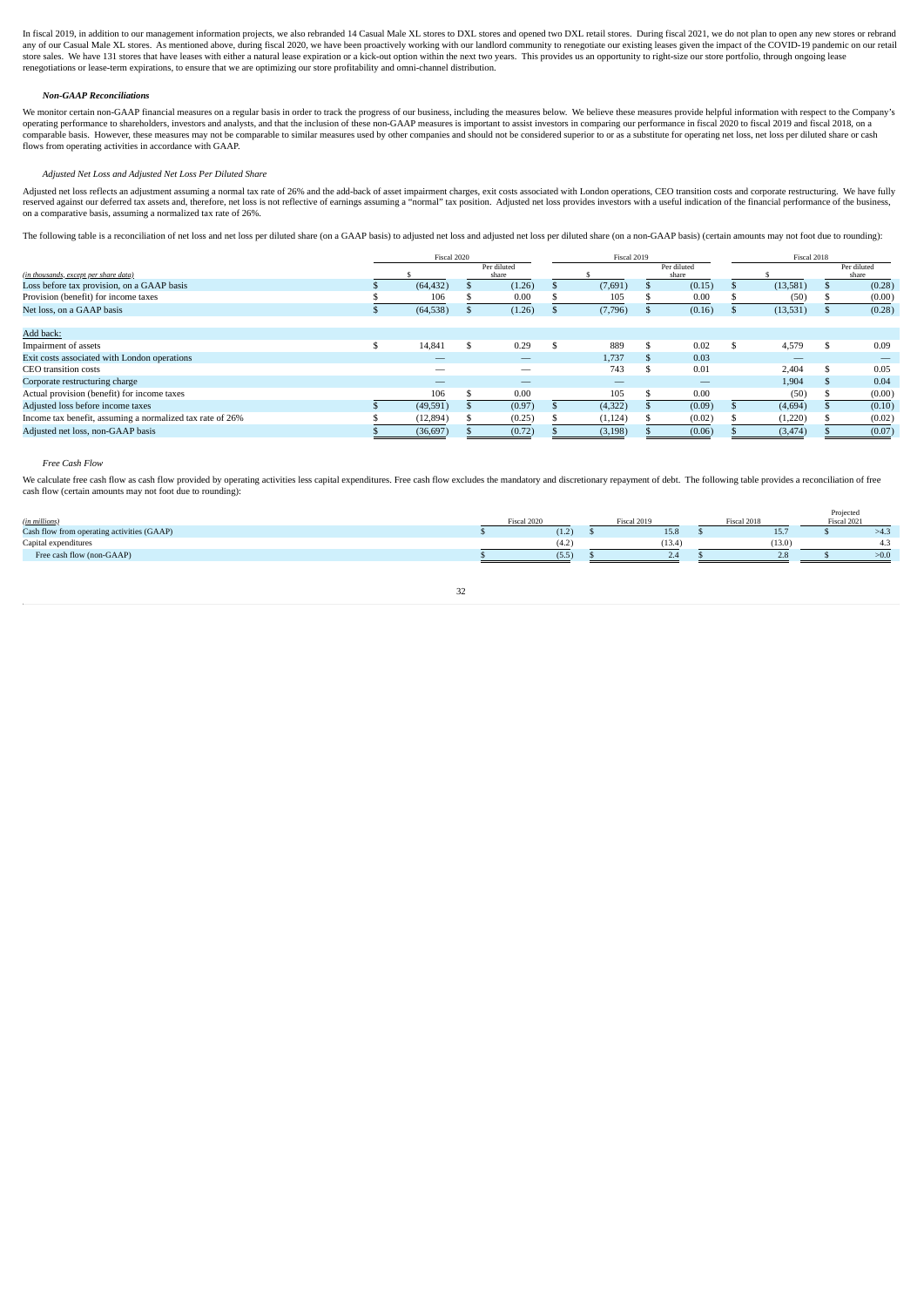### *EBITDA and Adjusted EBITDA*

EBITDA and Adjusted EBITDA are presented because we believe that these measures are useful to investors in evaluating our performance. Management uses EBITDA as a key metric to measure profitability and economic productivity. EBITDA is calculated as earnings before interest, taxes, depreciation and amortization. Adjusted EBITDA is calculated as EBITDA before asset impairment charges, exit costs associated with London operations, CEO transition costs and corporate restructuring.

The Company is unable to reconcile the adjusted EBITDA guidance for fiscal 2021 to net loss, because certain information necessary for the reconciliation is not available without unreasonable efforts. Such information is d predict and/or is dependent on future events that are outside of our control. In particular, we are unable to reasonably predict potential asset impairments, because of the ongoing impact of the COVID-19 pandemic on our re

The following table is a reconciliation of net loss on a GAAP basis to EBITDA and Adjusted EBITDA, on a non-GAAP basis, for each fiscal year. (Certain amounts in the following table do not foot due to rounding):

| (in millions)                                | Fiscal 2020              | Fiscal 2019    | Fiscal 2018 |
|----------------------------------------------|--------------------------|----------------|-------------|
| Net loss, on a GAAP basis                    | (64.5)                   | (7.8)          | (13.5)      |
| Add back:                                    |                          |                |             |
| Provision (benefit) for income taxes         | 0.1                      | 0.1            | (0.1)       |
| Interest expense                             | 3.9                      | 3.3            | 3.5         |
| Depreciation and amortization                | 21.5                     | 24.6           | 28.7        |
| EBITDA (non-GAAP)                            | (39.0)                   | 20.2           | 18.5        |
| Add back:                                    |                          |                |             |
| Exit costs associated with London operations | $\overline{\phantom{a}}$ | $\overline{7}$ |             |
| CEO transition costs                         | $-$                      | 0.7            | 2.4         |
| Corporate restructuring charge               | $\overline{\phantom{a}}$ |                | 1.9         |
| Impairment of assets                         | 14.8                     | 0.9            | 4.6         |
| Adjusted EBITDA (non-GAAP)                   | (24.2)                   | 23.5           | 27.4        |

### *CRITICAL ACCOUNTING POLICIES; USE OF ESTIMATES*

Our financial statements are based on the application of significant accounting policies, many of which require our management to make significant estimates and assumptions (see Note A to the Notes to the Consolidated Fina Statements). We believe that the following items involve some of the more critical judgments in the application of accounting policies that currently affect our financial condition and results of operations.

### *Long-Term Incentive Plans*

Stock awards are primarily granted pursuant to our Long-Term Incentive Plans ("LTIPs"). During fiscal 2020, we had three active LTIPs: the 2018-2020 LTIP, the 2019-2021 LTIP and the 2020-2022 LTIP. See Note H to the Notes the Consolidated Financial Statements for additional discussion of our LTIPs. Awards under each LTIP consist of 50% time-based awards and 50% performance-based awards. All time-based awards granted pursuant are amortized over each LTIP's respective vesting periods.

The performance-based component of each LTIP is a dollar-denominated award. Equity awards will only be granted if such performance targets are achieved. Accordingly, each quarter the Company reviews its expected achievemen against such performance targets to assess whether an accrual is necessary. The performance metrics are for three-year performance eriods and may include metrics such as total shareholder return against peers, 3-year stack comparable sales or Adjusted EBITDA. As such, the accruals are based on projections that may extend beyond a year and are subject to change quarter to quarter based on actual performance. All accruals are recorded as a liability. If performance targets are achieved and equity awards are granted, the related cost of those awards will be reclassified from the accrual to stock-based compensation on grant date.

The performance targets under the 2018-2020 LTIP were not achieved, therefore, there were no awards earned in fiscal 2020. With respect to the performance-based component of the 2019-2021 LTIP and the 2020-2022 LTIP, which each approximate \$1.9 million, at target, awards will be granted at the end of the respective performance period if the performance targets are achieved. Through the end of fiscal 2020, we have accrued approximately \$0.2 m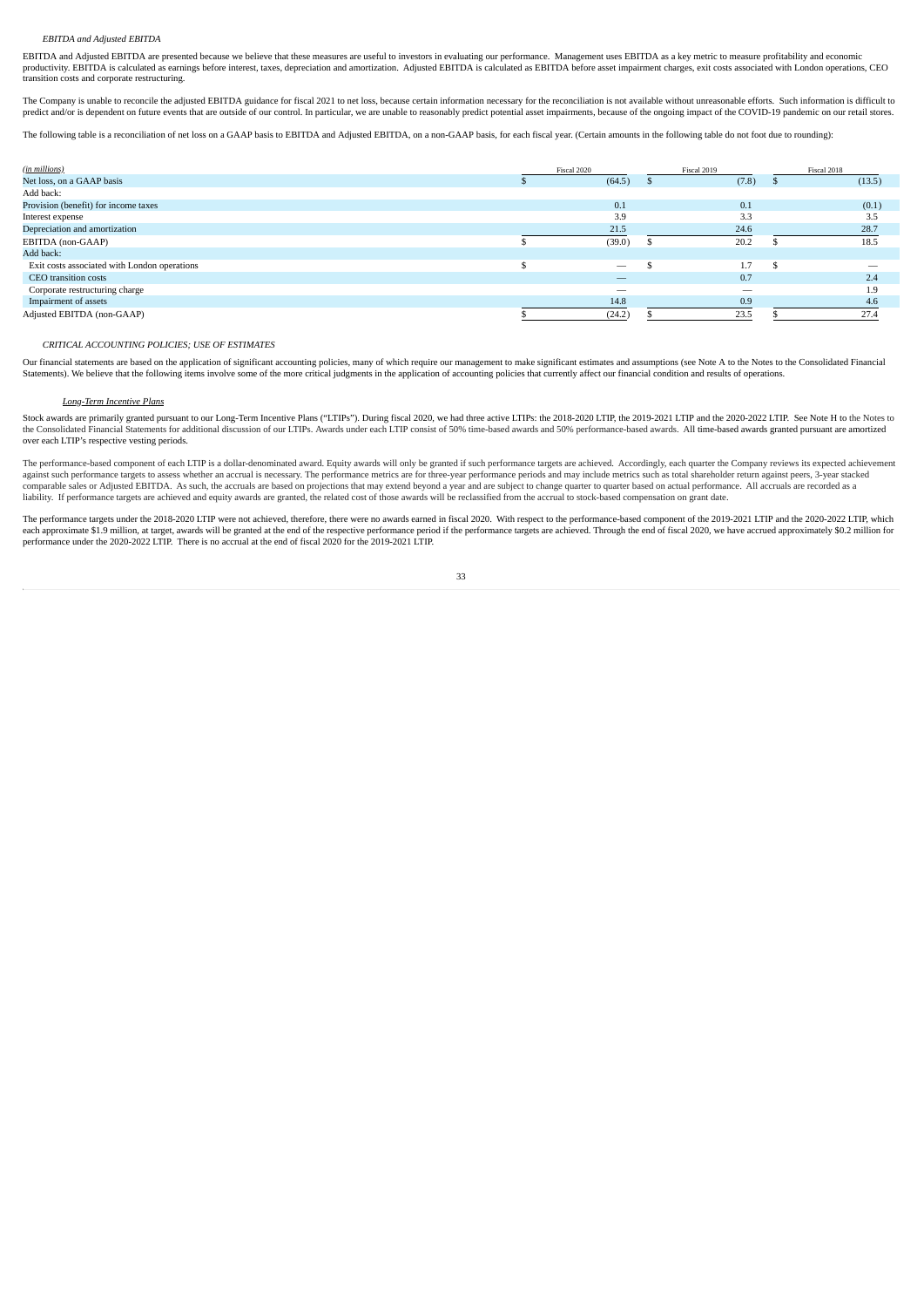#### *Impairment of Long-Lived Assets*

We evaluate property, plant and equipment and operating lease right-of-use assets for impairment when facts and circumstances indicate that the carrying values of such assets may not be recoverable. We evaluate these asset impairment at a store level for all our retail locations and will recognize an impairment when the undiscounted cash flow estimated to be generated by those assets is less than the assets' carrying amount. If actual market margin rates as well as an estimate for occupancy costs used to estimate the fair value of the respective store's operating lease right-of-use asset. The amount of impairment, if any, is measured based on projected discoun cash flows using a discount rate reflecting the Company's average cost of funds. Due to uncertainty around the duration and extent of the pandemic's impact on future cash flows, the Company's projections were based on mult probability-weighted scenarios and assumed that consumer retail spending would remain substantially curtailed for a period of time.

For fiscal 2020, fiscal 2019 and fiscal 2018, we recorded asset impairment charges of \$14.8 million, \$0.9 million and \$4.6 million, respectively.

#### *Leases*

In accordance with ASU 2016-02, "Leases (Topic 842)" our leases are reported as right-of-use assets with corresponding lease liabilities on our Consolidated Balance Sheet. As discussed above, we evaluate, at the individual level, the right-of-use assets for impairment at least annually but also when facts and circumstances indicate that the carrying value may not be recoverable. Furthermore as the interest rate implicit in the Company's leas readily determinable, the Company utilizes its incremental borrowing rate, based on information available at the lease measurement date to determine the present value of future payments. See Note A to the Notes to the Cons Financial Statements.

### *RECENT ACCOUNTING PRONOUNCEMENTS*

We have reviewed accounting pronouncements and interpretations thereof that have effective dates during the periods reported and in future periods. See Note A to the Notes to the Consolidated Financial Statements included report for information on recent accounting pronouncements and the impact of impending standards on our future filings.

#### <span id="page-33-0"></span>**Item 7A.** *Quantitative and Qualitative Disclosures About Market Risk*

In the normal course of business, our financial position and results of operations are routinely subject to a variety of risks, including market risk associated with interest rate movements on borrowings and foreign curren We regularly assess these risks and have established policies and business practices to protect against the adverse effects of these and other potential exposures.

### Interest Rates

We utilize cash from operations and from the Revolving Facility of our Credit Facility to fund our working capital needs. Our Credit Facility is not used for trading or speculative purposes. As part of our Credit Facility, an outstanding \$15.0 million FILO loan. In addition, we have available letters of credit as sources of financing for our working capital requirements. Borrowings under the Credit Facility, which expires May 24, 2023, bear variable rates based on Bank of America's prime rate or LIBOR.

At January 30, 2021, we had outstanding borrowings under the Revolving Facility of approximately \$59.7 million, of which approximately \$57.0 million were in LIBOR-based contracts with an interest rate of approximately 4.00%. The remainder was prime-based borrowings, with a rate of 5.25%. At January 30, 2021, the \$15.0 million outstanding borrowings under the FILO loan were in a LIBOR-based contract with an interest rate of 6.00%.

Based upon a sensitivity analysis as of January 30, 2021, assuming average outstanding borrowings during fiscal 2020 of \$67.6 million under our Credit Facility and \$15.0 million outstanding under our FILO loan, a 50 basis increase in interest rates would have increased interest expense by approximately \$0.4 million on an annualized basis.

### Foreign Currency

Our two DXL stores located in Toronto, Canada conduct business in Canadian dollars. As of January 30, 2021, sales from these stores were immaterial to consolidated sales. As such, we believe that movement in foreign curren exchange rates will not have a material adverse effect on our financial position or results of operations.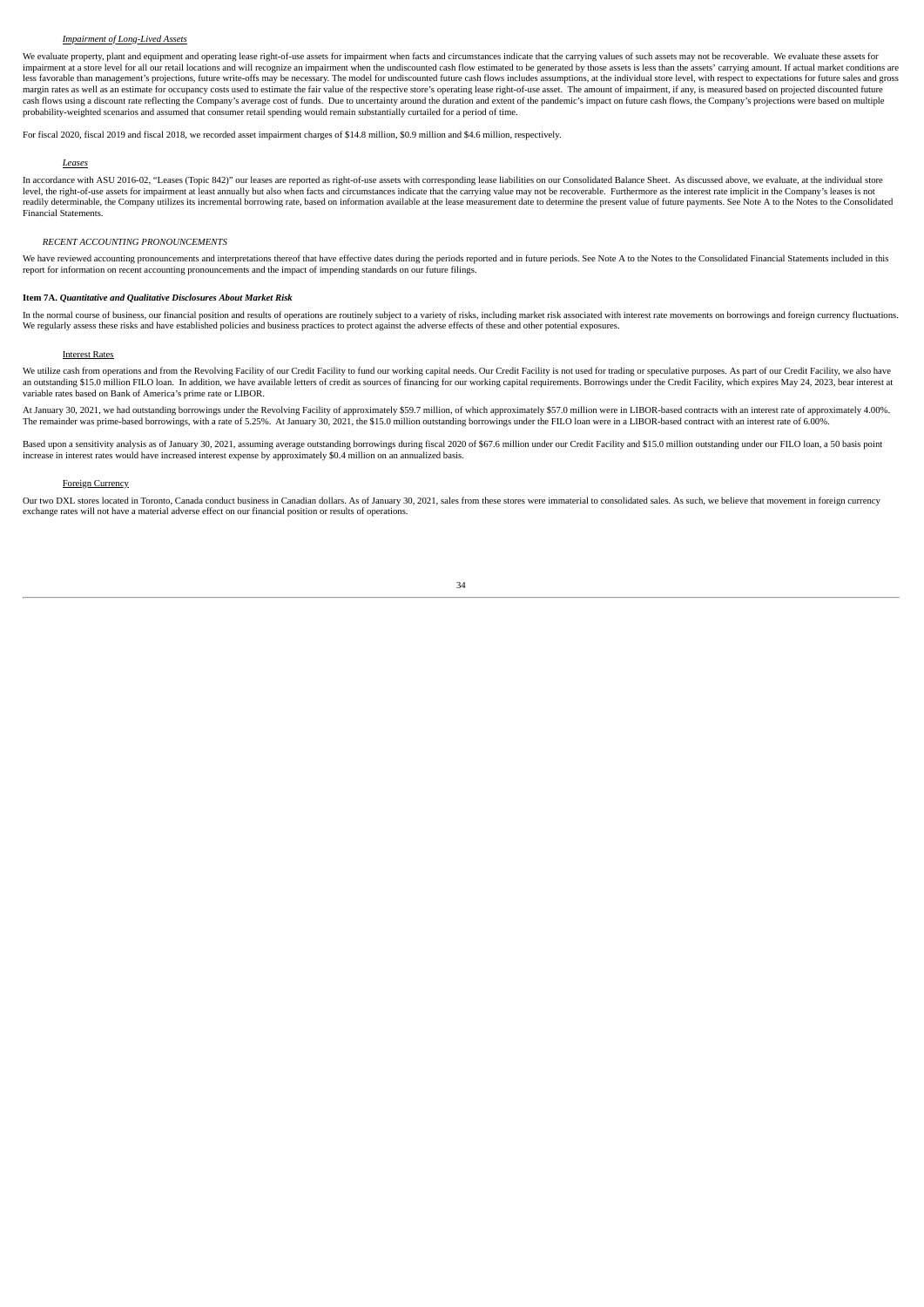# **DESTINATION XL GROUP, INC.**

# **INDEX TO CONSOLIDATED FINANCIAL STATEMENTS**

<span id="page-34-0"></span>

| <b>Report of Independent Registered Public Accounting Firm</b><br>Consolidated Financial Statements:                                                    | Page<br>36 |
|---------------------------------------------------------------------------------------------------------------------------------------------------------|------------|
| Consolidated Balance Sheets at January 30, 2021 and February 1, 2020                                                                                    | 38         |
| Consolidated Statements of Operations for the Fiscal Years Ended January 30, 2021, February 1, 2020 and February 2, 2019                                | 39         |
| Consolidated Statements of Comprehensive Income (Loss) for the Fiscal Years Ended January 30, 2021, February 1, 2020 and February 2, 2019               | 40         |
| Consolidated Statements of Changes in Stockholders' Equity (Deficit) for the Fiscal Years Ended January 30, 2021, February 1, 2020 and February 2, 2019 | 41         |
| Consolidated Statements of Cash Flows for the Fiscal Years Ended January 30, 2021, February 1, 2020 and February 2, 2019                                | 42         |
| Notes to Consolidated Financial Statements                                                                                                              | 43         |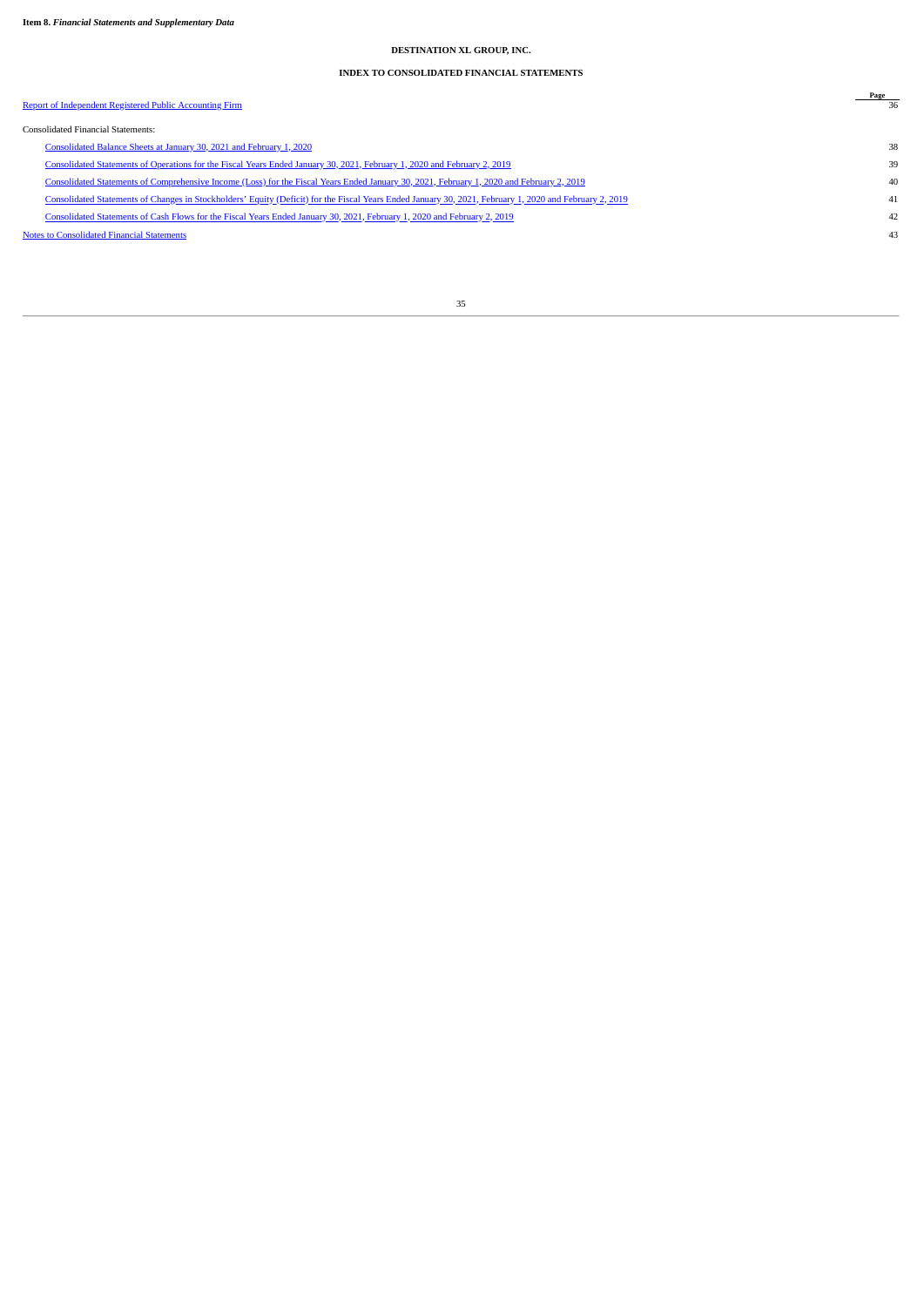### <span id="page-35-0"></span>To the Stockholders and Board of Directors

Destination XL Group, Inc.:

# *Opinion on the Consolidated Financial Statements*

We have audited the accompanying consolidated balance sheets of Destination XL Group, Inc. and subsidiaries (the Company) as of January 30, 2021 and February 1, 2020, the related consolidated statements of operations, comprehensive income (loss), changes in stockholders' equity (deficit), and cash flows for each of the years in the three-year period ended January 30, 2021, and the related notes (collectively, the consolidated financial the years in the three-year period ended January 30, 2021, in conformity with U.S. generally accepted accounting principles.

### *Change in Accounting Principle*

As discussed in Note A to the consolidated financial statements, the Company has changed its method of accounting for leases as of February 3, 2019 due to the adoption of Accounting Standards Update 2016-02, Leases (Topic and Accounting Standards Update 2018-11, Leases (Topic 842): Targeted Improvements.

#### *Basis for Opinion*

These consolidated financial statements are the responsibility of the Company's management. Our responsibility is to express an opinion on these consolidated financial statements based on our audits. We are a public accoun registered with the Public Company Accounting Oversight Board (United States) (PCAOB) and are required to be independent with respect to the Company in accordance with the U.S. federal securities laws and the applicable ru and regulations of the Securities and Exchange Commission and the PCAOB.

We conducted our audits in accordance with the standards of the PCAOB. Those standards require that we plan and perform the audit to obtain reasonable assurance about whether the consolidated financial statements are free material misstatement, whether due to error or fraud. The Company is not required to have, nor were we engaged to perform, an audit of its internal control over financial reporting. As part of our audits, we are required t understanding of internal control over financial reporting but not for the purpose of expressing an opinion on the effectiveness of the Company's internal control over financial reporting. Accordingly, we express no such o

Our audits included performing procedures to assess the risks of material misstatement of the consolidated financial statements, whether due to error or fraud, and performing procedures that respond to those risks. Such pr included examining, on a test basis, evidence regarding the amounts and disclosures in the consolidated financial statements. Our audits also included evaluating the accounting principles used and significant estimates mad management, as well as evaluating the overall presentation of the consolidated financial statements. We believe that our audits provide a reasonable basis for our opinion.

#### *Critical Audit Matter*

The critical audit matter communicated below is a matter arising from the current period audit of the consolidated financial statements that was communicated or required to be communicated to the audit committee and that: relates to accounts or disclosures that are material to the consolidated financial statements and (2) involved our especially challenging, subjective, or complex judgments. The communication of a critical audit matter does ny way our opinion on the consolidated financial statements, taken as a whole, and we are not, by communicating the critical audit matter below, providing a separate opinion on the critical audit matter or on the accounts disclosures to which it relates.

#### *Impairment of Long-Lived Store Assets*

As discussed in Note A to the consolidated financial statements, the Company reviews its long-lived assets for events or changes in circumstances that might indicate the carrying amount of the assets may not be recoverable. As of January 30, 2021, the Company had property and equipment and operating lease right-of-use assets of \$56.6 million and \$134.3 million, respectively. The Company assesses the recoverability of the<br>assets a impairment, if any, is measured based on projected discounted future cash flows using a discount rate reflecting the Company's average cost of funds. The Company recorded an impairment charge of \$14.8 million for the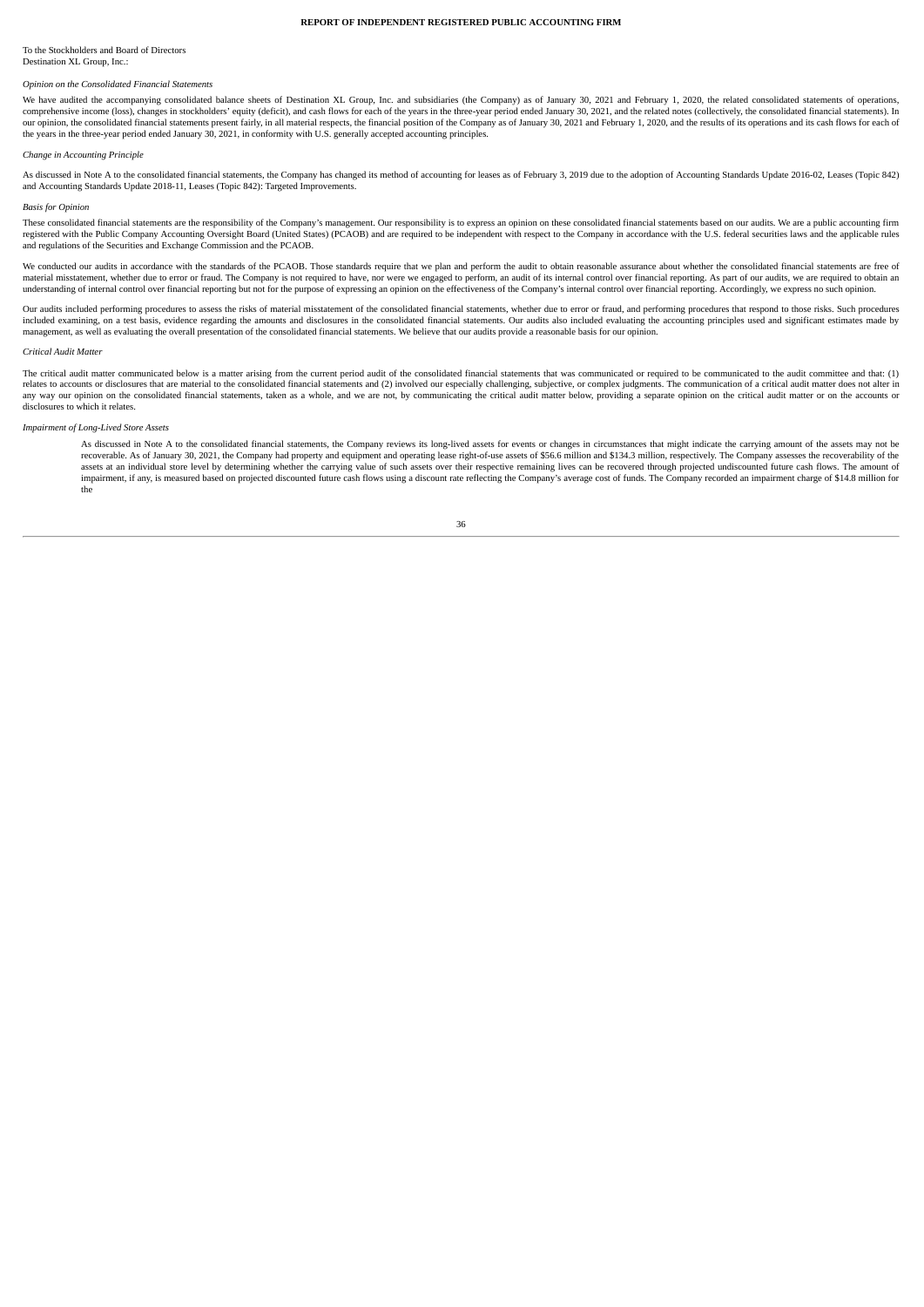year ended January 30, 2021. The impairment charge included approximately \$4.1 million for the write-down of certain property and equipment and \$10.7 million for the write-down of certain operating lease right-of-<br>use asse

We identified the evaluation of the recoverability of long-lived store assets, including property and equipment and operating lease right-of-use assets, as a critical audit matter. A high degree of auditor judgment was alm

- forecasted sales attributable to individual stores
- forecasted gross margin

The following are the primary procedures we performed to address this critical audit matter. We performed sensitivity analyses to assess the impact of reasonably possible changes to forecasted sales attributable to include margin to historical financial data and budgets.

## /s/ KPMG LLP

We have served as the Company's auditor since 2013.

Boston, Massachusetts March 19, 2021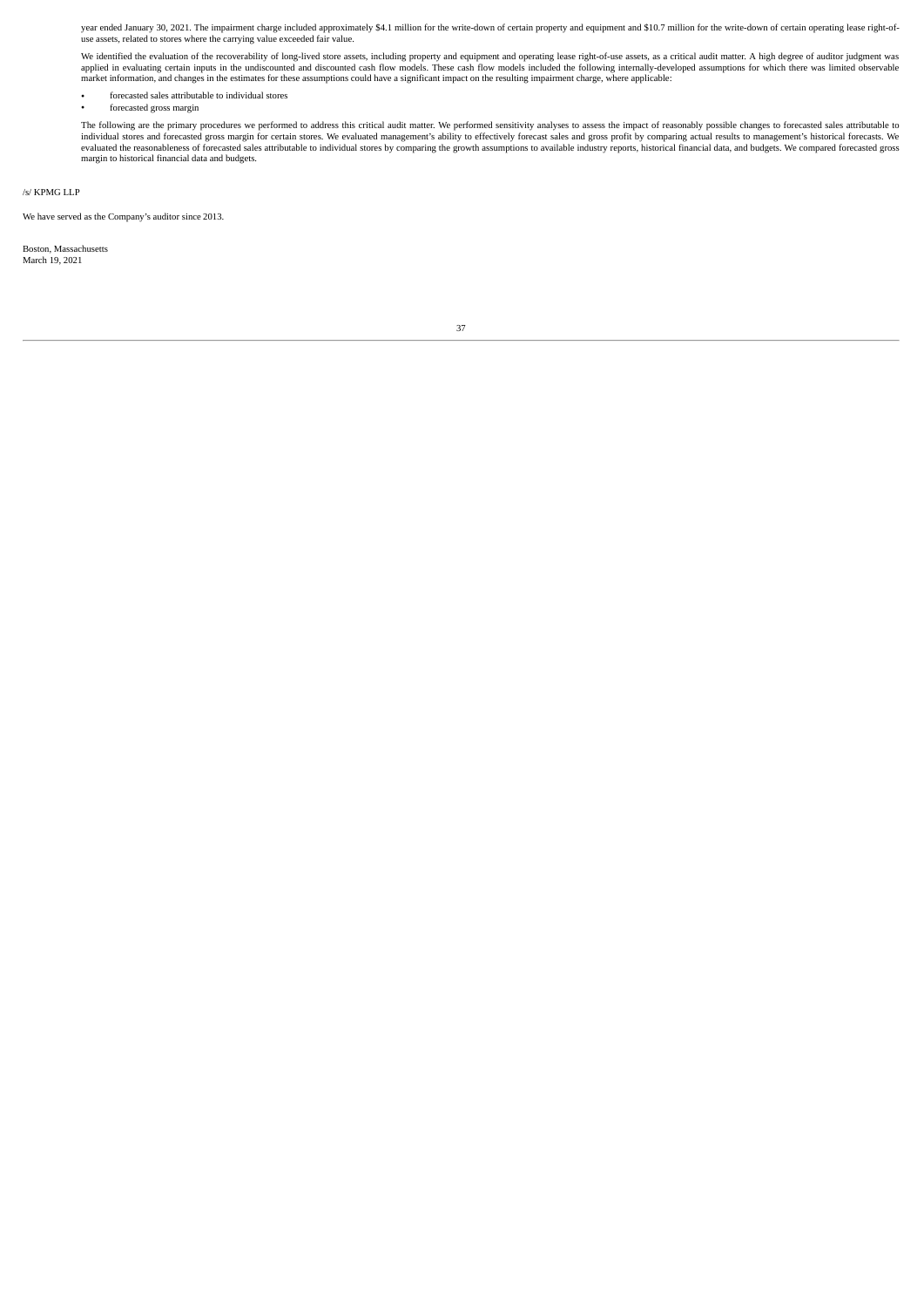# DESTINATION XL GROUP, INC.<br>CONSOLIDATED BALANCE SHEETS<br>January 30, 2021 and February 1, 2020<br>(In thousands, except share data)

|                                                                                    | January 30, 2021<br>(Fiscal 2020) | February 1, 2020<br>(Fiscal 2019) |  |  |
|------------------------------------------------------------------------------------|-----------------------------------|-----------------------------------|--|--|
| <b>ASSETS</b>                                                                      |                                   |                                   |  |  |
| Current assets:                                                                    |                                   |                                   |  |  |
| Cash and cash equivalents                                                          | \$<br>18.997<br>$\mathbb{S}$      | 4,338                             |  |  |
| Accounts receivable                                                                | 6,416                             | 6,219                             |  |  |
| Inventories                                                                        | 85,028                            | 102,420                           |  |  |
| Prepaid expenses and other current assets                                          | 3,689                             | 10,883                            |  |  |
| <b>Total current assets</b>                                                        | 114,130                           | 123,860                           |  |  |
| Noncurrent assets:                                                                 |                                   |                                   |  |  |
| Property and equipment, net of accumulated depreciation and amortization           | 56,552                            | 78,279                            |  |  |
| Operating lease right-of-use assets                                                | 134,321                           | 186,413                           |  |  |
| Intangible assets                                                                  | 1,150                             | 1,150                             |  |  |
| Other assets                                                                       | 602                               | 1,215                             |  |  |
| <b>Total assets</b>                                                                | \$<br>306,755<br>S                | 390,917                           |  |  |
| LIABILITIES AND STOCKHOLDERS' EQUITY (DEFICIT)                                     |                                   |                                   |  |  |
| <b>Current liabilities:</b>                                                        |                                   |                                   |  |  |
| Accounts payable                                                                   | \$<br>27.091<br>\$                | 31,763                            |  |  |
| Accrued expenses and other current liabilities                                     | 24,825                            | 18,123                            |  |  |
| Operating leases, current                                                          | 43,598                            | 41,176                            |  |  |
| Borrowings under credit facility                                                   | 59,521                            | 39,301                            |  |  |
| Total current liabilities                                                          | 155,035                           | 130,363                           |  |  |
|                                                                                    |                                   |                                   |  |  |
| Long-term liabilities:                                                             |                                   |                                   |  |  |
| Long-term debt                                                                     | 14,869                            | 14,813                            |  |  |
| Operating leases, noncurrent                                                       | 135,819                           | 182,051                           |  |  |
| Other long-term liabilities                                                        | 5,109                             | 5,267                             |  |  |
| Total long-term liabilities                                                        | 155,797                           | 202.131                           |  |  |
| Commitments and contingencies                                                      |                                   |                                   |  |  |
| Stockholders' equity (deficit):                                                    |                                   |                                   |  |  |
| Preferred stock, \$0.01 par value, 1,000,000 shares authorized, none issued        |                                   |                                   |  |  |
| Common stock, \$0.01 par value, 100,000,000 shares authorized, 64,656,384 and      |                                   |                                   |  |  |
| 63,297,598 shares issued at January 30, 2021 and February 1, 2020, respectively    | 647                               | 633                               |  |  |
| Additional paid-in capital                                                         | 314,747                           | 312,933                           |  |  |
| Treasury stock at cost, 12,755,873 shares at January 30, 2021 and February 1, 2020 | (92, 658)                         | (92, 658)                         |  |  |
| Accumulated deficit                                                                | (220, 592)                        | (156, 054)                        |  |  |
| Accumulated other comprehensive loss                                               | (6,221)                           | (6, 431)                          |  |  |
| Total stockholders' equity (deficit)                                               | (4,077)                           | 58,423                            |  |  |
| Total liabilities and stockholders' equity (deficit)                               | \$<br>306,755<br>\$               | 390,917                           |  |  |

*The accompanying notes are an integral part of the consolidated financial statements.*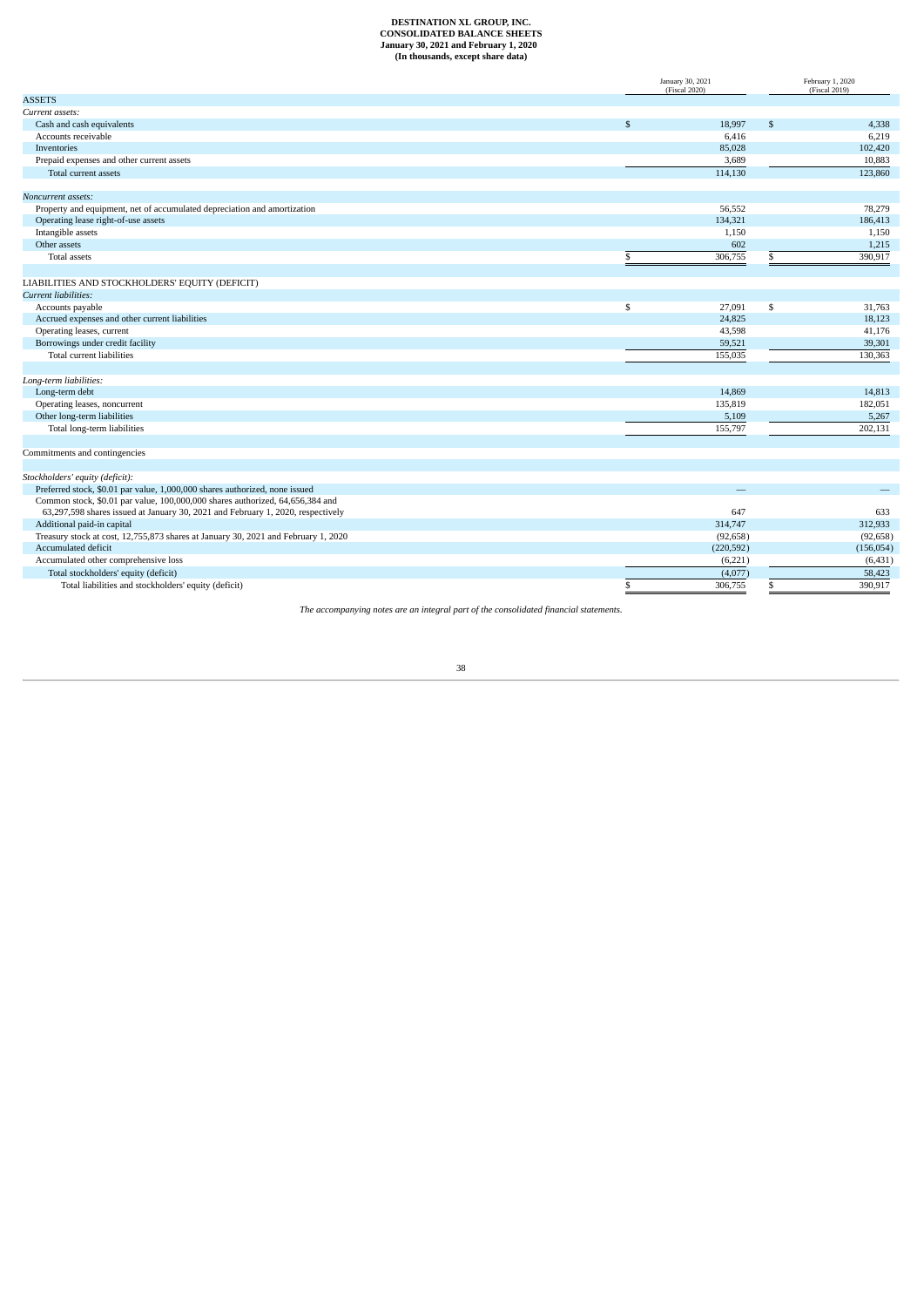# DESTINATION XL GROUP, INC.<br>CONSOLIDATED STATEMENTS OF OPERATIONS<br>For the fiscal years ended January 30, 2021, February 1, 2020 and February 2, 2019<br>(In thousands, except per share data)<br>(In thousands, except per share data

|                                                       |              | January 30, 2021<br>(Fiscal 2020) |              | February 1, 2020<br>(Fiscal 2019) |              | February 2, 2019<br>(Fiscal 2018) |
|-------------------------------------------------------|--------------|-----------------------------------|--------------|-----------------------------------|--------------|-----------------------------------|
| <b>Sales</b>                                          | $\mathbf{s}$ | 318,946                           | $\mathbb{S}$ | 474,038                           | $\mathbb{S}$ | 473,756                           |
| Cost of goods sold including occupancy costs          |              | 214,081                           |              | 269,837                           |              | 262,467                           |
| Gross profit                                          |              | 104,865                           |              | 204,201                           |              | 211,289                           |
|                                                       |              |                                   |              |                                   |              |                                   |
| Expenses:                                             |              |                                   |              |                                   |              |                                   |
| Selling, general and administrative                   |              | 129,062                           |              | 180,663                           |              | 183,868                           |
| Exit costs associated with London operations          |              |                                   |              | 1,737                             |              |                                   |
| CEO transition costs                                  |              |                                   |              | 743                               |              | 2,404                             |
| Corporate restructuring charge                        |              |                                   |              |                                   |              | 1,904                             |
| Impairment of assets                                  |              | 14,841                            |              | 889                               |              | 4,579                             |
| Depreciation and amortization                         |              | 21,477                            |              | 24,563                            |              | 28,653                            |
| Total expenses                                        |              | 165,380                           |              | 208,595                           |              | 221,408                           |
|                                                       |              |                                   |              |                                   |              |                                   |
| Operating loss                                        |              | (60, 515)                         |              | (4, 394)                          |              | (10, 119)                         |
|                                                       |              |                                   |              |                                   |              |                                   |
| Interest expense, net                                 |              | (3,917)                           |              | (3,297)                           |              | (3, 462)                          |
| Loss before provision (benefit) for income taxes      |              | (64, 432)                         |              | (7,691)                           |              | (13,581)                          |
|                                                       |              |                                   |              |                                   |              |                                   |
| Provision (benefit) for income taxes                  |              | 106                               |              | 105                               |              | (50)                              |
|                                                       |              |                                   |              |                                   |              |                                   |
| Net loss                                              |              | (64, 538)                         | \$           | (7,796)                           |              | (13,531)                          |
| Net loss per share - basic and diluted                | \$           | (1.26)                            | S            | (0.16)                            | \$           | (0.28)                            |
|                                                       |              |                                   |              |                                   |              |                                   |
| Weighted-average number of common shares outstanding: |              |                                   |              |                                   |              |                                   |
| Basic and diluted                                     |              | 51,317                            |              | 49,992                            |              | 49,163                            |

*The accompanying notes are an integral part of the consolidated financial statements.*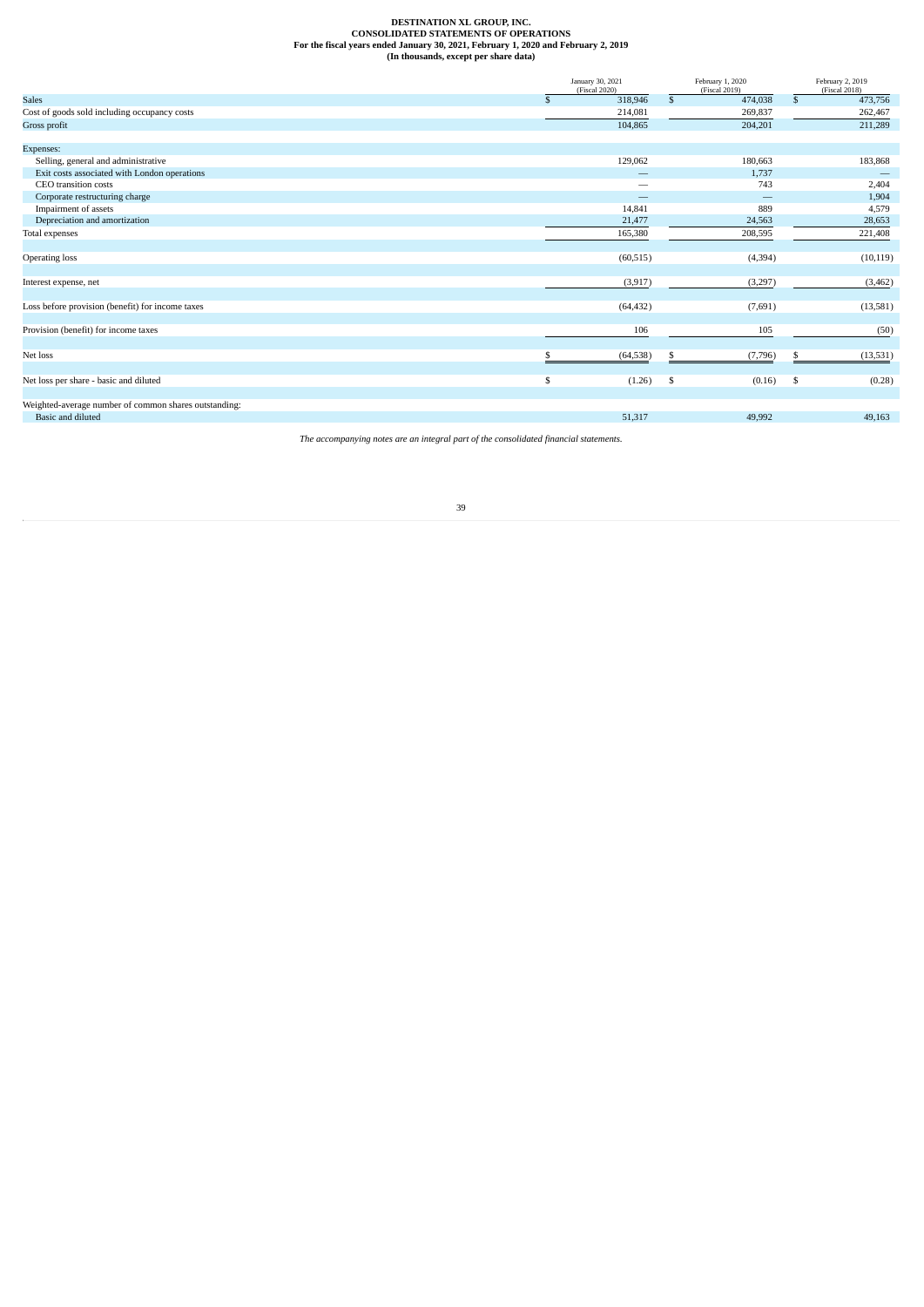# DESTINATION XL GROUP, INC.<br>CONSOLIDATED STATEMENTS OF COMPREHENSIVE INCOME (LOSS)<br>For the fiscal years ended January 30, 2021, February 1, 2020 and February 2, 2019<br>(In thousands)

|                                                                     | January 30, 2021<br>(Fiscal 2020) |                          | February 1, 2020<br>(Fiscal 2019) |  | February 2, 2019<br>(Fiscal 2018) |
|---------------------------------------------------------------------|-----------------------------------|--------------------------|-----------------------------------|--|-----------------------------------|
| Net loss                                                            |                                   | (64, 538)                | (7,796)                           |  | (13,531)                          |
|                                                                     |                                   |                          |                                   |  |                                   |
| Other comprehensive income (loss) before taxes:                     |                                   |                          |                                   |  |                                   |
| Recognition of accumulated foreign currency translation adjustment  |                                   |                          | 792                               |  |                                   |
| Foreign currency translation                                        |                                   | (44)                     | (83)                              |  | (264)                             |
| Pension plan                                                        |                                   | 254                      | (957)                             |  | (394)                             |
| Other comprehensive income (loss) before taxes                      |                                   | 210                      | (248)                             |  | (658)                             |
| Tax provision related to items of other comprehensive income (loss) |                                   | $\overline{\phantom{a}}$ |                                   |  |                                   |
| Other comprehensive income (loss), net of tax                       |                                   | 210                      | (248)                             |  | (658)                             |
| Comprehensive loss                                                  |                                   | (64, 328)                | (8,044)                           |  | (14, 189)                         |

*The accompanying notes are an integral part of the consolidated financial statements.*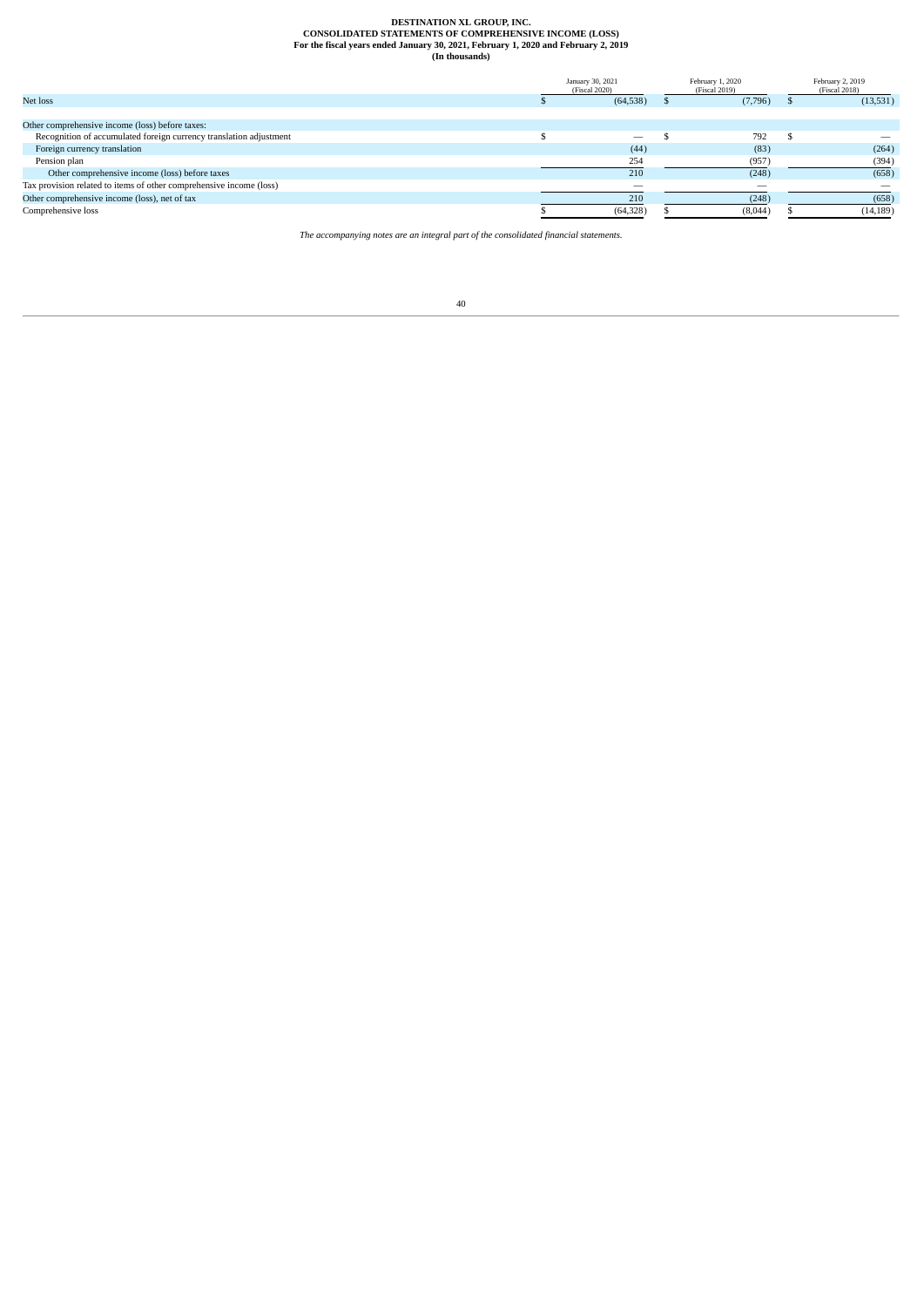# DESTINATION XL GROUP, INC.<br>CONSOLIDATED STATEMENTS OF CHANGES IN STOCKHOLDERS' EQUITY (DEFICIT)<br>For the fiscal years ended January 3, 2021, February 1, 2020 and February 2, 2019<br>(In thousands)

| Balance at February 3, 2018                                                       | Common Stock<br><b>Shares</b><br>61,486 | Amounts | 615                      | Additional<br>Paid-in<br>Capital<br>307,557 | <b>Treasury Stock</b><br><b>Shares</b><br>(12,755) | Amounts<br>(92.658) | Accumulated<br>Deficit<br>(139.285) | Accumulated<br>Other<br>Comprehensive<br>Income (Loss)<br>(6.243) | Total<br>69,986          |
|-----------------------------------------------------------------------------------|-----------------------------------------|---------|--------------------------|---------------------------------------------|----------------------------------------------------|---------------------|-------------------------------------|-------------------------------------------------------------------|--------------------------|
| Stock compensation expense                                                        |                                         |         |                          | 2,004                                       |                                                    |                     |                                     |                                                                   | 2,004                    |
| Restricted stock units (RSUs) granted for achievement of performance-based        |                                         |         |                          |                                             |                                                    |                     |                                     |                                                                   |                          |
| compensation, reclassified from liability to equity                               |                                         |         |                          | 381                                         |                                                    |                     |                                     |                                                                   | 381                      |
| Issuance of common stock, upon release of RSUs                                    | 627                                     |         | 6                        | (6)                                         |                                                    |                     |                                     |                                                                   | $\overline{\phantom{m}}$ |
| Shares withheld for taxes related to net share settlement of RSUs                 | (54)                                    |         | (1)                      | (135)                                       |                                                    |                     |                                     |                                                                   | (136)                    |
| Deferred stock vested                                                             | 10                                      |         |                          |                                             |                                                    |                     |                                     |                                                                   | $\overline{\phantom{m}}$ |
| Stock option exercise                                                             | 3                                       |         | $\sim$                   | $\overline{\phantom{a}}$                    |                                                    |                     |                                     |                                                                   | $\overline{\phantom{a}}$ |
| Cancellation of restricted stock, net of issuances                                | (3)                                     |         | -                        | $\overline{\phantom{a}}$                    |                                                    |                     |                                     |                                                                   | $\overline{\phantom{m}}$ |
| Board of directors compensation                                                   | 173                                     |         | $\overline{2}$           | 592                                         |                                                    |                     |                                     |                                                                   | 594                      |
| Accumulated other comprehensive income (loss):                                    |                                         |         |                          |                                             |                                                    |                     |                                     |                                                                   |                          |
| Unrecognized loss associated with Pension Plan                                    |                                         |         |                          |                                             |                                                    |                     |                                     | (394)                                                             | (394)                    |
| Foreign currency                                                                  |                                         |         |                          |                                             |                                                    |                     |                                     | (264)                                                             | (264)                    |
| Remeasurement and reclassification on stranded tax effect (Note A)                |                                         |         |                          |                                             |                                                    |                     | (718)                               | 718                                                               |                          |
| Net loss                                                                          |                                         |         |                          |                                             |                                                    |                     | (13,531)                            |                                                                   | (13,531)                 |
| Balance at February 2, 2019                                                       | 62.242                                  |         | 622                      | 310,393                                     | (12,755)                                           | (92.658)            | (153.534)                           | (6, 183)                                                          | 58,640                   |
|                                                                                   |                                         |         |                          |                                             |                                                    |                     |                                     |                                                                   |                          |
| Stock compensation expense                                                        |                                         |         |                          | 1.922                                       |                                                    |                     |                                     |                                                                   | 1.922                    |
| RSUs granted for achievement of performance-based compensation, reclassified from |                                         |         |                          |                                             |                                                    |                     |                                     |                                                                   |                          |
| liability to equity                                                               |                                         |         |                          | 304                                         |                                                    |                     |                                     |                                                                   | 304                      |
| Issuance of common stock, upon RSUs release                                       | 977                                     |         | 10                       | (10)                                        |                                                    |                     |                                     |                                                                   |                          |
| Shares withheld for taxes related to net share settlement of RSUs                 | (111)                                   |         | (1)                      | (243)                                       |                                                    |                     |                                     |                                                                   | (244)                    |
| Deferred stock vested                                                             | 13                                      |         | $\overline{\phantom{a}}$ | $\overline{\phantom{a}}$                    |                                                    |                     |                                     |                                                                   | $\overline{\phantom{a}}$ |
| Cancellations of restricted stock, net of issuances                               | (20)                                    |         | $\overline{\phantom{a}}$ | $\overline{\phantom{a}}$                    |                                                    |                     |                                     |                                                                   | $\overline{\phantom{m}}$ |
| Board of directors compensation                                                   | 196                                     |         | <sup>2</sup>             | 567                                         |                                                    |                     |                                     |                                                                   | 569                      |
| Change in accounting principle due to adoption of ASC 842                         |                                         |         |                          |                                             |                                                    |                     | 5,276                               |                                                                   | 5,276                    |
| Accumulated other comprehensive income (loss):                                    |                                         |         |                          |                                             |                                                    |                     |                                     |                                                                   |                          |
| Unrecognized loss associated with Pension Plan                                    |                                         |         |                          |                                             |                                                    |                     |                                     | (957)                                                             | (957)                    |
| Foreign currency                                                                  |                                         |         |                          |                                             |                                                    |                     |                                     | (83)                                                              | (83)                     |
| Recognition of accumulated foreign currency translation adjustment (Note N)       |                                         |         |                          |                                             |                                                    |                     |                                     | 792                                                               | 792                      |
| Net loss                                                                          |                                         |         |                          |                                             |                                                    |                     | (7,796)                             |                                                                   | (7,796)                  |
| Balance at February 1, 2020                                                       | 63,297                                  |         | 633                      | 312,933                                     | (12, 755)                                          | (92.658)            | (156.054)                           | (6, 431)                                                          | 58,423                   |
|                                                                                   |                                         |         |                          |                                             |                                                    |                     |                                     |                                                                   |                          |
| Stock compensation expense                                                        |                                         |         |                          | 1,446                                       |                                                    |                     |                                     |                                                                   | 1,446                    |
| Issuance of common stock, upon RSUs release                                       | 588                                     |         | 6                        | (6)                                         |                                                    |                     |                                     |                                                                   |                          |
| Deferred stock vested                                                             | 114                                     |         |                          | (1)                                         |                                                    |                     |                                     |                                                                   | $\qquad \qquad -$        |
| Board of directors compensation                                                   | 657                                     |         | $\overline{7}$           | 375                                         |                                                    |                     |                                     |                                                                   | 382                      |
| Accumulated other comprehensive income (loss):                                    |                                         |         |                          |                                             |                                                    |                     |                                     |                                                                   |                          |
| Unrecognized gain associated with Pension Plan                                    |                                         |         |                          |                                             |                                                    |                     |                                     | 254                                                               | 254                      |
| Foreign currency                                                                  |                                         |         |                          |                                             |                                                    |                     |                                     | (44)                                                              | (44)                     |
| Net loss                                                                          |                                         |         |                          |                                             |                                                    |                     | (64, 538)                           |                                                                   | (64, 538)                |
| Balance at January 30, 2021                                                       |                                         |         |                          |                                             |                                                    |                     |                                     |                                                                   |                          |
|                                                                                   | 64,656                                  |         | 647                      | 314,747                                     | (12,755)                                           | (92.658)            | (220.592)                           | (6.221)                                                           | (4.077)                  |

*The accompanying notes are an integral part of the consolidated financial statements.*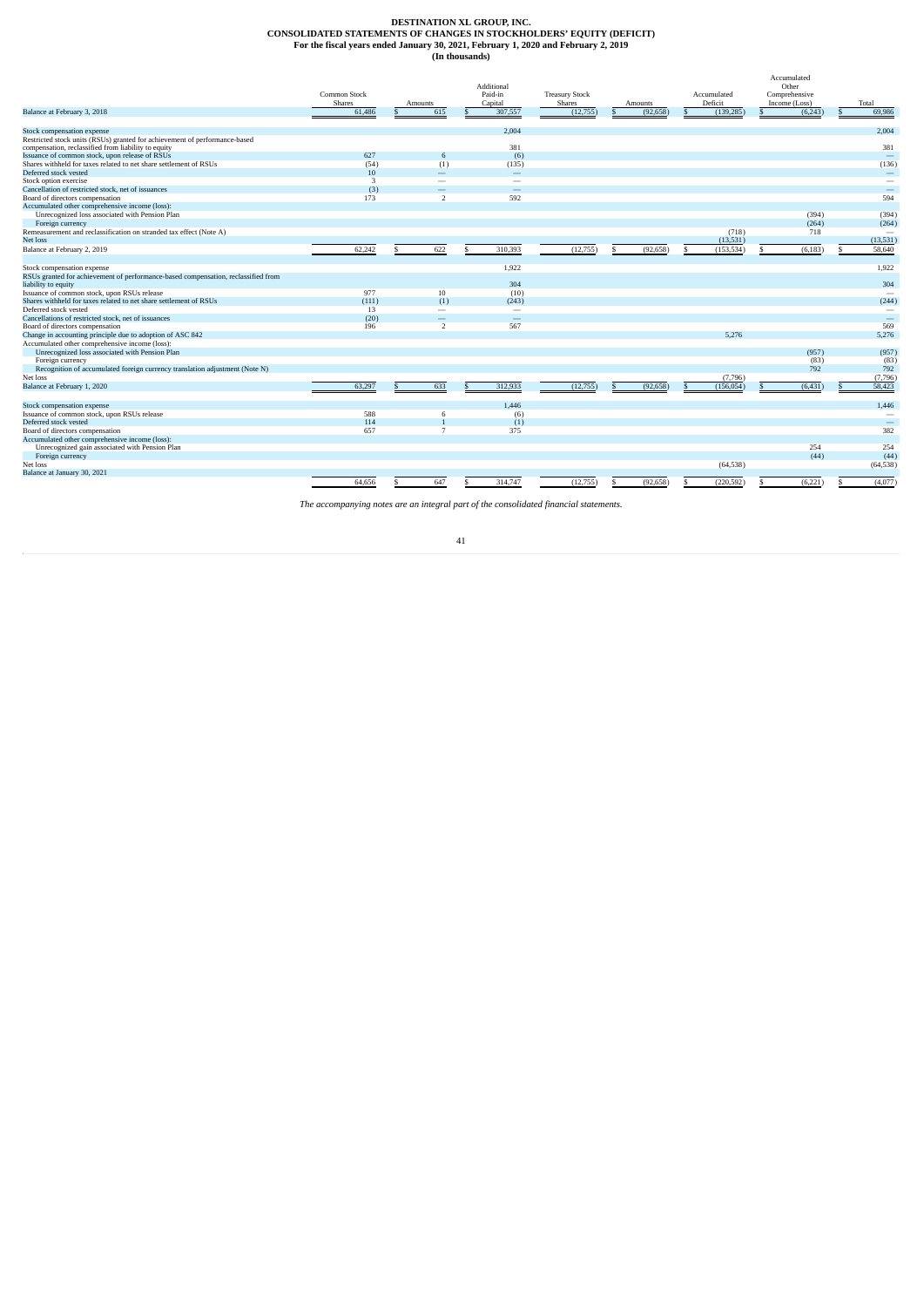# DESTINATION XL GROUP, INC.<br>CONSOLIDATED STATEMENTS OF CASH FLOWS<br>For the fiscal years ended January 30, 2021, February 1, 2020 and February 2, 2019<br>(In thousands)

|                                                                                            | January 30, 2021<br>(Fiscal 2020) |              | February 1, 2020<br>(Fiscal 2019) |              | February 2, 2019<br>(Fiscal 2018) |
|--------------------------------------------------------------------------------------------|-----------------------------------|--------------|-----------------------------------|--------------|-----------------------------------|
| Cash flows from operating activities:                                                      |                                   |              |                                   |              |                                   |
| Net loss                                                                                   | \$<br>(64, 538)                   | \$           | (7,796)                           | \$           | (13,531)                          |
| Adjustments to reconcile net loss to net cash provided by (used for) operating activities: |                                   |              |                                   |              |                                   |
| Recognition of accumulated foreign currency translation adjustment                         | -                                 |              | 792                               |              |                                   |
| Amortization of deferred gain on sale-leaseback                                            |                                   |              |                                   |              | (1, 465)                          |
| Amortization of deferred debt issuance costs                                               | 146                               |              | 139                               |              | 171                               |
| Write-off of deferred debt issuance costs                                                  | $\overline{\phantom{0}}$          |              | $\equiv$                          |              | 186                               |
| Impairment of assets                                                                       | 14,841                            |              | 889                               |              | 4,579                             |
| Depreciation and amortization                                                              | 21,477                            |              | 24,563                            |              | 28,653                            |
| Stock compensation expense                                                                 | 1,446                             |              | 1,922                             |              | 2,004                             |
| Board of directors stock compensation                                                      | 382                               |              | 569                               |              | 594                               |
| Changes in operating assets and liabilities:                                               |                                   |              |                                   |              |                                   |
| Accounts receivable                                                                        | (197)                             |              | (1,174)                           |              | (1, 374)                          |
| Inventories                                                                                | 17,392                            |              | 4,417                             |              | (3,505)                           |
| Prepaid expenses and other current assets                                                  | 7,194                             |              | 1,252                             |              | (464)                             |
| Other assets                                                                               | 613                               |              | 1,797                             |              | $\overline{\phantom{m}}$          |
| Accounts payable                                                                           | (4,672)                           |              | (2,655)                           |              | 431                               |
| Operating leases, net                                                                      | (2, 440)                          |              | (4,254)                           |              | $\overline{\phantom{0}}$          |
| Deferred rent and lease incentives                                                         | $\overline{\phantom{0}}$          |              |                                   |              | (3,879)                           |
| Accrued expenses and other liabilities                                                     | 7,128                             |              | (4,658)                           |              | 3,341                             |
| Net cash provided by (used for) operating activities                                       | (1,228)                           |              | 15,803                            |              | 15,741                            |
|                                                                                            |                                   |              |                                   |              |                                   |
| Cash flows from investing activities:                                                      |                                   |              |                                   |              |                                   |
| Additions to property and equipment, net                                                   | (4,243)                           |              | (13,399)                          |              | (11, 811)                         |
| Purchase of intangible asset                                                               |                                   |              |                                   |              | (1, 150)                          |
| Net cash used for investing activities                                                     | (4,243)                           |              | (13, 399)                         |              | (12,961)                          |
| Cash flows from financing activities:                                                      |                                   |              |                                   |              |                                   |
| Net borrowings (repayments) under credit facility                                          | 20,155                            |              | (2,690)                           |              | (5, 334)                          |
| Proceeds from the issuance of long-term debt                                               | -                                 |              |                                   |              | 15,000                            |
| Principal payments on long-term debt                                                       | $\hspace{0.1mm}-\hspace{0.1mm}$   |              |                                   |              | (12, 251)                         |
| Costs associated with debt issuances and amendments to credit facility                     | (25)                              |              |                                   |              | (553)                             |
| Tax withholdings paid related to net share settlements of RSUs                             |                                   |              | (244)                             |              | (136)                             |
| Net cash provided by (used for) financing activities                                       | 20,130                            |              | (2, 934)                          |              | (3,274)                           |
| Net increase (decrease) in cash and cash equivalents                                       | 14,659                            |              | (530)                             |              | (494)                             |
| Cash and cash equivalents:                                                                 |                                   |              |                                   |              |                                   |
| Beginning of period                                                                        | 4,338                             |              | 4,868                             |              | 5,362                             |
| End of period                                                                              | \$<br>18,997                      | $\mathbb{S}$ | 4,338                             | $\mathbb{S}$ | 4,868                             |

*The accompanying notes are an integral part of the consolidated financial statements.*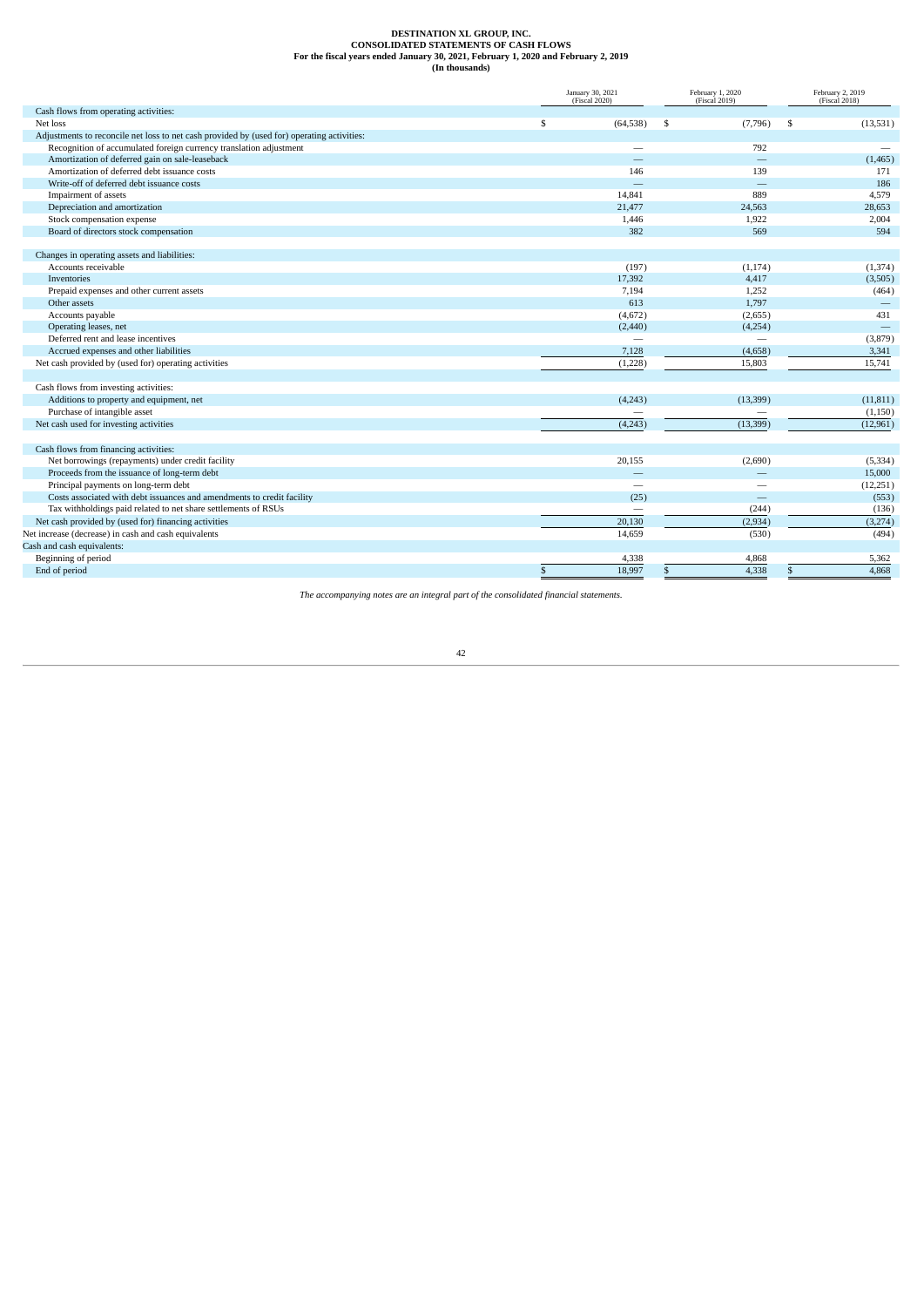# **DESTINATION XL GROUP, INC.**

#### **NOTES TO CONSOLIDATED FINANCIAL STATEMENTS JANUARY 30, 2021**

## **A. SUMMARY OF SIGNIFICANT ACCOUNTING POLICIES**

## *Nature of Business*

Destination XL Group, Inc. (collectively with its subsidiaries referred to as the "Company") is the largest specialty retailer in the United States of big & tall men's clothing and shoes. The Company operates under the tra distribution relationships with key retailers.

### *Basis of Presentation*

The consolidated financial statements include the accounts of the Company and its subsidiaries. All significant intercompany accounts, transactions and profits are eliminated.

The accompanying financial statements have been prepared in accordance with accounting principles generally accepted in the United States. The preparation of financial statements in conformity with generally accepted accou principles requires management to make estimates and assumptions that affect the reported amounts of assets and liabilities and disclosures of contingent liabilities as of the date of the financial statements and the repor

#### *Impact of COVID-19 Pandemic on Business*

On March 11, 2020, the World Health Organization declared the current outbreak of a novel coronavirus disease ("COVID-19") as a global pandemic. The COVID-19 pandemic has had an adverse effect on the Company's operations, employees, distribution and logistics, its vendors and customers. All of the Company's store locations were closed temporarily on March 17, 2020. The Company began reopening stores in late April and by the end of June 2020 retail stores had been reopened. While all of the Company's stores were open, the majority were operating with reduced operating hours and were subject to having to close and re-open to any COVID-19 concerns.

In March 2020, as a proactive measure, the Company drew \$30.0 million under its revolving facility in order to increase the Company's cash position and preserve financial flexibility. In addition, in April 2020 the Company into an amendment to its credit facility to, among other things, increase its borrowing base availability and permit the Company the ability to enter into promissory notes with its merchandise vendors. See Note D, Debt Obl result of store closures and the impact of COVID-19 on its store revenues. See Note E, Leases, for more discussion. Further, since early March, the Company has taken proactive steps to manage cash by substantially eliminat capital spend, negotiating deferred payment terms with vendors and, in limited cases, entering into short term notes, reducing operating expenses and cancelling purchase orders for merchandise, where possible.

The Company intends to proceed cautiously and continue to take proactive steps to manage its liquidity.

#### *Segment Reporting*

The Company has three principal operating segments: its stores, direct and wholesale businesses. The Company considers its stores and direct operating segments to be similar in terms of economic characteristics, production processes and operations, and has therefore aggregated them into one reportable segment, retail segment, consistent with its omni-channel business approach. Due to the immateriality of the wholesale segment's revenues, pro assets, its operating results are aggregated with the retail segment for all periods.

#### *Fiscal Year*

The Company's fiscal year is a 52-week or 53-week period ending on the Saturday closest to January 31. Fiscal 2020, fiscal 2019 and fiscal 2018 were each 52-week periods, which ended on January 30, 2021, February 1, 2020 a February 2, 2019, respectively.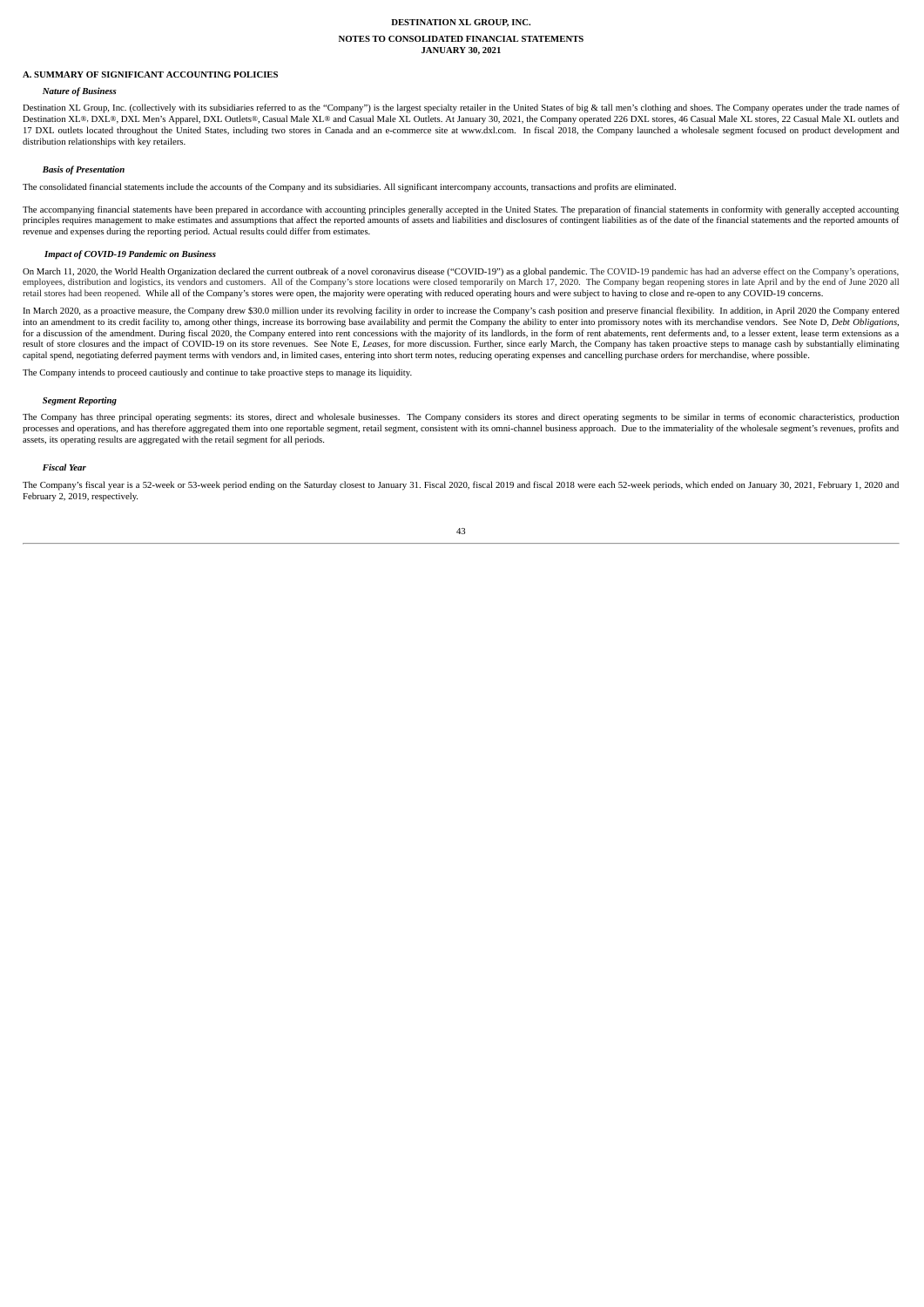### *Cash and Cash Equivalents*

Cash and cash equivalents consist of cash in banks and short-term investments, which have a maturity of ninety days or less when acquired. Included in cash equivalents are credit card and debit card receivables from banks, generally settle within two to four business days.

## *Accounts Receivable*

Accounts receivable primarily includes amounts due for rebates from certain vendors and amounts due from wholesale customers. For fiscal 2020, fiscal 2019 and fiscal 2018, the Company did not incur any losses on its accounts receivable.

## *Accounts Payable*

During fiscal 2020, the Company received extended payment terms with certain of its merchandise vendors, by entering into short-term notes. The short-term notes, totaling \$3.5 million, have terms of less than one-year and

#### *Fair Value of Financial Instruments*

Accounting Standards Codification ("ASC") Topic 825, Financial Instruments, requires disclosure of the fair value of certain financial instruments. The carrying amounts of cash and cash equivalents, accounts receivable, ac payable, accrued expenses and short-term borrowings approximate fair value because of the short maturity of these instruments.

ASC Topic 820, *Fair Value Measurements and Disclosures*, defines fair value, establishes a framework for measuring fair value and enhances disclosures about fair value measurements.

The valuation techniques utilized are based upon observable and unobservable inputs. Observable inputs reflect market data obtained from independent sources, while unobservable inputs reflect internal market assumptions. T two types of inputs create the following fair value hierarchy:

Level 1 – Quoted prices in active markets for identical assets or liabilities.

Level 2 - Observable inputs other than Level 1 prices such as quoted prices for similar assets or liabilities; quoted prices in markets that are not active or other inputs that are observable or can be corroborated by obse market data for substantially the full term of the related asset or liabilities.

Level 3 – Unobservable inputs that are supported by little or no market activity and that are significant to the fair value of assets or liabilities.

The Company utilizes observable market inputs (quoted market prices) when measuring fair value whenever possible.

The fair value of long-term debt is classified with Level 2 of the valuation hierarchy. At January 30, 2021, long-term debt approximated the carrying amount based upon terms available to the Company for borrowings with sim

The fair value of the "dxl.com" domain name, an indefinite-lived intangible asset, is measured on a non-recurring basis in connection with the Company's annual impairment test and is classified within Level 3 of the valuat

Stores that have indicators of impairment and fail the recoverability test (based on undiscounted cash flows) are measured for impairment by comparing the fair value of the assets against their carrying value. Fair value o estimated using a projected discounted cash flow analysis and is classified within Level 3 of the valuation hierarchy. See *Impairment of Long-Lived Assets* below.

#### *Inventories*

All inventories are valued at the lower of cost or market, using a weighted-average cost method.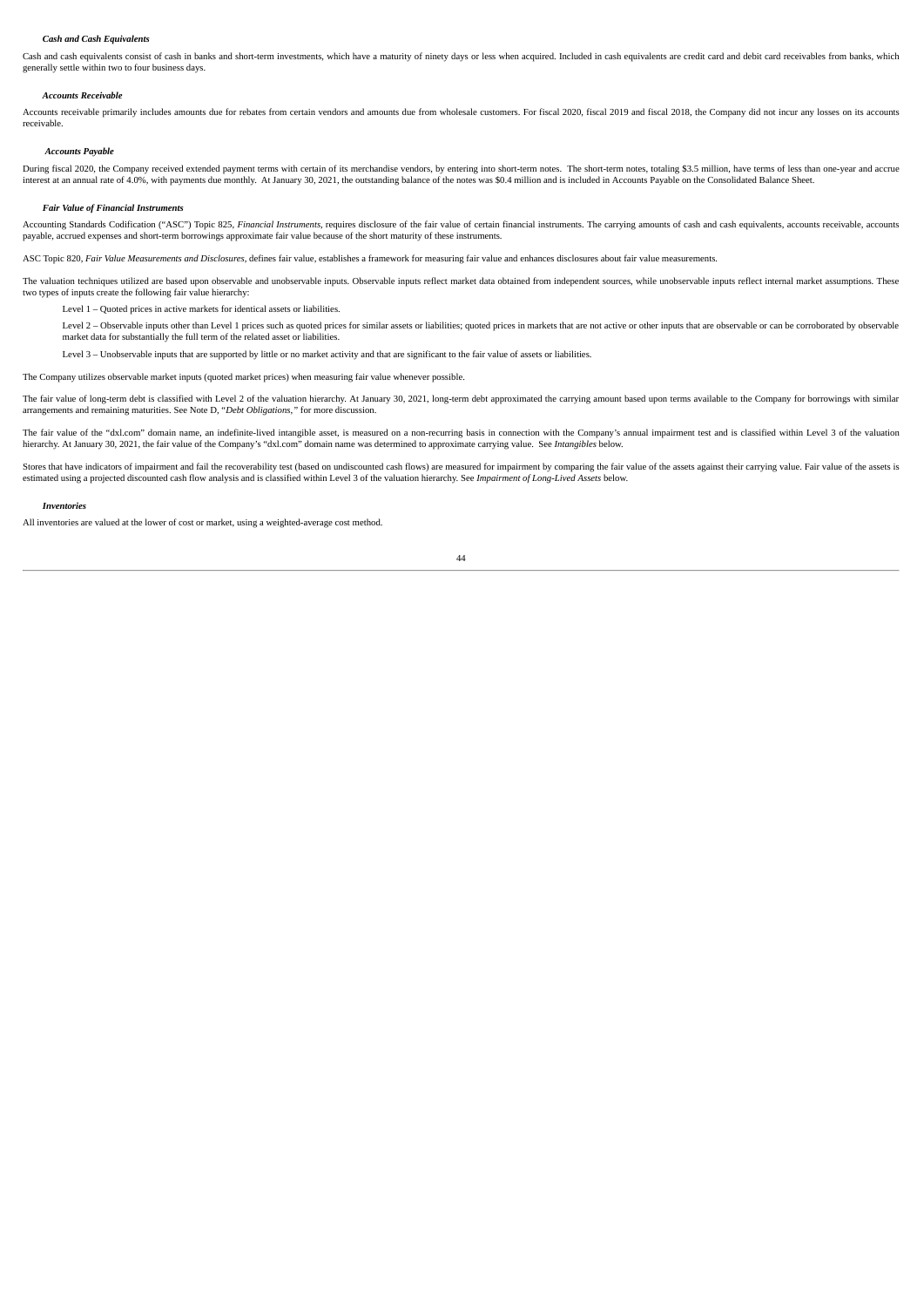#### *Property and Equipment*

Property and equipment are stated at cost. Major additions and improvements are capitalized while repairs and maintenance are charged to expense as incurred. Upon retirement or other disposition, the cost and related accum depreciation of the assets are removed from the accounts and the resulting gain or loss, if any, is reflected in the results of operations. Depreciation is computed on the straight-line method over the assets' estimated us

> Five to ten years Five to ten years

Three to seven years

Lesser of useful lives or related lease term

| Furniture and fixtures |  |
|------------------------|--|
| Equipment              |  |
| Leasehold improvements |  |
| Hardware and software  |  |

## *Intangibles*

*Domain Name*

In fiscal 2018, the Company purchased the rights to the domain name "dxl.com." The domain name has a carrying value of \$1.2 million and is considered an indefinite-lived asset. At each reporting period, management analyzes current events and circumstances to determine whether the indefinite life classification continues to be valid. Due to the significant impact of the COVID-19 pandemic on the Company's business during fiscal 2020, the Compa was required. In the fourth quarter of fiscal 2020, the domain name was tested for potential impairment and the Company concluded that the domain name was not impaired.

#### *Pre-opening Costs*

The Company expenses all pre-opening costs for its stores as incurred.

# *Advertising Costs*

The Company expenses in-store advertising costs as incurred. Television advertising costs are expensed in the period in which the advertising is first aired. Direct response advertising costs, if any, are deferred and amor period of expected direct marketing revenues, which is less than one year. There were no deferred direct response costs at January 30, 2021 and February 1, 2020. Advertising expense, which is included in selling, general a

#### *Revenue Recognition*

The Company's accounting policies with respect to revenue recognition are discussed in Note B, "*Revenue Recognition.*"

#### *Foreign Currency Translation*

At January 30, 2021, the Company had two stores located in Toronto, Canada. Assets and liabilities for these stores are translated into U.S. dollars at the exchange rates in effect at each balance sheet date. Stockholders' stockholders' equity (deficit).

During fiscal 2019, the Company closed its Rochester Clothing store in London, England. In connection with exiting its operations in England, the Company recognized a total charge of \$1.7 million, which included the recogn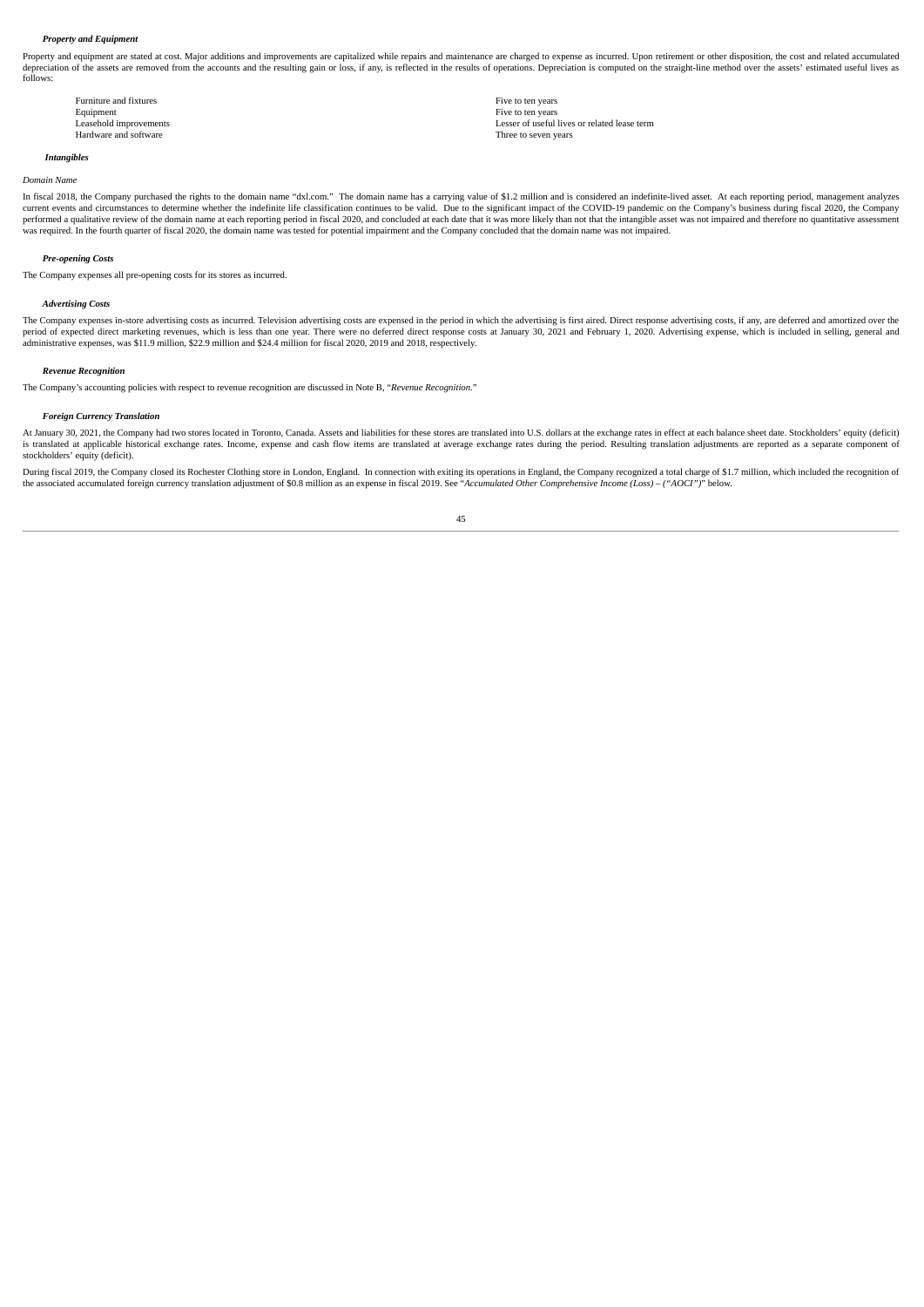#### *Accumulated Other Comprehensive Income (Loss) – ("AOCI")*

Other comprehensive income (loss) includes amounts related to foreign currency and pension plans and is reported in the Consolidated Statements of Comprehensive Income (Loss). Other comprehensive income (loss) and reclassifications from AOCI for fiscal 2020, fiscal 2019 and fiscal 2018 are as follows:

| (in thousands)                                                                                    |  | Fiscal 2020      |  |                     |  |          | Fiscal 2019 |                  |  |                     |       |          | Fiscal 2018      |          |  |                     |  |          |
|---------------------------------------------------------------------------------------------------|--|------------------|--|---------------------|--|----------|-------------|------------------|--|---------------------|-------|----------|------------------|----------|--|---------------------|--|----------|
|                                                                                                   |  | Pension<br>Plans |  | Foreign<br>Currency |  | Total    |             | Pension<br>Plans |  | Foreign<br>Currency | Total |          | Pension<br>Plans |          |  | Foreign<br>Currency |  | Total    |
| Balance at beginning of fiscal year                                                               |  | (6, 478)         |  | 47                  |  | (6, 431) |             | (5, 521)         |  | (662)               |       | (6, 183) |                  | (5,840)  |  | (403)               |  | (6, 243) |
| Other comprehensive income (loss)<br>before reclassifications, net of taxes                       |  | (428)            |  | (44)                |  | (472)    |             | (1,598)          |  | (83)                |       | (1,681)  |                  | (746)    |  | (264)               |  | (1,010)  |
| Recognition of accumulated foreign currency translation adjustment (1)                            |  |                  |  |                     |  |          |             |                  |  | 792                 |       | 792      |                  |          |  |                     |  |          |
| Amounts reclassified from accumulated<br>other comprehensive income (loss),<br>net of taxes $(2)$ |  | 682              |  |                     |  | 682      |             | 641              |  |                     |       | 641      |                  | 352      |  |                     |  | 352      |
| Other comprehensive income<br>(loss) for the period                                               |  | 254              |  | (44)                |  | 210      |             | (957)            |  | 709                 |       | (248)    |                  | (394)    |  | (264)               |  | (658)    |
| Remeasurement and reclassification of stranded tax effect (3)                                     |  |                  |  |                     |  |          |             |                  |  |                     |       |          |                  | 713      |  | 5 <sup>5</sup>      |  | 718      |
| Balance at end of fiscal year                                                                     |  | (6, 224)         |  |                     |  | (6,221)  |             | (6, 478)         |  | 47                  |       | (6, 431) |                  | (5, 521) |  | (662)               |  | (6, 183) |

(1) In connection with the Company's closing of its Rochester Clothing store in London, England and exiting its London operations, the Company recognized the accumulated foreign currency translation adjustment as an<br>expens

Includes the amortization of the unrecognized (gain)/loss on pension plans, which was charged to "Selling, General and Administrative" expense on the Consolidated Statements of Operations for all periods presented. The amo

(3) Represents the reclassification to retained earnings of the tax benefit associated with comprehensive income earned, adjusted for the effects of ASU 2018-02, which allowed for the reclassification to retained earnings stranded tax effect as a results of the 2017 Tax Act.

## *Income Taxes*

Deferred income taxes are provided to recognize the effect of temporary differences between tax and financial statement reporting. Such taxes are provided for using enacted tax rates expected to be in place when such tempo differences are realized. A valuation allowance is recorded to reduce deferred tax assets if it is determined that it is more likely than not that the full deferred tax asset would not be realized. If it is subsequently de deferred tax asset will more likely than not be realized, a credit to earnings is recorded to reduce the allowance.

ASC Topic 740, Income Taxes ("ASC 740") clarifies a company's accounting for uncertain income tax positions that are recognized in its financial statements and also provides guidance on a company's de-recognition of uncert positions, financial statement classification, accounting for interest and penalties, accounting for interim periods, and disclosure requirements. In accordance with ASC 740, the Company will recognize the benefit from a t benefits as income tax expense in its Consolidated Statement of Operations. The Company has not accrued or paid interest or penalties in amounts that were material to its results of operations for fiscal 2020, fiscal 2019 2018.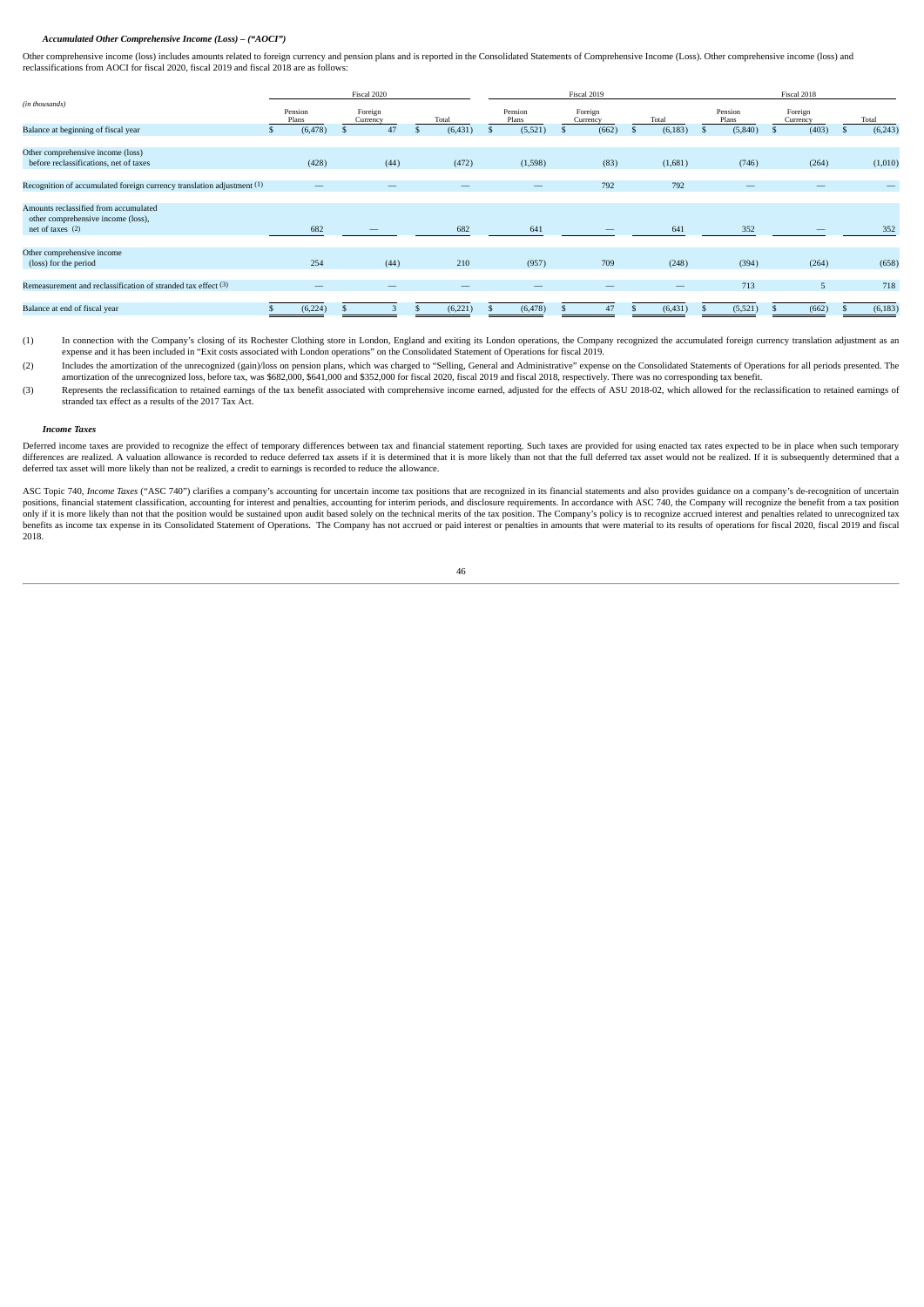The Company is subject to U.S. federal income tax as well as income tax of multiple state and foreign jurisdictions. The Company has concluded all U.S. federal income tax matters for years through fiscal 2001, with remaini years subject to income tax examination by federal tax authorities.

#### *Net Loss Per Share*

Basic earnings per share are computed by dividing net loss by the weighted average number of shares of common stock outstanding during the respective period. Diluted earnings per share is determined by giving effect to unv shares of restricted stock and the exercise of stock options using the treasury stock method. The following table provides a reconciliation of the number of shares outstanding for basic and diluted earnings per share:

| (in thousands)                                                                                      | January 30, 2021         | <b>FISCAL YEARS ENDED</b><br>February 1, 2020 | February 2, 2019 |
|-----------------------------------------------------------------------------------------------------|--------------------------|-----------------------------------------------|------------------|
| Common stock outstanding:                                                                           |                          |                                               |                  |
| Basic weighted average common shares<br>outstanding                                                 | 51,317                   | 49.992                                        | 49,163           |
| Common stock equivalents - stock options,<br>restricted stock and restricted stock units (RSUs) (1) | $\overline{\phantom{a}}$ | _                                             |                  |
| Diluted weighted average common shares<br>outstanding                                               | 51,317                   | 49.992                                        | 49,163           |

(1) Common stock equivalents, in thousands, of 159 shares, 408 shares and 497 shares for January 30, 2021, February 1, 2020 and February 2, 2019, respectively, were excluded due to the net loss.

The following potential common stock equivalents were excluded from the computation of diluted earnings per share in each year because the exercise price of such options was greater than the average market price per share common stock for the respective periods or because the unearned compensation associated with either stock options, RSUs, restricted or deferred stock had an anti-dilutive effect.

|                                          | <b>FISCAL YEARS ENDED</b> |                  |                  |  |  |
|------------------------------------------|---------------------------|------------------|------------------|--|--|
|                                          | January 30, 2021          | February 1, 2020 | February 2, 2019 |  |  |
| (in thousands, except exercise prices)   |                           |                  |                  |  |  |
| Stock options (time-vested)              | 3,648                     | 755              | 942              |  |  |
| RSUs (time-vested)                       | 812                       | 560              | 754              |  |  |
| Restricted and deferred stock            | 191                       | 114              | 75               |  |  |
| Range of exercise prices of such options | $$0.53 - $7.02$           | $$1.85 - $7.02$  | $$2.25 - $7.02$  |  |  |

Excluded from the computation of basic and diluted earnings per share for fiscal 2020 and fiscal 2019 were 720,000 shares of unvested performance stock units. These performance-based awards will be included in the computat basic and diluted earnings per share if, and when, the respective performance targets are achieved. In addition, 435,568 shares, 295,604 shares and 204,040 shares of deferred stock for fiscal 2020, fiscal 2020, fiscal 2019

Shares of unvested restricted stock are not considered outstanding for basic earnings per share purposes until vested, but are considered issued and outstanding. A share of unvested restricted stock has all of the rights o Company's common stock, including, but not limited to, the right to vote and the right to receive dividends, which rights are forfeited if the restricted stock is forfeited. Outstanding shares of deferred stock are not con and outstanding until the vesting date of the deferral period.

## *Stock-based Compensation*

ASC Topic 718, Compensation - Stock Compensation, requires measurement of compensation cost for all stock awards at fair value on date of grant and recognition of compensation over the service period for awards expected to The fair value of stock options is determined using the Black-Scholes valuation model and requires the input of subjective assumptions. These assumptions include estimating the length of time employees will retain their ve options before exercising them (the "expected term"), the estimated volatility of the Company's common stock price over the expected term and the number of options that will ultimately not complete their vesting requiremen granted in future periods. The values derived from using the Black-Scholes model are recognized as expense over the vesting

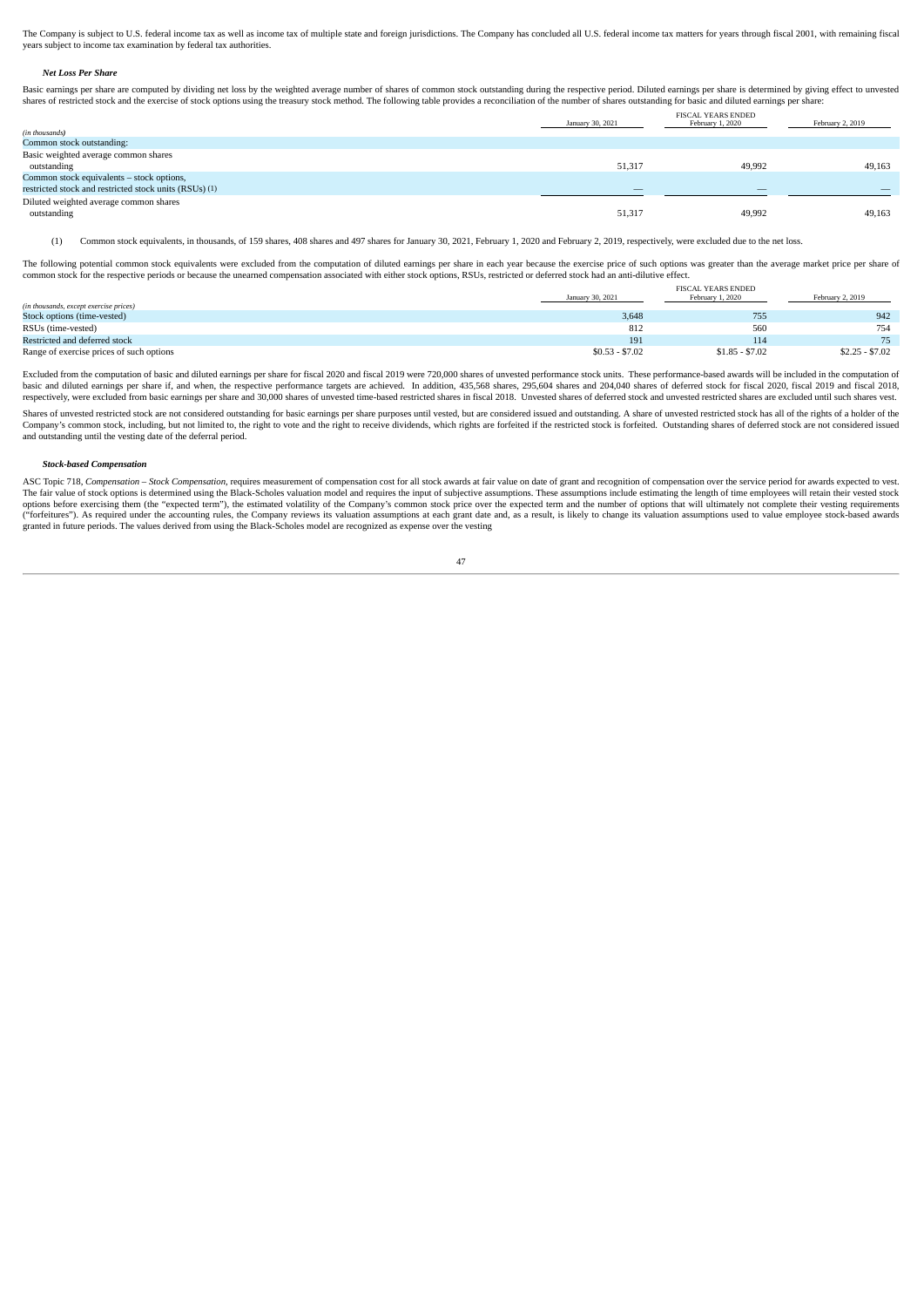period, net of estimated forfeitures. The estimation of stock awards that will ultimately vest requires judgment. Actual results, and future changes in estimates, may differ from the Company's current estimates.

The Company recognized total stock-based compensation expense, with no tax effect, of \$1.4 million, \$1.9 million and \$2.0 million for fiscal 2020, fiscal 2019 and fiscal 2018, respectively.

The total stock-based compensation cost related to time-vested awards not yet recognized as of January 30, 2021 was approximately \$2.1 million and will be expensed over a weighted average remaining life of approximately 27 months.

The total grant-date fair value of awards vested was \$1.5 million, \$3.0 million and \$2.0 million for fiscal 2020, 2019 and 2018, respectively.

Any excess tax benefits resulting from the exercise of stock options or the release of restricted shares are recognized as a component of income tax expense.

*Valuation Assumptions for Stock Options*

The fair value of each option grant is estimated on the date of grant using the Black-Scholes option-pricing model based on the following assumptions in the table. The fair value of each non-vested share is equal to the cl the Company's stock on the date of grant. The weighted-average fair value of options granted and non-vested shares granted shown below does not include shares or deferred stock granted to directors in lieu of compensation.

| Fiscal years ended:                                      | January 30, 2021  | February 1, 2020 | February 2, 2019         |
|----------------------------------------------------------|-------------------|------------------|--------------------------|
| <b>Expected volatility</b>                               | 82.3% - 87.8%     |                  | 48.9% - 57.1%            |
| Risk-free interest rate                                  | $0.22\% - 0.27\%$ |                  | 2.55% -2.63%             |
| Expected life (in years)                                 | $3.0 - 4.0$       |                  | $3.0 - 4.5$              |
| Dividend rate                                            |                   |                  | $\overline{\phantom{0}}$ |
| Weighted average fair value of options granted           | 0.32              |                  | 1.06                     |
| Weighted average fair value of non-vested shares granted |                   | 1.73             | 2.13                     |

Expected volatilities are based on historical volatilities of the Company's common stock: the expected life represents the weighted average period of time that options granted are expected to be outstanding giving consider vesting schedules and historical exercise patterns; and the risk-free rate is based on the U.S. Treasury yield curve in effect at the time of grant for periods corresponding with the expected life of the option.

#### *Impairment of Long-Lived Assets*

The Company recorded asset impairment charges of \$14.8 million, \$0.9 million and \$4.6 million in fiscal 2020, fiscal 2019 and fiscal 2018, respectively.

The Company reviews its long-lived assets for events or changes in circumstances that might indicate the carrying amount of the assets may not be recoverable. The Company assesses the recoverability of the assets by determ whether the carrying value of such assets over their respective remaining lives can be recovered through projected undiscounted future cash flows. The model for undiscounted future cash flows includes assumptions, at the i impairment, if any, is measured based on projected discounted future cash flows using a discount rate reflecting the Company's average cost of funds.

As a result of the significant impact of the COVID-19 pandemic on the Company's business during fiscal 2020 and the continued uncertainty, the Company reassessed the recoverability of the carrying value for its long-lived throughout fiscal 2020. Due to uncertainty around the duration and extent of the pandemic's impact on future cash flows, the Company's projections were based on multiple probability-weighted scenarios and assumed that cons \$10.7 million for the net write-down of operating lease right-of-use assets. Included in the write-down of operating lease right-of-use assets of \$10.7 million was a non-cash gain of \$2.6 million related to the Company's d included as an offset to asset impairment charges with the remainder of the gain included as a reduction in store occupancy costs. For fiscal 2020, the Company recognized a

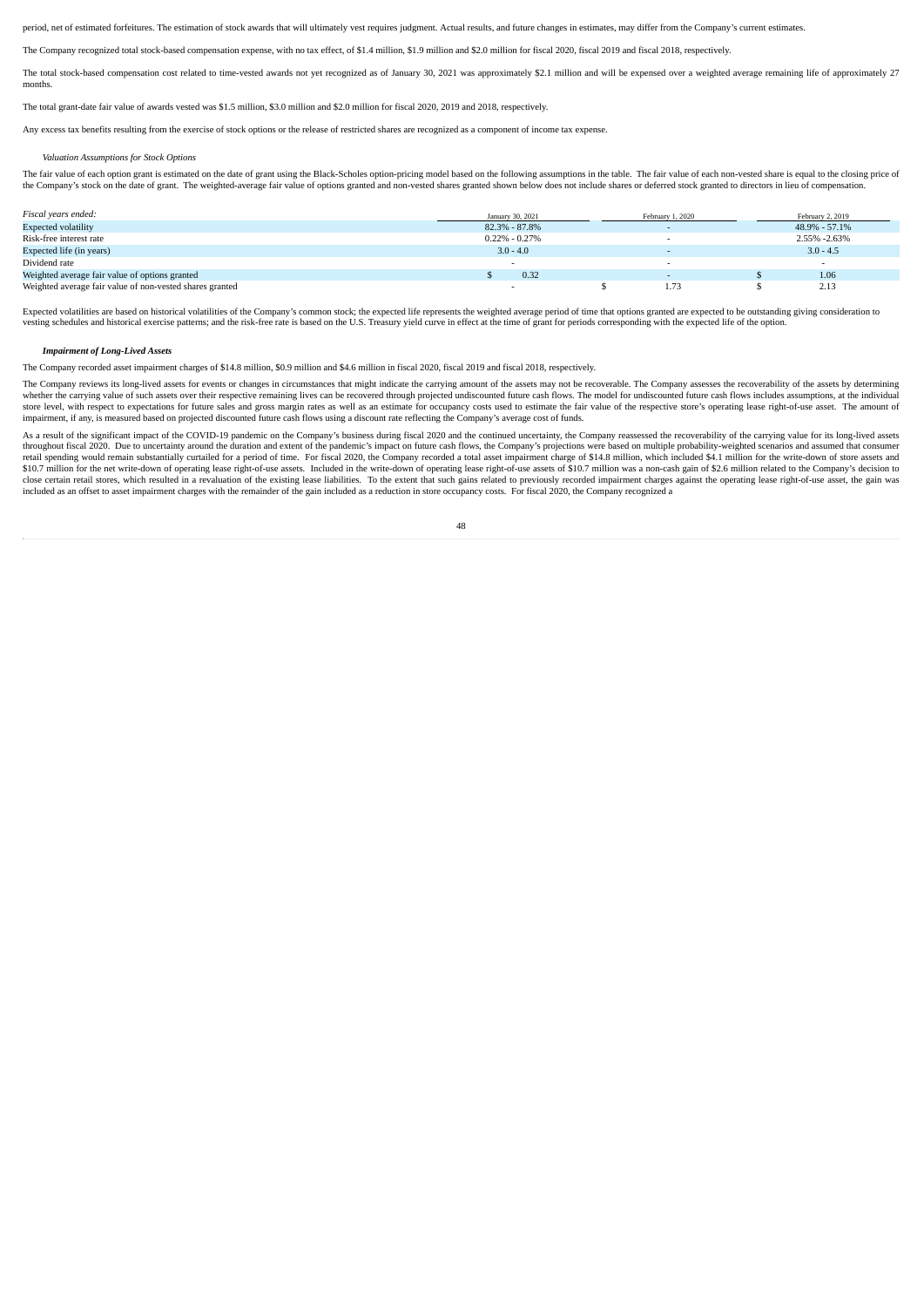non-cash gain of \$3.1 million, of which \$2.6 million has been included as an offset to the operating lease right-of-use asset impairment charge.

In addition to the write-down of store assets, the asset impairment charge for fiscal 2019 included \$0.7 million for the write-down of operating lease right-of-use assets, and the impairment charge for fiscal 2018 included of the Company's "Rochester" trademark of \$1.5 million.

#### *Leases*

The Company adopted ASU 2016-02, "Leases (Topic 842)" and ASU 2018-11, "Leases (Topic 842): Targeted Improvements" as of February 3, 2019 during the first quarter of fiscal 2019 on a modified retrospective basis and applie the new standard to all leases through a cumulative-effect adjustment to beginning accumulated deficit.

Under ASC 842, the Company determines if an arrangement contains a lease at the inception of a contract. Right-of-use assets represent the Company's right to use an underlying asset for the lease term and lease liabilities net Company's obligation to make lease payments arising from the lease. Right-of-use assets and lease labilities are recognized at the commencement date based on the present value of the remaining future minimum lease paym initial direct costs and any lease incentives are included in the value of those right-of use assets. As the interest rate implicit in the Company's leases is not readily determinable, the Company utilizes its incremental based on information available at the lease measurement date to determine the present value of future payments. The Company elected the lessee non-lease component separation practical expedient, which permits the Company t leases, with a term of 12 months or less, recognizing those lease payments on a straight-line basis over the lease term. At January 30, 2021, the Company had no short-term leases.

The Company's store leases typically contain options that permit renewals for additional periods of up to five years each. In general, for store leases with an initial term of 10 years or more, the options to extend are no to extend, will the associated payment of that option be included in the measurement of the right-of-use asset and lease liability. Renewal options are not included in the lease term for automobile and equipment leases bec not considered reasonably certain of being exercised at lease commencement. Renewal options were not considered for the Company's corporate headquarters and distribution center lease, which was entered into in 2006 and was an initial 20-year term. At the end of the initial term, the Company will have the opportunity to extend this lease for six additional successive periods of five years.

For store leases, the Company accounts for lease components and non-lease components as a single lease component. Certain store leases may require additional payments based on sales volume, as well as reimbursement for rea insurance. These fixed payments are considered part of the lease payment and included in the right-of-use assets and lease liabilities. Tenant allowances are included as an offset to the right-of-use assett and amortized a rent expense over the associated lease term.

See Note E ''*Leases*'' for additional information.

#### *Recently Adopted Accounting Pronouncements*

In June 2016, the Financial Accounting Standards Board ("FASB") issued ASU No. 2016-13, "Financial Instruments—Credit Losses (Topic 326)—Measurement of Credit Losses on Financial Instruments," This guidance amends several aspects of the measurement of credit losses on financial instruments, including trade receivables. Topic 326 replaces the existing incurred credit loss model with an impairment model (known as the current expected ("CECL") model), which is based on expected losses rather than incurred losses. The amendments are effective for fiscal vears, and interim periods within those fiscal vears, beginning after December 15, 2019. The Company a this standard in the first quarter of fiscal 2020 and it did not have a material impact on the Company's Consolidated Financial Statements.

In August 2018, the FASB issued ASU 2018-13, "Fair Value Measurement (Topic 820): Disclosure Framework-Changes to the Disclosure Requirements for Fair Value Measurement." This guidance modifies the disclosure requirements on fair value measurements in Topic 820 by removing disclosures regarding transfers between Level 1 and Level 2 of the fair value hierarchy, by modifying the measurement uncertainty disclosure, and by requiring additional disclosures for Level 3 fair value measurements, among others. The Company adopted this standard in the first quarter of fiscal 2020 with new disclosures adopted on a prospective basis. The adoption of this stan not have a material impact on the Company's Consolidated Financial Statements and related disclosures.

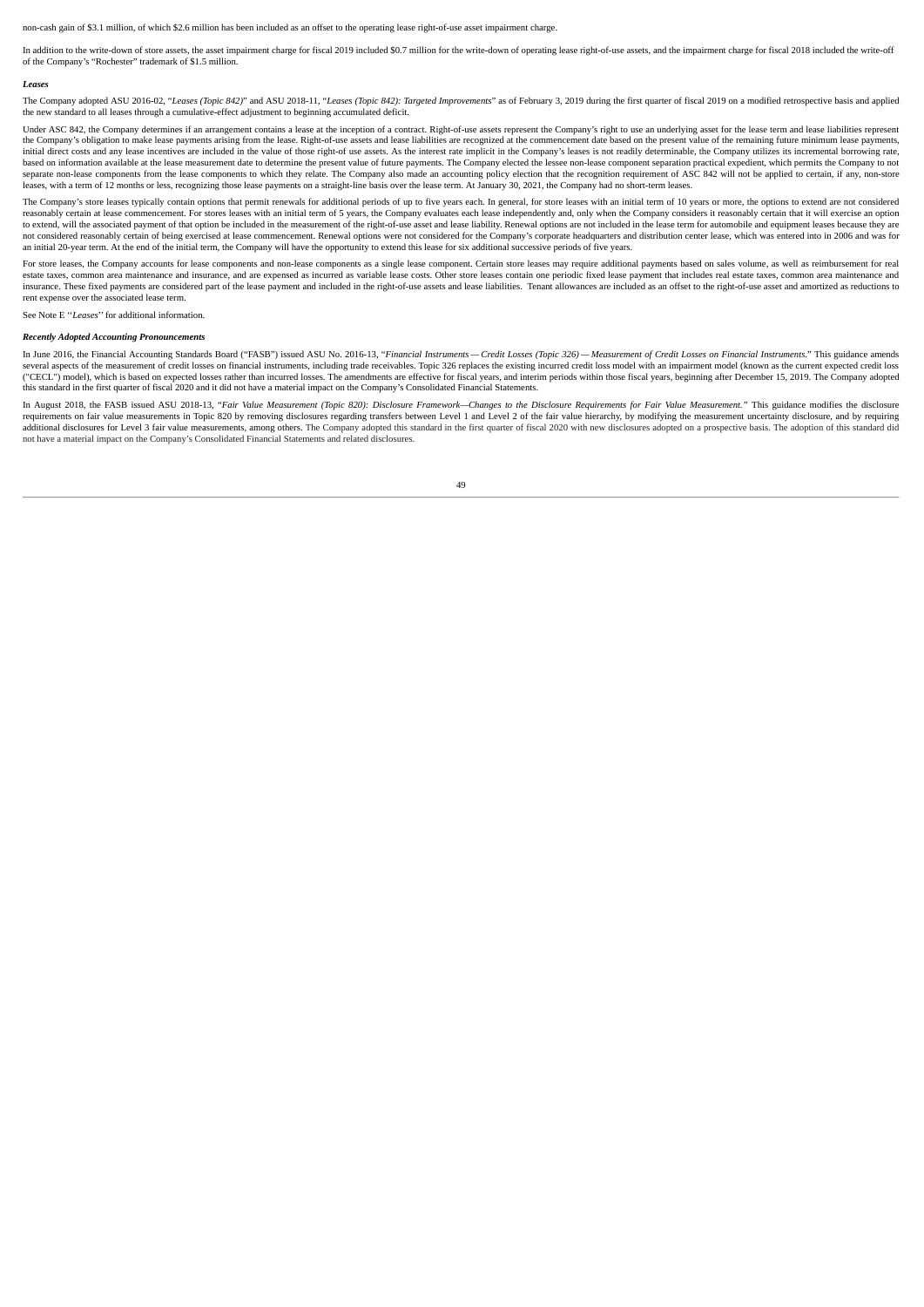In December 2019, the FASB issued ASU 2019-12, "Simplifying the Accounting for Income Taxes." This standard simplifies the accounting for income taxes by removing certain exceptions to the general principles in ASC 740, Income Taxes, while also clarifying and amending existing guidance, including interim-period accounting for enacted changes in tax law. This standard is effective for fiscal years, and for interim periods within those fisc of enactment of tax laws are being adopted on a prospective basis. The effect of the adoption of ASU 2019-12 was not material to the Company's Consolidated Financial Statements.

## *Recently Issued Accounting Pronouncements*

No new accounting pronouncements, issued or effective during fiscal 2020, have had or are expected to have a significant impact on the Company's Consolidated Financial Statements.

## **B. REVENUE RECOGNITION**

Revenue is recognized in accordance with ASC 606, Revenue from Contracts with Customers. The Company operates as a retailer of big and tall men's clothing, which includes stores, direct and wholesale. Revenue is recognized the operating segment that initiates a customer's order. Store sales are defined as sales that originate and are fulfilled directly at the store level. Direct sales are defined as sales that originate online, including tho recognized when control of the promised goods is transferred to customers, in an amount that reflects the consideration in exchange for those goods. Sales tax collected from customers and remitted to taxing authorities is from revenue and is included as part of accrued expenses on the Consolidated Balance Sheets.

- Revenue from the Company's store operations is recorded upon purchase of merchandise by customers, net of an allowance for sales returns, which is estimated based upon historical experience.
- Revenue from the Company's direct operations is recognized at the time a customer order is delivered, net of an allowance for sales returns, which is estimated based upon historical experience.
- Revenue from the Company's wholesale operations is recognized at the time the wholesale customer takes physical receipt of the merchandise, net of any identified discounts in accordance with each individual order. An allowance for chargebacks will be established once the Company has sufficient historical experience. For all periods, chargebacks were immaterial.

Unredeemed Loyalty Coupons. The Company offers a free loyalty program to its customers for which points accumulate based on the purchase of merchandise. Over 90% of the Company's customers participate in the loyalty program. Under ASC 606, these loyalty points provide the customer with a material right and a distinct performance obligation with revenue deferred and recognized when the points are redeemed. The cycle of earning and redeeming loyalty points is generally under one year in duration. The loyalty accrual, net of breakage, was \$1.0 million and \$1.0 million at January 30, 2021 and February 1, 2020, respectively.

Unredeemed Gift Cards, Gift Certificates, and Credit Vouchers. Upon issuance of a gift card, gift certificate, or credit voucher, a liability is established for its cash value. The liability is relieved and net sales are r redemption by the customer. Based on historical redemption patterns, the Company can reasonably estimate the amount of gift cards, gift certificates, and credit vouchers for which redemption is remote, which is referred to "breakage". Breakage is recognized over two vears in proportion to historical redemption trends and is recorded as sales in the Consolidated Statements of Operations. The gift card liability, net of breakage, was \$2.8 mill million at January 30, 2021 and February 1, 2020, respectively.

Shipping. Shipping and handling costs are accounted for as fulfillment costs and are included in cost of sales for all periods presented. Amounts related to shipping and handling that are billed to customers are recorded i related costs are recorded in cost of goods sold including occupancy costs, in the Consolidated Statements of Operations.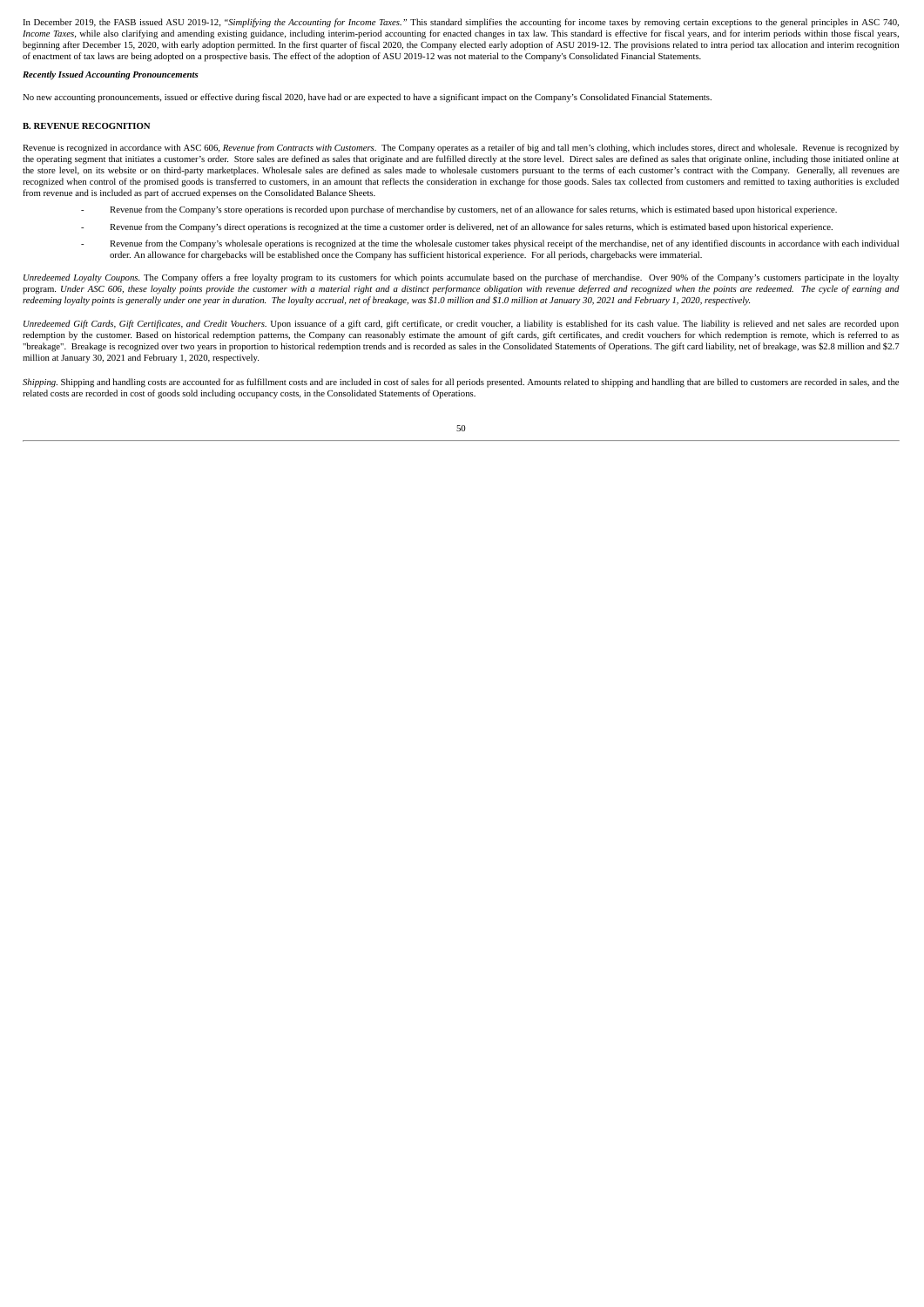### Disaggregation of Revenue

As noted above under Segment Information in Note A, the Company's business at January 30, 2021 consists of one reportable segment, its retail segment. Substantially all of the Company's revenue is generated from its stores direct businesses. The operating results from the wholesale segment have been aggregated with this reportable segment for all periods, but the revenues are separately reported below. Accordingly, the Company has determined

| (in thousands)    | January 30, 2021 | February 1, 2020 |               |                | February 2, 2019 |                |
|-------------------|------------------|------------------|---------------|----------------|------------------|----------------|
| Store sales       | 180,143 59.6%    |                  | 354,929 76.9% |                | 369,200 78.4%    |                |
| Direct sales      | 122,206 40.4%    |                  |               | 106,585 23.1%  | 101,714 21.6%    |                |
| Retail segment    | 302,349 100.0%   |                  |               | 461,514 100.0% |                  | 470,914 100.0% |
| Wholesale segment | 16,597           |                  | 12,524        |                | 2,842            |                |
| Total sales       | 318,946          |                  | 474,038       |                | 473,756          |                |

### **C. PROPERTY AND EQUIPMENT**

Property and equipment consisted of the following at the dates indicated:

| (in thousands)                 | January 30, 2021 |   | February 1, 2020 |
|--------------------------------|------------------|---|------------------|
| Furniture and fixtures         | 76,770           | S | 77,197           |
| Equipment                      | 23.083           |   | 23,102           |
| Leasehold improvements         | 117,394          |   | 117,694          |
| Hardware and software          | 100.771          |   | 94,489           |
| Construction in progress       | 1,884            |   | 5,525            |
|                                | 319,902          |   | 318,007          |
| Less: accumulated depreciation | 263,350          |   | 239,728          |
| Total property and equipment   | 56.552           |   | 78.279           |

Depreciation expense for fiscal 2020, 2019 and 2018 was \$21.5 million, \$24.6 million and \$28.4 million, respectively.

#### **D. DEBT OBLIGATIONS**

### *Credit Agreement with Bank of America, N.A.*

On May 24, 2018, the Company entered into the Seventh Amended and Restated Credit Agreement, as amended, with Bank of America, N.A., as agent, providing for a secured \$140.0 million credit facility. On April 15, 2020, the Company entered into a Third Amendment to the Seventh Amended and Restated Credit Facility, as amended (the "Third Amendment"). The Third Amendment, among other things, (i) extended the current advance rate of 10%, under the "first-in, last out" (FILO) term facility (the "FILO loan"), from May 24, 2020 to December 31, 2020, at which time it stepped down to 7.5%; (ii) lowered the Loan Cap, as described below, and eliminated the spring outstanding payables for existing goods, in an aggregate amount not to exceed \$15.0 million (as amended, the "Credit Facility").

The Credit Facility provides maximum committed borrowings of \$125.0 million in revolver loans, with the ability, pursuant to an accordion feature, to increase the Credit Facility by an additional \$50.0 million upon the req Company and the agreement of the lender(s) participating in the increase (the "Revolving Facility"). The Revolving Facility provides for a sublimit of \$20.0 million for commercial and standby letters of credit and up to \$1 the Credit Facility cannot be less than the greater of (i) 10% of the Revolving Loan Cap (calculated without giving effect to the FILO (first-in, last-out) Push Down Reserve) or (ii) \$10.0 million. The maturity date of the

To help manage its near-term liquidity in light of the uncertainty related to COVID-19 and provide financial flexibility, the Company drew \$30.0 million under its secured revolving credit facility in March 2020. At January the Company had outstanding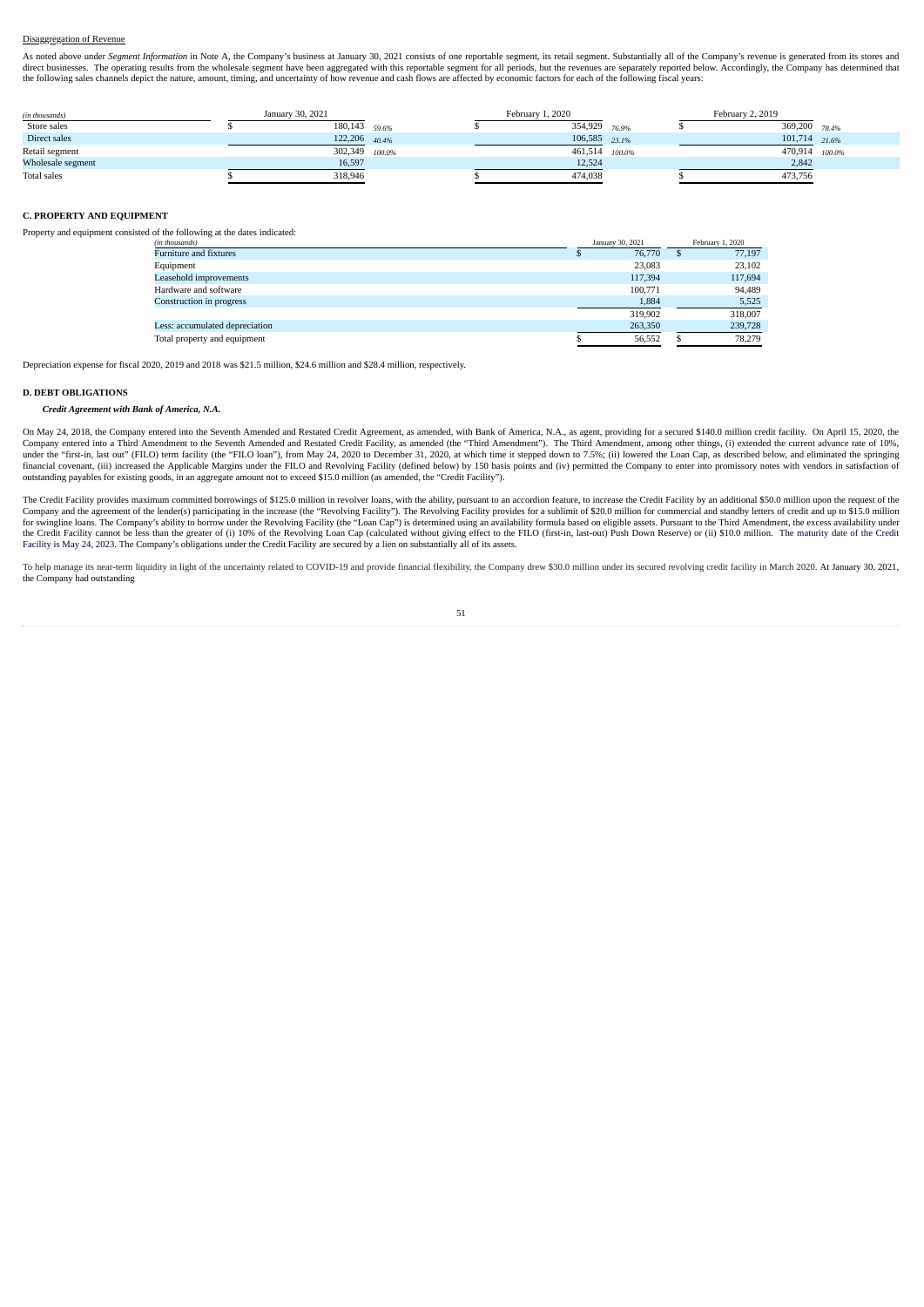borrowings under the Revolving Facility of \$59.7 million, before unamortized debt issuance costs of \$0.2 million. At January 30, 2021, outstanding standby letters of credit were \$2.8 million and outstanding documentary let excess availability of approximately \$17.9 million. The Company's ability to borrow under the Revolving Facility was determined using an availability formula based on eligible assets, with increased advance rates based on seasonality.

Borrowings made pursuant to the Revolving Facility bear interest, calculated under either the Federal Funds rate or the LIBOR rate, at a rate equal to the following: (a) the Federal Funds rate plus a varying percentage bas Company's excess availability, of either 1.75% or 2.00%, or (b) the LIBOR rate (the Company being able to select interest periods of 1 week, 1 month, 2 months, 3 months or 6 months) plus a varying percentage based on the c borrowings revert back to prime-based borrowings unless the Company enters into a new LIBOR-based borrowing arrangement.

Borrowings and repayments under the Revolving Facility for fiscal 2020, fiscal 2019 and fiscal 2018 were as follows:

| (in thousands)              |  | 30.2021   |  |            |  |            |  | February 1, 2020 |  |  | February 2, 2019 |  |
|-----------------------------|--|-----------|--|------------|--|------------|--|------------------|--|--|------------------|--|
| Borrowings                  |  | 64.226    |  | 152.336    |  | 156,424    |  |                  |  |  |                  |  |
| Repayments                  |  | (44, 071) |  | (155, 026) |  | (161, 758) |  |                  |  |  |                  |  |
| Net borrowings (repayments) |  | 20,155    |  | (2,690)    |  | (5, 334)   |  |                  |  |  |                  |  |

The fair value of the amount outstanding under the Revolving Facility at January 30, 2021 approximated the carrying value.

#### *Long-Term Debt*

Components of long-term debt are as follows:

| (in thousands)                          | January 30, 2021         | February 1, 2020 |                          |  |
|-----------------------------------------|--------------------------|------------------|--------------------------|--|
| FILO loan                               | 15,000                   |                  | 15,000                   |  |
| Less: unamortized debt issuance costs   | (131)                    |                  | (187)                    |  |
| Total long-term debt                    | 14.869                   |                  | 14,813                   |  |
| Less: current portion of long-term debt | $\overline{\phantom{a}}$ |                  | $\overline{\phantom{a}}$ |  |
| Long-term debt, net of current portion  | 14.869                   |                  | 14,813                   |  |

The total borrowing capacity under the FILO loan is based on a borrowing base generally defined as a specified percentage of the value of eligible accounts including certain trade names that step down over time, plus a spe percentage of the value of eligible inventory that steps down over time. The Third Amendment to the Credit Facility extended these advance rates by approximately seven months before they begin to step down. The FILO loan can be repaid, in whole or in part, subject to certain payment conditions. The term loan expires on May 24, 2023, if not repaid in full prior to that date. Subsequent to the end of fiscal 2020, the Company entered into a new F agreement, see Note P, *Subsequent Events*, for a complete discussion.

As a result of extending the advance rates under the FILO loan, the applicable margin rates for borrowings were increased by approximately 150 basis points. Accordingly, borrowings made under the FILO loan will bear intere calculated under either the Federal Funds rate or the LIBOR rate, at a rate equal to the following: (a) the Federal Funds rate plus a carrying percentage based on the Company's excess availability, of either 3.75% or 4.00% excess availability of either 4.75% or 5.00% until May 24, 2021, or 4.25% or 4.50% after May 24, 2021. At January 30, 2021, the outstanding balance of \$15.0 million was in a 1-week LIBOR-based contract with an interest rat 6.00%. The LIBOR-based contract expired on February 1, 2021. When a LIBOR-based contract expires, the borrowings revert back to prime-based borrowings unless the Company enters into a new LIBOR-based borrowing<br>arrangement.

The Company paid interest and fees totaling \$3.8 million, \$3.3 million and \$3.0 million for fiscal 2020, 2019 and 2018, respectively.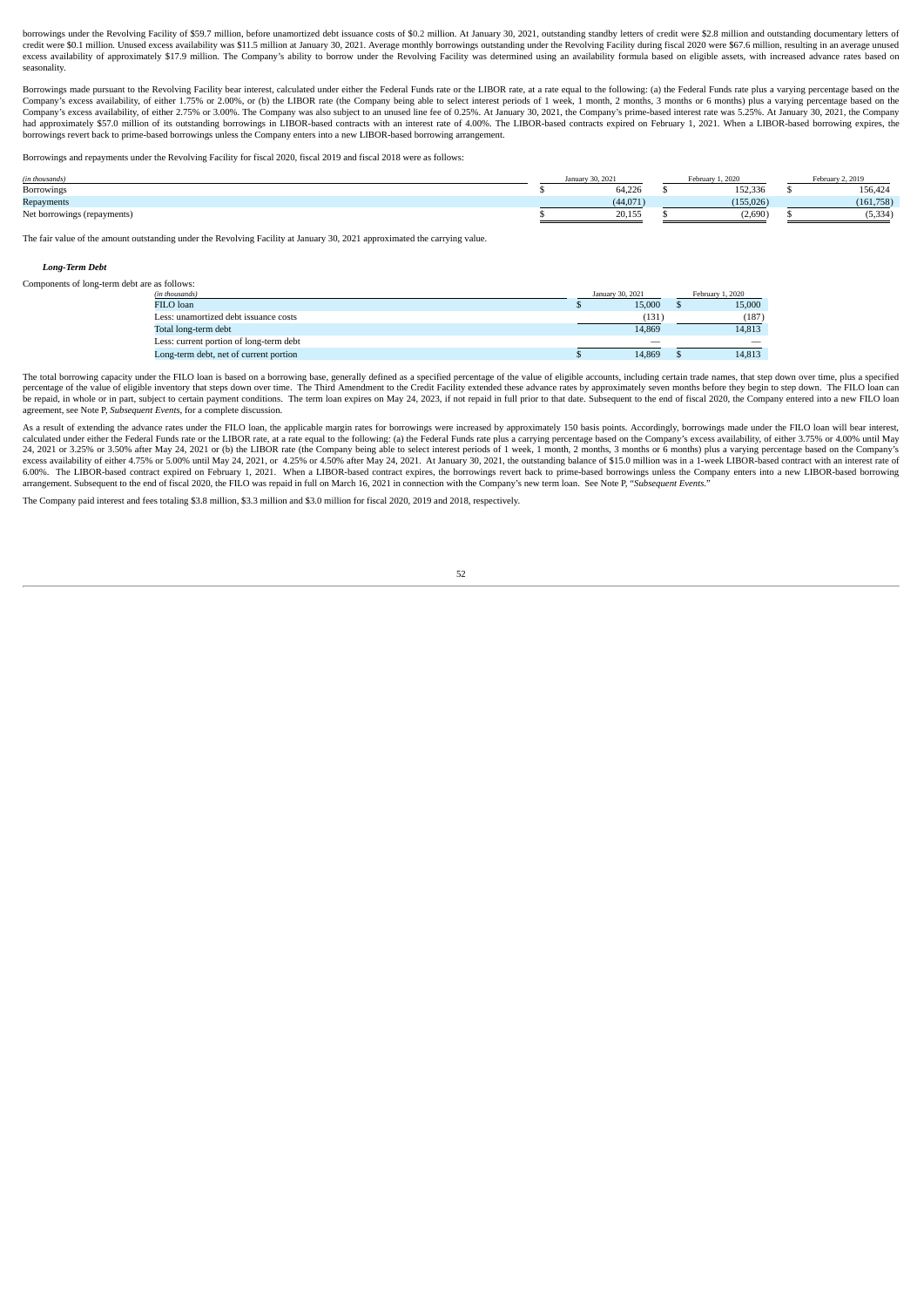## **E. LEASES**

The Company leases all of its store locations and its corporate headquarters, which also includes its distribution center, under operating leases. The store leases typically have initial terms of 5 years to 10 years, with usually permit renewal for additional five-year periods. The initial term of the lease for the corporate headquarters was for 20 years, with the opportunity to extend for six additional successive periods of five years, be maintenance fees relating to its leases, which are considered variable lease costs and are expensed as incurred.

Due to the COVID-19 pandemic and all stores having to close temporarily, the Company held rent payments for the period of April through June 2020. During the second quarter of fiscal 2020, the Company received concessions with the majority of its landlords in the form of rent deferrals, abatements and, to a lesser extent, lease extensions. As a result, approximately \$4.3 million of rent payments in fiscal 2020 were deferred into fiscal 2021 leases, which will result in savings of over \$13.5 million over the remaining lease terms, including approximately \$5.2 million in fiscal 2021. ASC 842 requires the assessment of any lease modification to determine if the April 2020, the FASB issued guidance allowing entities to make a policy election to account for lease concessions related to the COVID-19 pandemic as though enforceable rights and obligations for those concessions existed. election applies to any lessor-provided lease concession related to the impact of the COVID-19 pandemic, provided the concession does not result in a substantial increase in the rights of the lessor or in the obligations o The Company has opted not to elect this practical expedient and instead account for these rent concessions as lease modifications in accordance with ASC 842. As of January 30, 2021, the Company's operating leases liabiliti

Lease costs related to store locations are included in cost of goods sold including occupancy costs on the Consolidated Statement of Operations, and expenses and lease costs related to the corporate headquarters, automobil

The following table is a summary of the Company's components of lease cost for fiscal 2020 and fiscal 2019:

|                          | Fiscal 2020 |        | Fiscal 2019 |        |
|--------------------------|-------------|--------|-------------|--------|
| (in thousands)           |             |        |             |        |
| Operating lease cost     |             | 47,076 |             | 53,051 |
| Variable lease costs(1)  |             | 14,391 |             | 16.248 |
| <b>Total lease costs</b> |             | 61,467 |             | 69,299 |

(1) Variable lease costs include the cost of property taxes, insurance and common area maintenance fees related to its leases.

Supplemental cash flow and balance sheet information related to leases for fiscal 2020 and fiscal 2019 is as follows:

| (in thousands)                                                                                                     | Fiscal 2020 | Fiscal 2019 |        |
|--------------------------------------------------------------------------------------------------------------------|-------------|-------------|--------|
| Cash paid for amounts included in the measurement of lease liabilities:                                            |             |             |        |
| Operating cash flows for operating leases (1)                                                                      | 47,330      |             | 58,046 |
| Non-cash operating activities:                                                                                     |             |             |        |
| Right-of-use assets obtained in exchange for operating lease liabilities                                           | 645         |             | 5,401  |
| Net decrease in right-of-use assets due to lease modifications<br>associated with rent concessions and lease exits | (6, 463)    |             |        |
|                                                                                                                    |             |             |        |
| Weighted average remaining lease term                                                                              | 4.5 yrs.    | 5.4 yrs.    |        |
| Weighted average discount rate                                                                                     | 6.47%       |             | 7.10%  |

(1) The decrease in cash payments for fiscal 2020 as compared to the prior year is primarily due to rent abatements and deferments negotiated during fiscal 2020 in response to the COVID-19 pandemic. The table below reconciles the undiscounted cash flows for each of the next five years and thereafter to the operating lease liabilities recorded on the Consolidated Balance Sheet as of January 30, 2021: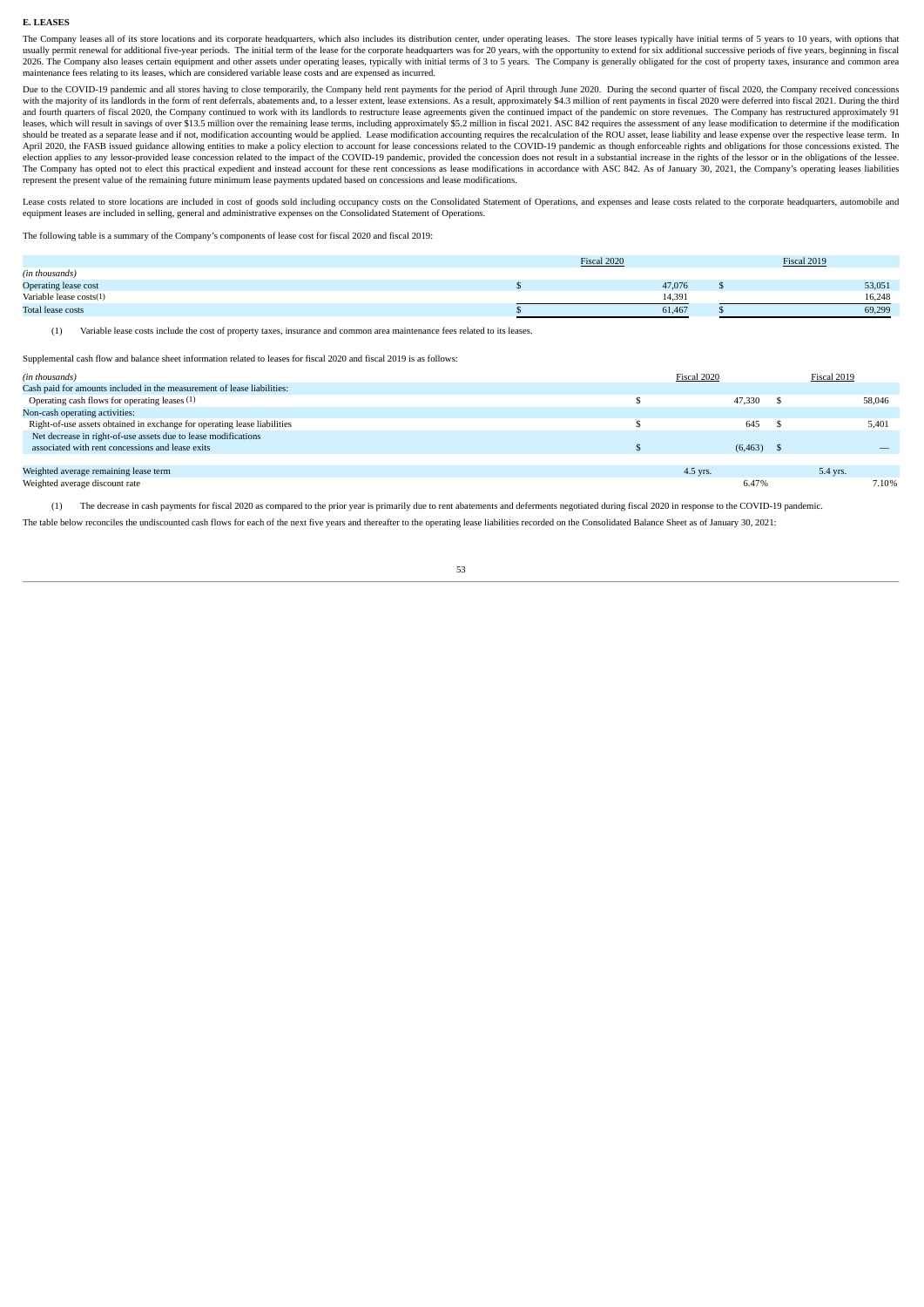| (in thousands)                                       |         |
|------------------------------------------------------|---------|
| 2021                                                 | 53,648  |
| 2022                                                 | 48,003  |
| 2023                                                 | 39,654  |
| 2024                                                 | 29,615  |
| 2025                                                 | 21,556  |
| Thereafter                                           | 15,078  |
| Total minimum lease payments                         | 207,554 |
| Less: amount of lease payments representing interest | 28,137  |
| Present value of future minimum lease payments       | 179,417 |
| Less: current obligations under leases               | 43,598  |
| Noncurrent lease obligations                         | 135,819 |

## **F. INCOME TAXES**

The Company accounts for income taxes in accordance with ASC Topic 740, Income Taxes. Under ASC Topic 740, deferred tax assets and liabilities are recognized based on temporary differences between the financial statement a tax basis of assets and liabilities using enacted tax rates in effect in the years in which the differences are expected to reverse. The accounting standards require current recognition of net deferred tax assets to the ex

At the end of fiscal 2013, the Company entered a three-year cumulative loss and based on all positive and negative evidence at February 1, 2014, the Company established a full valuation allowance against its net deferred t While the Company has projected it will return to profitability, generate taxable income and ultimately emerge from a three-year cumulative loss, based on operating results for fiscal 2020 and the Company's forecast for fi the Company believes that a full allowance remains appropriate at this time. Realization of the Company's deferred tax assets is dependent on generating sufficient taxable income in the near term.

As of January 30, 2021, for federal income tax purposes, the Company has net operating loss carryforwards of \$158.2 million, which will expire from fiscal 2022 through fiscal 2037 and net operating loss carryforwards of \$4 through fiscal 2041. Additionally, the Company has \$5.9 million of net operating loss carryforwards related to the Company's operations in Canada, which will expire from fiscal 2025 through fiscal 2041.

The utilization of net operating loss carryforwards and the realization of tax benefits in future years depends predominantly upon having taxable income. Under the provisions of the Internal Revenue Code, certain substanti

In March 2020, the Coronavirus Aid, Relief and Economic Security ("CARES") Act, was signed into law. This law includes several taxpayer favorable provisions which may impact the Company including relaxed interest expense limitations, a carryback of net operating losses, permitted accelerated depreciation on certain store build out costs and allowance for the deferral of employer FICA taxes. The CARES Act also included an Employee Retention which provided the Company with a \$1.3 million refundable tax credit during fiscal 2020. The refundable tax credit allowed eligible employers to receive a 50% tax credit for each employee up to \$10,000 in wages and other e

54

In addition, it provided for the accelerated payment of any refundable alternative minimum tax credit ("AMT"). Accordingly, in fiscal 2020, the Company received \$1.1 million for its refundable AMT receivable which was outstanding at February 1, 2020.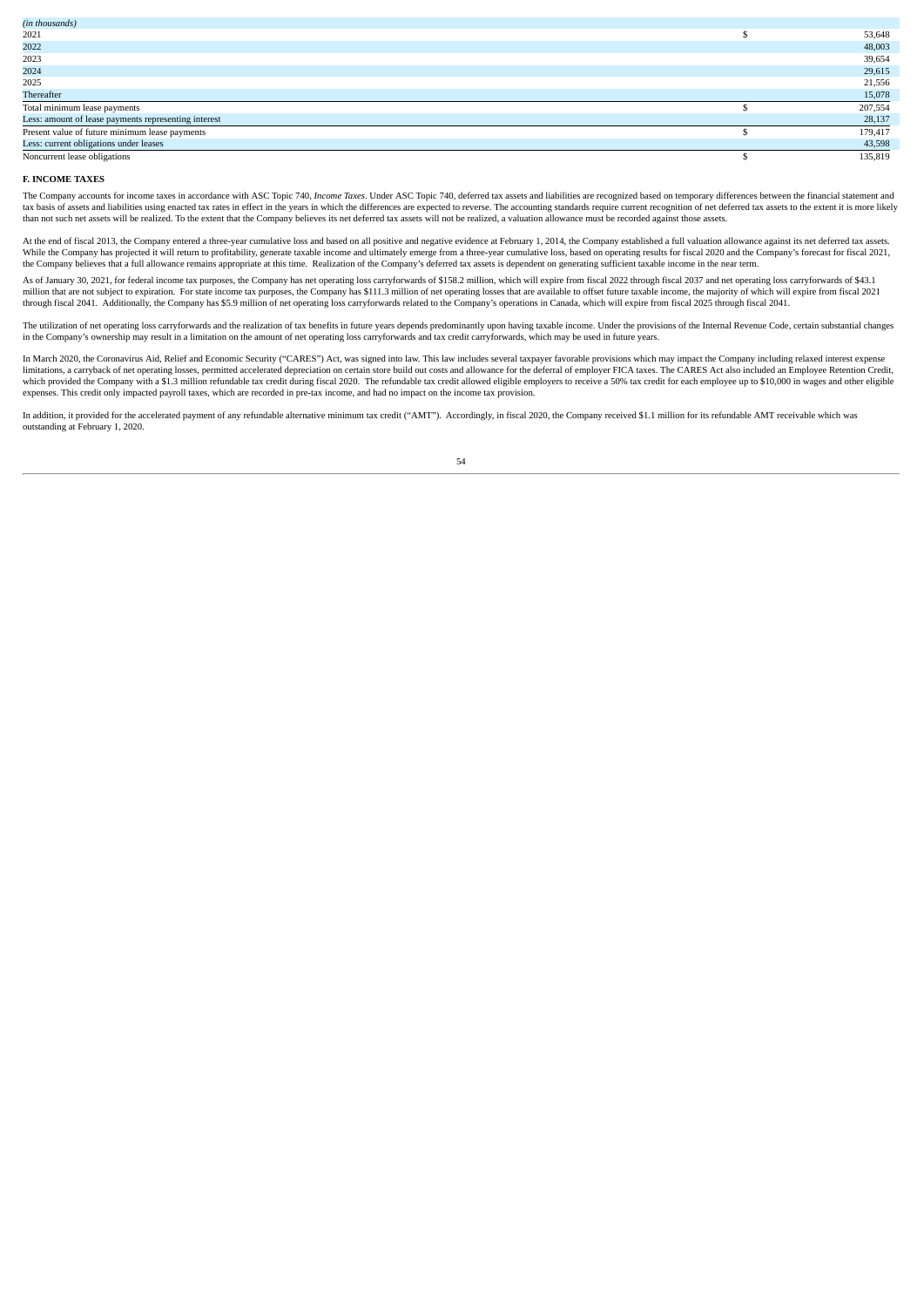The components of the net deferred tax assets as of January 30, 2021 and February 1, 2020 were as follows (in thousands):

|                                                  | January 30, 2021 |     | February 1, 2020 |
|--------------------------------------------------|------------------|-----|------------------|
| Deferred tax assets, net:                        |                  |     |                  |
| Net operating loss carryforward                  | \$<br>50.197     | £.  | 40,921           |
| Accrued expenses and other                       | 2.706            |     | 1.630            |
| Operating lease liabilities                      | 45,557           |     | 57,419           |
| Goodwill and intangibles                         | 87               |     | 236              |
| Unrecognized loss on pension and pension expense | 2,067            |     | 2,156            |
| Inventory reserves                               | 1,002            |     | 960              |
| Foreign tax credit carryforward                  | 486              |     | 486              |
| Federal wage tax credit carryforward             | 824              |     | 824              |
| State tax credits                                | 147              |     | 147              |
| Operating lease right-of-use assets              | (34, 365)        |     | (48,018)         |
| Property and equipment                           | (5,605)          |     | (9,205)          |
| Subtotal                                         | 63.103           | \$. | 47,556           |
| Valuation allowance                              | (63, 103)        |     | (47, 556)        |
| Net deferred tax assets                          |                  |     |                  |
|                                                  |                  |     |                  |

For fiscal 2020, the Company had total deferred tax assets of \$103.1 million, total deferred tax liabilities of \$40.0 million and a valuation allowance of \$63.1 million.

The provision (benefit) for income taxes consisted of the following:

|                           | January 30, 2021                | <b>FISCAL YEARS ENDED</b><br>February 1, 2020 | February 2, 2019         |
|---------------------------|---------------------------------|-----------------------------------------------|--------------------------|
| (in thousands)            |                                 |                                               |                          |
| Current:                  |                                 |                                               |                          |
| Federal                   | $\hspace{0.1mm}-\hspace{0.1mm}$ | $\hspace{0.05cm}$                             | (151)                    |
| State                     | 99                              | 97                                            | 93                       |
| Foreign                   |                                 |                                               | 8                        |
|                           | 106                             | 105                                           | (50)                     |
| Deferred:                 |                                 |                                               |                          |
| Federal                   | $\overline{\phantom{m}}$        | $\overline{\phantom{a}}$                      | $\qquad \qquad -$        |
| State                     |                                 | $\hspace{0.05cm}$                             |                          |
| Foreign                   | $\qquad \qquad - \qquad$        | $\hspace{0.1mm}-\hspace{0.1mm}$               | $\qquad \qquad$          |
|                           | $\overline{\phantom{a}}$        | $\overline{\phantom{a}}$                      | $\overline{\phantom{a}}$ |
| Total provision (benefit) | 106                             | 105                                           | (50)                     |
|                           |                                 |                                               |                          |

The following is a reconciliation between the statutory and effective income tax rates in dollars for the provision (benefit) for income tax:

| ceanchmean accuers me ammort lang currente micant un into m namma iar me hia ianan lacuriti iar micant uni |                  |                          |    |         |    |                                               |  |                  |
|------------------------------------------------------------------------------------------------------------|------------------|--------------------------|----|---------|----|-----------------------------------------------|--|------------------|
|                                                                                                            | January 30, 2021 |                          |    |         |    | <b>FISCAL YEARS ENDED</b><br>February 1, 2020 |  | February 2, 2019 |
| (in thousands)                                                                                             |                  |                          |    |         |    |                                               |  |                  |
| Federal income tax at the statutory rate $(1)$                                                             |                  | (13,531)                 | -5 | (1,615) | -S | (2,852)                                       |  |                  |
| State income and other taxes, net of federal tax benefit                                                   |                  | 78                       |    | 77      |    | 66                                            |  |                  |
| Section 162(m) limitation                                                                                  |                  | 197                      |    | 541     |    | 183                                           |  |                  |
| Permanent items                                                                                            |                  | 245                      |    | 277     |    | 170                                           |  |                  |
| Expiration of capital loss carryforward                                                                    |                  |                          |    | __      |    | 1,618                                         |  |                  |
| Charge for valuation allowance (2)                                                                         |                  | 13,167                   |    | 850     |    | 992                                           |  |                  |
| Refundable AMT credit                                                                                      |                  | $\overline{\phantom{a}}$ |    | _       |    | (151)                                         |  |                  |
| Other, net                                                                                                 |                  | (50)                     |    | (25)    |    | (76)                                          |  |                  |
| Total provision (benefit)                                                                                  |                  | 106                      |    | 105     |    | (50)                                          |  |                  |

55

(1) The statutory rate is 21%.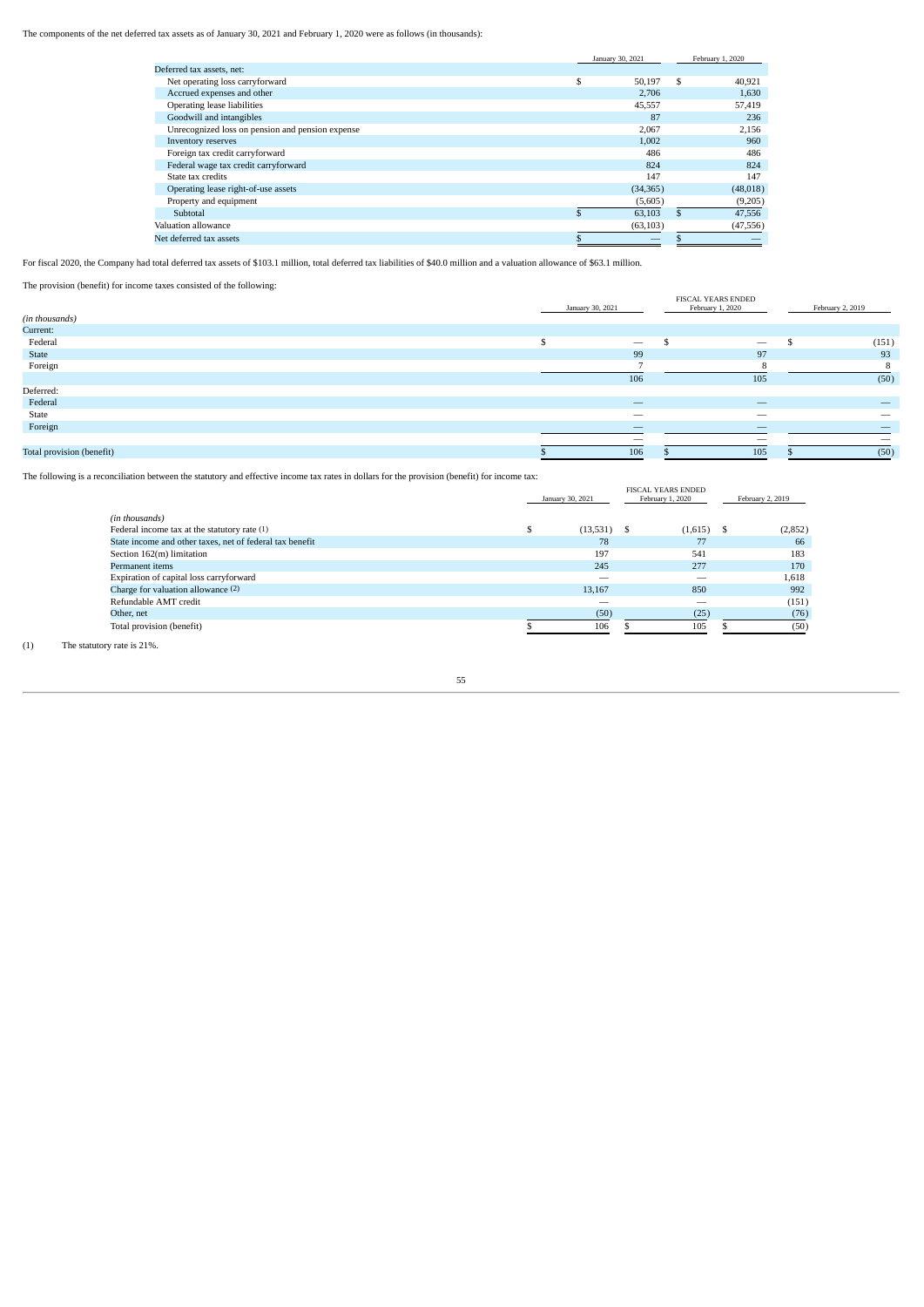(2) The change in valuation allowance in fiscal 2019 was impacted by the adoption of ASC 842 in the tax-effected amount of \$1.4 million.

As discussed in Note A, the Company's financial statements reflect the expected future tax consequences of uncertain tax positions that the Company has taken or expects to take on a tax return, based solely on the technica the tax position. The liability for unrecognized tax benefits at January 30, 2021 and February 1, 2020 was approximately \$2.0 million and was associated with a prior tax position related to exiting the Company's direct bus Europe during fiscal 2013. The amount of unrecognized tax benefits has been presented as a reduction in the reported amounts of the Company's federal and state net operating losses carryforwards. No penalties or interest h necessary.

For fiscal 2020, 2019 and 2018, the Company made tax payments of \$0.1 million in each fiscal year.

#### **G. COMMITMENTS AND CONTINGENCIES**

At January 30, 2021, the Company was obligated under operating leases covering store and office space, automobiles and certain equipment for future minimum rentals. See Note E, "Leases" for the schedule of future remaining obligations. In addition to its lease obligations, the Company is also contractually committed pursuant to a merchandise purchase obligation to meet minimum purchases of \$10.0 million in each fiscal year through fiscal 2023.

#### **H. LONG-TERM INCENTIVE PLANS**

The following is a summary of the Company's Long-Term Incentive Plan ("LTIP"). All equity awards granted under these long-term incentive plans were issued from the Company's stockholder approved 2016 Incentive Compensation Plan. See Note I, "*Stock Compensation Plans*."

At January 30, 2021, the Company has three active LTIPs: 2018-2020 LTIP, 2019-2021 LTIP and 2020-2022 LTIP. Each participant in the plan participates based on that participant's "Target Cash Value" which is defined as the cash. For the 2020-2022 LTIP, the time-based awards were granted in a combination of 50% stock options and 50% cash.

Performance targets for the 2018-2020 LTIP, 2019-2021 LTIP and 2020-2022 LTIP were established and approved by the Compensation Committee on October 24, 2018, August 7, 2019, and June 11, 2020, respectively. The performance period for each LTIP is three years. Awards for any achievement of performance targets will not be granted until the performance targets are achieved and then will be subject to additional vesting through Augus 2024, respectively.

Assuming that the Company achieves the performance targets at target levels and all time-based awards vest, the compensation expense associated with the 2018-2020 LTIP, 2019-2021 LTIP and 2020-2022 LTIP is estimated to be approximately \$3.7 million, \$3.8 million and \$3.8 million, respectively. Approximately half of the compensation expense for each LTIP relates to the time-based awards, which are being expensed straight-line over 41 months, months and 46 months, respectively.

The performance targets associated with the 2018-2020 LTIP were not achieved, and accordingly, there was no accrual at January 30, 2021 for the payout of performance-based compensation. At January 30, 2021, the performance targets under the 2019-2021 LTIP were not deemed probable and, therefore, no accrual related to performance awards has been recorded. At January 30, 2021, the Company has an accrual of \$0.2 million for performance awards under the 2020-2022 LTIP.

#### **I. STOCK COMPENSATION PLANS**

The Company has one active stock-based compensation plan: the 2016 Incentive Compensation Plan (the "2016 Plan"). The initial share reserve under the 2016 Plan was 5,725,538 shares of our common stock. A grant of a stock option award or stock appreciation right will reduce the outstanding reserve on a one-for-one basis, meaning one share for every share granted. A grant of a full-value award, including, but not limited to, restricted stock stock units and deferred stock, will reduced the outstanding reserve by a fixed ratio of 1.9 shares for every share granted. The Company's shareholders approved amendments to increase the share reserve

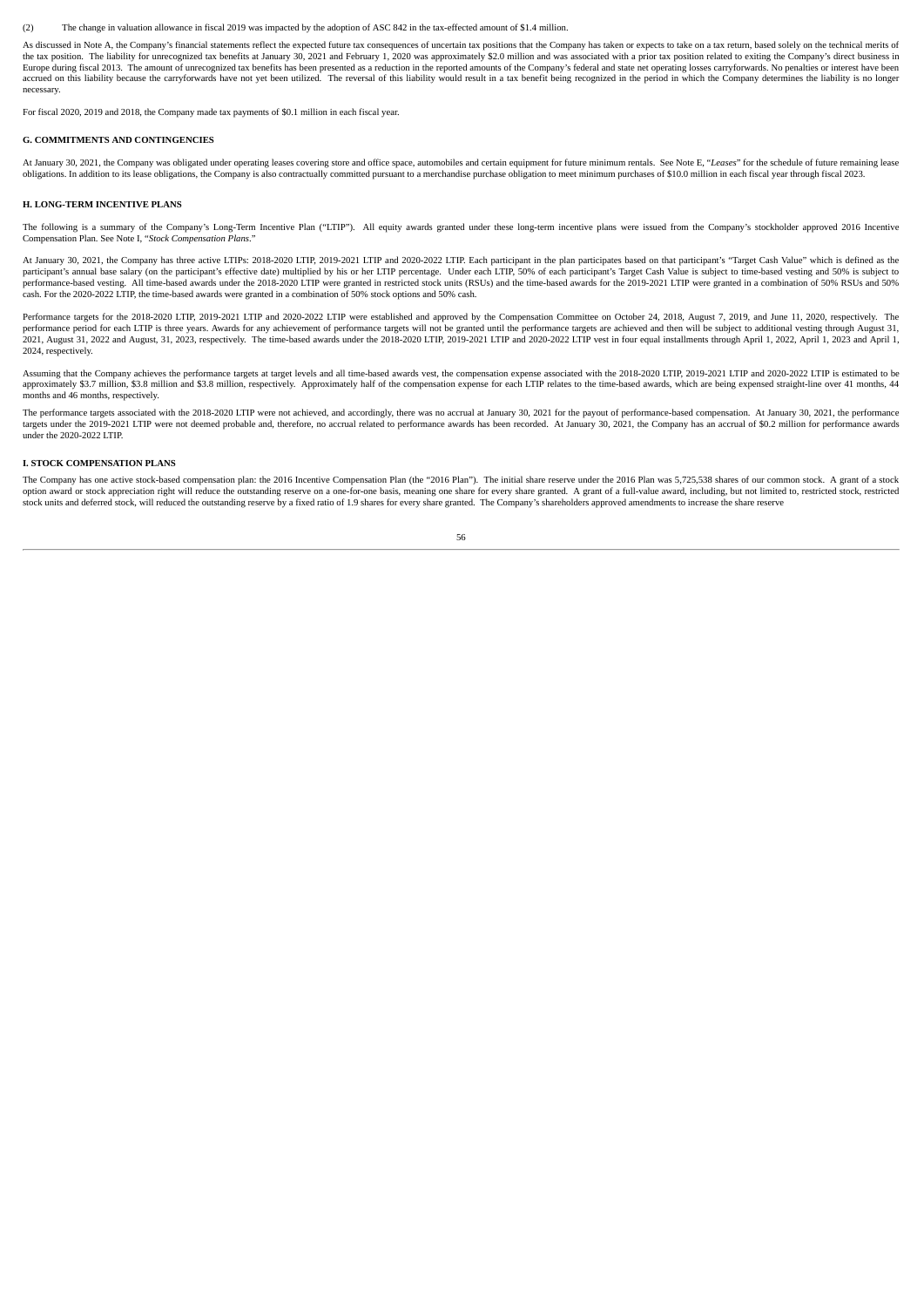by 2,800,000 shares on August 8, 2019 and by an additional 1,740,000 shares on August 12, 2020. At January 30, 2021, the Company had 1,456,300 shares available under the 2016 Plan.

In accordance with the terms of the 2016 Plan, any shares outstanding under the previous 2006 Incentive Compensation Plan (the "2006 Plan") at August 4, 2016 that subsequently terminate, expire or are cancelled for any rea January 30, 2021, there are 435,368 stock options that remain outstanding under the 2006 Plan.

The 2016 Plan is administered by the Compensation Committee. The Compensation Committee is authorized to make all determinations with respect to amounts and conditions covering awards. Options are not granted at a price le than fair value on the date of the grant. Except with respect to 5% of the shares available for awards under the 2016 Plan, no award will become exercisable or otherwise forfeitable unless such award a ward bas been outsta minimum period of one year from its date of grant.

*Stock Option Activity*

The following tables summarize the stock option activity under the Company's 2006 Plan and 2016 Plan, on an aggregate basis, for fiscal 2020:

|                                            | Number of<br>Shares | Weighted-average<br>exercise price<br>per option |      |              |                          | Weighted-average<br>remaining<br>contractual term | Aggregate<br>intrinsic value<br>(000's) |
|--------------------------------------------|---------------------|--------------------------------------------------|------|--------------|--------------------------|---------------------------------------------------|-----------------------------------------|
| <b>Stock Options</b>                       |                     |                                                  |      |              |                          |                                                   |                                         |
| Outstanding options at beginning of year   | 754,833             |                                                  | 4.84 |              | $\overline{\phantom{a}}$ |                                                   |                                         |
| Options granted                            | 3,185,542           |                                                  | 0.55 |              | $\sim$                   |                                                   |                                         |
| Options canceled or expired                | (292, 794)          |                                                  | 4.85 |              |                          |                                                   |                                         |
| Options exercised                          | $-$                 |                                                  | —    |              | $-$                      |                                                   |                                         |
|                                            |                     |                                                  |      |              |                          |                                                   |                                         |
| Outstanding options at end of year         | 3,647,581           |                                                  | 1.09 | 8.5 years \$ | 811                      |                                                   |                                         |
| Options exercisable at end of year         | 462,039             |                                                  | 4.83 | 2.7 years    | -                        |                                                   |                                         |
| Vested and expected to vest at end of year | 3,647,581           |                                                  | 1.09 | 8.5 years \$ | 811                      |                                                   |                                         |
|                                            |                     |                                                  |      |              |                          |                                                   |                                         |

*Non-Vested Share Activity*

The following table summarizes activity for non-vested shares under the Company's 2006 Plan, 2016 Plan and Inducement Awards, on an aggregate basis, for fiscal 2020:

| <b>Shares</b>                                      | <b>RSUs</b> | Deferred<br>shares $(1)$ | Fully-yested<br>shares $(2)$ | Performance Share<br>Units $(3)$ | Total number<br>of shares | Weighted-average<br>grant-date<br>fair value |
|----------------------------------------------------|-------------|--------------------------|------------------------------|----------------------------------|---------------------------|----------------------------------------------|
| Outstanding non-vested shares at beginning of year | 1,420,803   | 295.604                  |                              | 720,000                          | 2.436.407                 | 1.95                                         |
|                                                    |             | 253.864                  | 469,088                      |                                  |                           | 0.42                                         |
| Shares granted                                     |             |                          |                              | $\qquad \qquad - \qquad$         | 722,952                   |                                              |
| Shares vested/issued                               | (588,068)   | (113,900)                | (469,088)                    |                                  | $(1,171,056)$ \$          | 1.45                                         |
| Shares canceled                                    | (17, 443)   | $\overline{\phantom{a}}$ | $\overline{\phantom{a}}$     |                                  | (17, 443)                 | 2.11                                         |
| Outstanding non-vested shares at end of year       | 815,292     | 435.568                  |                              | 720,000                          | 1,970,860                 | 1.69                                         |
| Vested and expected to vest at end of year         | 815,292     | 435,568                  | $\overline{\phantom{a}}$     | $\qquad \qquad - \qquad$         | 1,970,860                 |                                              |

(1) The 253,864 shares of deferred stock, with a grant-date fair value of approximately \$111,870, represent compensation to certain directors in lieu of cash, in accordance with their irrevocable elections. The shares of d stock will vest at the director's separation of service.

(2) The 469,088 shares of stock, with a grant-date fair value of approximately \$194,994 were granted to certain directors as compensation in lieu of cash, in accordance with their irrevocable elections. During fiscal 2020, Plan (the "Non-Employee Director Compensation Plan").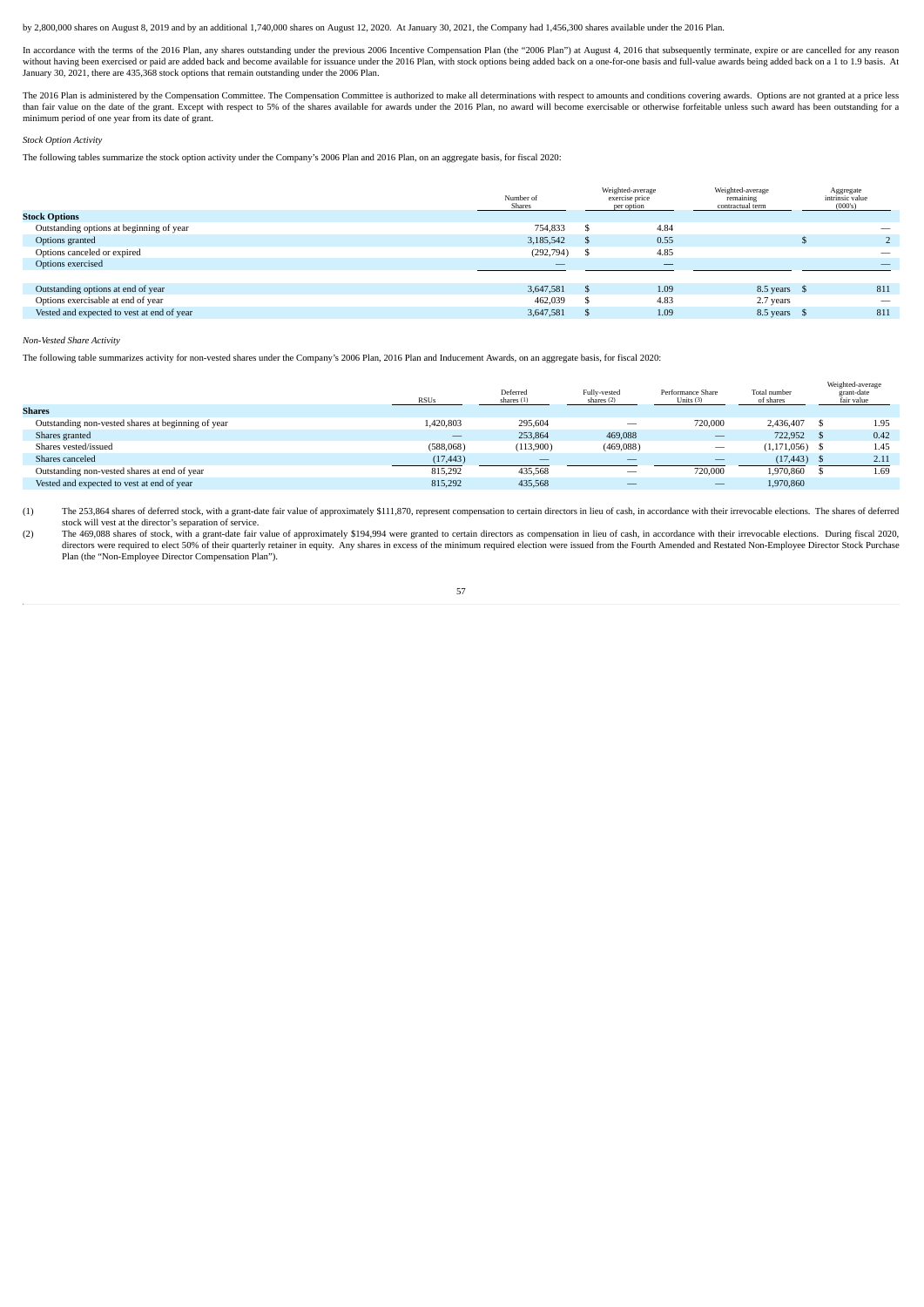(3) Represents shares of performance stock units ("PSUs"), with a fair value of \$1.0 million granted to Mr. Kanter. The PSUs vest in installments when the following milestones are met: one-third of the PSUs vest when the trailing 90-day volume-weighted average closing stock price ("VWAP") is \$4.00, one-third of the PSUs vest when the VWAP is \$6.00 and one-third when the VWAP is \$8.00. All PSUs will expire on April 1, 2023 if no<br>performance

## Non-Employee Director Compensation Plan

In January 2010, the Company established a Non-Employee Director Stock Purchase Plan to provide a convenient method for its non-employee directors to acquire shares of the Company's common stock at fair market value by voluntarily electing to receive shares of common stock in lieu of cash for service as a director. The substance of this plan is now encompassed within the Company's Fourth Amended and Restated Non-Employee Director Compensation Plan.

Through the end of fiscal 2020, non-employee directors were required to take 50% of their annual retainer, which was paid quarterly, in equity. Any shares of common stock or deferred stock issued to a director as part of t requirement were issued from the 2016 Plan. Only discretionary elections of shares of common stock were issued from the Non-Employee Director Compensation Plan.

In November 2020, the Board of Directors approved the Fifth Amended and Restated Non-Employee Director Compensation Plan. The plan was amended to, among other things, increase the number of shares available for grant under equity and remove the ability for directors to select deferred stock.

The following shares of common stock, with the respective fair value, were issued to its non-employee directors as compensation for fiscal 2020, fiscal 2019 and fiscal 2018:

|             | Number of shares of<br>common stock issued | Fair value of<br>ommon stock issued. |         |  |  |
|-------------|--------------------------------------------|--------------------------------------|---------|--|--|
| Fiscal 2020 | 187,897                                    |                                      | 75,065  |  |  |
| Fiscal 2019 | 37,113                                     |                                      | 69,991  |  |  |
| Fiscal 2018 | 48,896                                     |                                      | 107,605 |  |  |

At January 30, 2021, 1,000,000 shares remain available for grant under the Fifth Amended and Restated Non-Employee Director Compensation Plan.

#### **J. RELATED PARTIES**

#### *Seymour Holtzman and Jewelcor Management, Inc.*

Seymour Holtzman served as a director of the Company's Board of Directors (the "Board") until August 12, 2020. From August 2014 through January 2019, Mr. Holtzman served as the Company's Executive Chairman of the Board and as its Chairman of the Board from April 2000 to August 2014.

In August 2014, the Company and Mr. Holtzman entered into an Employment and Chairman Compensation Agreement (the "Compensation Agreement") for his services as Executive Chairman and as an employee of the Company. The Compensation Agreement was most recently amended on August 9, 2018 to reduce his annual compensation as Executive Chairman to \$176,000, along with an annual base salary of \$24,000 for his services as an<br>employ terminated on August 7, 2020.

### **K. EMPLOYEE BENEFIT PLANS**

The Company accounts for its employee benefit plans in accordance with ASC Topic 715, Compensation - Retirement Benefits. ASC Topic 715 requires an employer to: (a) recognize in its statement of financial position an asset plan's over-funded status or a liability for a plan's under-funded status; (b) measure a plan's assets and its obligations that determine its funded status as of the end of the employer's fiscal year (with limited exceptio

These amounts will be subsequently recognized as net periodic pension cost pursuant to the Company's accounting policy for amortizing such amounts. Further, actuarial gains and losses that arise in subsequent periods and a recognized as net periodic pension cost in the same periods will be recognized as a component of accumulated other comprehensive income (loss). For fiscal 2021, the amortization of the unrecognized loss will be calculated the average remaining lifetime of all employees, as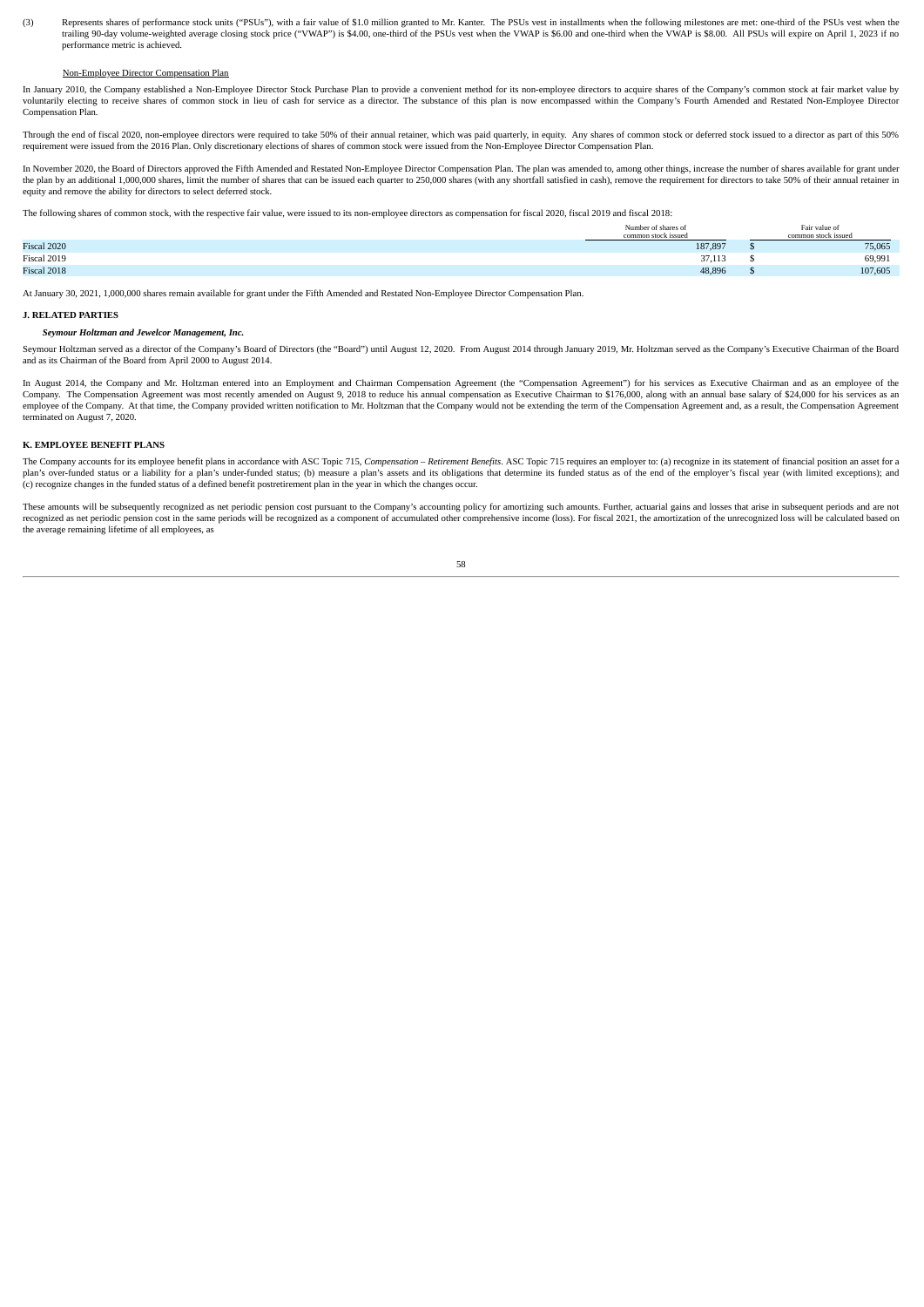opposed to the average remaining future service of active employees. As a result of this change in amortization, the Company expects a decrease in net periodic pension cost in fiscal 2021 of \$50,000.

## *Noncontributory Pension Plan*

In connection with the Casual Male acquisition in May 2002, the Company assumed the assets and liabilities of the Casual Male Noncontributory Pension Plan "Casual Male Corp. Retirement Plan", which was previously known as<br>

The following table sets forth the Pension Plan's funded status at January 30, 2021 and February 1, 2020:

|                                      |    | January 30, 2021 | February 1, 2020 |         |  |
|--------------------------------------|----|------------------|------------------|---------|--|
|                                      |    | in thousands     |                  |         |  |
| Change in benefit obligation:        |    |                  |                  |         |  |
| Balance at beginning of period       | \$ | 16,217           | S                | 14,975  |  |
| Benefits and expenses paid           |    | (877)            |                  | (869)   |  |
| Interest costs                       |    | 430              |                  | 581     |  |
| <b>Settlements</b>                   |    | (410)            |                  | (490)   |  |
| <b>Actuarial</b> loss                |    | 504              |                  | 2,020   |  |
| Balance at end of year               | \$ | 15,864           | \$               | 16,217  |  |
| Change in fair value of plan assets: |    |                  |                  |         |  |
| Balance at beginning of period       | \$ | 11,483           | S                | 11,365  |  |
| Actual return on plan assets         |    | 544              |                  | 1,057   |  |
| <b>Employer contributions</b>        |    | 611              |                  | 420     |  |
| <b>Settlements</b>                   |    | (410)            |                  | (490)   |  |
| Benefits and expenses paid           |    | (877)            |                  | (869)   |  |
| Balance at end of period             | \$ | 11,351           | \$               | 11,483  |  |
| Reconciliation of funded status:     |    |                  |                  |         |  |
| Projected benefit obligation         | S  | 15,864           | S                | 16,217  |  |
| Fair value of plan assets            |    | 11,351           |                  | 11,483  |  |
| Unfunded status                      | \$ | (4,513)          | \$               | (4,734) |  |
| Balance sheet classification:        |    |                  |                  |         |  |
| Other long-term liabilities          | \$ | 4,513            | S                | 4,734   |  |

Total plan expense and other amounts recognized in accumulated other comprehensive loss for the years ended January 30, 2021, February 1, 2020 and February 2, 2019 include the following components:

|                                                       |    | January 30, 2021 |     | February 1, 2020 |               | February 2, 2019 |
|-------------------------------------------------------|----|------------------|-----|------------------|---------------|------------------|
| Net pension cost:                                     |    |                  |     | (in thousands)   |               |                  |
| Interest cost on projected benefit obligation         | ъ  | 430              | S   | 581              | $\mathcal{S}$ | 580              |
| Expected return on plan assets                        |    | (737)            |     | (724)            |               | (890)            |
| Amortization of unrecognized loss                     |    | 989              |     | 784              |               | 662              |
| Net pension cost                                      |    | 682              |     | 641              |               | 352              |
|                                                       |    |                  |     |                  |               |                  |
| Other changes recognized in other comprehensive loss, |    |                  |     |                  |               |                  |
| before taxes:                                         |    |                  |     |                  |               |                  |
| Unrecognized losses at the beginning of the year      | D. | 7.206            | \$. | 6,303            | \$.           | 5,903            |
| Net periodic pension cost                             |    | (682)            |     | (641)            |               | (352)            |
| <b>Employer contribution</b>                          |    | 611              |     | 420              |               | 571              |
| Change in plan assets and benefit obligations         |    | (221)            |     | 1,124            |               | 181              |
| Unrecognized losses at the end of year                |    | 6,914            |     | 7,206            |               | 6,303            |
|                                                       |    |                  |     |                  |               |                  |

The Company's contribution for fiscal 2021 is estimated to be approximately \$622,000.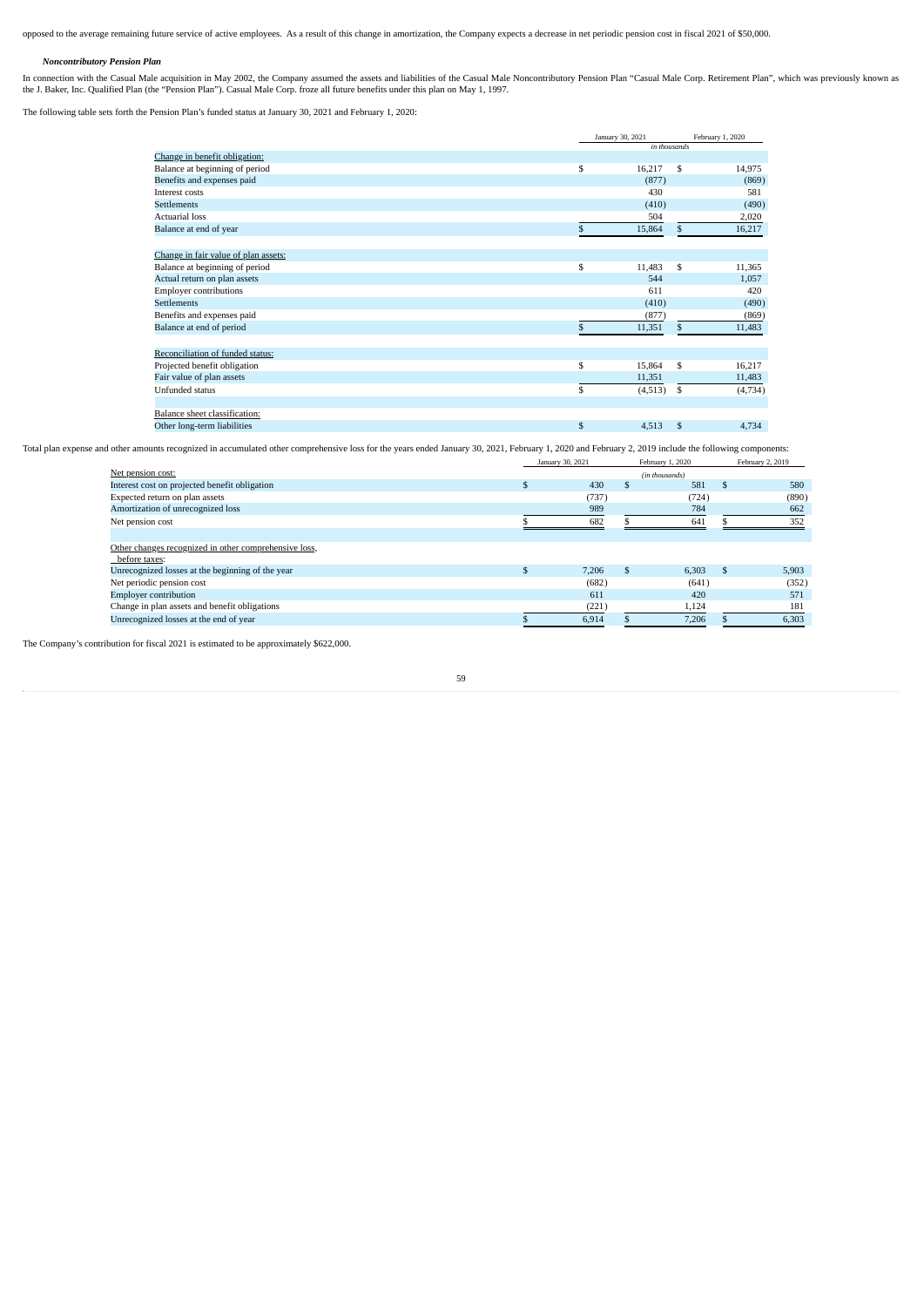Assumptions used to determine the benefit obligations as of January 30, 2021 and February 1, 2020 include a discount rate of 2.39% for fiscal 2020 and 2.72% for fiscal 2019. Assumptions used to determine the net periodic b

The expected long-term rate of return for plan assets was assumed to be 6.50% for both fiscal 2020 and fiscal 2019. The expected long-term rate of return assumption was developed considering historical and future expectati

## Estimated Future Benefit Payments

The estimated future benefits for the next ten fiscal years are as follows:

|                    | Total          |
|--------------------|----------------|
| <b>FISCAL YEAR</b> | (in thousands) |
| 2021               | 898<br>S       |
| 2022               | 909            |
| 2023               | 926            |
| 2024               | 925            |
| 2025               | 918            |
| 2026-2030          | 4,599          |

# Plan Assets

The fair values of the Company's noncontributory defined benefit retirement plan assets at the end of fiscal 2020 and fiscal 2019, by asset category, were as follows:

|                                   | Fair Value Measurement                                                            |                                                  |                                                 |  |                  |                                                                                |                                               |                                                 |  |        |
|-----------------------------------|-----------------------------------------------------------------------------------|--------------------------------------------------|-------------------------------------------------|--|------------------|--------------------------------------------------------------------------------|-----------------------------------------------|-------------------------------------------------|--|--------|
|                                   |                                                                                   |                                                  | January 30, 2021                                |  | February 1, 2020 |                                                                                |                                               |                                                 |  |        |
| (in thousands)<br>Asset category: | Quoted Prices<br>in Active<br>Markets for<br><b>Identical Assets</b><br>(Level 1) | Significant<br>Observable<br>Inputs<br>(Level 2) | Significant<br>Unobservable<br>Inputs (Level 3) |  | Total            | Quoted Prices in<br><b>Active Markets</b><br>for Identical<br>Assets (Level 1) | Significant<br>Observable<br>Inputs (Level 2) | Significant<br>Unobservable<br>Inputs (Level 3) |  | Total  |
| Mutual Funds:                     |                                                                                   |                                                  |                                                 |  |                  |                                                                                |                                               |                                                 |  |        |
| U.S. Equity                       | 4,071                                                                             |                                                  | $\overline{\phantom{m}}$                        |  | 4,071            | 4,157<br>-S                                                                    |                                               | $\hspace{0.1mm}-\hspace{0.1mm}$                 |  | 4,157  |
| <b>International Equity</b>       | 2,939                                                                             |                                                  | $-$                                             |  | 2,939            | 3,132                                                                          |                                               |                                                 |  | 3,132  |
| <b>Fixed Income Funds</b>         | 3,527                                                                             |                                                  | $\overline{\phantom{0}}$                        |  | 3,527            | 3,754                                                                          |                                               |                                                 |  | 3,754  |
| Cash                              | 814                                                                               | $\overline{\phantom{a}}$                         | __                                              |  | 814              | 440                                                                            |                                               |                                                 |  | 440    |
| Total                             | 11,351                                                                            |                                                  | $\overline{\phantom{0}}$                        |  | 11,351           | 11,483                                                                         |                                               |                                                 |  | 11,483 |

The Company's target asset allocation for fiscal 2021 and its asset allocation at January 30, 2021 and February 1, 2020 were as follows, by asset category:

|                   | <b>Target Allocation</b><br>Fiscal 2021 | Percentage of plan assets at<br>January 30, 2021 | February 1, 2020 |
|-------------------|-----------------------------------------|--------------------------------------------------|------------------|
| Asset category:   |                                         |                                                  |                  |
| Equity securities | 63.0%                                   | 61.7%                                            | 63.5%            |
| Debt securities   | 35.0%                                   | 31.1%                                            | 32.7%            |
| Cash              | 2.0%                                    | 7.2%                                             | 3.8%             |
| Total             | 100.0%                                  | 100.0%                                           | 100.0%           |

The target policy is set to maximize returns with consideration to the long-term nature of the obligations and maintaining a lower level of overall volatility through the allocation of fixed income. The asset allocation is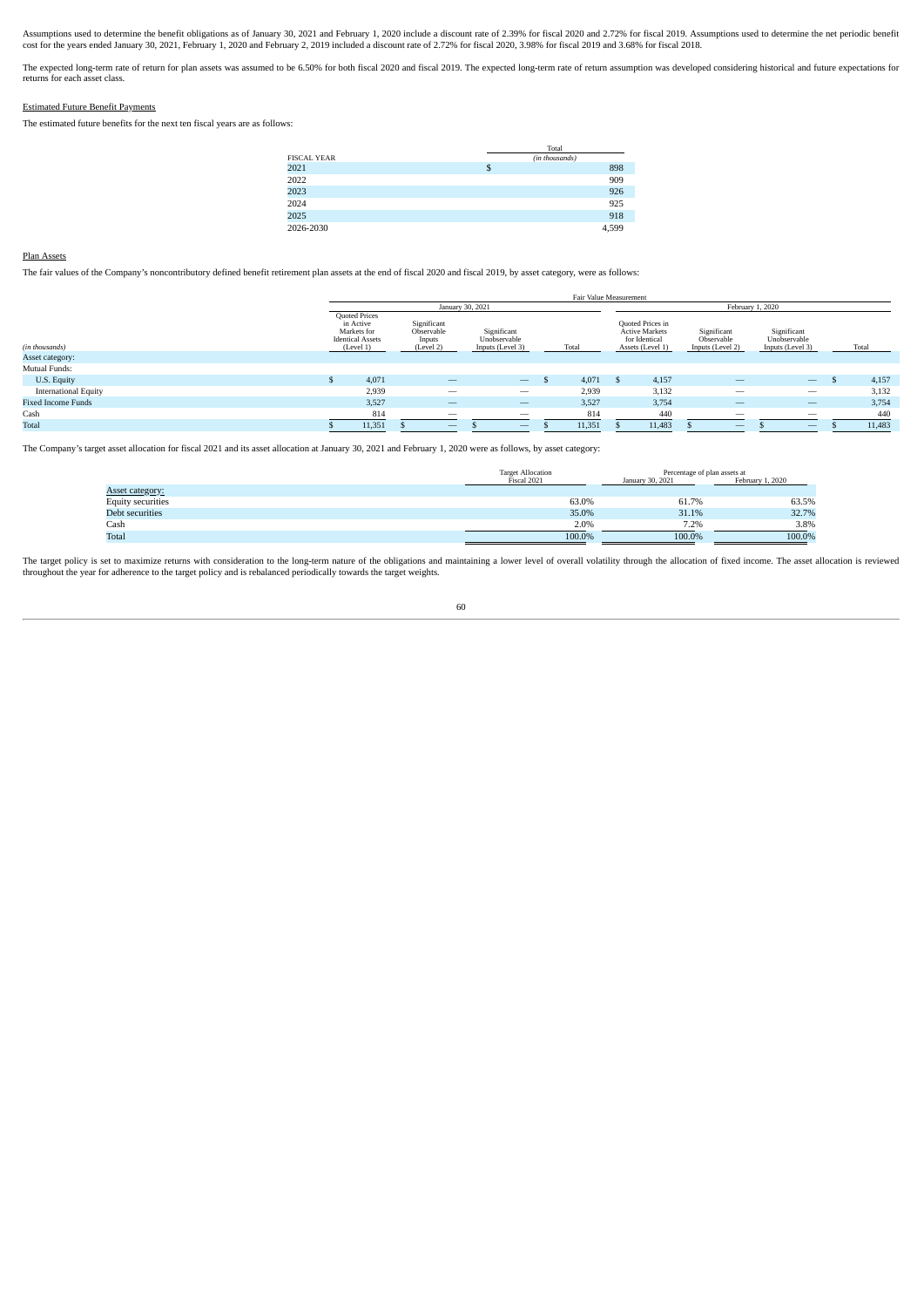## *Supplemental Executive Retirement Plan*

In connection with the Casual Male acquisition, the Company also assumed the liability of the Casual Male Supplemental Retirement Plan (the "SERP").

The following table sets forth the SERP's funded status at January 30, 2021 and February 1, 2020:

|                                      | January 30, 2021            | February 1, 2020 |
|--------------------------------------|-----------------------------|------------------|
|                                      | in thousands                |                  |
| Change in benefit obligation:        |                             |                  |
| Balance at beginning of period       | \$<br>\$<br>547             | 507              |
| Benefits and expenses paid           | (38)                        | (33)             |
| Interest costs                       | 14                          | 19               |
| <b>Actuarial loss</b>                | 40                          | 54               |
| Balance at end of year               | 563<br>\$                   | 547              |
|                                      |                             |                  |
| Change in fair value of plan assets: |                             |                  |
| Balance at beginning of period       | \$<br>\$                    |                  |
| <b>Employer contributions</b>        | 38                          | 33               |
| Benefits and expenses paid           | (38)                        | (33)             |
| Balance at end of period             | \$                          |                  |
|                                      |                             |                  |
| Projected benefit obligation         | \$<br>\$<br>563             | 547              |
|                                      |                             |                  |
| Reconciliation of funded status:     |                             |                  |
| Projected benefit obligation         | \$<br>\$<br>563             | 547              |
| Fair value of plan assets            |                             |                  |
| <b>Unfunded Status</b>               | \$<br>(563)<br>$\mathbb{S}$ | (547)            |
|                                      |                             |                  |
| Balance sheet classification:        |                             |                  |
| Other long-term liabilities          | \$<br>S<br>563              | 547              |

Other changes recognized in other comprehensive loss, before taxes (*in thousands*):

|                                                       | January 30, 2021 | February 1, 2020 | February 2, 2019 |
|-------------------------------------------------------|------------------|------------------|------------------|
|                                                       |                  | in thousands     |                  |
| Other changes recognized in other comprehensive loss, |                  |                  |                  |
| before taxes:                                         |                  |                  |                  |
| Unrecognized losses at the beginning of the year      | 82               | 28               | 37               |
| Net periodic pension cost                             | (15)             | (19)             | (19)             |
| <b>Employer contribution</b>                          | 38               | 33               | 33               |
| Change in benefit obligations                         | 15               | 40               | (23)             |
| Unrecognized losses at the end of year                | 120              | 82               | 28               |
|                                                       |                  |                  |                  |

Assumptions used to determine the benefit obligations as of January 30, 2021 and February 1, 2020 included a discount rate of 2.24% for fiscal 2020 and 2.59% for fiscal 2019. Assumptions used to determine the net periodic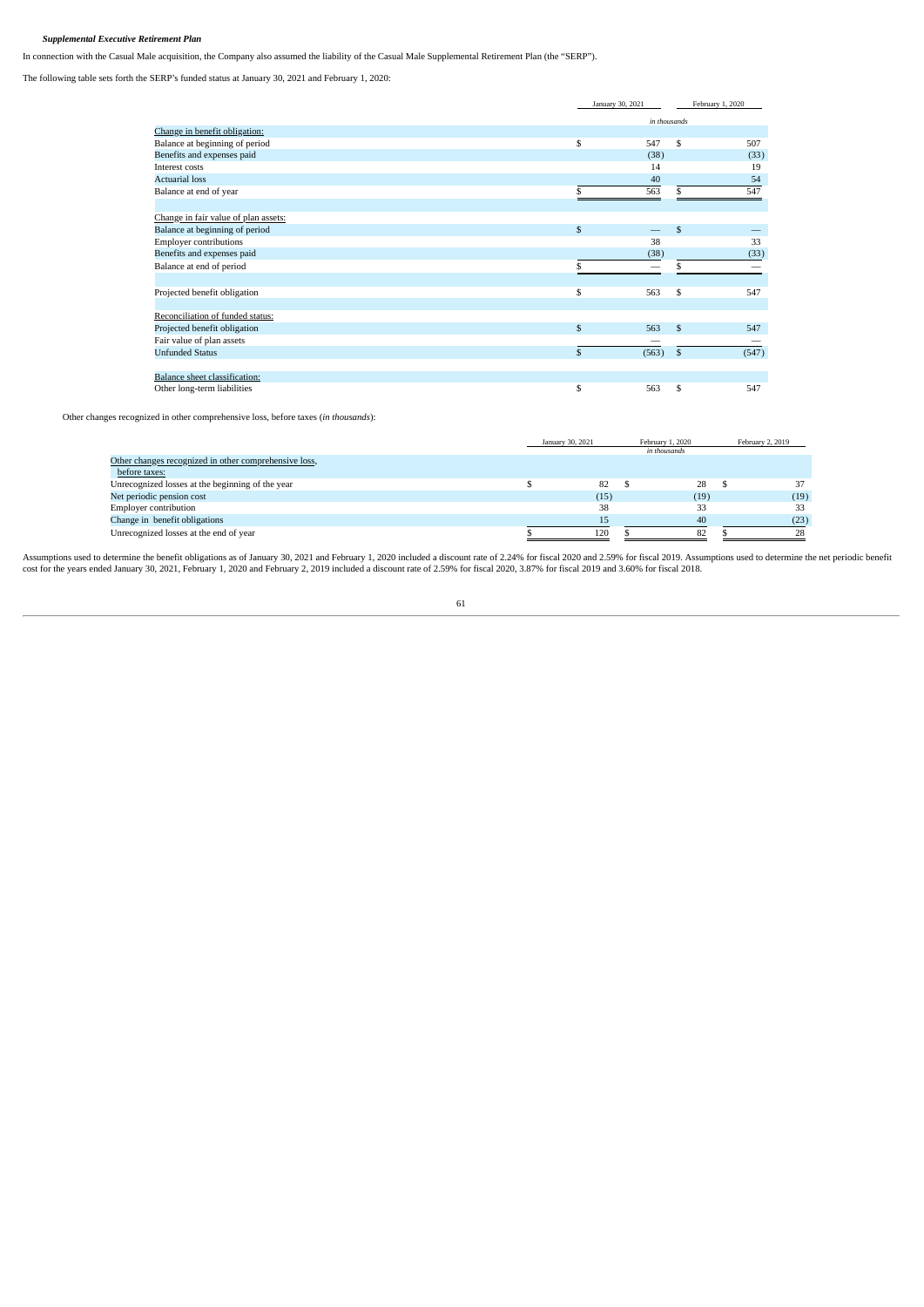### *Defined Contribution Plan*

The Company has one defined contribution plan, the Destination XL Group, Inc. 401(k) Savings Plan (the "401(k) Plan"). Under the 401(k) Plan, the Company offers a qualified automatic contribution arrangement ("QACA") with the Company matching 100% of the first 1% of deferred compensation and 50% of the next 5% (with a maximum contribution of 3.5% of eligible compensation). Employees who are 21 years of age or older are eligible to make<br>defe

In the second quarter of fiscal 2018, the Board ratified and approved the recommendation of the Company's management team to suspend employer contributions to the 401(k) Plan, for the period from July 1, 2018 until Decembe

The Company recognized \$1.5 million, \$0.3 million and \$0.9 million of expense under the 401(k) Plan in fiscal 2020, 2019 and 2018, respectively.

### **L. CORPORATE RESTRUCTURING**

The Company incurred an aggregate charge of approximately \$1.9 million during the fiscal year ending February 2, 2019 for employee severance and one-time termination benefits, as well as other employee-related costs associ with the corporate restructuring. Approximately \$1.6 million of the \$1.9 million were cash expenditures.

## **M. CEO SEARCH AND TRANSITION COSTS**

In connection with the CEO transition, the Company incurred a total charge of approximately \$2.4 million in fiscal 2018. The \$2.4 million charge related to amounts payable to Mr. Levin under his Transition Agreement, CEO s costs and the acceleration of stock-based compensation of approximately \$0.5 million, related to Mr. Levin's time-based equity awards. In fiscal 2019, the Company incurred additional charges of approximately \$0.7 million f search costs, Acting CEO consulting costs, AIP incentive accrual for Mr. Levin, housing allowance and legal fees. There were no further charges incurred in fiscal 2020.

### **N. EXIT COSTS ASSOCIATED WITH LONDON OPERATIONS**

During the third quarter of fiscal 2019, the Company closed its Rochester Clothing store located in London, England. In connection with this store closure, the Company incurred a charge of approximately \$1.7 million, which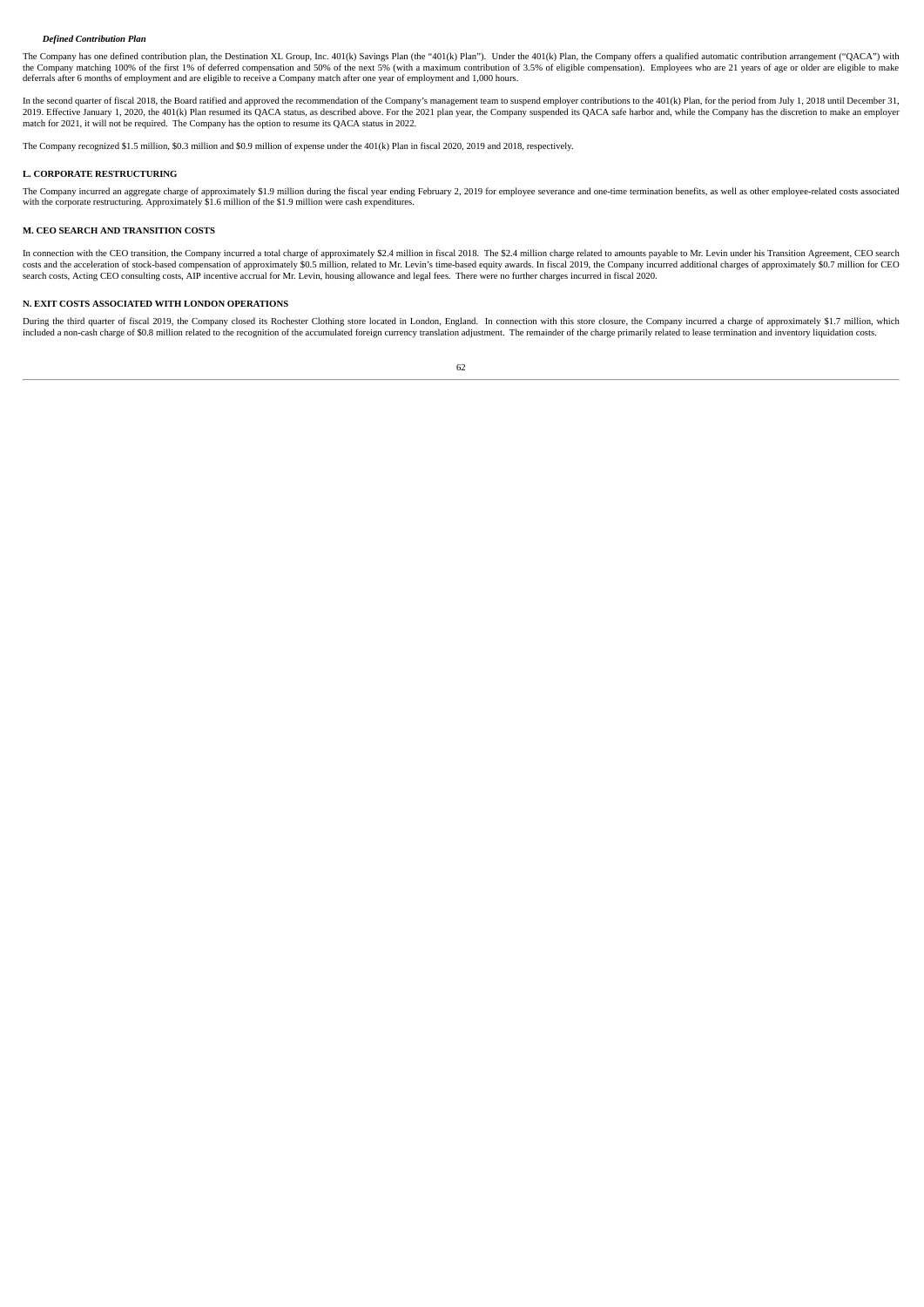## **O. SELECTED QUARTERLY DATA (UNAUDITED)**

(*Certain columns may not foot due to rounding.*)

|                                             |              | <b>FIRST</b><br><b>QUARTER</b> |     | <b>SECOND</b><br><b>QUARTER</b> |              | THIRD<br><b>QUARTER</b>               |    | <b>FOURTH</b><br><b>QUARTER</b> |      | ${\rm FULL}$<br>YEAR |
|---------------------------------------------|--------------|--------------------------------|-----|---------------------------------|--------------|---------------------------------------|----|---------------------------------|------|----------------------|
|                                             |              |                                |     |                                 |              | (In Thousands, Except Per Share Data) |    |                                 |      |                      |
| <b>FISCAL YEAR 2020</b>                     |              |                                |     |                                 |              |                                       |    |                                 |      |                      |
| Sales                                       | S            | 57,227                         | S   | 76,442                          | \$           | 85,171                                | S  | 100,106                         | -S   | 318,946              |
| Gross profit                                |              | 13,214                         |     | 21,497                          |              | 31,072                                |    | 39,082                          |      | 104,865              |
| Operating loss                              |              | (40, 965)                      |     | (9,638)                         |              | (5, 915)                              |    | (3,997)                         |      | (60, 515)            |
| Loss before taxes                           |              | (41,706)                       |     | (10,690)                        |              | (6,995)                               |    | (5,041)                         |      | (64, 432)            |
| Income tax provision                        |              | 20                             |     | 24                              |              | 27                                    |    | 35                              |      | 106                  |
| Net loss                                    | \$           | (41, 726)                      | S   | (10, 714)                       | -S           | (7,022)                               | -S | (5,076)                         | - \$ | (64, 538)            |
| Loss per share - basic and diluted          | \$.          | (0.82)                         | S   | (0.21)                          | -S           | (0.14)                                | S  | (0.10)                          | - \$ | (1.26)               |
|                                             |              |                                |     |                                 |              |                                       |    |                                 |      |                      |
| <b>FISCAL YEAR 2019</b>                     |              |                                |     |                                 |              |                                       |    |                                 |      |                      |
| <b>Sales</b>                                | $\mathbb{S}$ | 112,973                        | S   | 123,245                         | $\mathbf{s}$ | 106,581                               | S  | 131,239                         | -S   | 474,038              |
| Gross profit                                |              | 49,413                         |     | 54,569                          |              | 43,805                                |    | 56,414                          |      | 204,201              |
| Operating income (loss)                     |              | (2,238)                        |     | 881                             |              | (6,369)                               |    | 3,332                           |      | (4,394)              |
| Loss before taxes                           |              | (3, 102)                       |     | 30                              |              | (7,239)                               |    | 2,620                           |      | (7,691)              |
| Income tax provision (benefit)              |              | (21)                           |     | (8)                             |              | (49)                                  |    | 183                             |      | 105                  |
| Net income (loss)                           | \$.          | (3,081)                        | \$. | 38                              | Э'n          | (7, 190)                              | -S | 2,437                           |      | (7,796)              |
| Income (loss) per share - basic and diluted |              | (0.06)                         | S   | 0.00                            | ъ            | (0.14)                                | S  | 0.05                            | - \$ | (0.16)               |

The Company's fiscal quarters are based on a retail cycle of 13 weeks. Historically, and consistent with the retail industry, the Company has experienced seasonal fluctuations as it relates to its operating income and net Traditionally, a significant portion of the Company's operating income and net income is generated in the fourth quarter, as a result of the holiday selling season.

### **P. SUBSEQUENT EVENTS**

## *Registered Direct Offering – Common Stock*

On February 5, 2021, the Company sold, pursuant to a stock purchase agreement and through a registered direct offering, an aggregate of 11,111,111 shares of its common stock, for a gross purchase price of \$5.0 million, bef

### *New Term Loan*

.

On March 16, 2021, the Company refinanced its existing \$15.0 million FILO under its Credit Facility with Bank of America, N.A. and entered into a new \$17.5 million first-in, last-out term loan facility (the "new FILO Loan" PLC Agent LLC, as FILO Agent and certain lenders party thereto. Proceeds from the new FILO Loan were used to repay in full the Company's existing \$15.0 million FILO loan with the balance of the proceeds to be used for<br>work allow for the new FILO Loan.

Similar to the existing FILO loan, the borrowing base for the new FILO Loan is determined based on a percentage of eligible inventory, receivables and intellectual property. However, the new FILO Loan will provide the Comp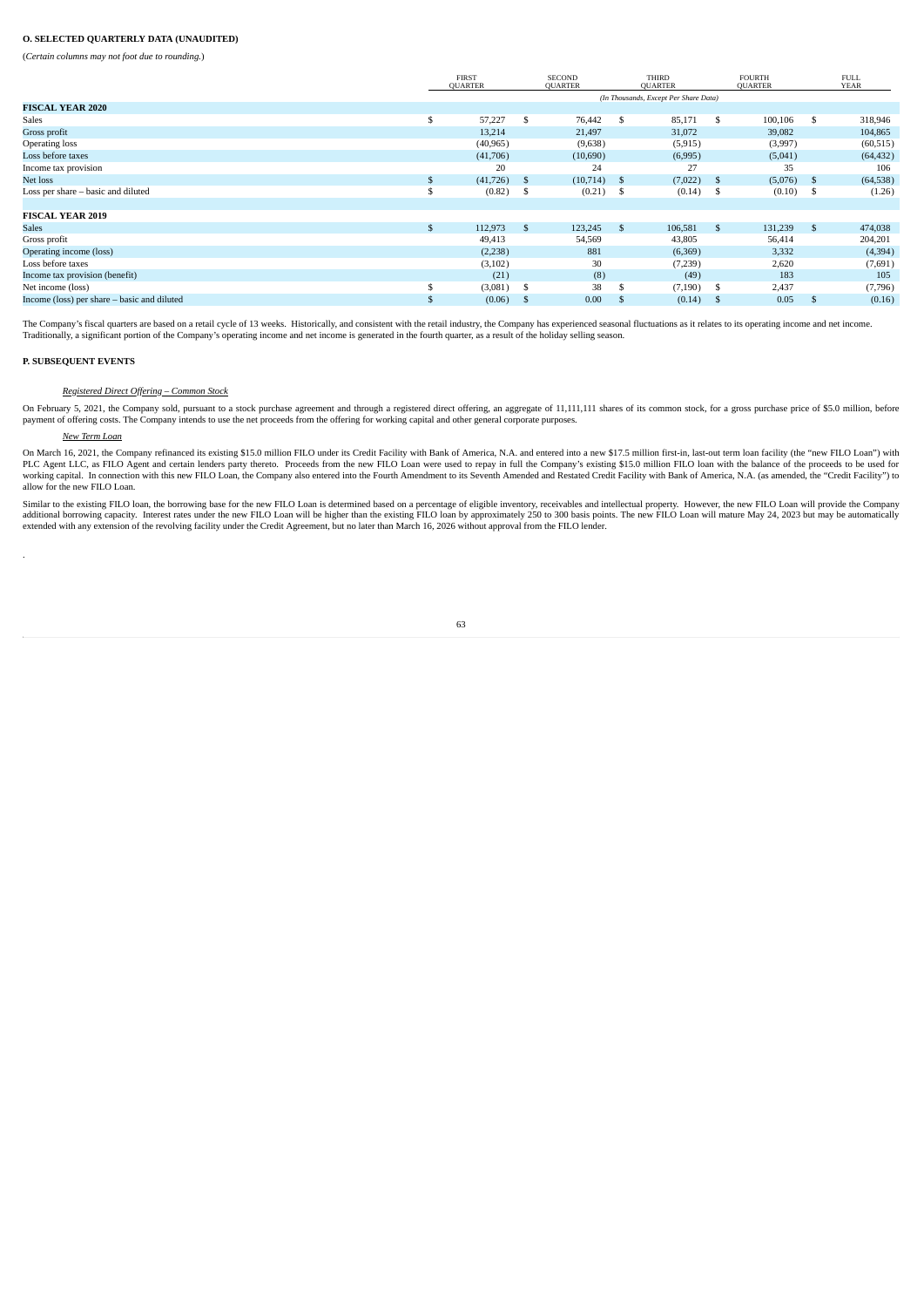**Item 9.** *Changes in and Disagreements with Accountants on Accounting and Financial Disclosure*

None.

## **Item 9A.** *Controls and Procedures*

# *Management's Conclusions Regarding the Effectiveness of Disclosure Controls and Procedures*

As required by Rule 13a-15 under the Securities Exchange Act of 1934, as amended (the "Exchange Act"), our management, under the supervision and with the participation of our Chief Executive Officer and Chief Financial Off Financial Officer concluded that, as of January 30, 2021, our disclosure controls and procedures were effective.

## *Management's Annual Report on Internal Control Over Financial Reporting*

Our management is responsible for establishing and maintaining adequate internal control over financial reporting as defined in Rule 13a-15(f) under the Exchange Act. Our internal control over financial reporting is a proc in accordance with generally accepted accounting principles. Our internal control over financial reporting includes those policies and procedures that:

(i) pertain to the maintenance of records that, in reasonable detail, accurately and fairly reflect the transactions and dispositions of our assets;

(ii) provide reasonable assurance that transactions are recorded as necessary to permit preparation of financial statements in accordance with generally accepted accounting principles, and that our receipts and expenditures are being made only in accordance with authorizations of our management and directors; and

(iii) provide reasonable assurance regarding prevention or timely detection of unauthorized acquisition, use or disposition of assets that could have a material effect on the financial statements.

There are inherent limitations in the effectiveness of any internal control, including the possibility of human error and the circumvention or overriding of controls. Accordingly, even effective internal controls can provi reasonable assurances with respect to financial statement preparation. Also, projections of any evaluation of effectiveness to future periods are subject to the risk that controls may become inadequate because of changes i or that the degree of compliance with the policies or procedures may deteriorate.

Management assessed the design and effectiveness of our internal control over financial reporting as of January 30, 2021. In making this assessment, management used the criteria set forth by the Committee of Sponsoring Organizations of the Treadway Commission (COSO) in Internal Control-Integrated Framework (2013).

Based on management's assessment and the above mentioned criteria, management determined that we maintained effective internal control over financial reporting as of January 30, 2021.

This annual report does not include an attestation report of our registered public accounting firm regarding internal control over financial reporting. Managemen's report was not subject to attestation by our registered pu accounting firm because as a smaller reporting company we are not subject to Section 404(b) of the Sarbanes–Oxley Act of 2002.

## *Changes in Internal Control Over Financial Reporting*

There were no changes in our internal control over financial reporting (as defined in Rules 13a-15(f) and 15d-15(f) under the Exchange Act) that occurred during the fourth quarter of fiscal 2020 that has materially affecte

**Item 9B.** *Other Information.*

None.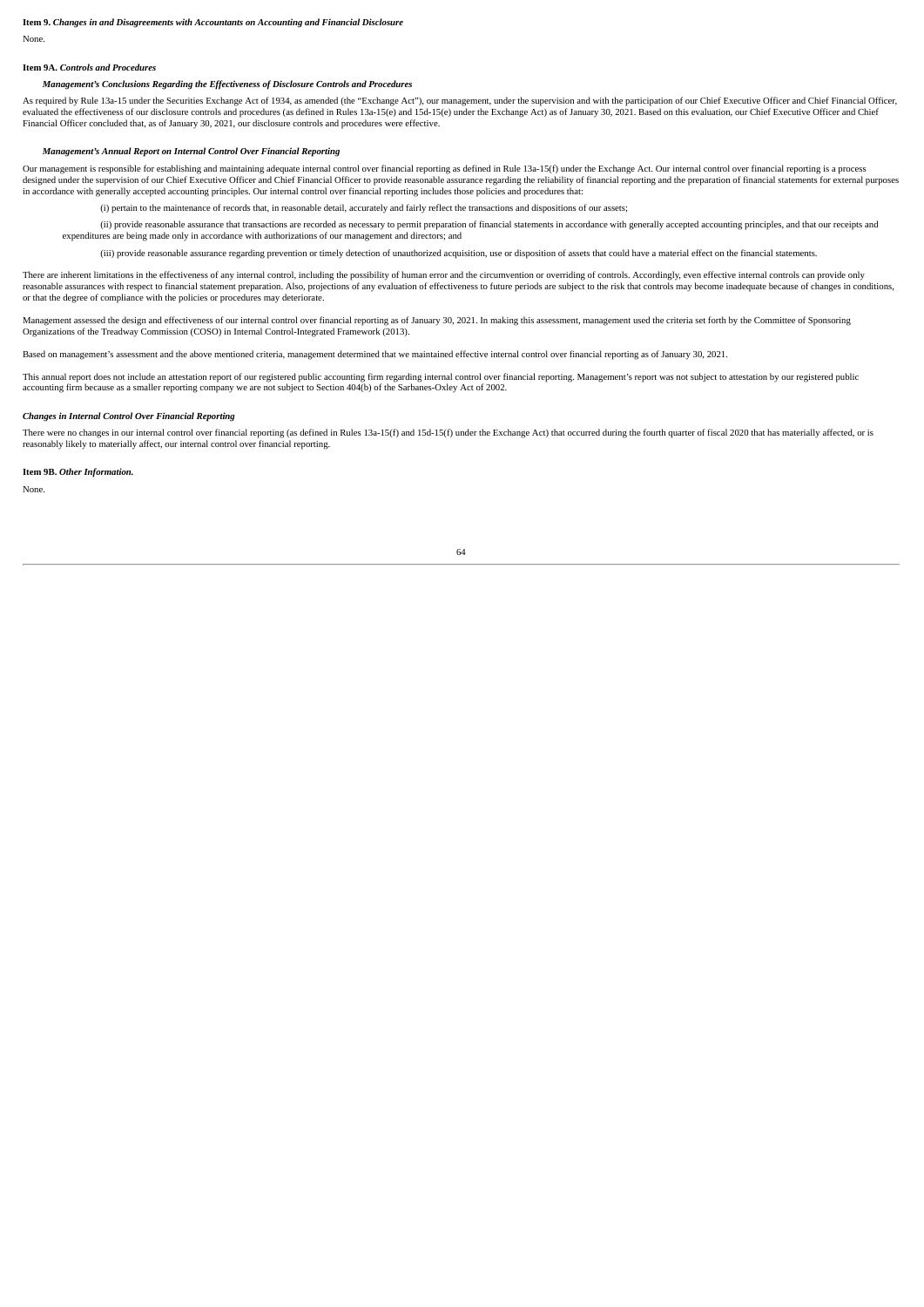## **PART III.**

Pursuant to Paragraph G(3) of the General Instructions to Form 10-K, the information required by Part III (Items 10, 11, 12, 13 and 14) is being incorporated by reference herein from our definitive proxy statement (or an a to this Annual Report on Form 10-K) to be filed with the Securities and Exchange Commission within 120 days of the end of the fiscal year ended January 30, 2021 in connection with our 2021 Annual Meeting of Stockholders.

### **Item 10.** *Directors, Executive Officers and Corporate Governance*

Information with respect to this item is incorporated by reference from our definitive proxy statement (or amendment to this Annual Report on Form 10-K) to be filed with the SEC within 120 days of the end of the fiscal yea January 30, 2021.

## **Item 11.** *Executive Compensation*

Information with respect to this item is incorporated by reference from our definitive proxy statement (or amendment to this Annual Report on Form 10-K) to be filed with the SEC within 120 days of the end of the fiscal yea January 30, 2021.

## **Item 12.** *Security Ownership of Certain Beneficial Owners and Management and Related Stockholder Matters*

Information with respect to this item is incorporated by reference from our definitive proxy statement (or amendment to this Annual Report on Form 10-K) to be filed with the SEC within 120 days of the end of the fiscal yea January 30, 2021.

## **Item 13.** *Certain Relationships and Related Transactions, and Director Independence*

Information with respect to this item is incorporated by reference from our definitive proxy statement (or amendment to this Annual Report on Form 10-K) to be filed with the SEC within 120 days of the end of the fiscal yea January 30, 2021.

## **Item 14.** *Principal Accounting Fees and Services*

Information with respect to this item is incorporated by reference from our definitive proxy statement (or amendment to this Annual Report on Form 10-K) to be filed with the SEC within 120 days of the end of the fiscal yea January 30, 2021.

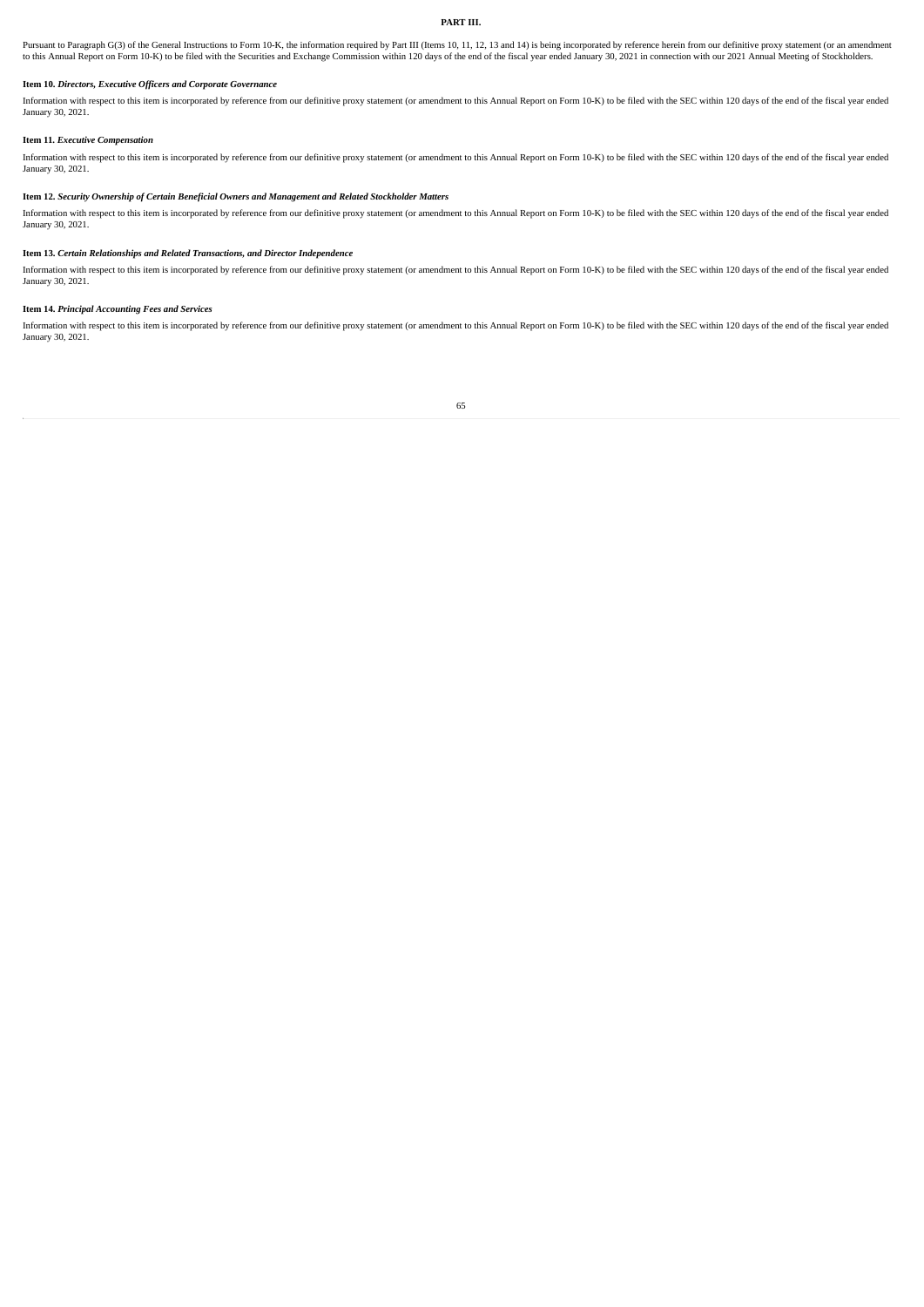# **Item 15.** *Exhibits, Financial Statement Schedules*

# *15(a)(1) Financial Statements*

The list of consolidated financial statements and notes required by this Item 15(a)(1) is set forth in the "Index to Consolidated Financial Statements" on page 35 of this Annual Report.

# *15(a)(2) Financial Statement Schedules*

All schedules have been omitted because the required information is not applicable or is not present in amounts sufficient to require submission of the schedules, or because the information required is included in the fina statements or notes thereto.

**PART IV.**

## *15(a)(3) Exhibits*

The list of exhibits required by this Item 15(a)(3) is set forth in the "Index to Exhibits" beginning on page 67 of this Annual Report.

**Item 16.** *Form 10-K Summary* Omitted at registrant's option.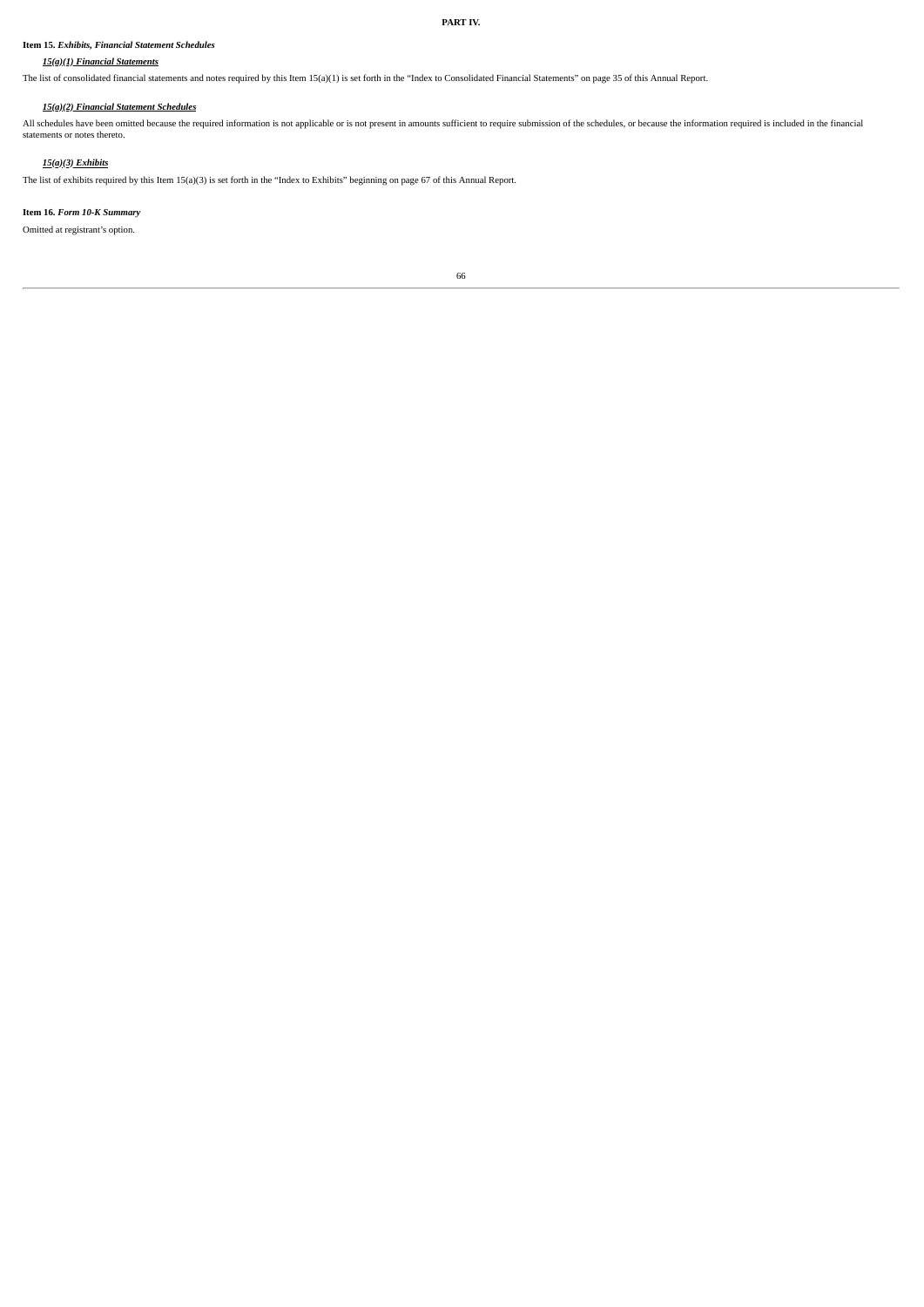# **Index to Exhibits**

| <b>Exhibits</b> |                                                                                                                                                                                                                                                                                                                                                                                                                                                                      |            |
|-----------------|----------------------------------------------------------------------------------------------------------------------------------------------------------------------------------------------------------------------------------------------------------------------------------------------------------------------------------------------------------------------------------------------------------------------------------------------------------------------|------------|
| 3.1             | Restated Certificate of Incorporation of the Company (conformed copy incorporating all amendments through August 9, 2018) (included as Exhibit 3.1 to the Company's Quarterly Report on Form<br>10-Q filed August 30, 2018, and incorporated herein by reference).                                                                                                                                                                                                   |            |
| 3.2             | Fourth Amended and Restated By-Laws (included as Exhibit 3.1 to the Company's Current Report on Form 8-K filed on June 18, 2015, and incorporated herein by reference).                                                                                                                                                                                                                                                                                              |            |
| 4.1             | Description of Securities (included as Exhibit 4.1 to the Company's Annual Report on Form 10-K filed March 19, 2020, and incorporated herein by reference).                                                                                                                                                                                                                                                                                                          |            |
| 10.1            | Company's 2006 Incentive Compensation Plan, as amended (included as Exhibit 10.3 to the Company's Annual Report on Form 10-K filed March 17, 2014 (File No. 001-34219), and incorporated<br>herein by reference).                                                                                                                                                                                                                                                    |            |
| 10.2            | Company's 2016 Incentive Compensation Plan, as amended (included as Exhibit 10.1 to the Company's Current Report on Form 8-K filed August 12, 2020, and incorporated herein by reference).                                                                                                                                                                                                                                                                           |            |
| 10.3            | Form of Non-Qualified Option Agreement for Associates (included as Exhibit 10.3 to the Company's Annual Report on Form 10-K filed March 20, 2017, and incorporated herein by reference).                                                                                                                                                                                                                                                                             |            |
| 10.4            | Form of Non-Qualified Option Agreement for Associates (pursuant to the Company's Long-Term Incentive Plan, as amended) (included as Exhibit 10.3 to the Company's Quarterly Report on<br>Form 10-O filed August 27, 2020, and incorporated herein by reference).                                                                                                                                                                                                     |            |
| 10.5            | Form of Restricted Stock Agreement for Associates (included as Exhibit 10.5 to the Company's Annual Report on Form 10-K filed March 20, 2017, and incorporated herein by reference).                                                                                                                                                                                                                                                                                 |            |
| 10.6            | Form of Restricted Stock Agreement for Associates (pursuant to the Company's Long-Term Incentive Plan) (included as Exhibit 10.6 to the Company's Annual Report on Form 10-K filed March<br>20, 2017, and incorporated herein by reference).                                                                                                                                                                                                                         |            |
| 10.7            | Form of Restricted Stock Unit Agreement for Associates (included as Exhibit 10.7 to the Company's Annual Report on Form 10-K filed March 20, 2017, and incorporated herein by reference),                                                                                                                                                                                                                                                                            |            |
| 10.8            | Form of Restricted Stock Unit Agreement for Associates (pursuant to the Company's Long-Term Incentive Plan) (included as Exhibit 10.8 to the Company's Annual Report on Form 10-K filed<br>March 20, 2017, and incorporated herein by reference).                                                                                                                                                                                                                    | Ť          |
| 10.9            | Form of Deferred Stock Award Agreement for Non-Employee Directors (included as Exhibit 10.9 to the Company's Annual Report on Form 10-K filed March 20, 2017, and incorporated herein by<br>reference).                                                                                                                                                                                                                                                              | $\ddagger$ |
| 10.10           | Destination XL Group, Inc. Stand-Alone Inducement Restricted Stock Unit Award Agreement (included as Exhibit 10.1 to the Company's Registration Statement on Form S-8 filed December 16,<br>2019, and incorporated herein by reference).                                                                                                                                                                                                                             |            |
| 10.11           | Fourth Amended and Restated Non-Employee Director Compensation Plan (included as Exhibit 10.10 to the Company's Annual Report on Form 10-K filed March 22, 2019, and incorporated<br>herein by reference).                                                                                                                                                                                                                                                           |            |
| 10.12           | Fifth Amended and Restated Non-Employee Director Compensation Plan (included as Exhibit 10.1 to the Company's Quarterly Report on Form 10-Q filed November 20, 2020, and incorporated<br>herein by reference).                                                                                                                                                                                                                                                       | $\ddagger$ |
| 10.13           | Seventh Amended and Restated Loan and Security Agreement dated as of May 24, 2018, by and among Bank of America, N.A., as Administrative Agent and Collateral Agent, the Lenders<br>identified therein, the Company, as Lead Borrower, the Company and CMRG Apparel, LLC, as Borrowers, and the Guarantors identified therein (included as Exhibit 10.1 to the Company's<br>Current Report on Form 8-K filed on May 30, 2018, and incorporated herein by reference). | $* *$      |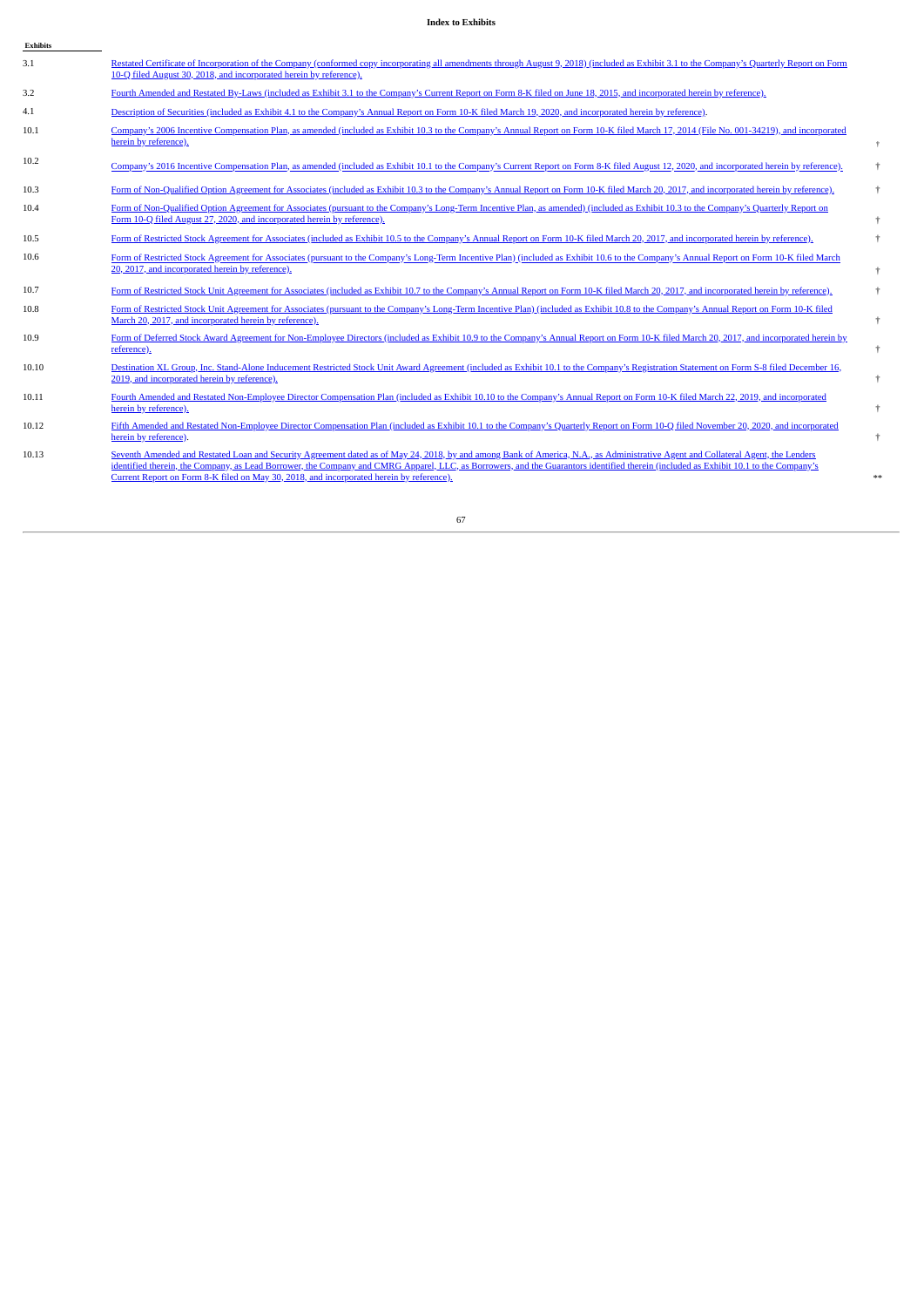| <b>Exhibits</b> |                                                                                                                                                                                                                                                                                                                                                                                                                                                                                                 |                      |
|-----------------|-------------------------------------------------------------------------------------------------------------------------------------------------------------------------------------------------------------------------------------------------------------------------------------------------------------------------------------------------------------------------------------------------------------------------------------------------------------------------------------------------|----------------------|
| 10.14           | First Amendment to Seventh Amended and Restated Credit Facility dated as of May 31, 2019, by and among Bank of America, N.A., as Administrative Agent and Collateral Agent, the Lenders<br>identified therein, the Company, as Lead Borrower, the Company and CMRG Apparel, LLC, as Borrowers, and the Guarantors identified therein (included as Exhibit 10.1 to the Company's<br>Current Report on Form 8-K filed June 6, 2019, and incorporated herein by reference).                        | $**$                 |
| 10.15           | Waiver and Second Amendment to Seventh Amended and Restated Credit Agreement dated as of September 5, 2019, by and among Bank of America, N.A., as Administrative Agent and<br>Collateral Agent, the Lenders identified therein, the Company, as Lead Borrower, the Company and CMRG Apparel, LLC, as Borrowers, and the Guarantors identified therein (included as Exhibit<br>10.1 to the Company's Current Report on Form 8-K filed September 6, 2019, and incorporated herein by reference). | $**$                 |
| 10.16           | Third Amendment to Seventh Amended and Restated Credit Agreement dated as of April 15, 2020, by and among Bank of America, N.A., as Administrative Agent and Collateral Agent, the<br>Lenders identified therein, the Company, as Lead Borrower, the Company and CMRG Apparel, LLC, as Borrowers, and the Guarantors identified therein (included as Exhibit 10.1 to the<br>Company's Current Report on Form 8-K filed April 16, 2020, and incorporated herein by reference).                   |                      |
| 10.17           | Employment Agreement between the Company and Harvey S. Kanter, dated February 19, 2019, which includes the Form of Performance Share Award Agreement and Form of Discretionary<br>Restricted Stock Unit Award Agreement (included as Exhibit 10.1 to the Company's Current Report on Form 8-K filed February 20, 2019, and incorporated herein by reference).                                                                                                                                   | Ť.                   |
| 10.18           | Second Amended and Restated Employment Agreement between the Company and Peter H. Stratton, Jr. dated as of November 27, 2017 (included at Exhibit 10.32 to the Company's Annual<br>Report on Form 10-K filed on March 23, 2018, and incorporated herein by reference).                                                                                                                                                                                                                         | $\ddot{\phantom{1}}$ |
| 10.19           | Employment Agreement between the Company and Robert S. Molloy dated as of January 7, 2010 (included as Exhibit 10.2 to the Company's Current Report on Form 8-K filed on January 11,<br>2010 (File No. 001-34219), and incorporated herein by reference).                                                                                                                                                                                                                                       | $\ddagger$           |
| 10.20           | Employment Agreement between the Company and Francis C. Chane dated as of January 8, 2010 (included as Exhibit 10.34 to the Company's Annual Report on Form 10-K filed on March 19,<br>2010 (File No. 001-34219), and incorporated herein by reference).                                                                                                                                                                                                                                        | $\dagger$            |
| 10.21           | Employment Agreement between the Company and John F. Cooney dated as of May 17, 2015 (included as Exhibit 10.2 to the Company's Quarterly Report on Form 10-Q filed on August 27,<br>2015, and incorporated herein by reference).                                                                                                                                                                                                                                                               | $\ddot{\phantom{1}}$ |
| 10.22           | Employment Agreement between the Company and Anthony J. Gaeta dated as of November 27, 2017 (included as Exhibit 10.41 to the Company's Annual Report on Form 10-K filed on March<br>23, 2018, and incorporated herein by reference).                                                                                                                                                                                                                                                           | $\ddagger$           |
| 10.23           | Employment Agreement between the Company and Allison Surette dated as of May 17, 2018 (included as Exhibit 10.29 to the Company's Annual Report on Form 10-K filed on March 19, 2020,<br>and incorporated herein by reference).                                                                                                                                                                                                                                                                 |                      |
| 10.24           | Employment Agreement between the Company and Ujjwal Dhoot dated as of November 19, 2019 (included as Exhibit 10.30 to the Company's Annual Report on Form 10-K filed on March 19,<br>2020, and incorporated herein by reference).                                                                                                                                                                                                                                                               | $\ddagger$           |
| 10.25           | Amended Employment Agreement between the Company and Ujjwal Dhoot dated as of August 2, 2020 (included as Exhibit 10.2 to the Company's Quarterly Report on Form 10-Q filed on<br>August 27, 2020, and incorporated herein by reference).                                                                                                                                                                                                                                                       |                      |
| 10.26           | Fourth Amended and Restated Annual Incentive Plan (included as Exhibit 10.1 to the Company's Current Report on Form 8-K filed on May 6, 2019, and incorporated herein by reference).                                                                                                                                                                                                                                                                                                            |                      |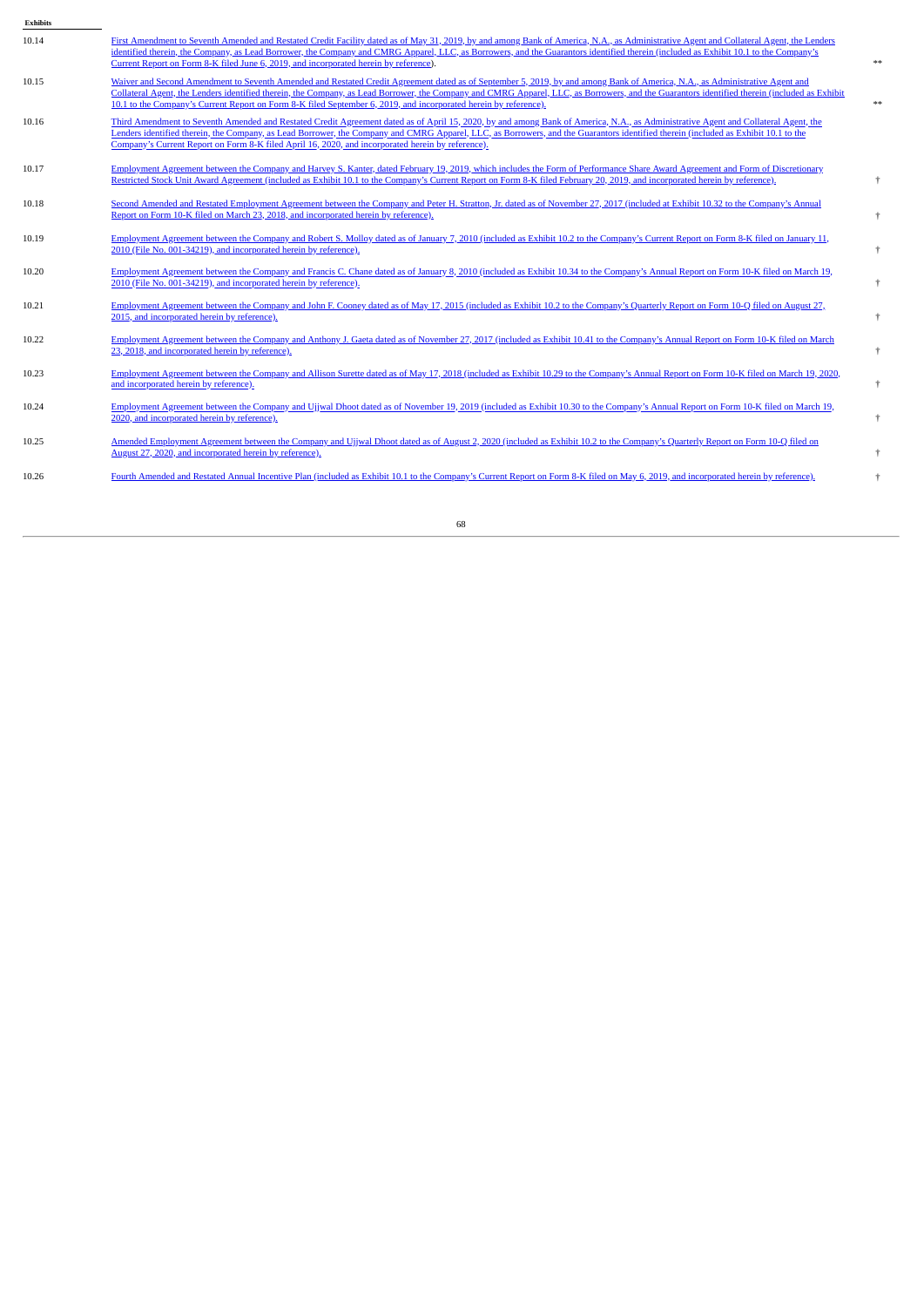| <b>Exhibits</b> |                                                                                                                                                                                                                                                                                                     |
|-----------------|-----------------------------------------------------------------------------------------------------------------------------------------------------------------------------------------------------------------------------------------------------------------------------------------------------|
| 10.27           | Second Amended and Restated Long-Term Incentive Plan (included as Exhibit 10.1 to the Company's Current Report on Form 8-K filed on June 22, 2018, and incorporated herein by reference).<br>$\ddagger$                                                                                             |
| 10.28           | First Amendment to the Second Amended and Restated Long-Term Incentive Plan (included as Exhibit 10.1 to the Company's Form 10-O filed on November 30, 2018, and incorporated herein by<br>reference).<br>$\ddagger$                                                                                |
| 10.29           | Third Amended and Restated Long-Term Incentive Plan (included as Exhibit 10.1 to the Company's Current Report on Form 8-K filed on June 12, 2020, and incorporated herein by reference).<br>$\ddagger$                                                                                              |
| 10.30           | Letter Agreement, dated January 29, 2014, by and between the Company and Red Mountain Capital Partners LLC (included as Exhibit 10.1 to the Company's Quarterly Report on Form 10-Q filed<br>on November 17, 2017, and incorporated herein by reference).                                           |
| 10.31           | Letter Agreement, dated April 4, 2018, by and between the Company and Red Mountain Capital Partners LLC (included as Exhibit 10.38 to the Company's Annual Report on Form 10-K filed on<br>March 19, 2020, and incorporated herein by reference).                                                   |
| 10.32           | Form of Securities Purchase Agreement (included as Exhibit 10.1 to the Company's Current Report on Form 8-K/A, filed on February 5, 2021, and incorporated herein by reference),                                                                                                                    |
| 10.33           | Placement Agency Agreement, dated February 5, 2021, between the Company and D.A. Davidson & Co. (included as Exhibit 10.2 to the Company's Current Report on Form 8-K/A, filed on<br>February 5, 2021, and incorporated herein by reference).                                                       |
| 10.34           | Contribution Agreement dated January 30, 2006 by and among the Company, Spirit SPE Canton, LLC and Spirit Finance Acquisitions, LLC (included as Exhibit 10.1 to the Company's Current<br>Report on Form 8-K filed on February 3, 2006 (File No. 001-34219), and incorporated herein by reference). |
| 10.35           | Membership Interest Purchase Agreement dated January 30, 2006 by and between the Company and Spirit Finance Acquisitions, LLC (included as Exhibit 10.2 to the Company's Current Report<br>on Form 8-K filed on February 3, 2006 (File No. 001-34219), and incorporated herein by reference).       |
| 10.36           | Lease Agreement dated February 1, 2006 by and between the Company and Spirit SPE Canton, LLC (included as Exhibit 10.3 to the Company's Current Report on Form 8-K filed on February 3,<br>2006 (File No. 001-34219), and incorporated herein by reference).                                        |
| 21.1            | Subsidiaries of the Registrant.                                                                                                                                                                                                                                                                     |
| 23.1            | Consent of Independent Registered Public Accounting Firm.                                                                                                                                                                                                                                           |
| 31.1            | Certification of Chief Executive Officer of the Company pursuant to Rule 13a-14(a) under the Securities Exchange Act of 1934.                                                                                                                                                                       |
| 31.2            | Certification of Chief Financial Officer of the Company pursuant to Rule 13a-14(a) under the Securities Exchange Act of 1934.                                                                                                                                                                       |
| 32.1            | Certification of Chief Executive Officer pursuant to 18 U.S.C. Section 1350, as adopted pursuant to Section 906 of the Sarbanes-Oxley Act of 2002.                                                                                                                                                  |
| 32.2            | Certification of Chief Financial Officer pursuant to 18 U.S.C. Section 1350, as adopted pursuant to Section 906 of the Sarbanes-Oxley Act of 2002.                                                                                                                                                  |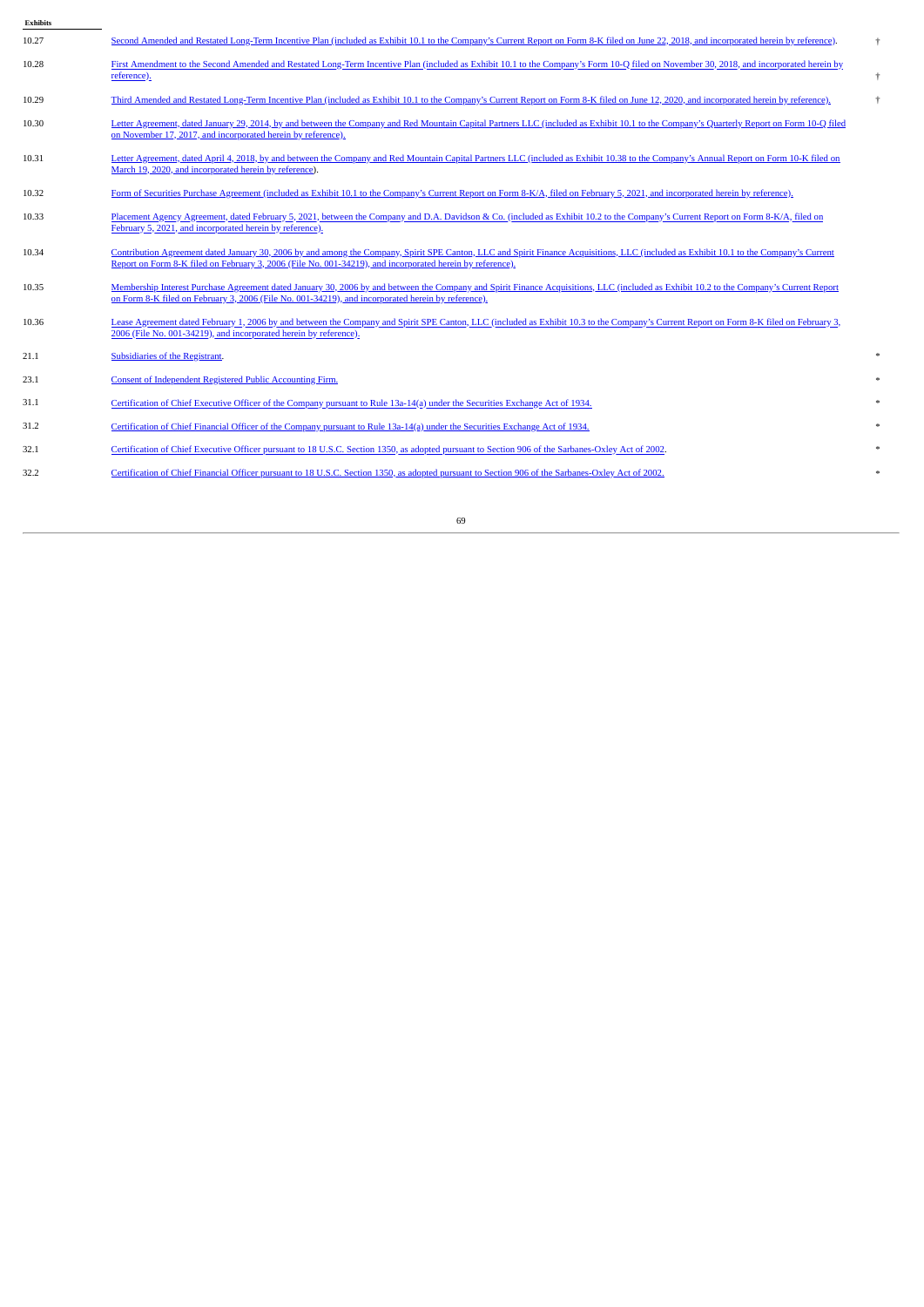| Exhibits |                                                                                                                                                                                                                                                                                                                                                                                                                                                                                                    |  |
|----------|----------------------------------------------------------------------------------------------------------------------------------------------------------------------------------------------------------------------------------------------------------------------------------------------------------------------------------------------------------------------------------------------------------------------------------------------------------------------------------------------------|--|
| 101      | The following materials from the Company's Annual Report on Form 10-K for the year ended January 30, 2021, formatted in Inline XBRL (eXtensible Business Reporting Language): (i)<br>Consolidated Balance Sheets, (ii) Consolidated Statements of Operations, (iii) Consolidated Statements of Changes in Stockholders' Equity (Deficit), (iv) Consolidated Statements of<br>Comprehensive Income, (v) Consolidated Statements of Cash Flows, and (vi) Notes to Consolidated Financial Statements. |  |
| 104      | Cover Page Interactive Data File - The cover page interactive data file does not appear in the interactive data file because its XBRL tags are embedded within the Inline XBRL document                                                                                                                                                                                                                                                                                                            |  |

\* Filed herewith.

\*\* Portions of this Exhibit have been omitted pursuant to a grant of confidential treatment. † Denotes management contract or compensatory plan or arrangement.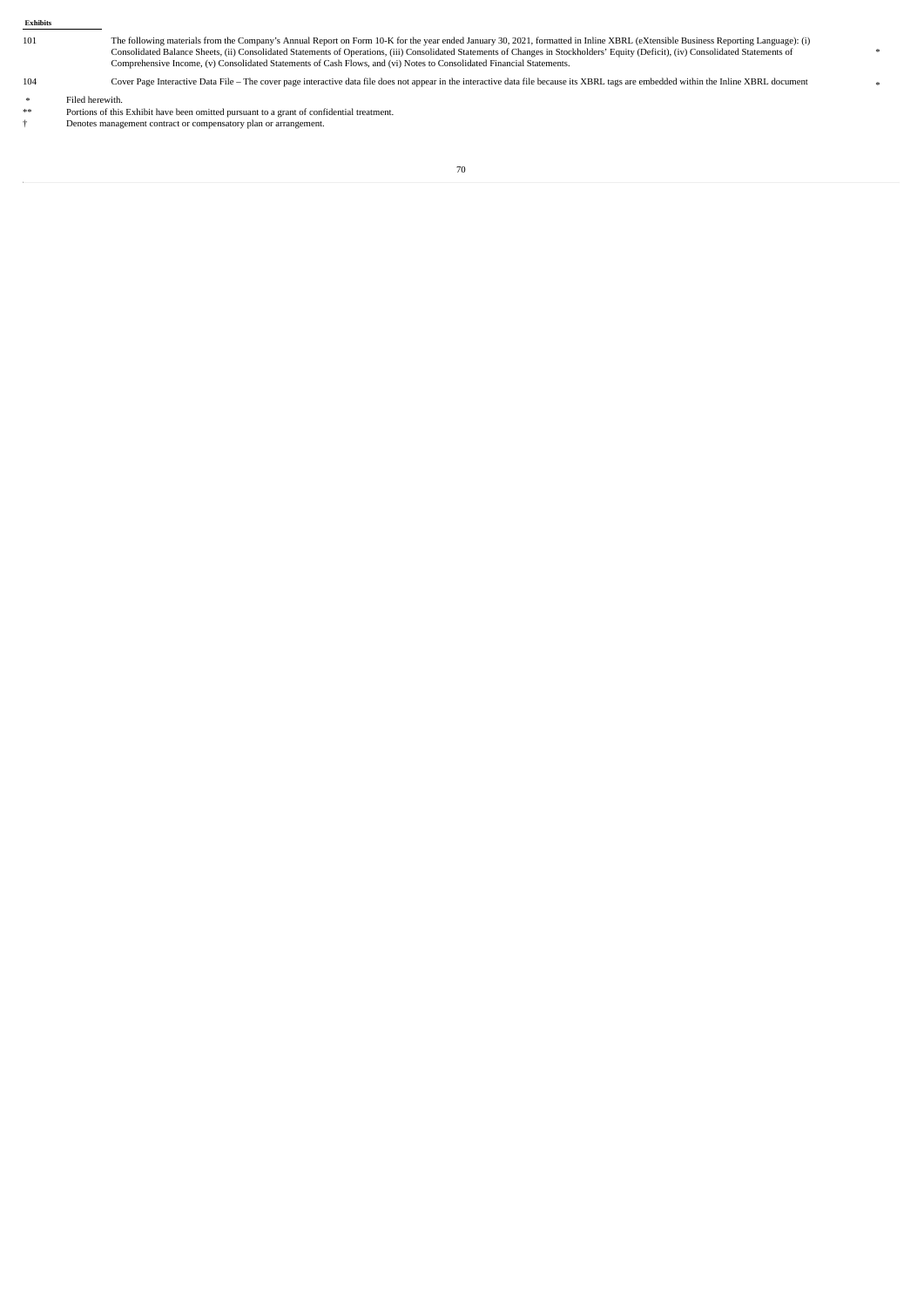## **SIGNATURES**

Pursuant to the requirements of Section 13 or 15(d) of the Securities Exchange Act of 1934, the registrant has duly caused this report to be signed on its behalf by the undersigned, thereunto duly authorized.

DESTINATION XL GROUP, INC.

By: /s/ Harvey S. KANTER<br> **Harvey** S. Kanter<br> **President and Chief** Executive Officer

Pursuant to the requirements of the Securities Exchange Act of 1934, this report has been signed below by the following persons on behalf of the registrant in the capacities and on the dates indicated.

March 19, 2021

| <b>Signatures</b>          | Title                                                                                              | Date           |
|----------------------------|----------------------------------------------------------------------------------------------------|----------------|
| /s/ HARVEY S. KANTER       | President and Chief Executive Officer (Principal Executive Officer)                                | March 19, 2021 |
| Harvey S. Kanter           |                                                                                                    |                |
| /s/ PETER H. STRATTON, JR. | Executive Vice President, Chief Financial Officer and Treasurer (Principal Financial Officer)      | March 19, 2021 |
| Peter H. Stratton, Jr.     |                                                                                                    |                |
| /s/ JOHN F. COONEY         | Vice President and Managing Director of Finance, Chief Accounting Officer and Corporate Controller | March 19, 2021 |
| <b>John F. Cooney</b>      | (Principal Accounting Officer)                                                                     |                |
| /s/ LIONEL F. CONACHER     | Chairman of the Board of Directors                                                                 | March 19, 2021 |
| <b>Lionel F. Conacher</b>  |                                                                                                    |                |
| /s/ JACK BOYLE             | Director                                                                                           | March 19, 2021 |
| <b>Jack Boyle</b>          |                                                                                                    |                |
| /s/ WILLEM MESDAG          | Director                                                                                           | March 19, 2021 |
| <b>Willem Mesdag</b>       |                                                                                                    |                |
| /s/ MITCHELL S. PRESSER    | Director                                                                                           | March 19, 2021 |
| <b>Mitchell S. Presser</b> |                                                                                                    |                |
| /s/ Ivy Ross               | Director                                                                                           | March 19, 2021 |
| <b>Ivy Ross</b>            |                                                                                                    |                |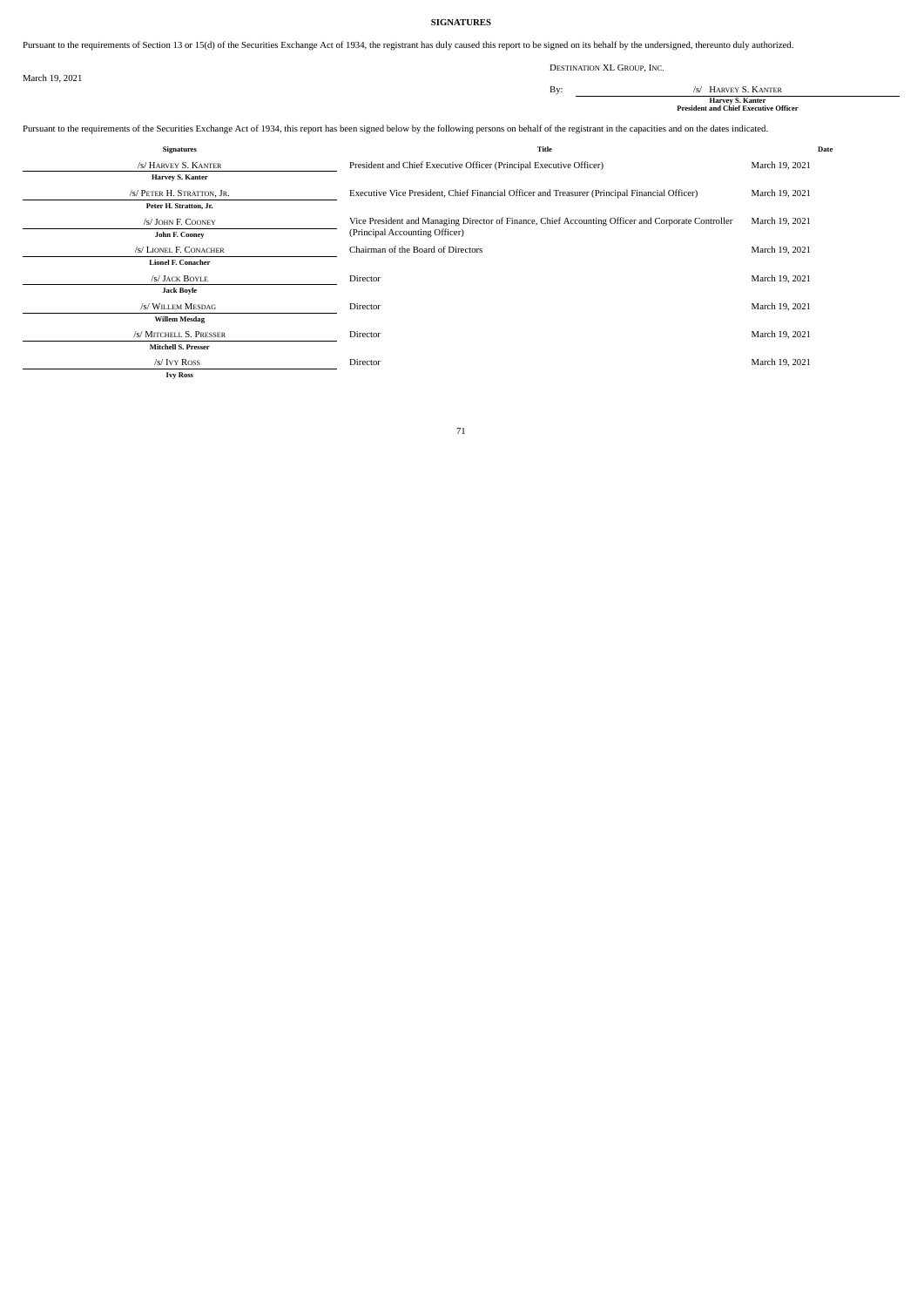### DESTINATION XL GROUP, INC. Wholly-owned unless otherwise indicated

<span id="page-71-0"></span>

| Subsidiary:                                                          | <b>Place of Incorporation:</b> |
|----------------------------------------------------------------------|--------------------------------|
| Casual Male Retail Store, LLC (f/k/a Designs CMAL Retail Store Inc.) | Delaware                       |
| Casual Male Direct, LLC (f/k/a Designs CMAL TBD Inc.)                | Delaware                       |
| CMRG Apparel Management, Inc.                                        | Delaware                       |
| CMRG Holdco, LLC                                                     | Delaware                       |
| CMXL Apparel, LP (a)                                                 | Delaware                       |
| CMRG Apparel, LLC (f/k/a Designs Apparel, Inc.) (b)                  | Delaware                       |
| Casual Male Store, LLC (f/k/a Designs CMAL Store Inc.)               | Delaware                       |
| Capture, LLC (c)                                                     | Virginia                       |
| Casual Male RBT, LLC                                                 | Delaware                       |
| Casual Male RBT (U.K.) LLC (d)                                       | Delaware                       |
| DXLG Wholesale, LLC (e)                                              | Delaware                       |
| DXL Canada, Inc. (f/k/a Casual Male Canada Inc.)                     | Ontario, Canada                |
| Casual Male (EUROPE) LLC                                             | Delaware                       |
| Think Big Products LLC                                               | Delaware                       |
| Canton PL Liquidating Corp. (f/k/a LP Innovations, Inc.)             | Nevada                         |
| <b>CMRG Hong Kong Limited</b>                                        | Hong Kong                      |
|                                                                      |                                |

A limited partnership in which CMRG Apparel Management, Inc. is a General Partner owning 1% and CMRG Holdco, LLC is a Limited Partner owning 99%. (Both partners are wholly-owned subsidiaries of Destination<br>
(b) 100% owned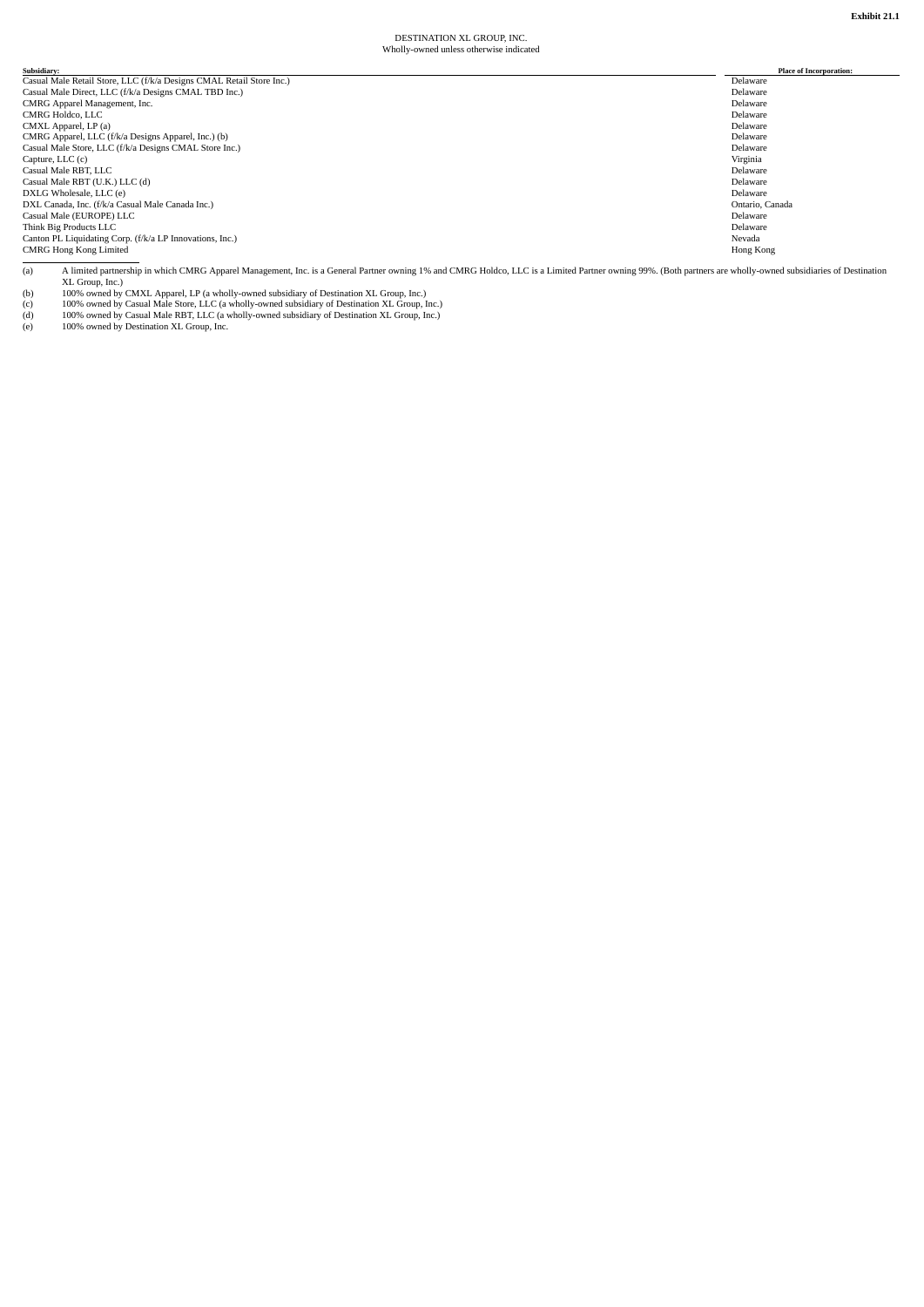The Board of Directors Destination XL Group, Inc.:

We consent to the incorporation by reference in the registration statements (No. 333-238929) on Form S-3 and (Nos. 333-136890, 333-163245, 333-164618, 333-170708, 333-170764, 333-170764, 333-194627, 333-233496, 333-200764,

Our report on the consolidated financial statements refers to a change in the method of accounting for leases as of February 3, 2019 due to the adoption of Accounting Standards Update 2016-02, Leases (Topic 842) and Accoun

/s/ KPMG LLP

Boston, Massachusetts March 19, 2021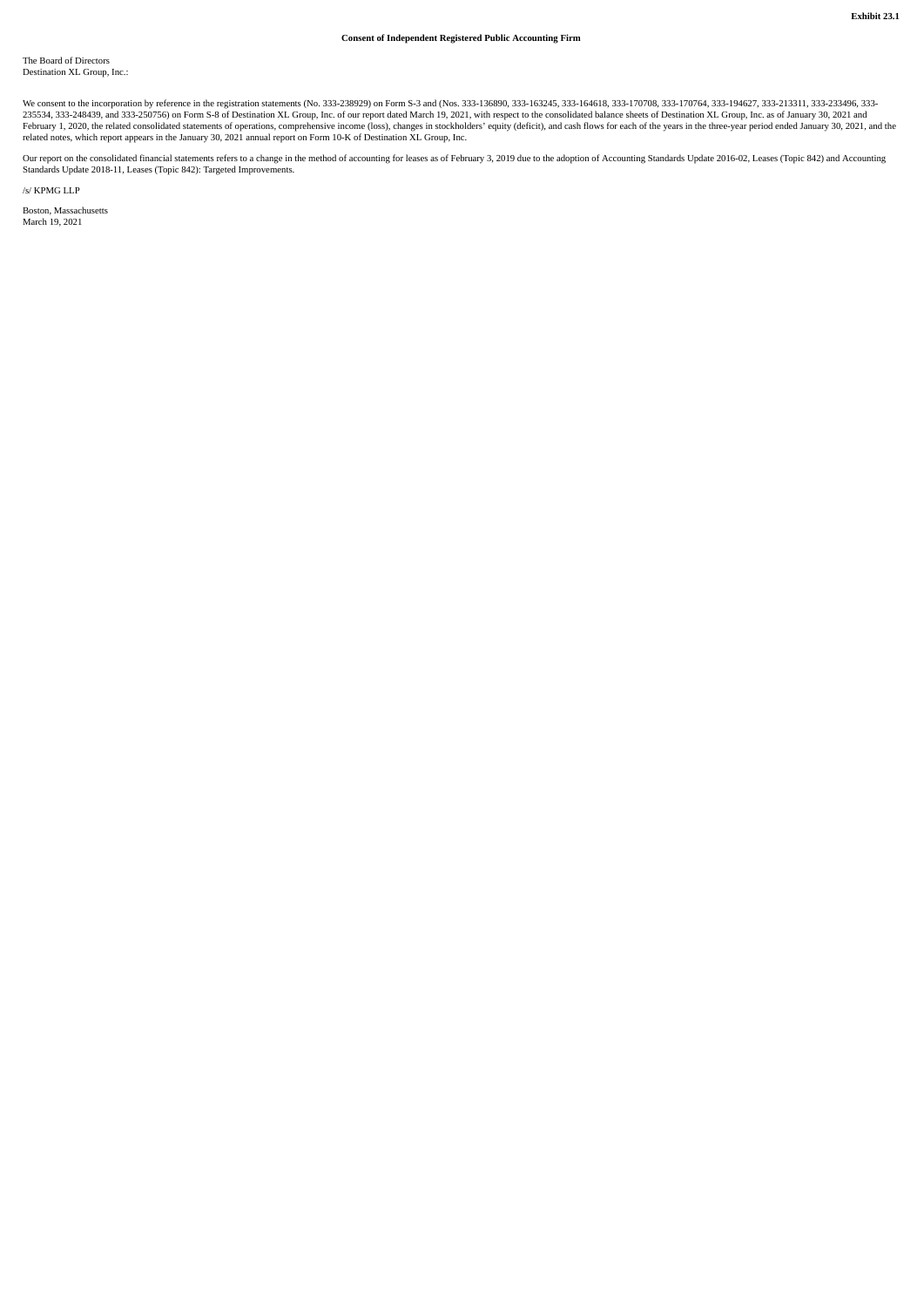### **PRINCIPAL EXECUTIVE OFFICER CERTIFICATION**

## I, Harvey S. Kanter, certify that:

- 1. I have reviewed this Annual Report on Form 10-K of Destination XL Group, Inc.;
- 2. Based on my knowledge, this report does not contain any untrue statement of a material fact or omit to state a material fact necessary to make the statements made, in light of the circumstances under which such statements were made, not misleading with respect to the period covered by this report;
- 3. Based on my knowledge, the financial statements, and other financial information included in this report, fairly present in all material respects the financial condition, results of operations and cash flows of the regi of, and for, the periods presented in this report;
- 4. The registrant's other certifying officer and I are responsible for establishing and maintaining disclosure controls and procedures (as defined in Exchange Act Rules 13a-15(e) and 15d-15(e)) and internal control over<br>fi
	- a) Designed such disclosure controls and procedures, or caused such disclosure controls and procedures to be designed under our supervision, to ensure that material information relating to the registrant, including its consolidated subsidiaries, is made known to us by others within those entities, particularly during the period in which this report is being prepared;
		- b) Designed such internal control over financial reporting, or caused such internal control over financial reporting to be designed under our supervision, to provide reasonable assurance regarding the reliability of financial reporting and the preparation of financial statements for external purposes in accordance with generally accepted accounting principles;
		- c) Evaluated the effectiveness of the registrant's disclosure controls and procedures and presented in this report our conclusions about the effectiveness of the disclosure controls and procedures, as of the end of the period covered by this report based on such evaluation; and
		- d) Disclosed in this report any change in the registrant's internal control over financial reporting that occurred during the registrant's most recent fiscal quarter (the registrant's fourth fiscal quarter in the case of an annual report) that has materially affected, or is reasonably likely to materially affect, the registrant's internal control over financial reporting; and
- 5. The registrant's other certifying officer and I have disclosed, based on our most recent evaluation of internal control over financial reporting, to the registrant's auditors and the audit committee of the registrant's directors (or persons performing the equivalent functions):
	- a) All significant deficiencies and material weaknesses in the design or operation of internal control over financial reporting which are reasonably likely to adversely affect the registrant's ability to record, process, summarize and report financial information; and
		- b) Any fraud, whether or not material, that involves management or other employees who have a significant role in the registrant's internal control over financial reporting.

Date: March 19, 2021

/s/ Harvey S. Kanter **Harvey S. Kanter**

**President and Chief Executive Officer**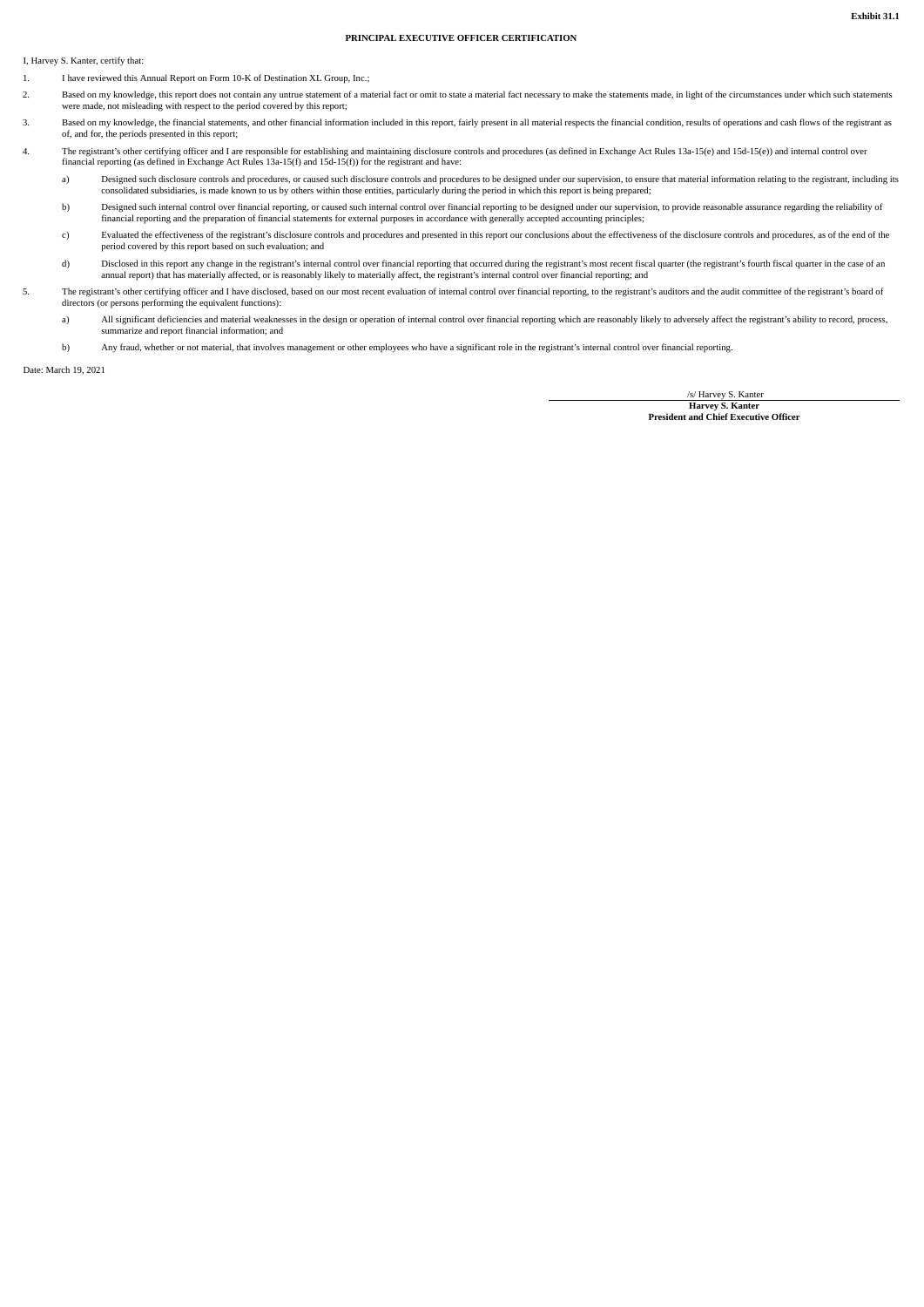### **PRINCIPAL FINANCIAL OFFICER CERTIFICATION**

# I, Peter H. Stratton, Jr., certify that:

- 1. I have reviewed this Annual Report on Form 10-K of Destination XL Group, Inc.;
- 2. Based on my knowledge, this report does not contain any untrue statement of a material fact or omit to state a material fact necessary to make the statements made, in light of the circumstances under which such statements were made, not misleading with respect to the period covered by this report;
- 3. Based on my knowledge, the financial statements, and other financial information included in this report, fairly present in all material respects the financial condition, results of operations and cash flows of the regi of, and for, the periods presented in this report;
- 4. The registrant's other certifying officer and I are responsible for establishing and maintaining disclosure controls and procedures (as defined in Exchange Act Rules 13a-15(e) and 15d-15(e)) and internal control over<br>fi
	- a) Designed such disclosure controls and procedures, or caused such disclosure controls and procedures to be designed under our supervision, to ensure that material information relating to the registrant, including its consolidated subsidiaries, is made known to us by others within those entities, particularly during the period in which this report is being prepared;
		- b) Designed such internal control over financial reporting, or caused such internal control over financial reporting to be designed under our supervision, to provide reasonable assurance regarding the reliability of financial reporting and the preparation of financial statements for external purposes in accordance with generally accepted accounting principles;
		- c) Evaluated the effectiveness of the registrant's disclosure controls and procedures and presented in this report our conclusions about the effectiveness of the disclosure controls and procedures, as of the end of the period covered by this report based on such evaluation; and
		- d) Disclosed in this report any change in the registrant's internal control over financial reporting that occurred during the registrant's most recent fiscal quarter (the registrant's fourth fiscal quarter in the case of an annual report) that has materially affected, or is reasonably likely to materially affect, the registrant's internal control over financial reporting; and
- 5. The registrant's other certifying officer and I have disclosed, based on our most recent evaluation of internal control over financial reporting, to the registrant's auditors and the audit committee of the registrant's directors (or persons performing the equivalent functions):
	- a) All significant deficiencies and material weaknesses in the design or operation of internal control over financial reporting which are reasonably likely to adversely affect the registrant's ability to record, process, summarize and report financial information; and
		- b) Any fraud, whether or not material, that involves management or other employees who have a significant role in the registrant's internal control over financial reporting.

Date: March 19, 2021

/s/ Peter H. Stratton, Jr. **Peter H. Stratton, Jr.**

**Executive Vice President and Chief Financial Officer**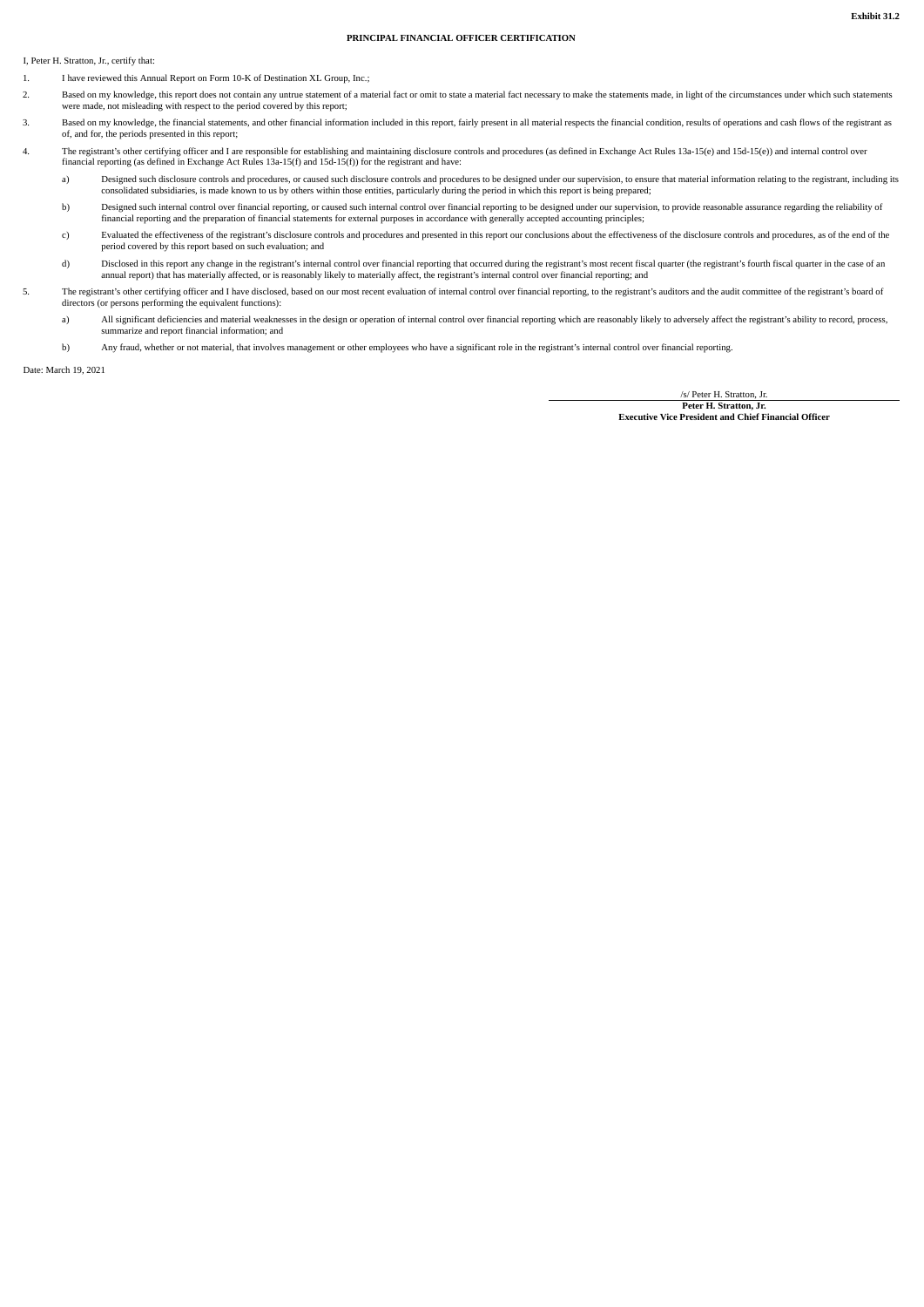# CERTIFICATION PURSUANT TO 18 U.S.C. SECTION 1350, AS ADOPTED PURSUANT TO SECTION 906 OF THE SARBANES-OXLEY ACT OF 2002

In connection with the Annual Report on Form 10-K of Destination XL Group, Inc. (the "Company") for the period ended January 30, 2021 as filed with the Securities and Exchange Commission on the date hereof (the "Report"), I, Harvey S. Kanter, President and Chief Executive Officer of the Company, certify pursuant to 18 U.S.C. § 1350, as adopted pursuant to § 906 of the Sarbanes-Oxley Act of 2002, that:

- (1) The Report fully complies with the requirements of section 13(a) or 15(d) of the Securities Exchange Act of 1934, as amended (the "Exchange Act"); and
- (2) The information contained in the Report fairly presents, in all material respects, the financial condition and results of operations of the Company.

This certification is being furnished as an exhibit to the Report pursuant to 18 U.S.C. Section 1350, as adopted pursuant to Section 906 of the Sarbanes-Oxley Act of 2002, and shall not be deemed "filed" for purposes of<br>Se Act, regardless of any general incorporation language in such filing, except to the extent that the Company specifically incorporates this certification by reference.

#### Dated: March 19, 2021 /s/ Harvey S. Kanter **Harvey S. Kanter President and Chief Executive Officer**

A signed original of this written statement required by Section 906, or other document authenticating, acknowledging, or otherwise adopting the signature that appears in typed form within the electronic version of this<br>wri